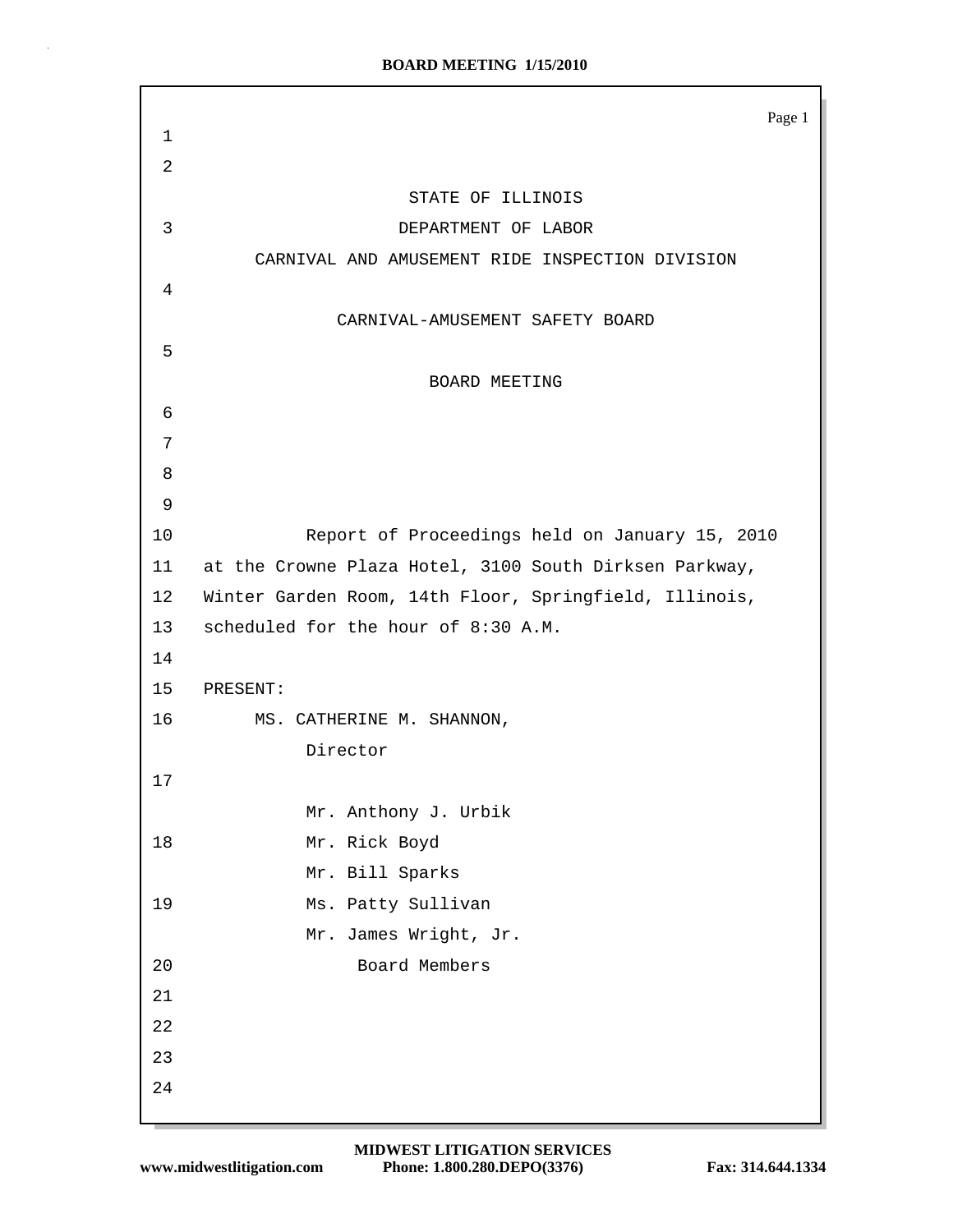|    | Page 2                                         |
|----|------------------------------------------------|
| 1  | APPEARANCES:                                   |
| 2  | MR. MICHAEL HAGGERTY                           |
| 3  | Chief Legal Counsel                            |
| 4  | Illinois Department of Labor                   |
| 5  | Michael A. Bilandic Building                   |
| 6  | 160 North LaSalle Street, Suite C-1300         |
| 7  | Chicago, Illinois 60601                        |
| 8  | Appeared on behalf of the Department of Labor. |
|    |                                                |
| 9  | ALSO PRESENT:                                  |
| 10 | Mr. Doug Rathbun                               |
| 11 | Ms. Margaret Royer                             |
| 12 | Mr. Chuck Drager                               |
| 13 | Mr. Bill Szerletich                            |
| 14 | Ms. Sara Scherer                               |
| 15 | Ms. Marcia Joiner                              |
| 16 | Mr. Bert Rodriquez                             |
|    |                                                |
| 17 | MIDWEST LITIGATION SERVICES                    |
| 18 | 15 South Old State Capitol Plaza               |
| 19 | Springfield, Illinois 67201                    |
| 20 | $(217)$ 522-2211                               |
| 21 | $1 - 800 - 280 - 3376$                         |
| 22 |                                                |
| 23 | By: Cynthia M. Smith, Illinois CSR             |
| 24 | License No. 084-003540                         |
|    |                                                |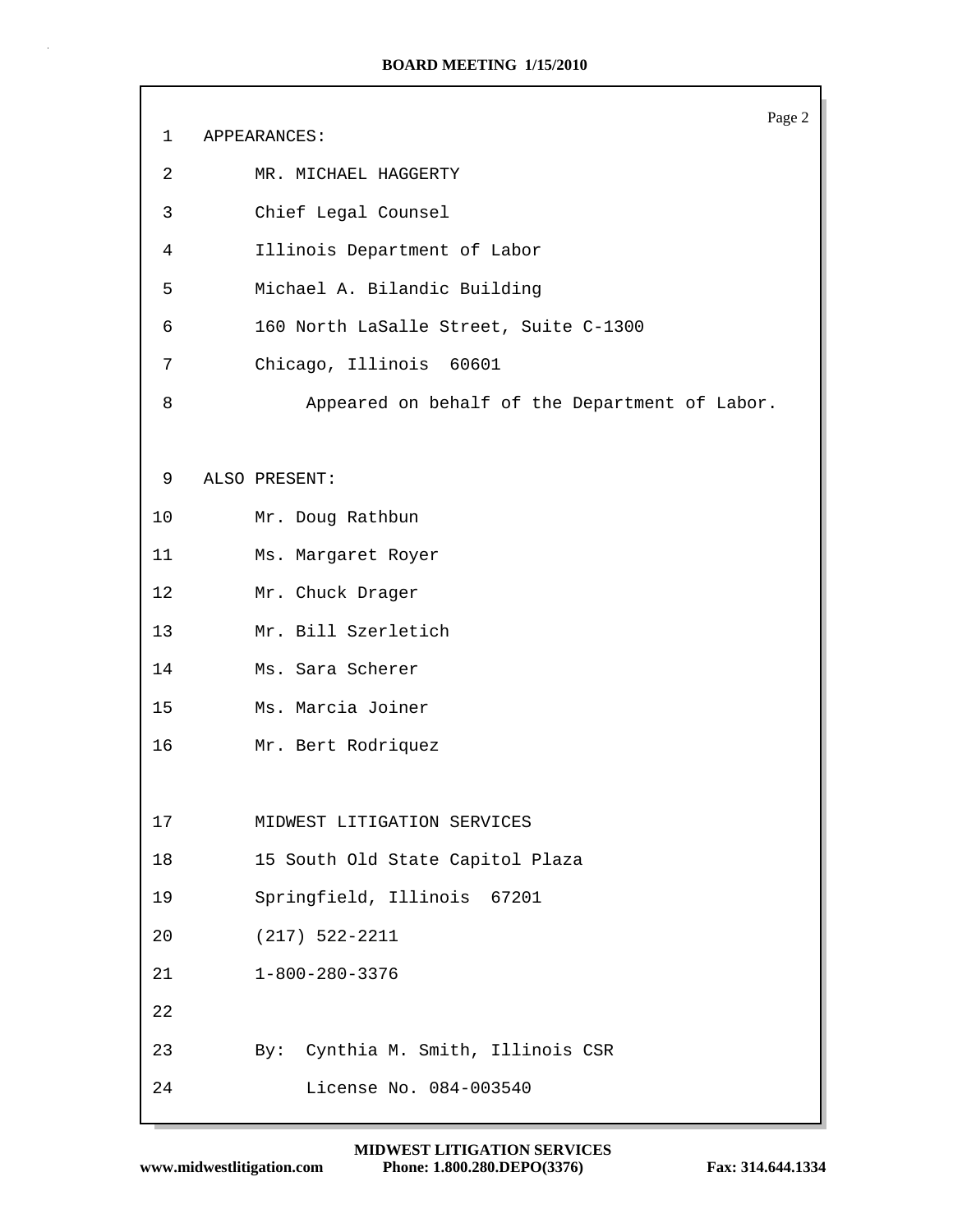|                | Page 3                                              |
|----------------|-----------------------------------------------------|
| $\mathbf 1$    | (Hearing started                                    |
| $\overline{2}$ | at $8:30 A.M.$ )                                    |
| 3              | DIRECTOR SHANNON: I think that we will get started. |
| 4              | This is the Carnival and Amusement Safety Board     |
| 5              | meeting of January the 15th.                        |
| 6              | We will start off with a call to order. I'm         |
| 7              | Catherine Shannon, the chair.                       |
| 8              | Patty Sullivan?                                     |
| 9              | MS. SULLIVAN: Here.                                 |
| $10 \,$        | DIRECTOR SHANNON: James Wright?                     |
| 11             | MR. WRIGHT: Here.                                   |
| $12 \,$        | DIRECTOR SHANNON: Bill Sparks?                      |
| 13             | MR. SPARKS: Here.                                   |
| 14             | DIRECTOR SHANNON: Anthony Urbik?                    |
| 15             | MR. URBIK: Here.                                    |
| 16             | DIRECTOR SHANNON: Rick Boyd?                        |
| 17             | MR. BOYD: Present.                                  |
| 18             | DIRECTOR SHANNON: Okay. We have a quorum present.   |
| 19             | The first order of business, if you open up your    |
| 20             | binders, is the approval of minutes.                |
| 21             | MR. URBIK: So approved.                             |
| 22             | DIRECTOR SHANNON: A motion has been made to approve |
| 23             | the minutes.                                        |
| 24             | MS. SULLIVAN: Second.                               |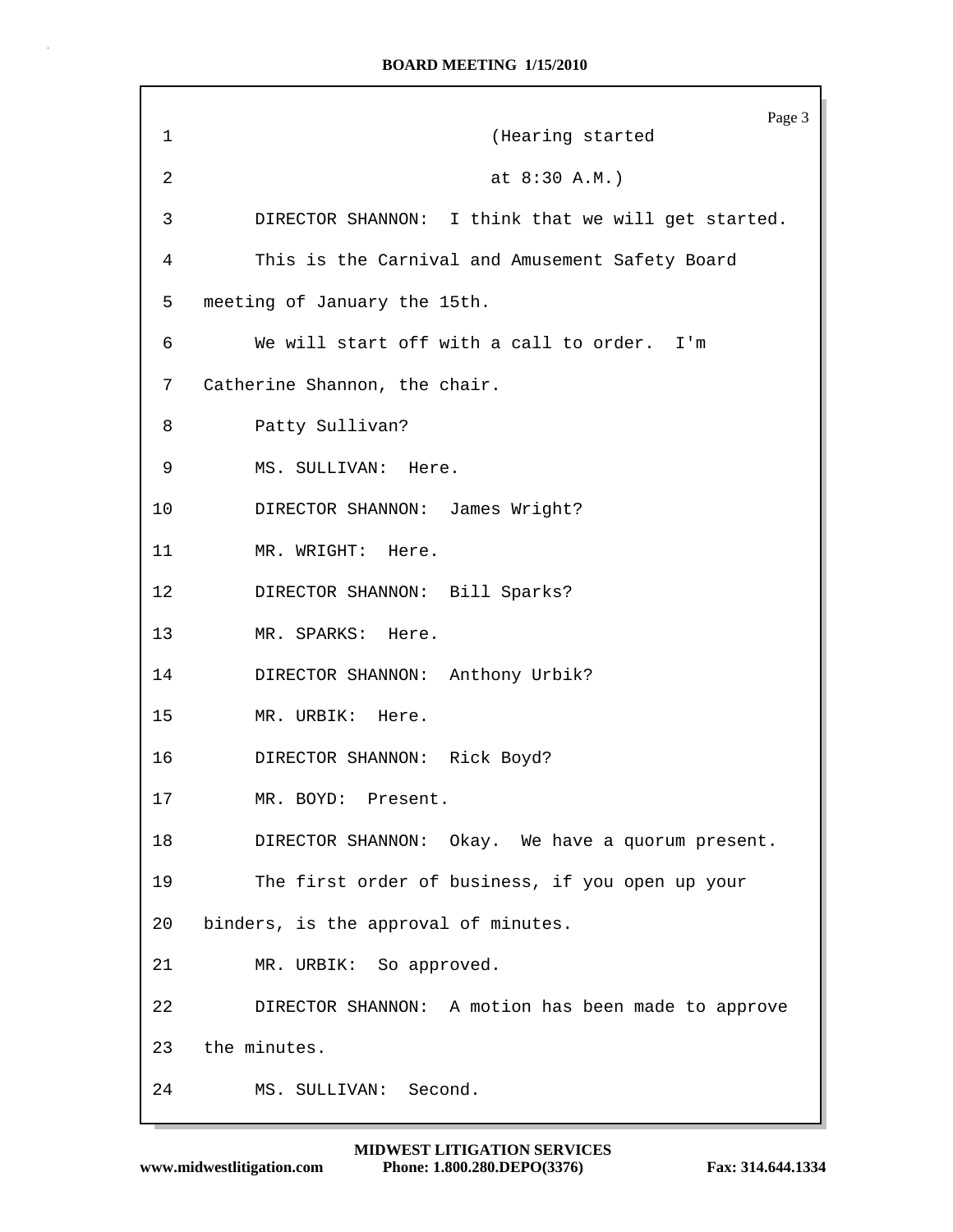Page 4 1 DIRECTOR SHANNON: It's been seconded. 2 All those in favor say aye? 3 (Group response.) 4 DIRECTOR SHANNON: Opposed? 5 (No response.) 6 DIRECTOR SHANNON: The ayes have it. 7 MS. SULLIVAN: And it was good reading last night. 8 DIRECTOR SHANNON: Put you right to sleep; right? 9 MS. SULLIVAN: Well, no, it didn't. 10 DIRECTOR SHANNON: Okay. The next item on the agenda 11 is old business. And that's under Section 2 of your 12 binder. And the first order of business is rule changes 13 which Sara will be presenting. Sara went over this last 14 night. 15 I don't know if the board wants to hear more detail 16 or if everyone -- you know we have talked about these 17 rules for several years now. So is there any questions or 18 does anyone want a presentation by Sara of the rule 19 changes? Is everyone comfortable? 20 (No response.) 21 DIRECTOR SHANNON: As she stated, they are effective 22 right now. Right? 23 MS. SCHERER: As of December the 29th. They should 24 be published in the Illinois Register. They are in Tab 2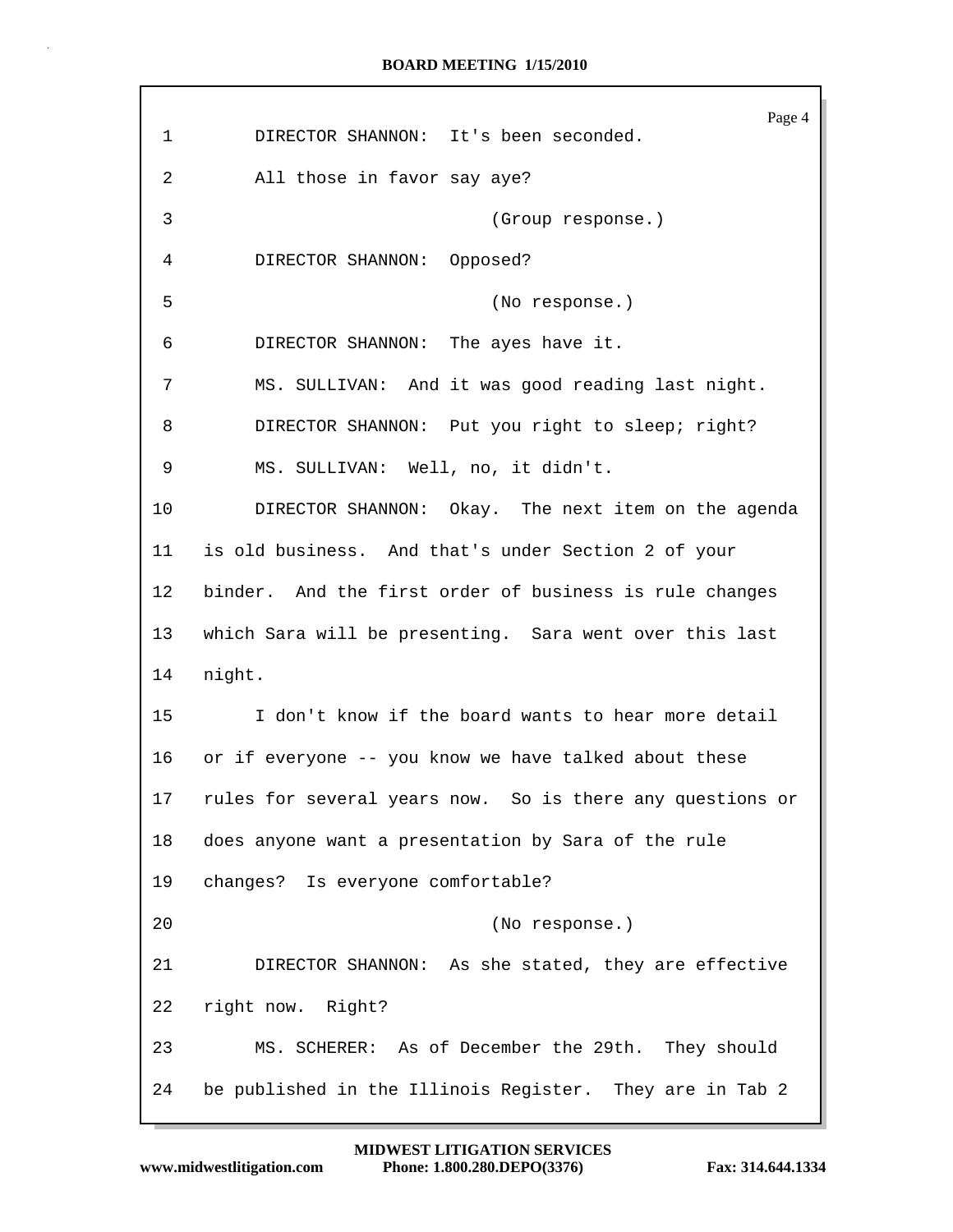| 1  | Page 5<br>of your binders. And that's the exact copy of what's in |
|----|-------------------------------------------------------------------|
| 2  |                                                                   |
|    | the Illinois Register.                                            |
| 3  | DIRECTOR SHANNON: We have a link on our web site to               |
| 4  | those. So anybody in the audience who wants a copy can go         |
| 5  | to our web site and print 'em off from there.                     |
| 6  | MR. URBIK: For the record, what is the web site?                  |
| 7  | DIRECTOR SHANNON: The web site is                                 |
| 8  | www.state.il.us/agency/IDOL. It's not the easiest one. I          |
| 9  | found if you go into IDOL, you will come up with that and         |
| 10 | American Idol and then I just choose the Illinois                 |
| 11 | Department of Labor.                                              |
| 12 | MR. URBIK: Not to be confused between the two.                    |
| 13 | DIRECTOR SHANNON: Not to be confused between the                  |
| 14 | two.                                                              |
| 15 | MS. SULLIVAN: Unless you brought a bullet proof                   |
| 16 | $vest$ --                                                         |
| 17 | DIRECTOR SHANNON: I wish it was www.idol.gov. Maybe               |
| 18 | some day we will get something easier.                            |
| 19 | The next item Doug will present. And, Doug, you are               |
| 20 | welcome to stand. It's the monster truck issue we have            |
| 21 | been discussing.                                                  |
| 22 | MR. RATHBUN: Right. As you all know, we've                        |
| 23 | discussed monster trucks. And this is specifically the            |
| 24 | ride trucks that haul passengers around. And it's for             |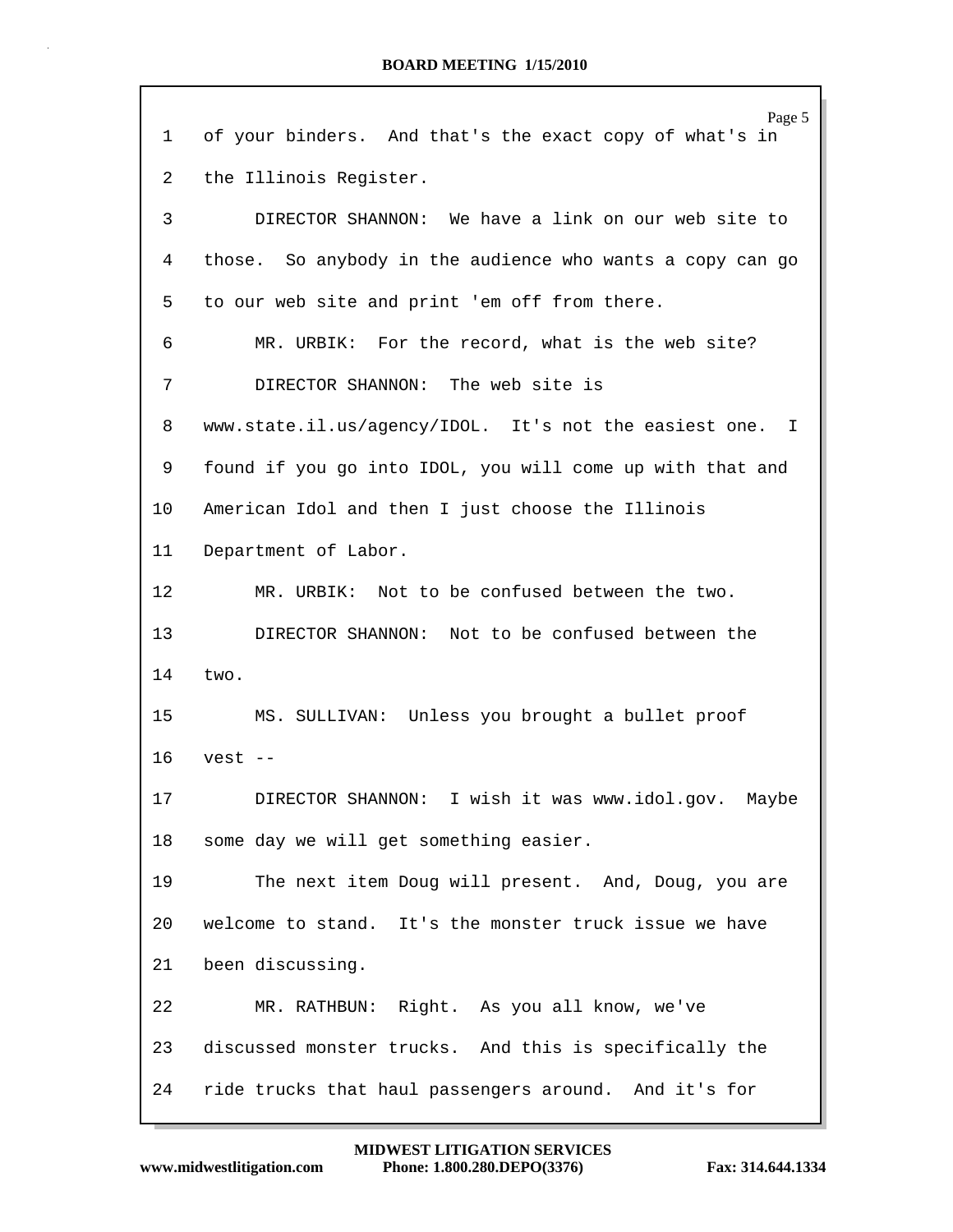|                | Page 6                                                     |
|----------------|------------------------------------------------------------|
| 1              | pleasure and amusement. And it has been determined by us   |
| $\overline{2}$ | and I believe with -- I believe with everybody on the      |
| 3              | board that it does qualify as an amusement ride.           |
| 4              | Some of the board members had asked about the              |
| 5              | licensing relative to the CDL portion of it and how we     |
| 6              | should move forward and what requirements would be         |
| 7              | appropriate for us to make. Instead of trying to say I     |
| 8              | know anything about CDLs, which I do not, I have asked Mr. |
| 9              | Terry Montalbano if he would come forward.                 |
| 10             | Mr. Montalbano is the director of the CDL Division         |
| 11             | for the Secretary of State. And he is going to do a        |
| 12             | presentation and answer some of the questions that I think |
| 13             | that we have all had.                                      |
| 14             | MR. MONTALBANO: Good morning, everyone.                    |
| 15             | DIRECTOR SHANNON: Morning.                                 |
| 16             | MR. MONTALBANO: This issue on monster trucks is a          |
|                | 17 tough issue. It's kind of a hole in the donut. There is |
| 18             | really not -- it all goes back to the basics for a CDL.    |
| 19             | Doug said you wanted to know -- that you wanted to know    |
| 20             | what the requirements to a commercial driver's license     |
| 21             | were. Well, it's kind of like building a house. You have   |
| 22             | to build the basement before you put the foundation up and |
| 23             | before you put the roof on.                                |
| 24             | So, to start with, who needs a CDL? It has to be a         |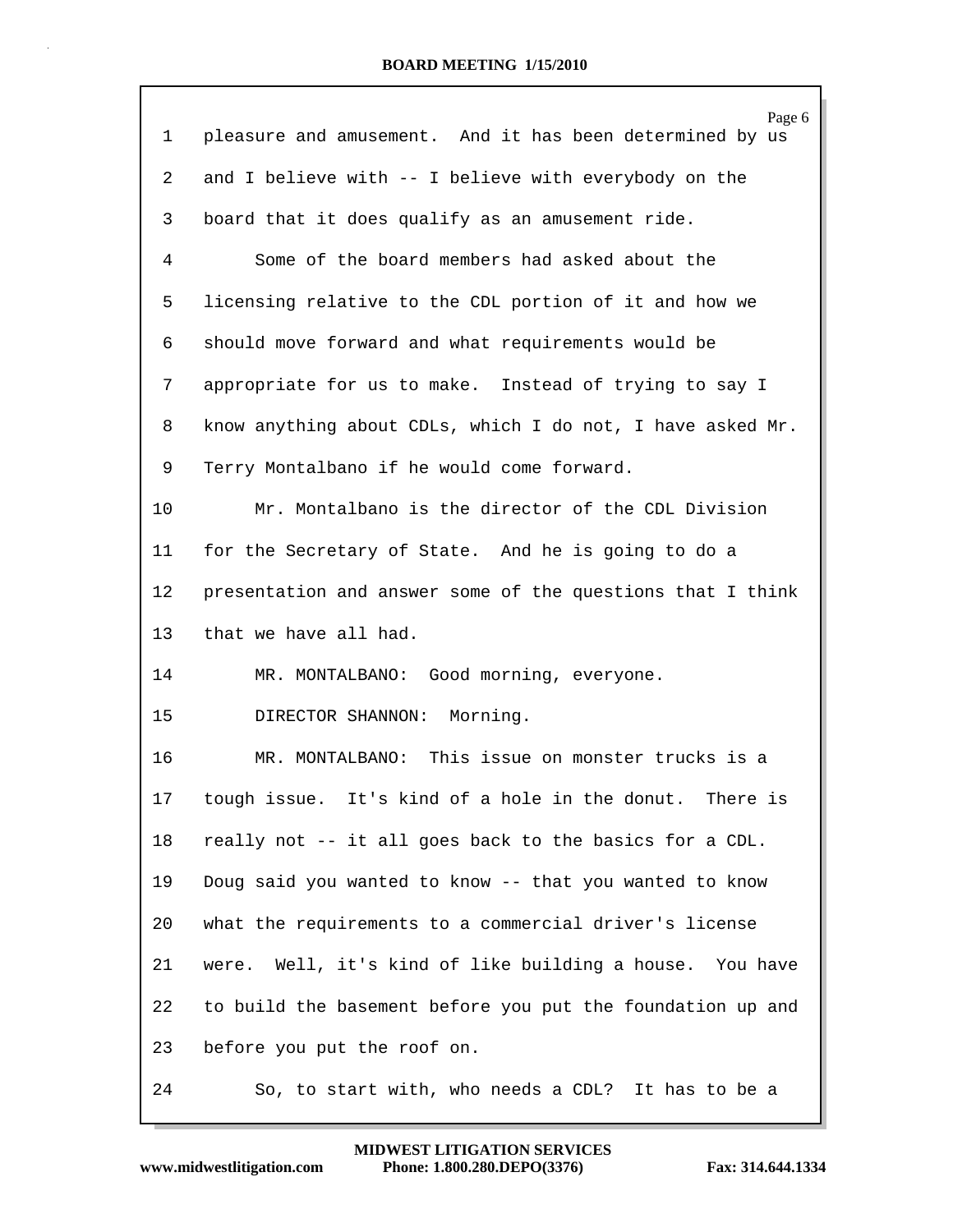|    | Page 7                                                     |
|----|------------------------------------------------------------|
| 1  | commercial vehicle. Commercial has got a broad             |
| 2  | definition. It doesn't always have to be for money.<br>It  |
| 3  | could be for commercial purposes.                          |
| 4  | Second is the size of the vehicle. And, by the size,       |
| 5  | we go by what we will call the GVWR, the gross vehicle     |
| 6  | weight rating. And almost every vehicle -- well, not       |
| 7  | most -- every vehicle has to have a data tag somewhere on  |
| 8  | that vehicle to show the weight that the vehicle was       |
| 9  | manufactured to carry.                                     |
| 10 | Now I could go and buy a vehicle and modify it and         |
| 11 | change it. That doesn't change anything. It goes by what   |
| 12 | the vehicle was designed for. So, for example, if I have   |
| 13 | a school bus and the school bus is designed to carry       |
| 14 | passengers, but I take all of the seats out and make a     |
| 15 | little apartment in that, it's still a commercial vehicle. |
| 16 | I can't change the intent of the manufacturing. Okay?      |
| 17 | Then the third step is what is the weight. And the         |
| 18 | weight starts at 26,001 pounds GVWR. That's the key.<br>It |
| 19 | has to be 26,001 GVWR to put it in as a commercial         |
| 20 | vehicle. Or if you haul hazardous material. Which          |
| 21 | requires a placard. Or if you haul 16 passengers or more   |
| 22 | including the driver.                                      |
| 23 | Now a monster truck doesn't fit into that. I doubt         |
| 24 | it fits into any of these categories. Maybe the weight.    |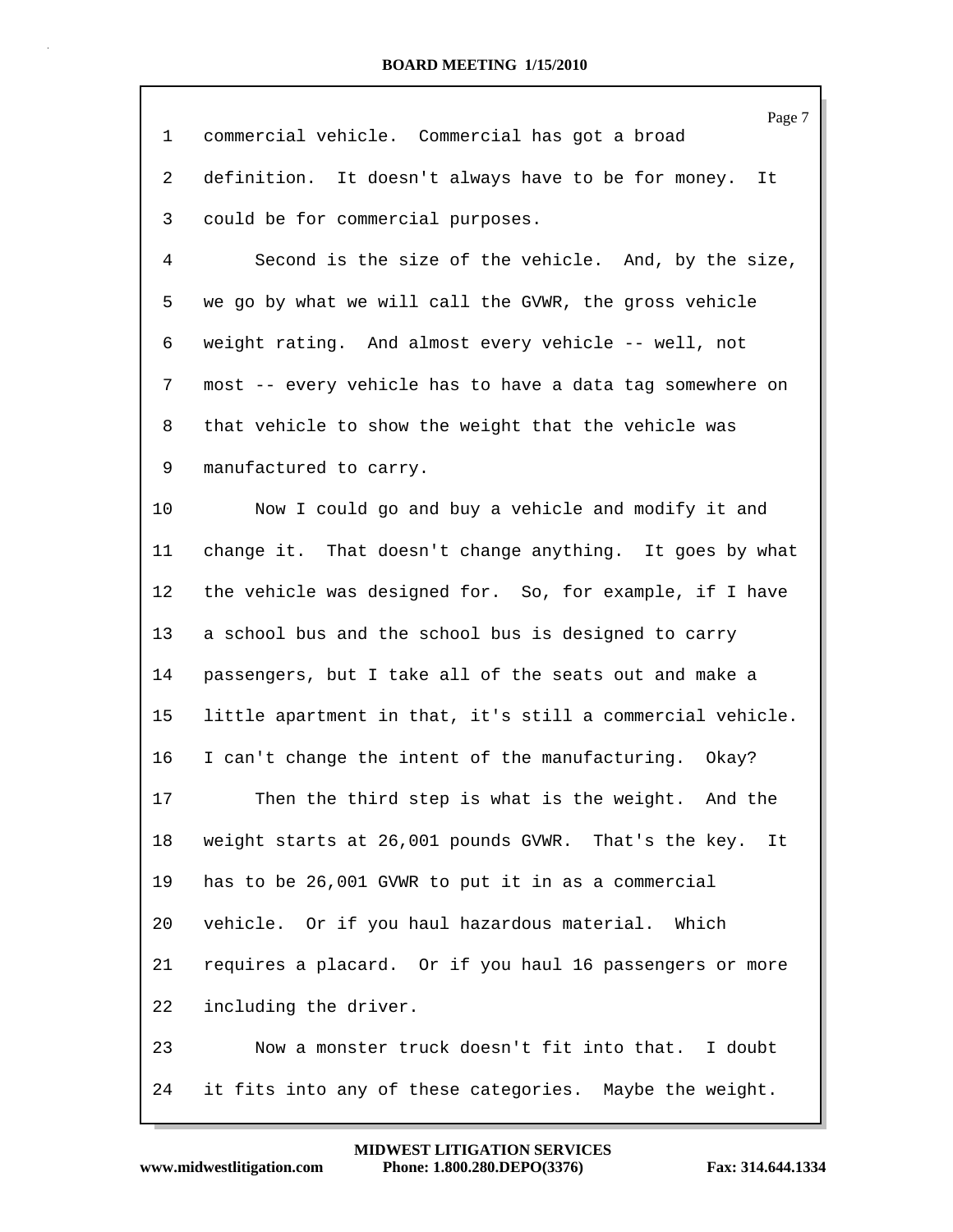| 1  | Page 8<br>Maybe the weight only. And that would be determined on |
|----|------------------------------------------------------------------|
| 2  | each vehicle.                                                    |
| 3  | The next question is is the vehicle roadworthy.<br>In            |
| 4  | everything that I could find and in everything in dealing        |
| 5  | with the local police and the state police, I don't think        |
| 6  | a monster truck will ever meet the definition of                 |
| 7  | roadworthy.                                                      |
| 8  | And, in the handouts that I gave you there is $-1$               |
| 9  | gave you all of the applicable laws that deal with what a        |
| 10 | vehicle has to have. So off the top of my head tires             |
| 11 | alone would make it a none roadworthy vehicle. The bumper        |
| 12 | would make it a none roadworthy vehicle. Sometimes the           |
| 13 | size of the engine. Sometimes the windshield. Sometimes          |
| 14 | where the mirrors are at.                                        |
|    |                                                                  |
| 15 | And I've made a copy of the actual law so you can                |
| 16 | read the law at your own discretion, but that has every          |
| 17 | single piece of any part of the law that would deal with a       |
| 18 | vehicle on the road I've attached.                               |
| 19 | Now it comes to licensing. If you have -- and I                  |
| 20 | don't know all of the rules and regulations of the Monster       |
| 21 | Truck Association, but I will give you an example of an          |
| 22 | off-road vehicle. An off-road vehicle which is not               |
| 23 | intended to be on the road is gonna' be at a festival or a       |
| 24 | parade or an activity. And it's going to be in an                |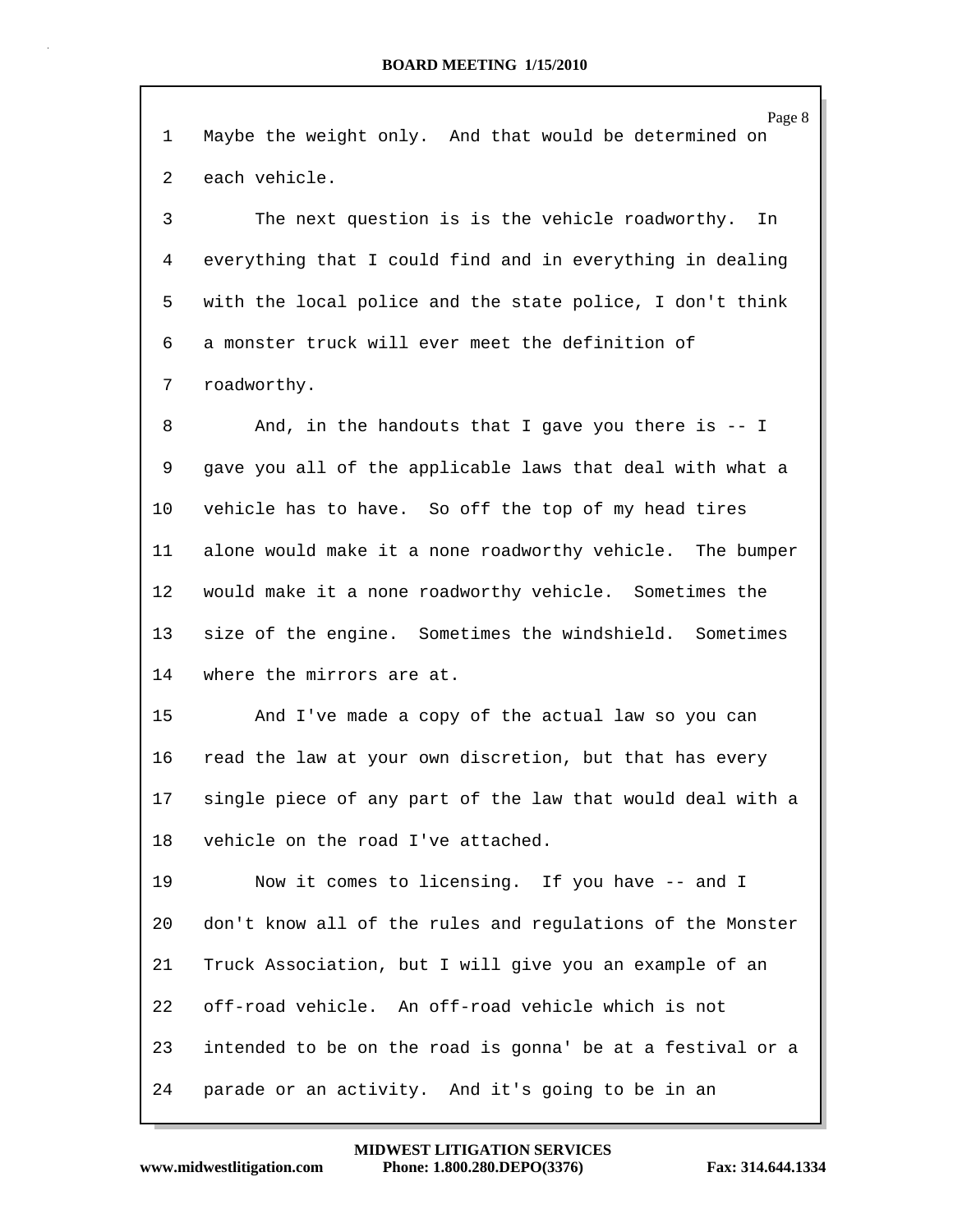| 1  | Page 9<br>enclosed arena and not out on the roadway. Then that |
|----|----------------------------------------------------------------|
| 2  | association would deal with the rules and the regulations      |
| 3  | of that local municipality and/or state agency depending       |
| 4  | on what it is that would deal with that. There is no           |
| 5  | requirement of the association that says that the person       |
| 6  | has to have a driver's license to drive that vehicle in        |
| 7  | that enclosed arena.                                           |
| 8  | However, if you bring that vehicle out and let's say           |
|    |                                                                |
| 9  | it is a roadworthy vehicle -- let's say it's a race car.       |
| 10 | Let's say for whatever reason they brought a race car in.      |
| 11 | Which would in most cases meet the definition of a             |
| 12 | roadworthy vehicle. While it's in, say, a convention           |
| 13 | center having a show and somebody is just driving it           |
| 14 | around a room, you don't need a driver's license.              |
| 15 | That same vehicle, the minute you put it on the road           |
| 16 | now you got to have a driver's license to drive it and         |
| 17 | then you get into what type of license. Well, the regular      |
| 18 | driver's license that most vehicles have is a D like David     |
| 19 | license. And that's a license that allows you to drive         |
| 20 | any vehicle up to 16,000 GVWR. So think of a car or less.      |
| 21 | A pickup truck or less.                                        |
| 22 | Then if you are going to drive a vehicle 16,000 to             |
| 23 | 26,000, you would need a Class C. So think of like a           |
| 24 | bread truck or something of that size, a mail truck.<br>Then   |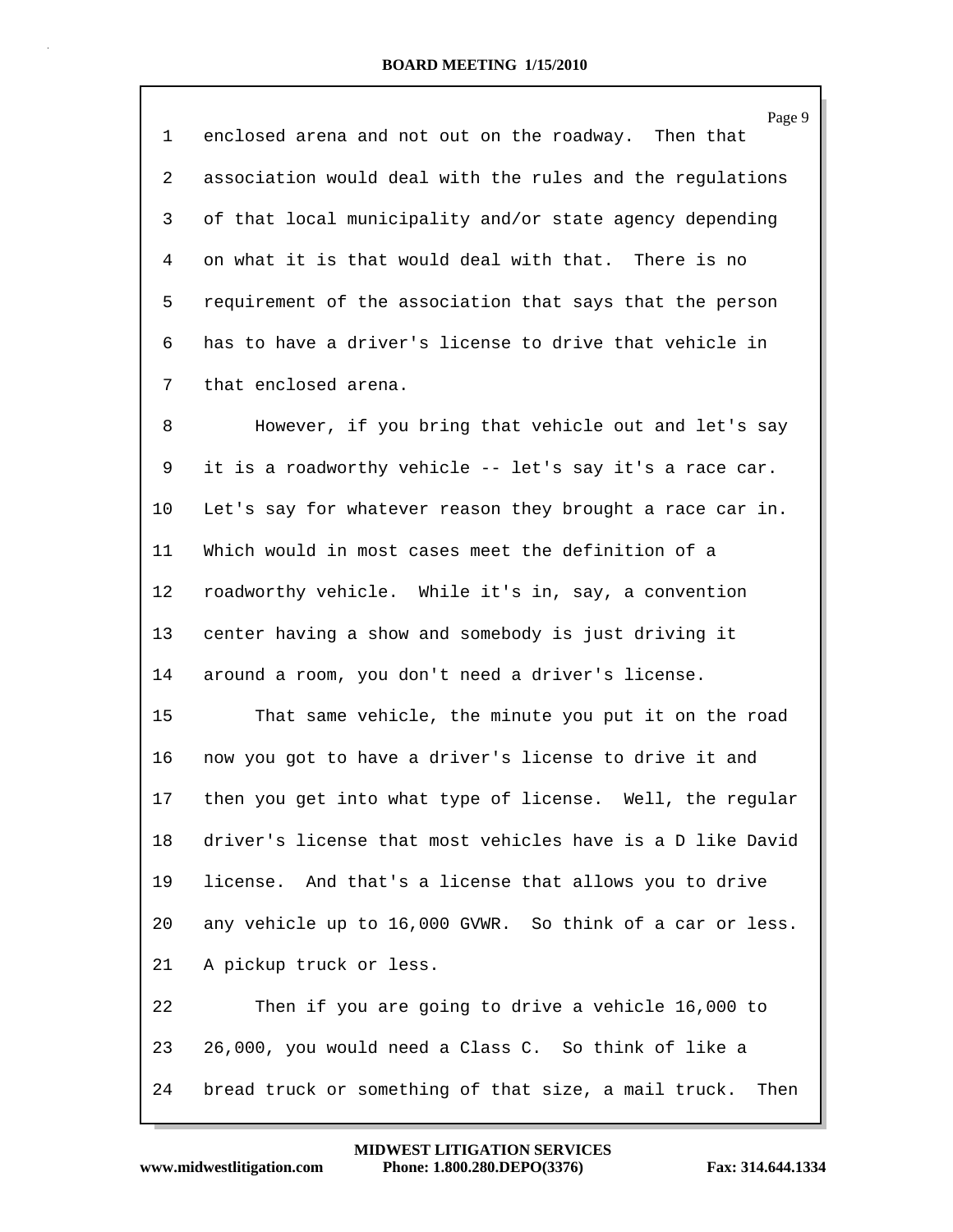| 1  | Page 10<br>when you've got 26,001 or more, you've got to have a CDL. |
|----|----------------------------------------------------------------------|
| 2  | And that gets into school buses.                                     |
| 3  | So think of a single vehicle and a CDL when you drive                |
| 4  | a vehicle with a gross vehicle weight rating of 26,000               |
| 5  | pounds or more. You would need a CDL to drive a tractor              |
| 6  | That's a commercial vehicle. When you have the<br>trailer.           |
| 7  | tractor and the trailer, the tow unit on a pulling unit              |
| 8  | combined, you are way over 26,001 pounds with the pulling            |
| 9  | unit weighing over 10,000 pounds.                                    |
| 10 | So where does that fit in monster trucks? I don't                    |
| 11 | know what to tell you as far as where it fits. What I can            |
| 12 | tell you is if you are going to look at school buses, for            |
| 13 | example, not only do you have to have a CDL, but you also            |
| 14 | have to have all kinds of licensing and requirements by              |
| 15 | the Secretary of State.                                              |
| 16 | You have to have a drug and alcohol test. You have                   |
| 17 | to have on file a medical report. And you have to have a             |
| 18 | background check. There is all kinds of violations that              |
| 19 | if you have committed that comes back on your fingerprint            |
| 20 | check that you would not be allowed to drive a school bus.           |
| 21 | If you have any break at all in your driver's license in             |
| 22 | the last three years, you can't drive a school bus.<br>And           |
| 23 | there are several other safety factors that the Secretary            |
| 24 | of State has imposed on a school bus. The reason it's                |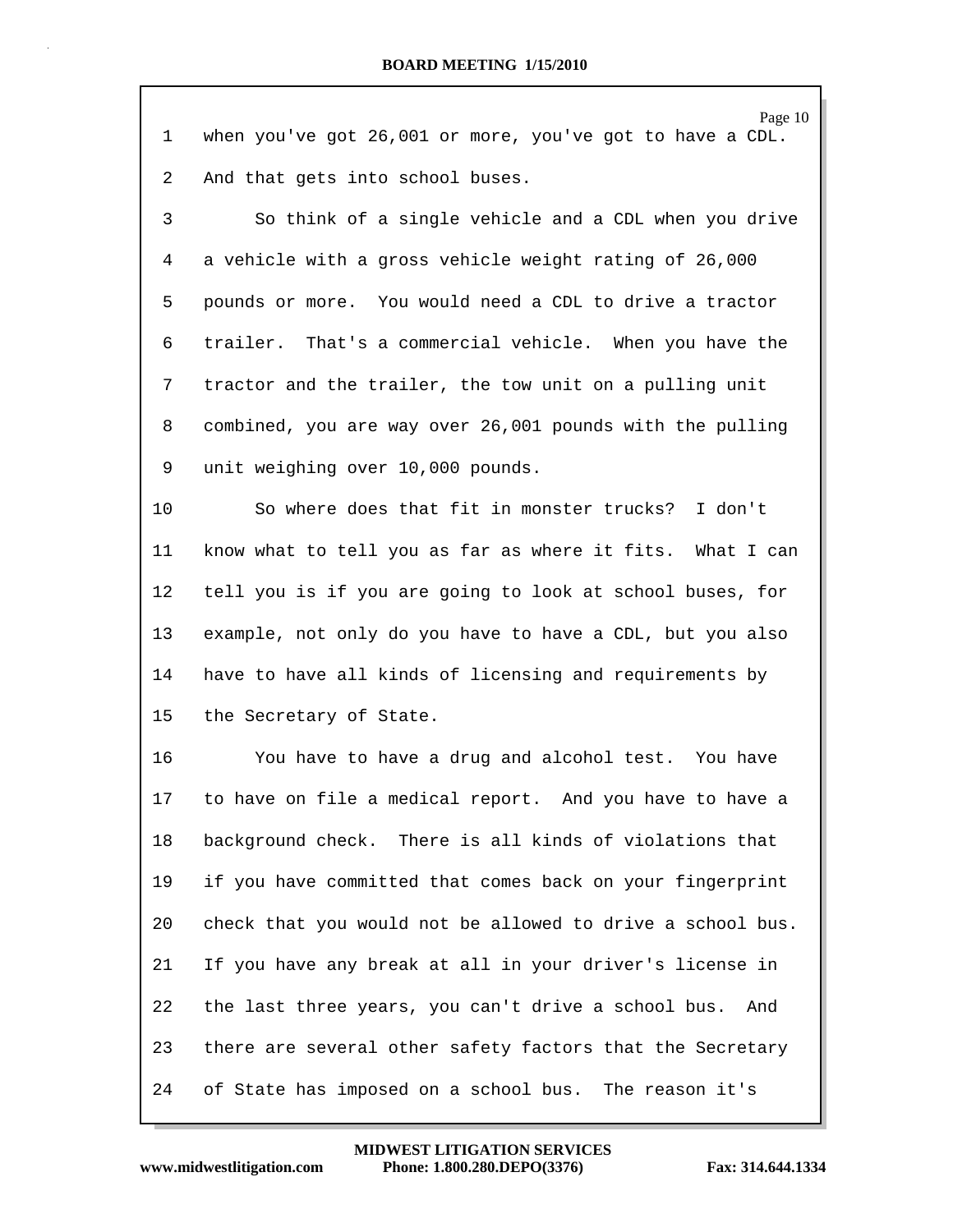Page 11 1 different is because of the cargo. They view it as 2 precious cargo. You are hauling children ranging from K 3 through 12. 4 The charter bus industry is where you've went out and 5 chartered a vehicle, not necessarily for K through 12 to 6 go from home to school and from school to home, but to 7 pick up whoever to go wherever. It's the same way with a 8 charter. You've got to have a CDL and several other 9 requirements. It's not quite as specific as for a school 10 bus, though. 11 For semitruck driver's that require a CDL you have to 12 have medicals, you have to have a drug and alcohol 13 program. So when you get back to this monster truck 14 issue, if you -- if you, as an association or a board or a 15 committee -- say they have to have a CDL -- and you have a 16 right to do that -- the fact that they have to have a CDL 17 now all of a sudden changes things. 18 It now puts them into the Department of 19 Transportation and also the Secretary of State. The 20 Secretary of State would deal with the licensing for the 21 driver of the plate for the vehicle. The Department of 22 Transportation now is required to audit that company, that 23 association, that entity or whatever you call it to make 24 sure that they have a drug and alcohol program and to make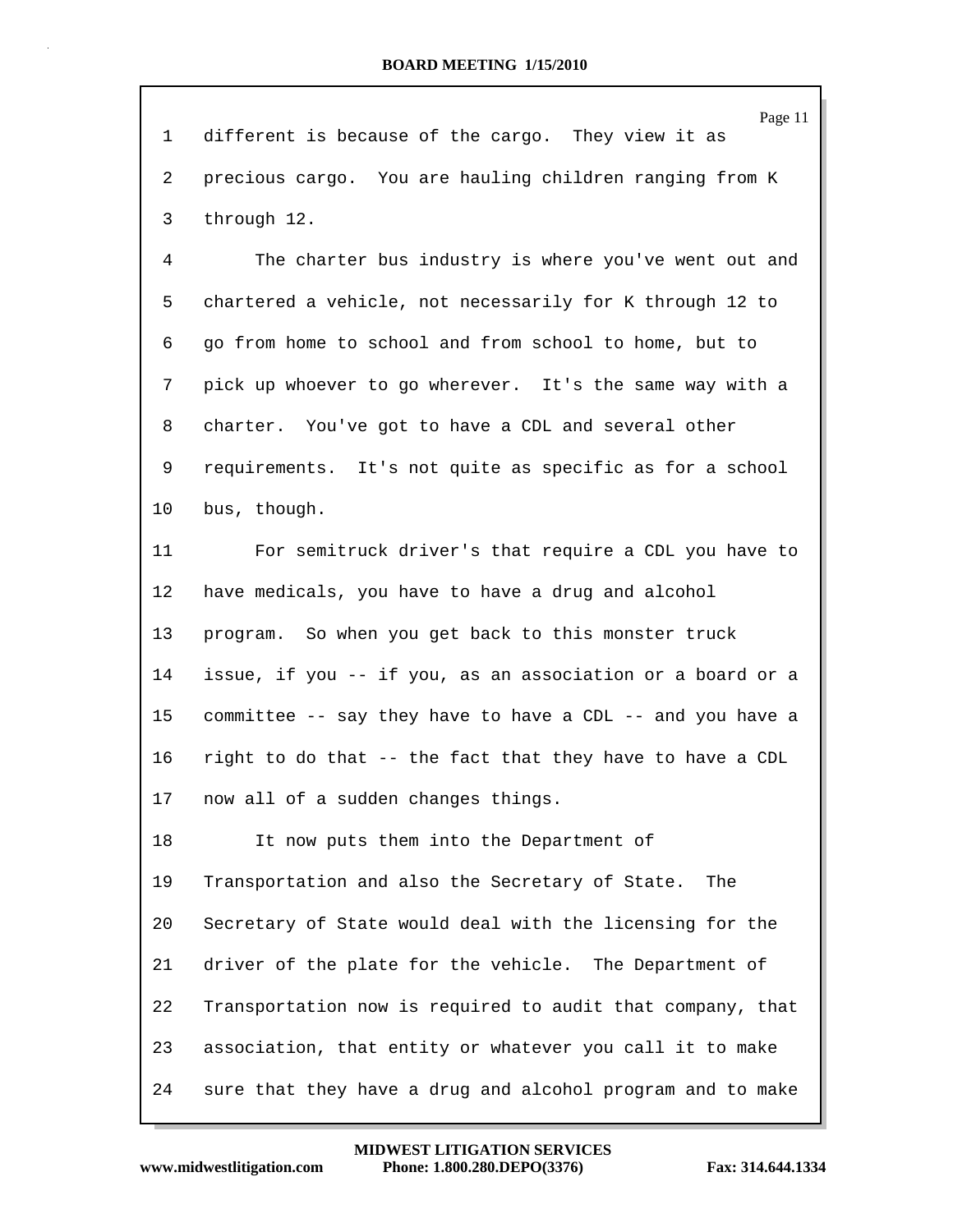Page 12 1 sure that they have a random program and to also make sure 2 that all -- that anybody that drives that vehicle has a 3 medical. 4 Now you can't have one, but not the other. You have 5 to have both. And that's the thing. You can't say we are 6 going to make 'em have a CDL, but we don't want to go into 7 the drug and alcohol testing. You can't do that. 8 Now do they have to have a CDL? Again, it goes back 9 to there is no clear cut answer to say every monster truck 10 would have to have a CDL, but if you go to a monster truck 11 function -- well, I've seen 'em where I could walk right 12 under that vehicle and that vehicle is probably going to 13 be over 26,000 pounds. 14 I would be required by state law to have a CDL, but 15 there is an exception because that's not a roadworthy 16 vehicle. So if it's not a roadworthy vehicle, the 17 argument would be why do I need a CDL. You should not 18 allow that vehicle to -- to come out of that enclosed 19 arena. 20 Now there are things like parades and festivals, 21 things that the vehicle would come out for. Every local 22 municipality has the right and the authority to grant 23 that. They generally will grant that. And that 24 municipality then would check with the Secretary of State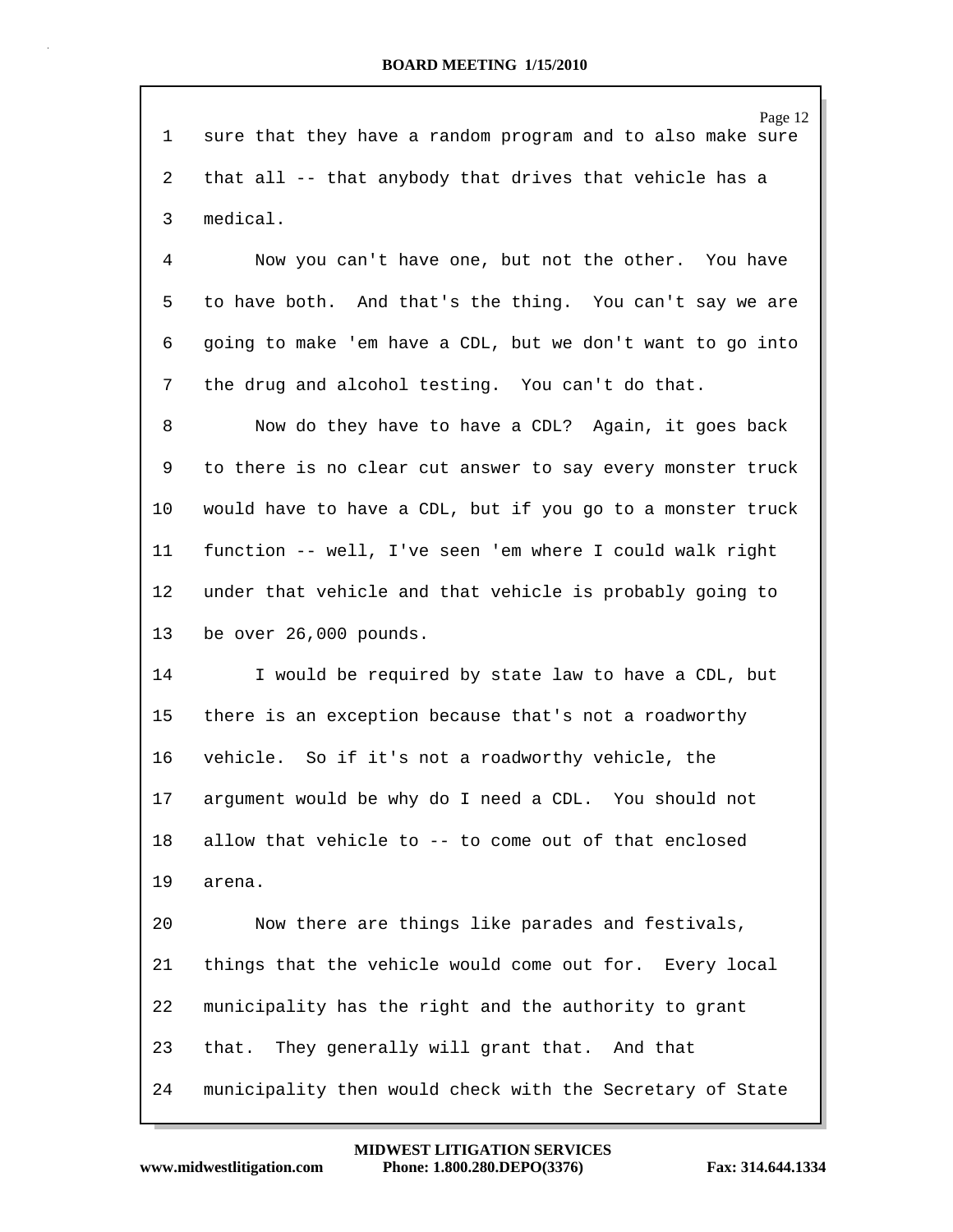|    | Page 13                                                   |
|----|-----------------------------------------------------------|
| 1  | to say we want to allow this vehicle to go out on a       |
| 2  | parade, what do we have to have.                          |
| 3  | First, you have to have a licensed driver. Second,        |
| 4  | you better have insurance. Third, you better get a waiver |
| 5  | from the local police. And I have included all of that in |
| 6  | your packet.                                              |
| 7  | The minute that they intersect a state highway, it        |
| 8  | takes it away from the local municipality and the         |
| 9  | Department of Transportation takes over because they have |
| 10 | to be able to get those closed, the roadway and things    |
| 11 | such as that.                                             |
| 12 | That's it. That's kind of a quick down and dirty          |
| 13 | scenario of -- you know it may not be totally the answer  |
| 14 | that you want because the problem is that we get calls    |
| 15 | every day and they say do I need a CDL for this or that.  |
| 16 | All we can tell you is what the requirements are.         |
| 17 | If you go out -- and generally on the data tag it         |
| 18 | will tell you what the GVWR is. Now a monster truck 99    |
| 19 | out of 100 times is not going to be the vehicle that it   |
| 20 | was designed for. They've probably bought it, souped it   |
| 21 | up and put all of the extras on there. Which puts them    |
| 22 | into a category that would have to be looked at on an     |
| 23 | individual basis because of the fact that, that vehicle   |
| 24 | was never designed to do what they made it do.<br>So,     |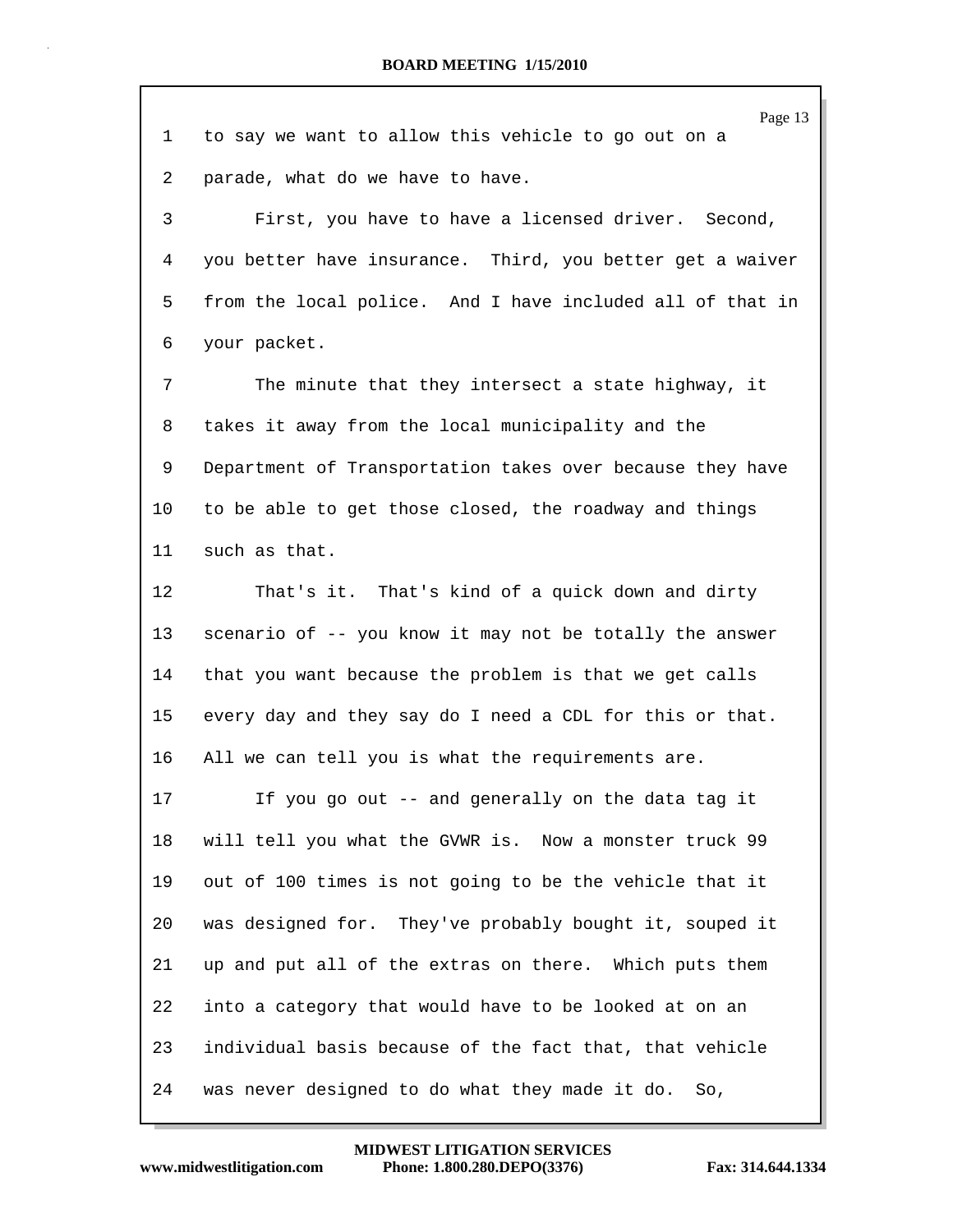Page 14 1 therefore, that one exception may come into play. 2 So the bottom line is every law enforcement agency in 3 the state would ticket those vehicles if they were on the 4 road. And if they are going to ticket them for being on 5 the road that means that with the liability factors there 6 they should not have been on the road unless they had a 7 special permit and waiver. 8 And in order to get a permit I guarantee you that the 9 local municipality is going to say that they have to have 10 a valid driver's license and probably make them get a CDL 11 if they had any questions at all. Which they would then 12 be drug and alcohol tested and require a medical. 13 And a lot of drivers have a CDL for a second job that 14 they may have. I know that in this industry the FMCSA

15 regulates going from Point A to Point B. If you load all 16 of the vehicles up on a trailer and you go from Nebraska 17 to Illinois, that's all covered by the Federal Motor 18 Carrier Safety Administration. The state will take over 19 wherever you stop on looking over whatever the scenario of 20 that vehicle is.

21 If you shift over to, like, a farm -- and this is 22 where it gets confusing. If I'm a farmer, I'm not 23 required to have a CDL. I can drive every commercial 24 vehicle that a truck driver can and I don't need a CDL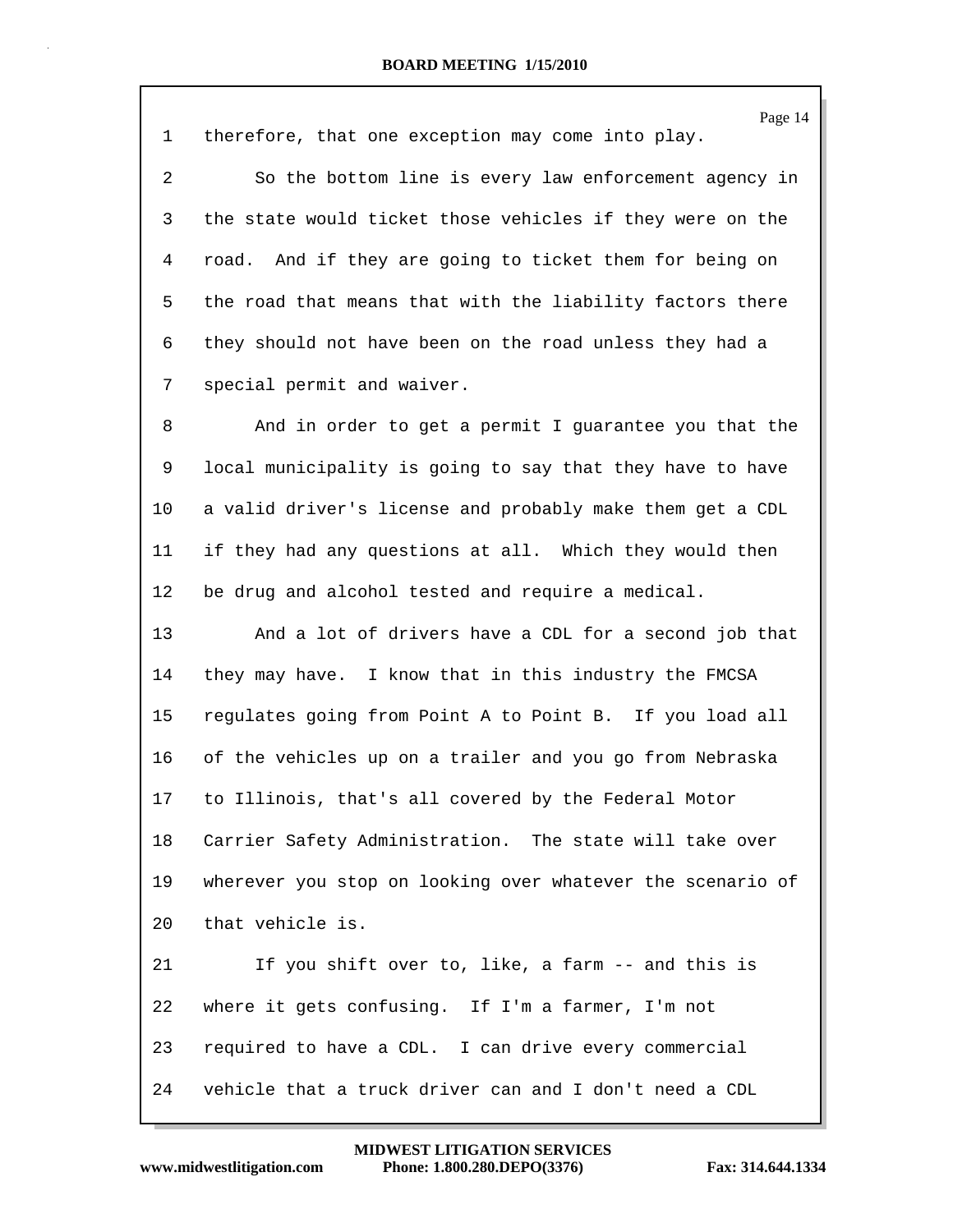|    | Page 15                                                    |
|----|------------------------------------------------------------|
| 1  | that a trucker needs.                                      |
| 2  | But there is a parameter within that. If they come         |
| 3  | out of that parameter, then they are eligible to be        |
| 4  | arrested and ticketed and fined. And the parameter is      |
| 5  | that it's my vehicle that's used for my farm and it's      |
| 6  | within 150 miles from my farm to the elevator wherever I'm |
| 7  | going to go.                                               |
| 8  | And while I'm on the farm, there is no requirement.        |
| 9  | I could have my ten-year old son driving my commercial     |
| 10 | vehicle and not need a license. However, the minute I go   |
| 11 | outside of that parameter, I no longer fall into that      |
| 12 | hole.                                                      |
| 13 | So that's the $-$ - so that is the only reason I brought   |
| 14 | that up is to show you on a CDL that there is no clear cut |
| 15 | situation when this happens. This will always happen.      |
| 16 | Every scenario is judged independently amongst what topic  |
| 17 | you are looking at.                                        |
| 18 | Are there any questions?                                   |
| 19 | (No response.)                                             |
| 20 | MR. MONTALBANO: I'm sure you probably have a lot of        |
| 21 | 'em.                                                       |
| 22 | MR. URBIK: Actually, it seems to me that the either        |
| 23 | the Secretary of State regulates these things or we do and |
| 24 | not both. I don't see any reason for -- to the mandate a   |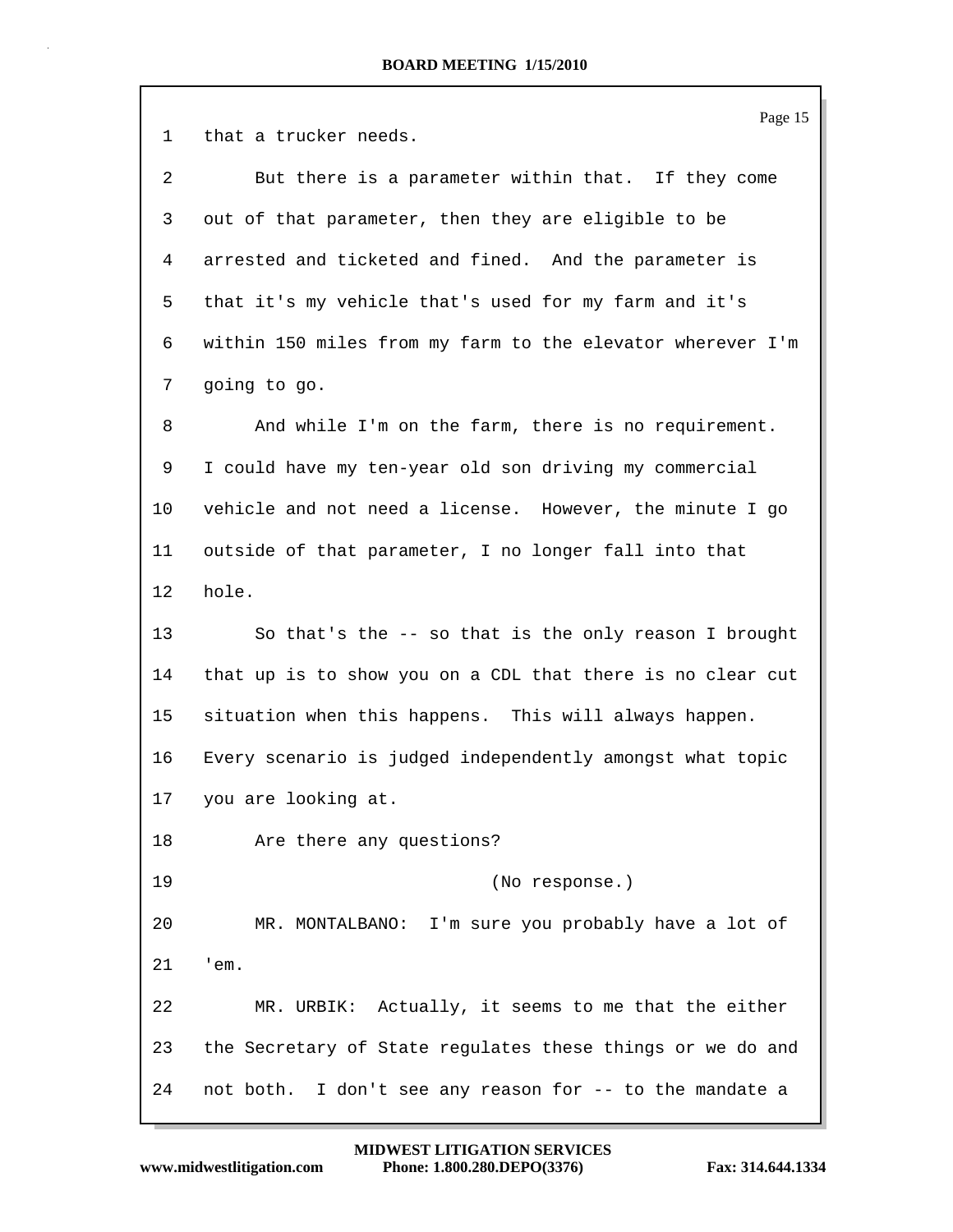| 1  | Page 16<br>CDL. I don't see where we get any additional safety as a |
|----|---------------------------------------------------------------------|
| 2  | result of that.                                                     |
| 3  | MR. HAGGERTY: And if I could follow up on the board                 |
| 4  | member's question then.                                             |
| 5  | What -- the fact that somebody has a CDL, how does                  |
| 6  | that -- what does that say about their preparedness or              |
| 7  | their enhanced ability to be a better driver of that                |
| 8  | vehicle than somebody else?                                         |
| 9  | MR. MONTALBANO: Okay. Good question.                                |
| 10 | Okay. I brought -- I just handed to you -- I just                   |
| 11 | brought one. I can pass it around. It's called a CDL                |
| 12 | Study Guide. This book is basically 132 Pages. In order             |
| 13 | for me to get a CDL, the first thing I got to do is to              |
| 14 | study this book. I have to be able to take a written                |
| 15 | test.                                                               |
| 16 | This is a very in-depth, knowledge-oriented guideline               |
| 17 | on what a person would need to know to operate vehicles.            |
| 18 | It covers things with the brake system. It covers the               |
| 19 | loading and the unloading of passengers. It covers other            |
| 20 | laws that are in play today. It covers the proper way to            |
| 21 | go up a hill and down a hill in good weather and bad                |
| 22 | weather.                                                            |
| 23 | Once I pass the written test, then I have to go out                 |
| 24 | and do a road test. Which is the other key. I would have            |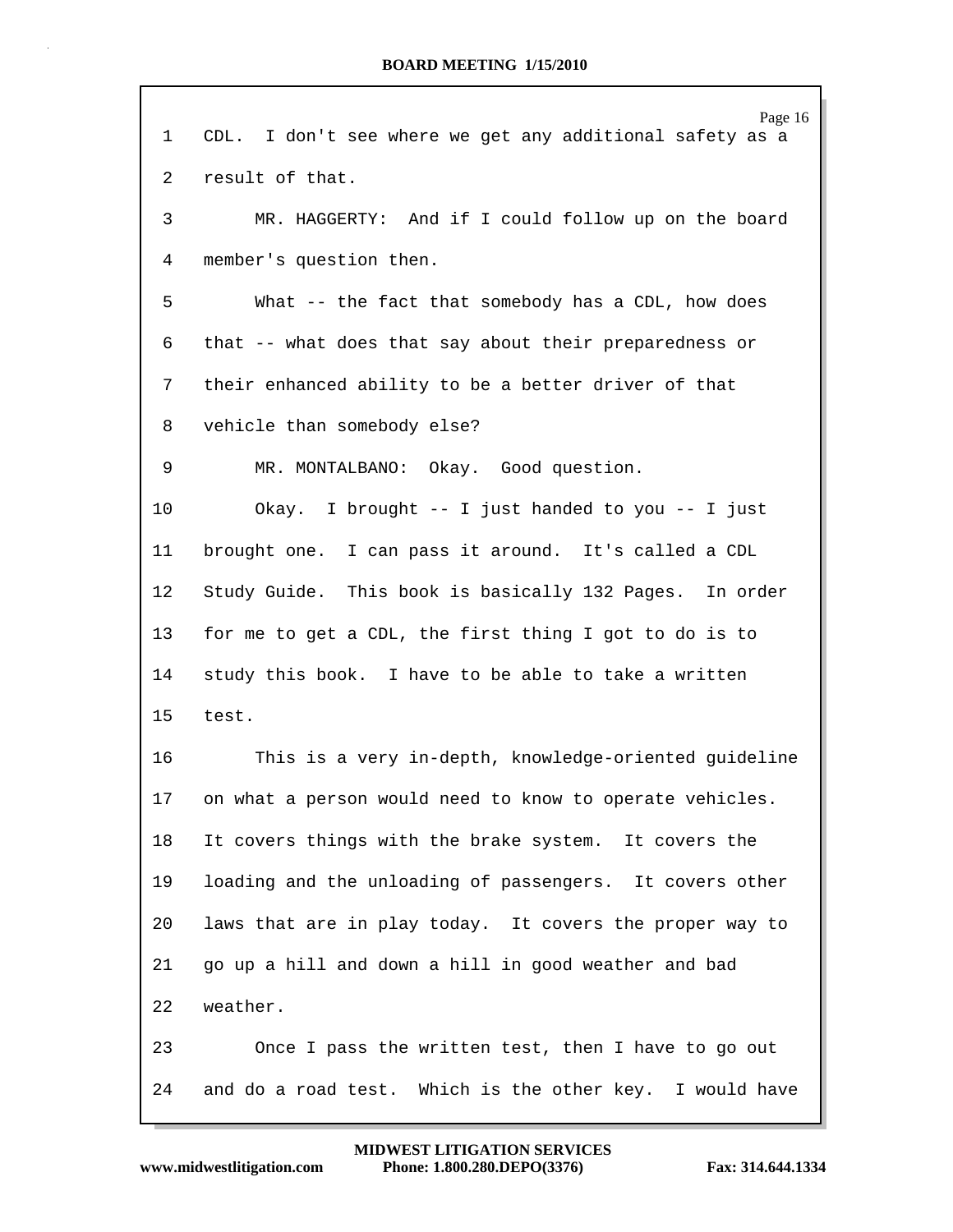| 1              | Page 17<br>to go out and have an inspection of my vehicle. I would |
|----------------|--------------------------------------------------------------------|
| $\overline{2}$ | have to be able to show that I can maneuver that vehicle           |
| 3              | on to a standing course and then ultimately go out on a            |
| 4              | roadway. Where a person that doesn't have a CDL wouldn't           |
| 5              | have to do any of these requirements. But also the fact            |
| 6              | that once they get a CDL they have to get a medical and            |
| 7              | drug and alcohol test on them. Where a none CDL driver             |
| 8              | wouldn't.                                                          |
| 9              | The other scenario is once I get a CDL -- once I step              |
| 10             | out of the car and get a CDL, my entire driving history            |
| 11             | now gets reviewed and looked at by the state. Any                  |
| 12             | violations that I incur in my own car will now affect my           |
| 13             | ability to drive under a CDL.                                      |
| 14             | For example, if Doug has a car license only and he                 |
| 15             | goes out and he gets a speeding ticket tonight, he could           |
| 16             | go into court and ask for supervision. In Illinois, as             |
| 17             | long as he doesn't violate the supervision, that violation         |
| 18             | won't occur on his record.                                         |
| 19             | I have a CDL. The same ticket in my personal car.                  |
| 20             | I'm held to a higher standard by the state. And I cannot           |
| 21             | do that. No matter what I do in my car it affects my               |
| 22             | ability to operate my CDL. In a car, three tickets in 12           |
| 23             | months would get you suspended. With a CDL, I can only             |
| 24             | get two tickets in a three-year period. Which is major.            |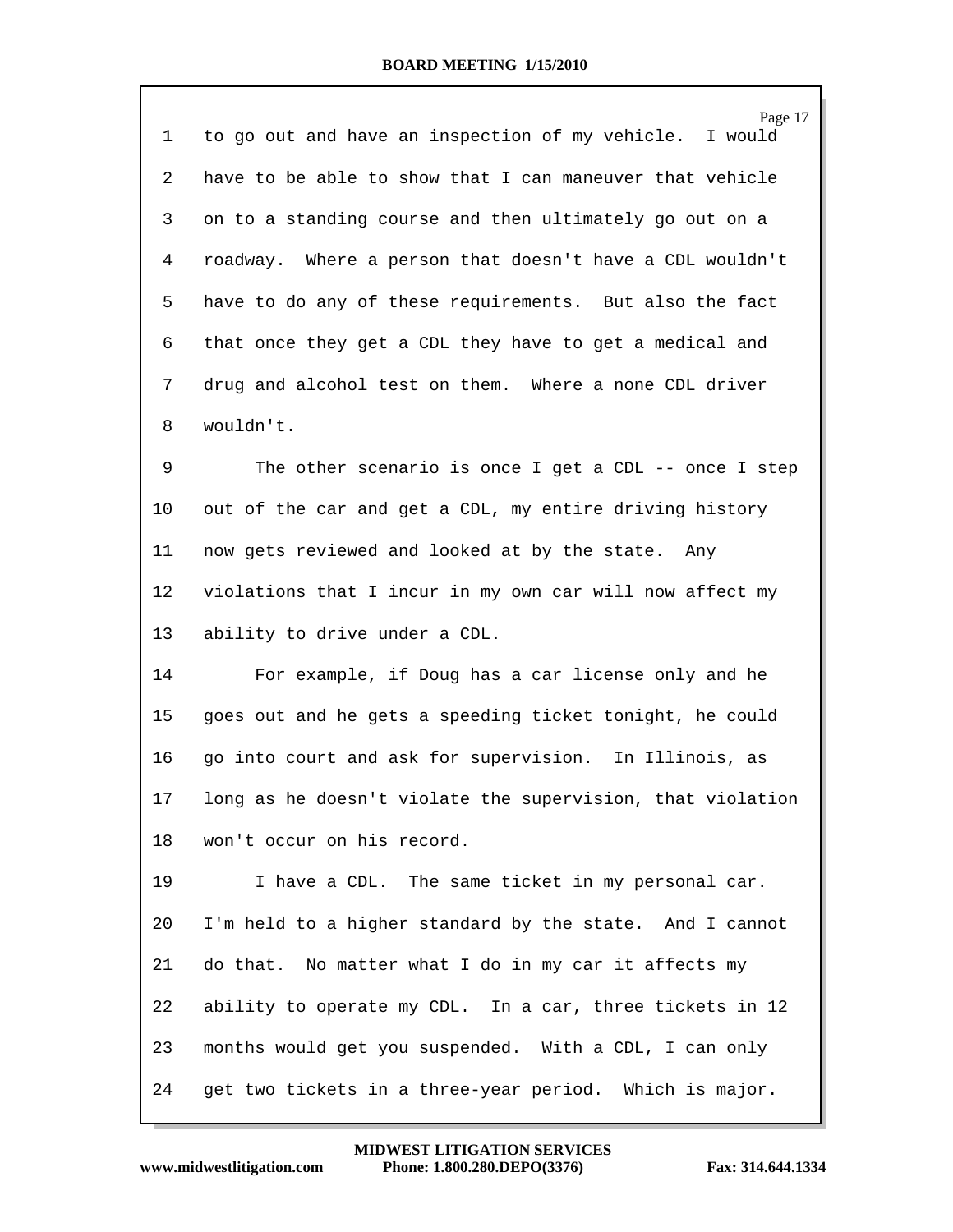| $\mathbf{1}$ | Page 18<br>So when it comes to safety, a CDL driver is ten times |
|--------------|------------------------------------------------------------------|
| 2            | more safe of a driver than a car driver because of the           |
| 3            | regulations and standards.                                       |
| 4            | MR. RATHBUN: Is there an age limit of getting a CDL              |
| 5            | license?                                                         |
| 6            | MR. MONTALBANO: It's 21-years old. To cross state                |
| 7            | lines within Illinois, it's 18. So if you are going to           |
| 8            | get a CDL to drive in Illinois intrastate only it's 18.          |
| 9            | The minute that you cross state lines then it becomes 21.        |
| 10           | UNIDENTIFIED SPEAKER: You said the Secretary of                  |
| 11           | State cannot require CDLs for drivers of monster trucks,         |
| 12           | but this body could require drivers of monster trucks to         |
| 13           | have a CDL?                                                      |
| 14           | MR. MONTALBANO: Absolutely.                                      |
| 15           | UNIDENTIFIED SPEAKER: Which would then fall under                |
| 16           | the state and fall under your jurisdiction? Is that what         |
| 17           | this is about? Are you asking this body to do that?              |
| 18           | DIRECTOR SHANNON:<br>No. We invited him to come and              |
| 19           | give us a presentation.                                          |
| 20           | MR. MONTALBANO: I'm not asking them to do anything.              |
| 21           | I was asked to come and explain this.                            |
| 22           | DIRECTOR SHANNON: We invited him.                                |
| 23           | When this was raised at the last board meeting, we               |
| 24           | had a lot of questions. And we didn't understand what the        |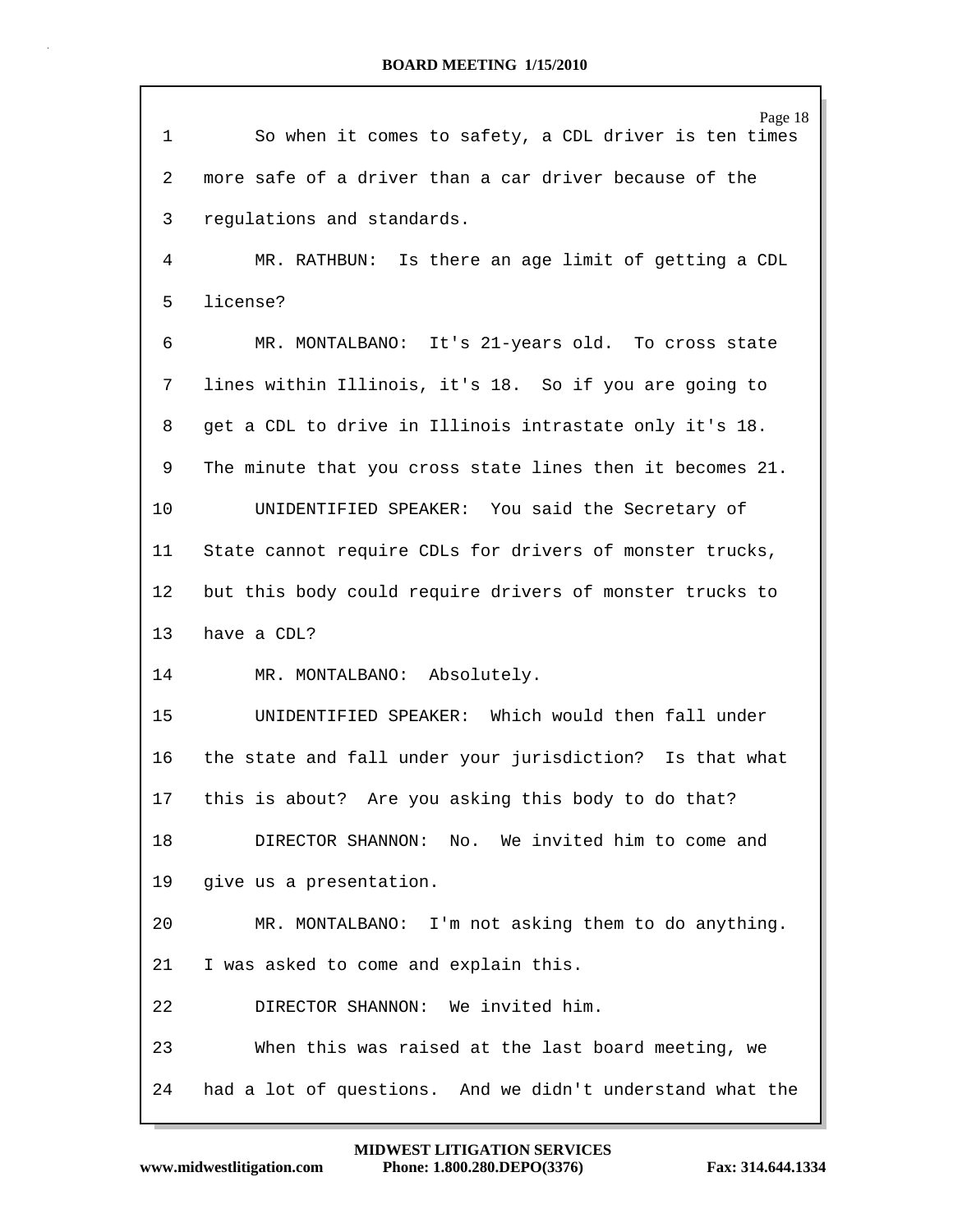| 1  | Page 19<br>commercial requirements were. So we invited him to come |
|----|--------------------------------------------------------------------|
| 2  | and give us a presentation.                                        |
| 3  | UNIDENTIFIED SPEAKER: Okay. Is there a perceived                   |
| 4  | safety problem with these vehicles to where we feel like           |
| 5  | this body needs to address that so that they do fall under         |
| 6  | the jurisdiction of the Secretary of State?                        |
| 7  | MR. URBIK: We didn't know if it was appropriate that               |
| 8  | the operators of these trucks should fall under the                |
| 9  | jurisdiction of the Secretary of State. We weren't sure            |
| 10 | about that. I'm still not sure about it.                           |
| 11 | I'm not sure it's appropriate for the Secretary of                 |
| 12 | State to be involved for a vehicle that's really not               |
| 13 | licensed for road use. My personal opinion is that they            |
| 14 | should not. I don't need a CDL to operate a roller                 |
| 15 | coaster or a ferris wheel. Why would I need one to                 |
| 16 | operate this particular amusement device?                          |
| 17 | So if we deem it as an amusement device, it should be              |
| 18 | regulated by us then? If it's not an amusement device and          |
| 19 | it's a vehicle, then it should be done by the Secretary of         |
| 20 | State? Not both of us.                                             |
| 21 | I'm told that there are three agencies involved --                 |
| 22 | MR. MONTALBANO: Correct.                                           |
| 23 | MR. URBIK: -- or four.                                             |
| 24 | DIRECTOR SHANNON: The whole issue came to be because               |

 $\Gamma$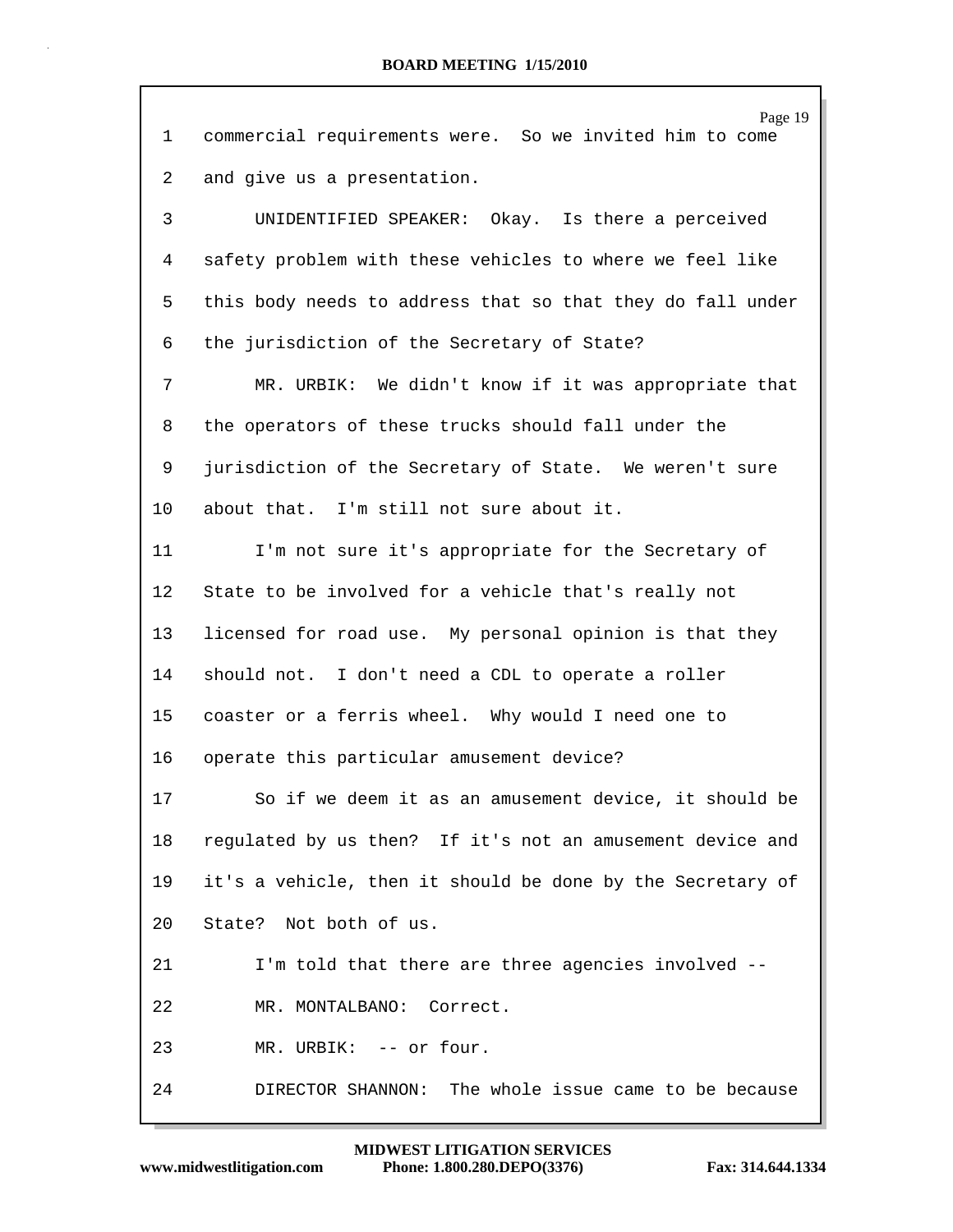|    | Page 20                                                   |
|----|-----------------------------------------------------------|
| 1  | we are looking at what standards should apply to monster  |
| 2  | trucks that are operated as amusement devices. So we are  |
| 3  | aware of at least two that came to our attention.<br>One  |
| 4  | operates at the DuQuoin Fair and the other one is at one  |
| 5  | of the -- I think it's an apple orchard.                  |
| 6  | Is that right, Matt?                                      |
| 7  | MR. ROHMAN: (Nods affirmatively.)                         |
| 8  | DIRECTOR SHANNON: And they are -- you know what           |
| 9  | standards should apply to these monster trucks that carry |
| 10 | passengers either in the bed of -- I guess mostly in the  |
| 11 | bed of -- of the truck.                                   |
| 12 | So that's how this whole issue came about. And we         |
| 13 | thought that we needed more information before we could   |
| 14 | decide whether or not we should require that they have a  |
| 15 | commercial driver's license.                              |
| 16 | And, Doug, the Monster Truck Racing Association --        |
| 17 | does that association require that they have a commercial |
| 18 | driver's license?                                         |
| 19 | MR. RATHBUN: No. I was reading something the other        |
| 20 | day -- and I actually called one of the staff at the Big  |
| 21 | Foot Program who was also one of the monster truck        |
| 22 | inspectors. A 16-year old can get in a monster truck and  |
| 23 | haul your kids around. And -- and that's in the MTRA      |
| 24 | regs.                                                     |
|    |                                                           |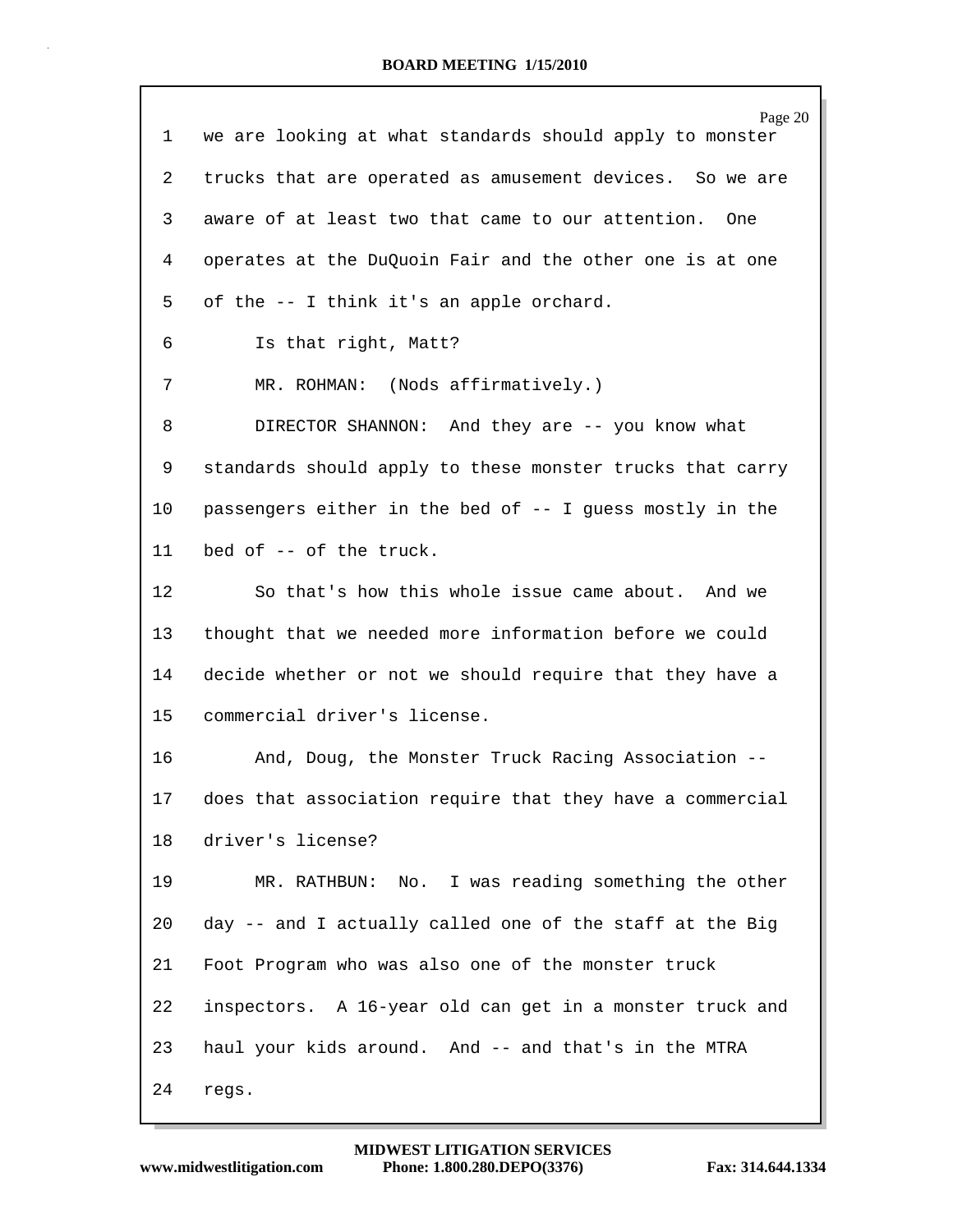|             | Page 21                                                   |
|-------------|-----------------------------------------------------------|
| $\mathbf 1$ | Which I personally have a problem with. I would not       |
| 2           | let my daughter in the back of a truck with a 16-year old |
| 3           | driving it. But that is legal under their regulations.    |
| 4           | MR. URBIK: A 13-year old can drive your kids around       |
| 5           | in a hayride on a tractor on a farm.                      |
| 6           | MR. RATHBUN: This is true.                                |
| 7           | And quite frankly if it were not specifically             |
| 8           | excluded by the law -- which might be something that we   |
| 9           | could consider.                                           |
| 10          | MR. URBIK: It just seems pragmatic if I have to have      |
| 11          | this since I can't drive my truck from Point A to Point B |
| 12          | and it's got to be on a trailer and it's got to be pulled |
| 13          | by something. If it's going to be pulled by something,    |
| 14          | I'm going to be over 26,000 pounds and the driver of that |
| 15          | is gonna' have to have a CDL.                             |
| 16          | MR. RATHBUN: That's not necessarily an assumption         |
| 17          | that just because my dad can take his monster truck to an |
| 18          | arena I can still drive the truck.                        |
| 19          | MR. URBIK: I think from a pragmatic point of view,        |
| 20          | it's not the case. Is it possible? Certainly.             |
| 21          | MR. RATHBUN: The Big Foot guy told me it happens.         |
| 22          | DIRECTOR SHANNON: Do we know how they get their           |
| 23          | monster trucks operated as rides?                         |
| 24          | I'm sure that they are hauling 'em<br>MR. RATHBUN:        |

Г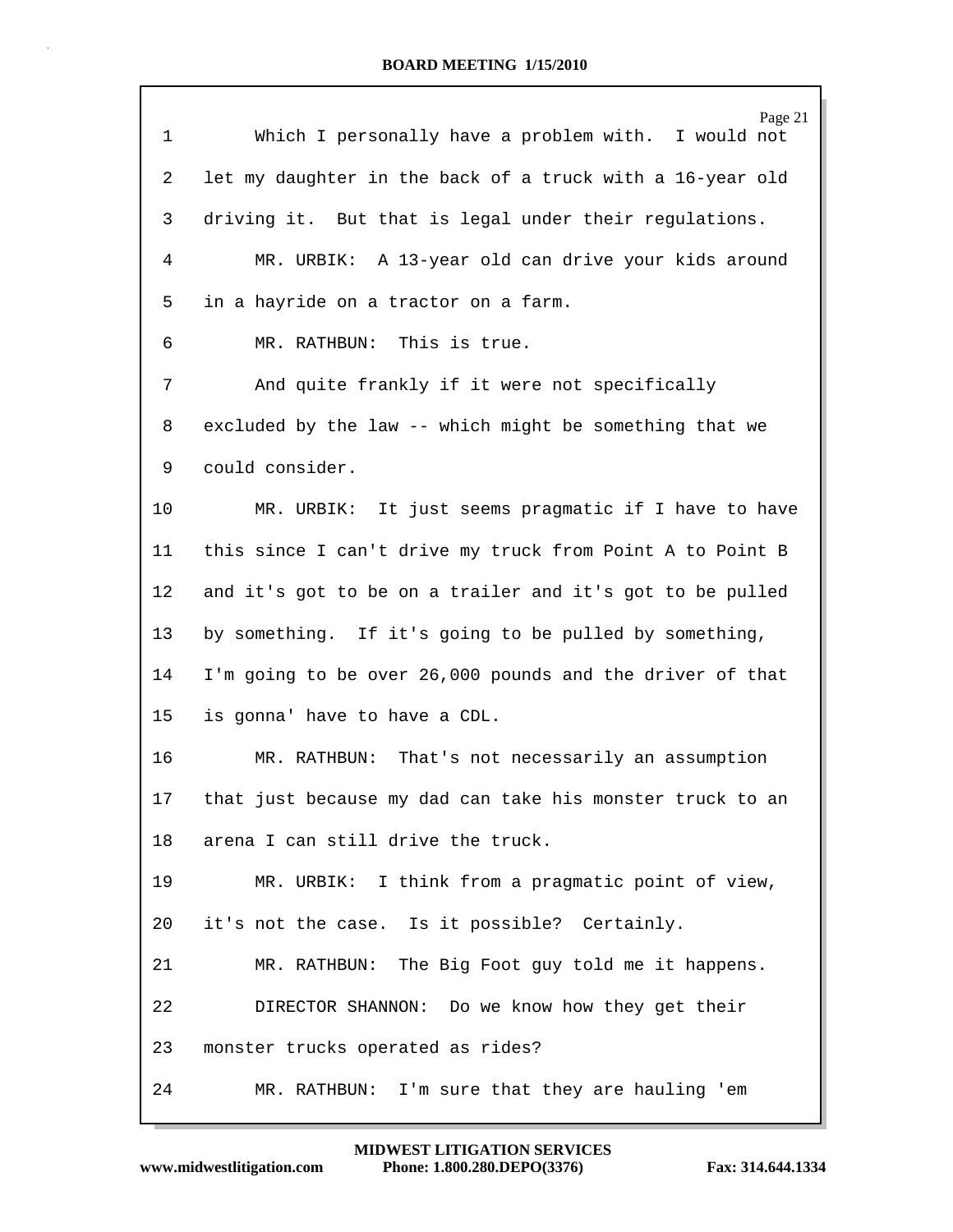|         | Page 22                                                   |
|---------|-----------------------------------------------------------|
| 1       | predominantly. I agree with you 100 percent.              |
| 2       | DIRECTOR SHANNON: I have a question about the             |
| 3       | commercial driver's license. If we made this a            |
| 4       | requirement, would they even be able to get a commercial  |
| 5       | driver's license?                                         |
| 6       | MR. URBIK: They would probably have to road test it.      |
| 7       | DIRECTOR SHANNON: How would they road test a monster      |
| 8       | truck?                                                    |
| 9       | MR. MONTALBANO: We would have to road test it in          |
| $10 \,$ | that vehicle.                                             |
| 11      | DIRECTOR SHANNON: So they would have to bring the         |
| $12 \,$ | vehicle to get road tested?                               |
| 13      | MR. URBIK: Which I can't do on the street.                |
| 14      | MR. MONTALBANO: Or like a commercial vehicle.             |
| 15      | MS. JOINER: They wouldn't have to actually get a          |
| 16      | monster truck to get their CDL test?                      |
| 17      | MR. MONTALBANO: They wouldn't have to. A monster          |
| 18      | truck would fit into what I would consider a CDL.<br>They |
| 19      | would have to bring a truck with a GVWR of 26,001 pounds  |
| 20      | or greater.                                               |
| 21      | DIRECTOR SHANNON: Would it have to have the wheels        |
| 22      | heightened and all of that?                               |
| 23      | UNIDENTIFIED SPEAKER: No. Just a dump truck would         |
| 24      | work.                                                     |
|         |                                                           |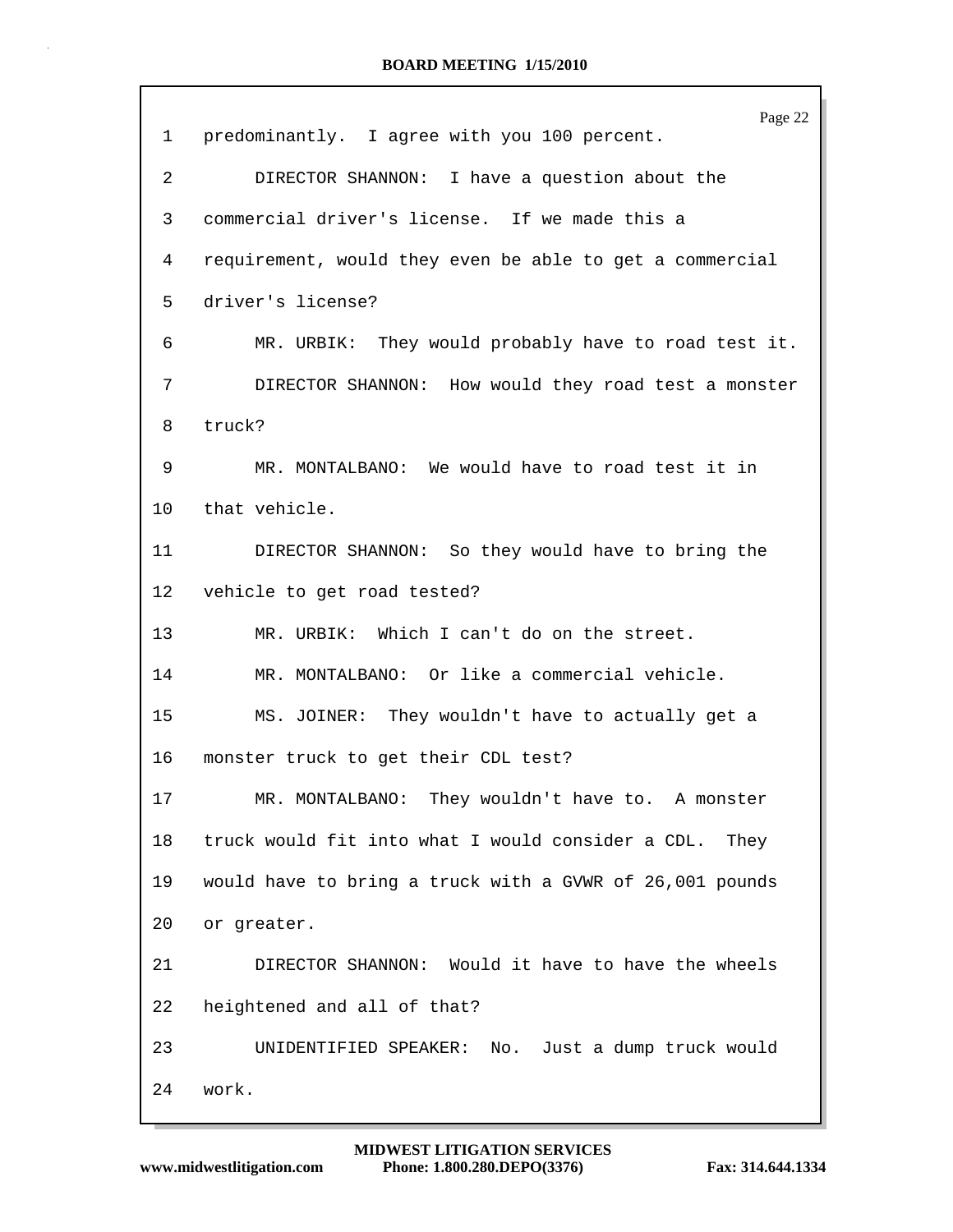| $\mathbf{1}$ | Page 23<br>MR. MONTALBANO: A dump truck -- that's right.<br>T. |
|--------------|----------------------------------------------------------------|
| 2            | mean I personally don't -- I'm not sure that a monster         |
| 3            | truck would fit into the CDL category, but it could            |
| 4            | receive -- the issue is if it stays in the arena, it does      |
| 5            | not.                                                           |
| 6            | But as Doug says -- let's say that you are at the              |
| 7            | Illinois State Fair and you come out of that arena and you     |
| 8            | are on any of those roads. Even though it's inside the         |
| 9            | state fairgrounds that's a state road. They cannot be on       |
| 10           | that road without a vehicle license.                           |
| 11           | I think that the police are going to say we are going          |
| 12           | to give you a ticket because you can't be on the road.         |
| 13           | Your point earlier is right related to are you going to        |
| 14           | require somebody to be licensed for something that they        |
| 15           | are not going to be able to do. If you are going to allow      |
| 16           | somebody to do that, they need a license.                      |
| 17           | It's kind of like the chicken and the egg scenario.            |
| 18           | The only thing it does is it gives you the other               |
| 19           | requirement of the alcohol and drug testing and the            |
| 20           | medical and the background check.                              |
| 21           | MR. BOYD: And the driving history.                             |
| 22           | MR. MONTALBANO: Exactly. That's it.                            |
| 23           | MR. BOYD: That would be the type of information                |
| 24           | available to you.                                              |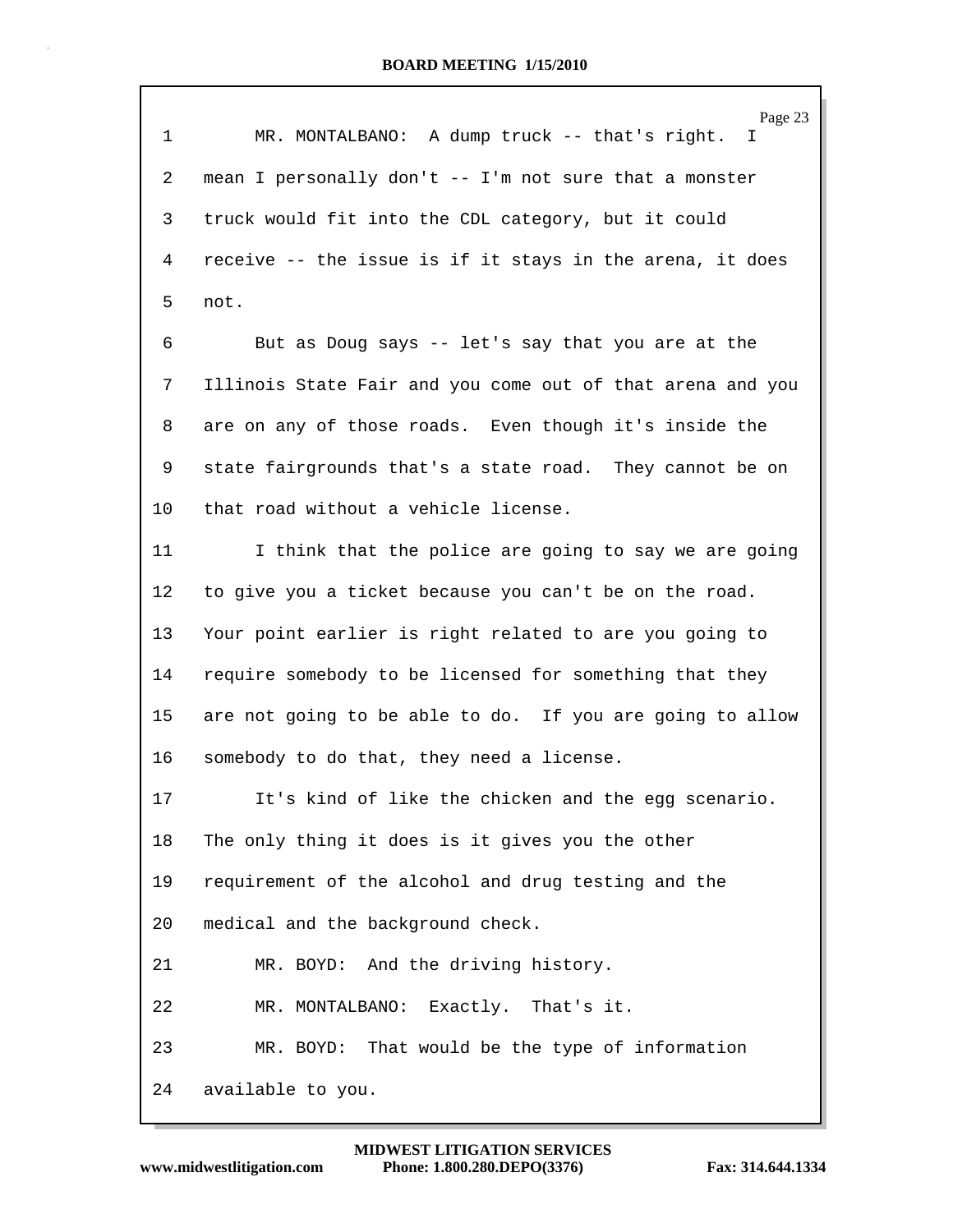| $\mathbf 1$ | Page 24<br>MR. MONTALBANO: Well, when you get a CDL, your base |
|-------------|----------------------------------------------------------------|
| 2           | license is included in that like your car license you          |
| 3           | know? It's \$30 for your license. And a CDL is \$60. But       |
| 4           | that includes your -- because your license -- once you get     |
| 5           | a CDL, you could have that CDL removed, but you could          |
| 6           | still drive your car. If your car license goes, you can't      |
| 7           | drive your CDL at all.                                         |
| 8           | But yeah, all it does by putting you into -- into the          |
| 9           | CDL is you are now monitored by the Secretary of State,        |
| 10          | most likely the state police and probably the Department       |
| 11          | of Revenue if they got into that issue. And then of            |
| 12          | course the Federal Motor Carrier Safety Administration. A      |
| 13          | none CDL driver doesn't get monitored by anybody other         |
| 14          | than law enforcement and violations coming back on their       |
| 15          | record.                                                        |
| 16          | MR. WRIGHT: If they do require a CDL and there were            |
| 17          | incidents at a fair or a carnival, even though it's off        |
| 18          | road, would that still -- would that incident go against       |
| 19          | their license?                                                 |
| 20          | MR. MONTALBANO: Yes.                                           |
| 21          | MR. WRIGHT: Okay.                                              |
| 22          | DIRECTOR SHANNON: Just your -- what's the passage              |
| 23          | rate on that and do you guys keep track of that?               |
| 24          | MR. MONTALBANO: Oh, yeah. It depends on which test.            |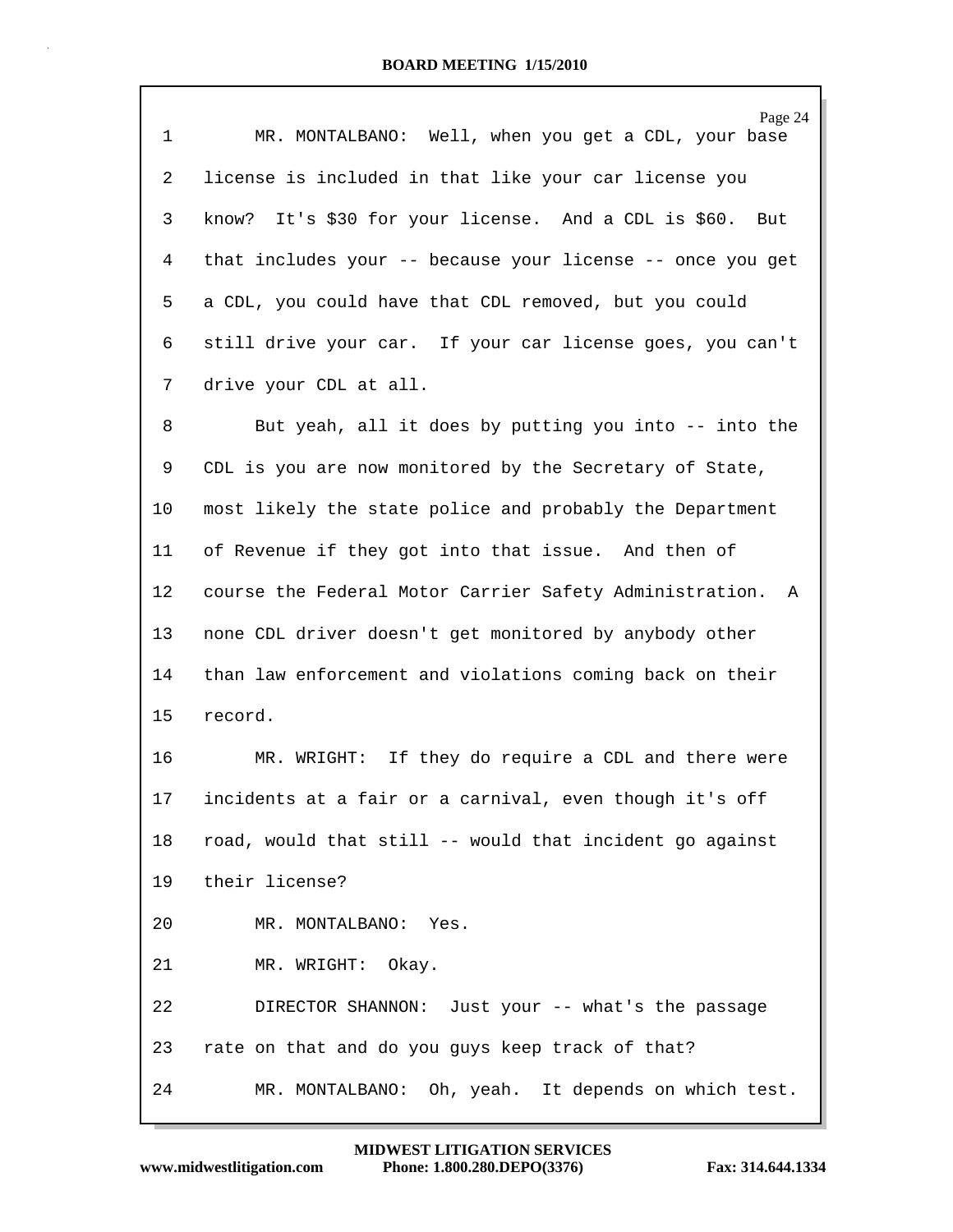|              | Page 25                                                    |
|--------------|------------------------------------------------------------|
| $\mathbf{1}$ | The core knowledge is the toughest test. That's the test   |
| 2            | that's got all kinds of laws put into it. And the base     |
| 3            | line is about 32 percent fail. Now with a car license I    |
| 4            | think it is ten percent that the people fail. And that's   |
| 5            | generally because they don't understand the signs. And     |
| 6            | it -- and we are not looking at regulating them only in an |
| 7            | enclosed arena?                                            |
| 8            | DIRECTOR SHANNON: On a fixed course, yeah. And             |
| 9            | it -- and we don't care whether they go into a parade as   |
| 10           | that's out of our jurisdiction. If they are out of that    |
| 11           | enclosed course, we have no say so on what they are doing. |
| 12           | MR. URBIK: In a parade, it wouldn't be used as an          |
| 13           | amusement device.                                          |
| 14           | DIRECTOR SHANNON: Hopefully.                               |
| 15           | MS. SULLIVAN: Unless they are carrying people,             |
| 16           | though.                                                    |
| 17           | MR. URBIK:<br>In a parade?                                 |
| 18           | MS. SULLIVAN: Well, if -- if it's a monster truck          |
| 19           | and it's set up to have people in the back. If they are    |
| 20           | in a parade, they may very well be having people in the    |
| 21           | back. You know there may very well be people in it.        |
| 22           | MS. JOINER: And they still could meet the                  |
| 23           | definition. The parade is a fixed course.                  |
| 24           | DIRECTOR SHANNON:<br>It wouldn't be open to the public.    |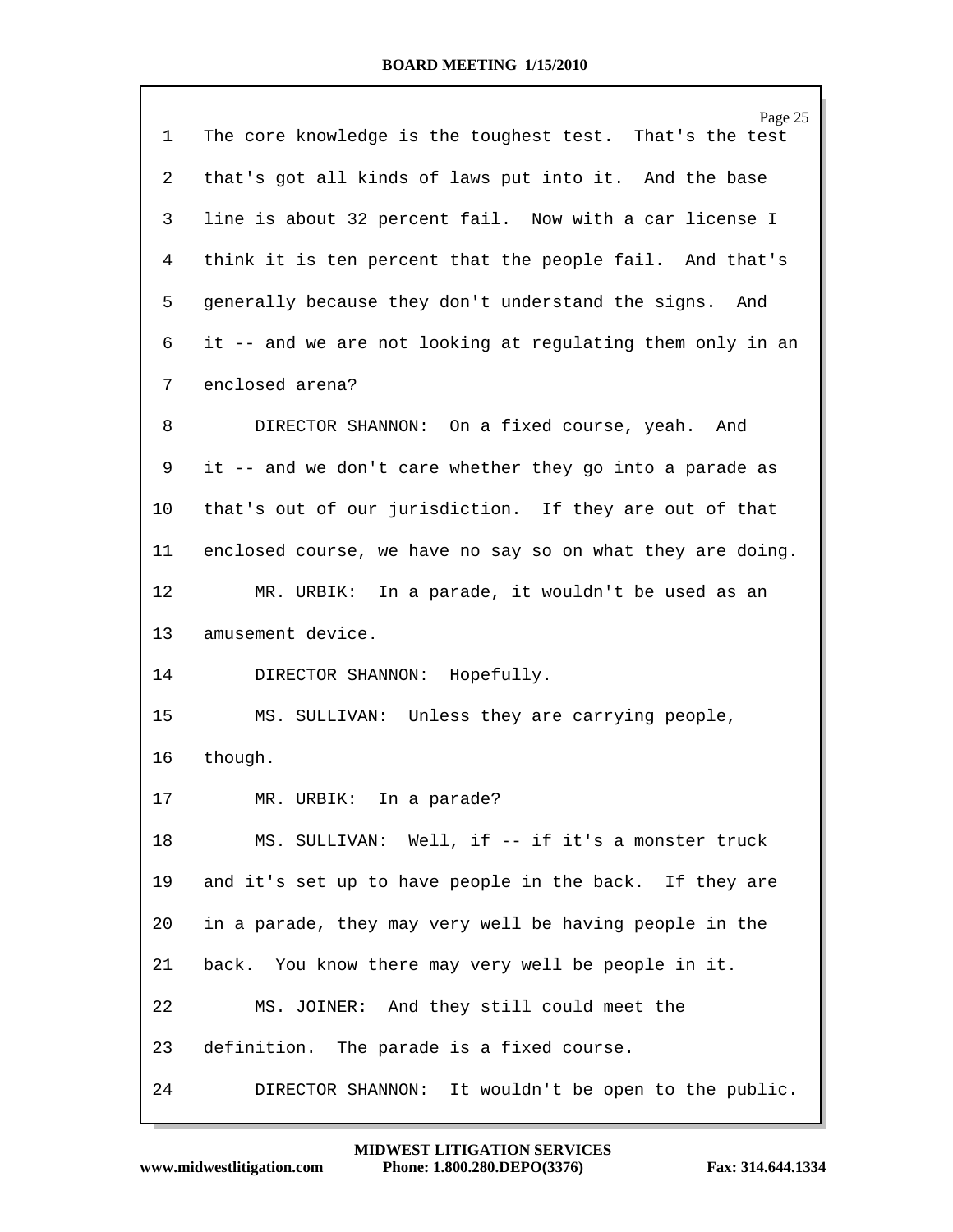Page 26 1 MS. JOINER: Well -- 2 MR. URBIK: And they would not be going over a 3 course. 4 MS. JOINER: Most parades do. 5 MS. SULLIVAN: Yeah. Most parades have a course. 6 MR. URBIK: They have a route, not a course where you 7 are going over hills and things like that. 8 MS. SULLIVAN: Well, that's still a course for these 9 purposes. 10 MR. URBIK: From the standpoint that you are on a 11 roadway going through Main Street, USA. You are not going 12 over rocks and hills and -- 13 MS. SULLIVAN: It's -- it's still considered a 14 course. 15 DIRECTOR SHANNON: Mr. Montalbano, you said that if 16 they are on a street like on a parade route -- 17 MR. MONTALBANO: Uh-huh. 18 DIRECTOR SHANNON: -- they would either have to 19 get -- 20 MR. URBIK: Permitted by the state. 21 MR. MONTALBANO: Yes. The local municipality would 22 then would be responsible to make them meet whatever 23 requirements that city attorney wants them to meet. Which 24 is generally a valid driver's license and proof of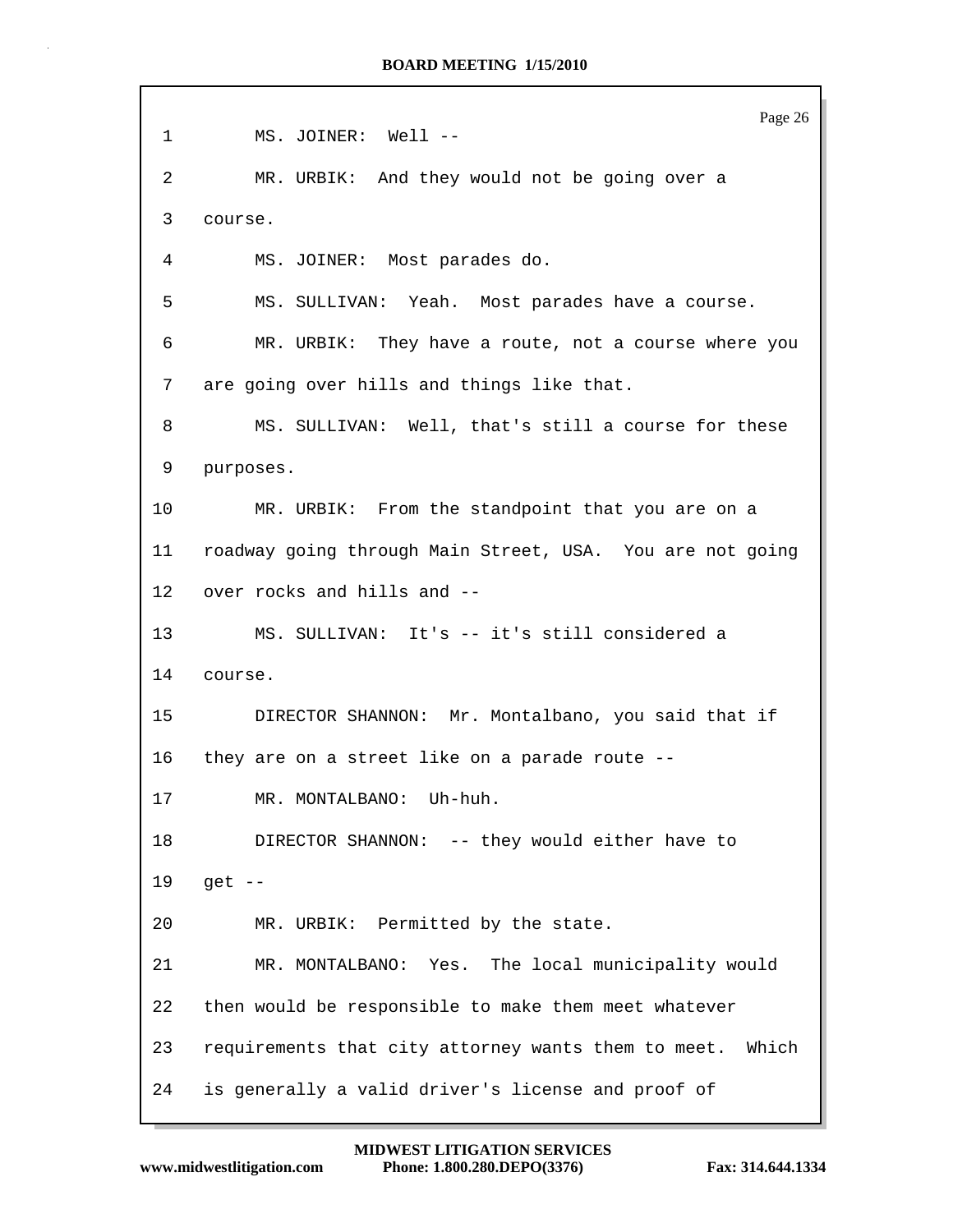Page 27 1 liability insurance. 2 DIRECTOR SHANNON: So I don't know if we would 3 regulate that because that would be regulated by the 4 municipality; right? I mean I don't know. What do you 5 think? 6 MR. MONTALBANO: Another example to look at would 7 be -- 8 MR. HAGGERTY: We do not look at that. 9 MR. MONTALBANO: -- in the law today -- we will shift 10 gears here for a second. There is a -- like a business 11 that's sort of like this. The law today says that if you 12 offer driver training for a fee you have to be licensed 13 and regulated by the Secretary of State. So if my Uncle 14 Joe teaches me to drive, no problem. If I go to any kind 15 of a school or any kind of a course where I pay money, 16 that course and the training and all of the vehicles and 17 all of that have to be approved by us. 18 Now in Joliet the Autobahn came in and they opened up 19 what I termed a -- it's like a country club race course 20 type of thing where they bring in -- and their selling 21 point is they have Maseratis and Mercedes. And they teach 22 defensive driving. When somebody comes in -- you can take 23 your 16 or 18-year old son or daughter there for a 24 weekend. I think it's \$500 bucks. You can drive 100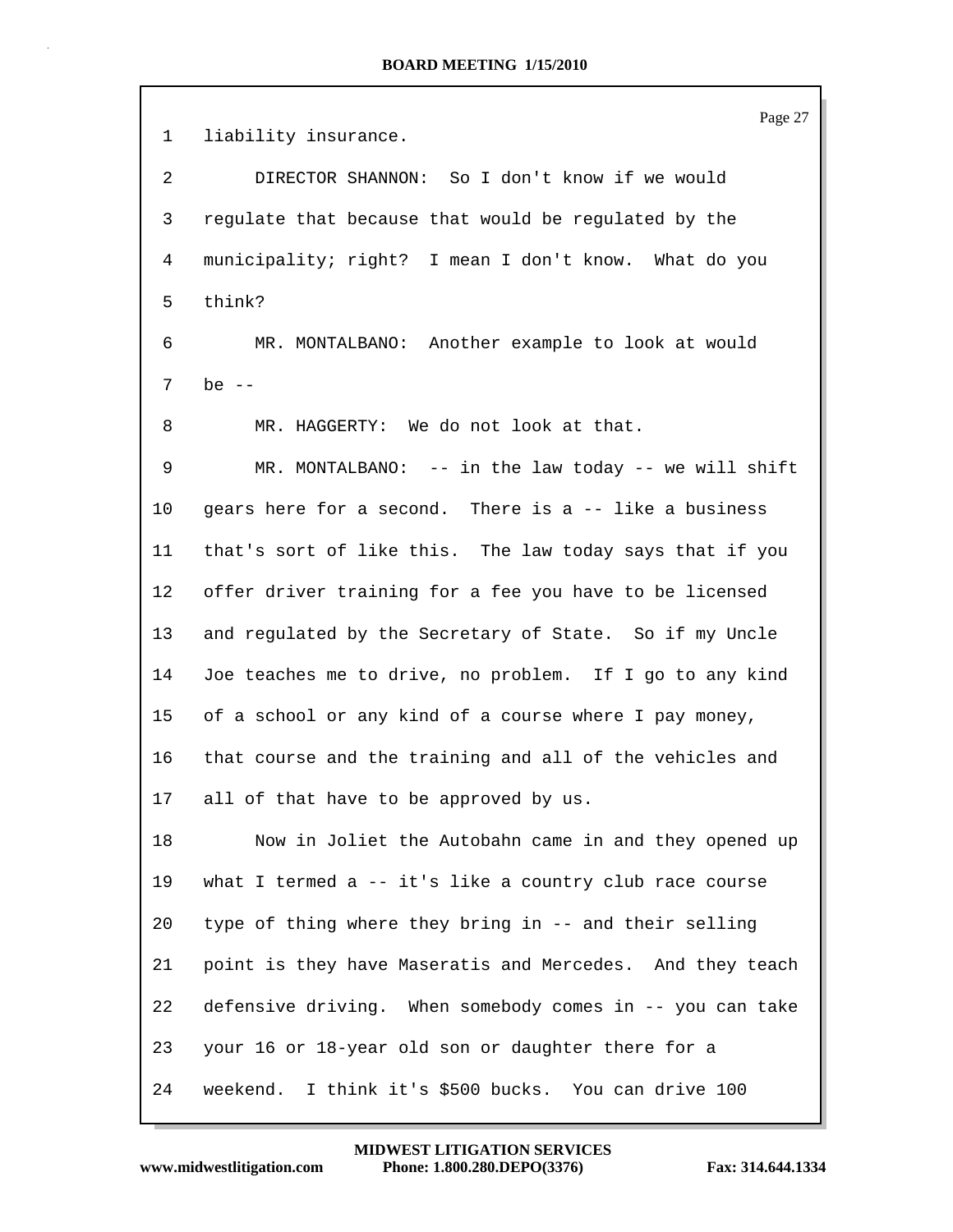Page 28 1 miles an hour if you want to. 2 There is nothing the state can do about that because 3 it's in an enclosed course. They are not offering driving 4 training. Those people already have a driver's license. 5 So if a child or somebody got hurt in that arena, that 6 would be up to that association and that town as long as 7 it was in that round race track. 8 The minute that vehicle comes out of there and goes 9 on to any road now they fall under a whole different set 10 of regulations. So in your scenario it's the same thing. 11 If it's in that arena, then that's totally up to you. If 12 it comes out of the arena and law enforcement stops them 13 for any violations, they are going to write 'em up. 14 Now whether or not you want to require them to have a 15 CDL -- what's your name, sir? 16 MR. URBIK: Tony.

17 MR. MONTALBANO: Tony here is exactly right. It's 18 really that simple. Either you require them to have a CDL 19 and we will handle it from there or you say they are not 20 required to have a CDL for that purpose and they don't 21 need one. 22 MR. URBIK: The Secretary of State does not consider 23 that as something under their jurisdiction? 24 MR. MONTALBANO: No, because it's not on a roadway.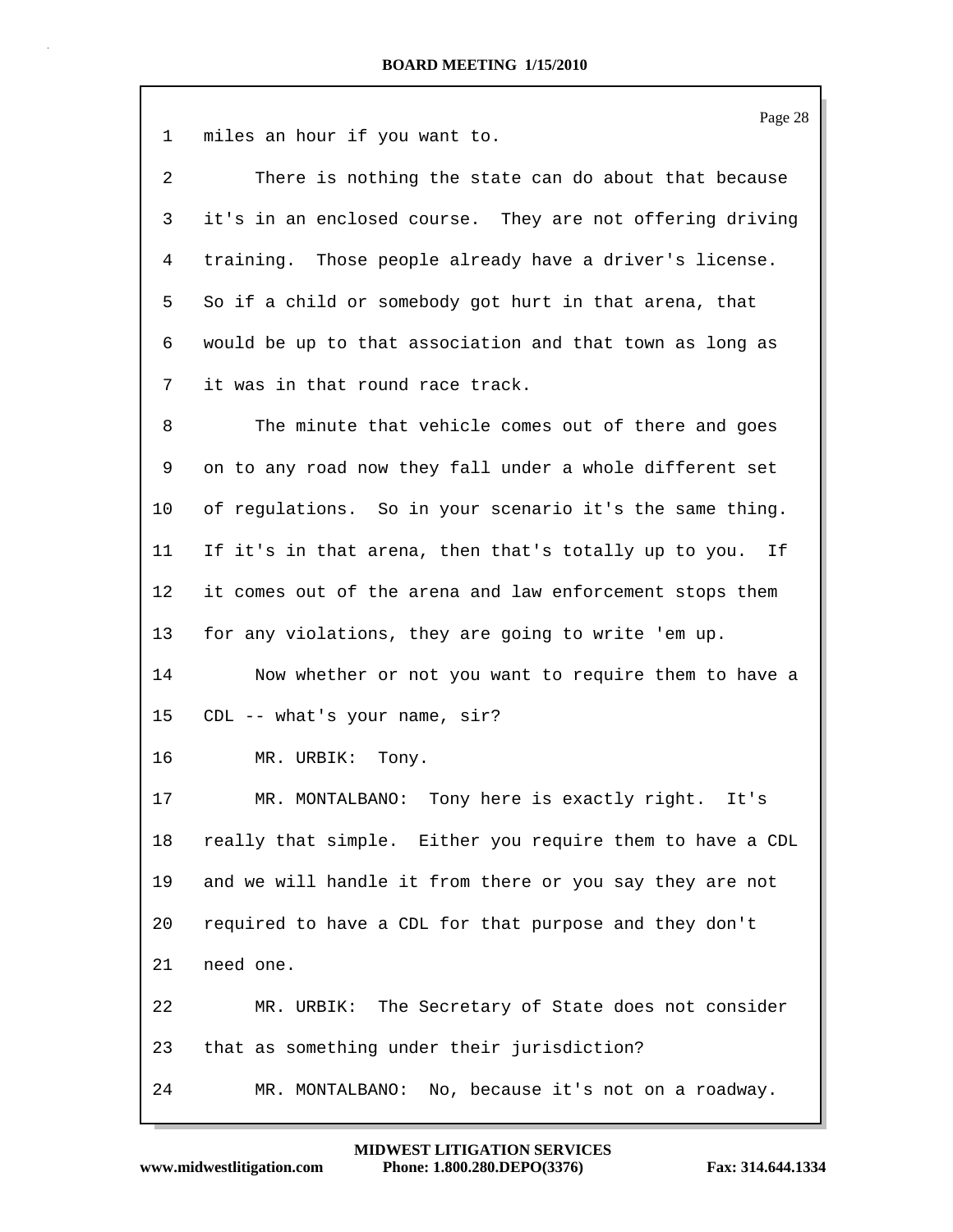| $\mathbf 1$ | Page 29<br>MR. URBIK: Would you consider it an amusement ride? |
|-------------|----------------------------------------------------------------|
| 2           | MR. MONTALBANO: We don't consider it anything.                 |
| 3           | MS. SULLIVAN: If it's not on a road, they don't have           |
| 4           | to consider it.                                                |
| 5           | MR. MONTALBANO: Right. It has to be on -- it has to            |
| 6           | be a motor vehicle and on the roadway. And that's the          |
| 7           | key.                                                           |
| 8           | There are exceptions to that. Like farmers are                 |
| 9           | exceptions who would be on the roadway. Other than the         |
| 10          | exceptions, it's not on the roadway. That's the key.           |
| 11          | Like if NASCAR comes in and has a race. We are not             |
| 12          | involved in that because it's not on a road.                   |
| 13          | All of these courses that do the defensive driving             |
| 14          | courses -- a lot of times they do notify law enforcement.      |
| 15          | We are not involved in it because it's not on a road. If       |
| 16          | they come out on a roadway, they will fall into that --        |
| 17          | into the Illinois Vehicle Code. And this (indicates) is        |
| 18          | my Bible. This is the laws about driving and registering.      |
| 19          | And there is info in here about what the cops could write      |
| 20          | you tickets for. All of those passages --                      |
| 21          | As soon as a monster truck is on a road, a cop can             |
| 22          | pull him over and say what are you doing on the road, your     |
| 23          | bumpers are too high, your tires are too big, you don't        |
| 24          | have the right mirror system. The officer could deem this      |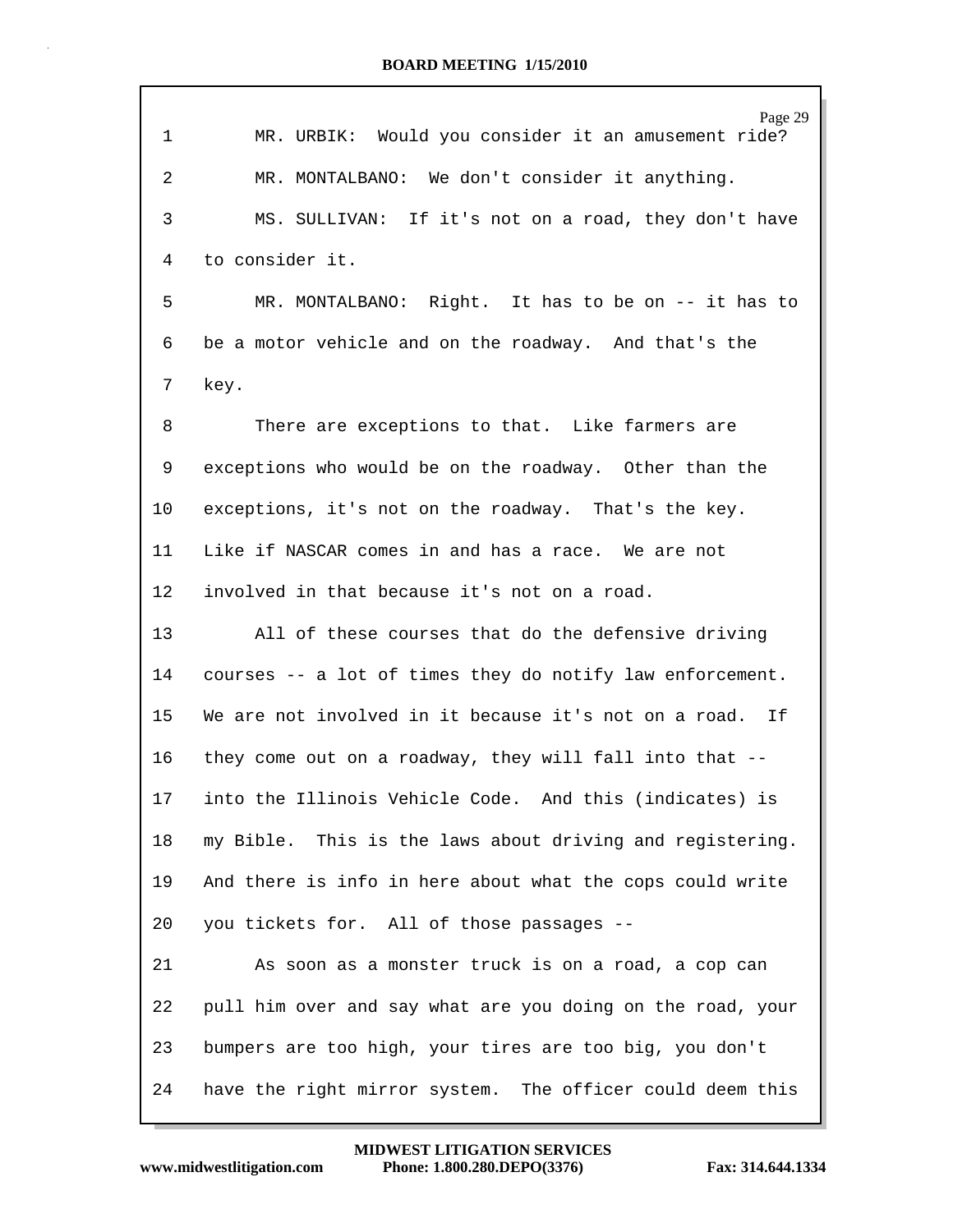|    | Page 30                                                   |
|----|-----------------------------------------------------------|
| 1  | as, in his opinion, a none roadworthy vehicle and write   |
| 2  | him up saying he can't be on the road.                    |
| 3  | That wouldn't go against the driver's license. Those      |
| 4  | would be fines and penalties against that driver because  |
| 5  | at that point the issue becomes did he need a driver's    |
| 6  | license because he was out on the road. If the officer    |
| 7  | writes him up for a 6101, which I included that, it says  |
| 8  | you have to have a driver's license. Now it becomes a     |
| 9  | court matter and you go before a judge.                   |
| 10 | The officer comes in to court and says by the nature      |
| 11 | of you being on the road you have to have a driver's      |
| 12 | license. So I wrote you up for a 6101. Ninety-nine        |
| 13 | percent of the time the judge is going to rule with the   |
| 14 | cop. The judge will say you need a license to be on the   |
| 15 | road. Your vehicle wasn't roadworthy. You, as a driver,   |
| 16 | needed to have a license to drive this motor vehicle onto |
| 17 | the road.                                                 |
| 18 | MS. SULLIVAN: All righty.                                 |
| 19 | DIRECTOR SHANNON: Clear as mud.                           |
| 20 | MR. MONTALBANO: It's a tough issue. And it -- well,       |
| 21 | back to the parade. A parade is not an enclosed course by |
| 22 | any means because we are saying that they have to be      |
| 23 | behind a barrier and protected from the public. That does |
| 24 | not exist in a parade.                                    |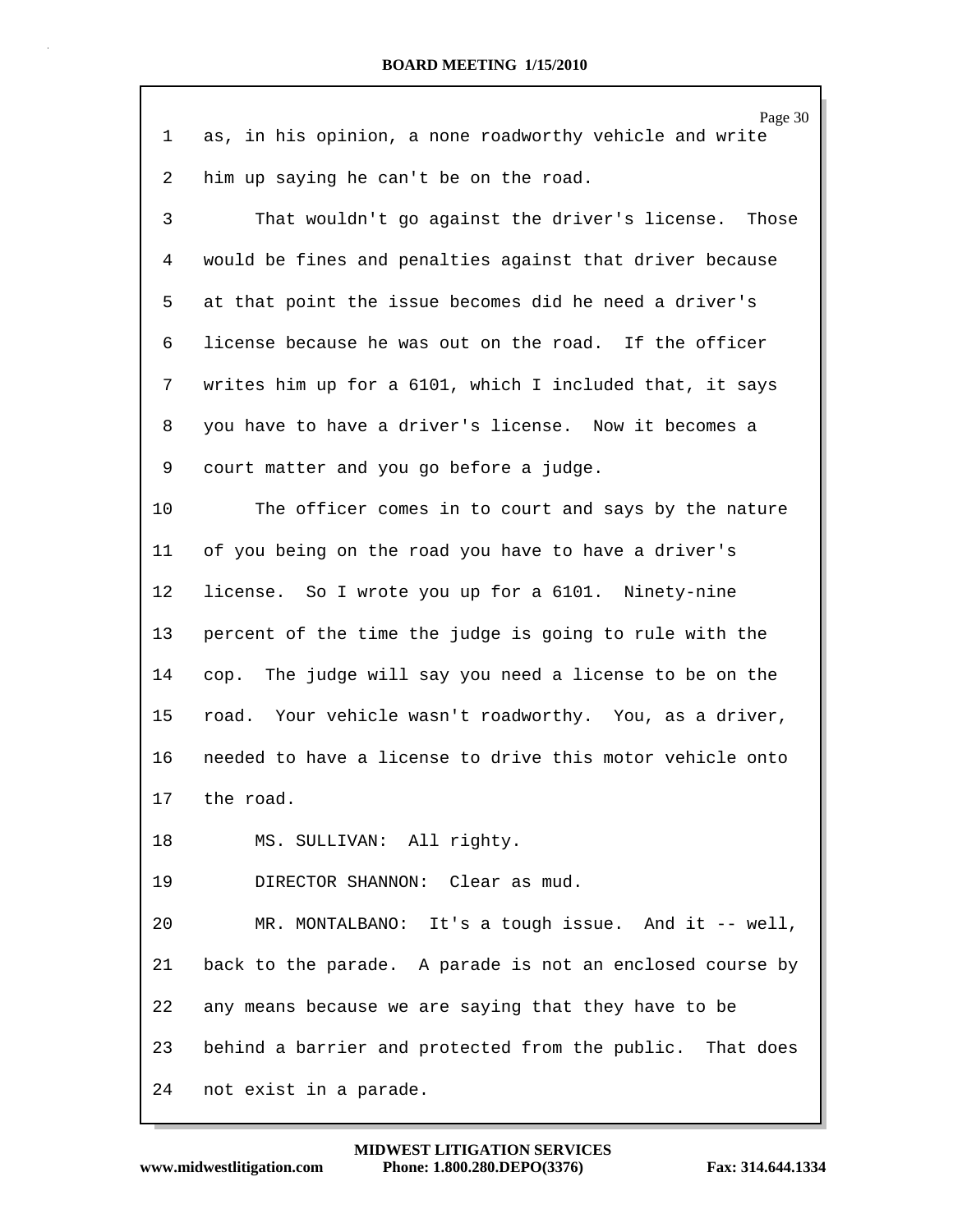|    | Page 31                                                     |
|----|-------------------------------------------------------------|
| 1  | MR. RATHBUN: Our predominant focus is indeed those          |
| 2  | trucks which are in an enclosed area. I mean this issue     |
| 3  | came to us at the DuQuoin Fair where he was driving around  |
| 4  | hauling passengers. And I think for the purposes of the     |
| 5  | board and the discussion that we've had up until this       |
| 6  | point has been our primary focus of those.                  |
| 7  | But also, you know, one could say that the individual       |
| 8  | at the apple orchard -- I mean his truck is not             |
| 9  | roadworthy. But he is hauling passengers as a commercial    |
| 10 | venture in conjunction with the orchard. Now is his         |
| 11 | property considered a fixed course and is the public        |
| 12 | restricted from the area where he is running 'em? I have    |
| 13 | not been there personally.                                  |
| 14 | MR. URBIK: If it's a fixed course and it -- and --          |
| 15 | are the public restricted from the -- from where the truck  |
| 16 | is running?                                                 |
| 17 | MS. SULLIVAN: It's not a fixed arena. It's a road           |
| 18 | where they go to pick their pumpkins and whatever.<br>It's  |
| 19 | not really blocked from the public, no.                     |
| 20 | Now there has been some movement in<br>MR. MONTALBANO:      |
| 21 | the state legislature to include off-road type vehicles to  |
| 22 | affect your driver's license. A case in point is -- I       |
| 23 | don't know if anybody is here from the Chicago area or      |
| 24 | not, but there was a TV reporter named Randy Salerno.<br>He |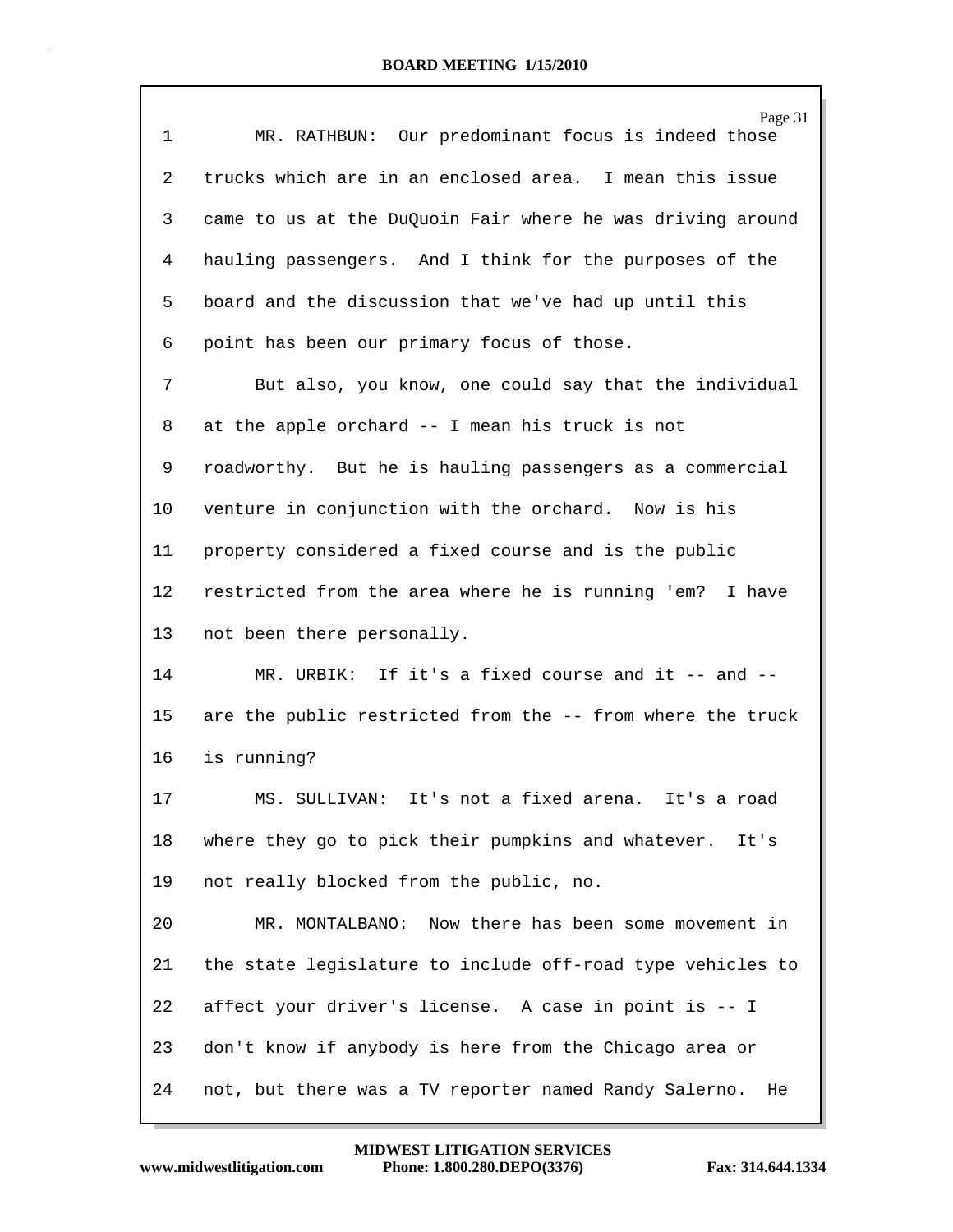|              | Page 32                                                   |
|--------------|-----------------------------------------------------------|
| $\mathbf{1}$ | was a very popular, highly-rated newscaster. He was on    |
| 2            | vacation up in Wisconsin with a friend of his. They were  |
| 3            | on a snowmobile. They were drunk. His friend hit a tree   |
| 4            | and killed him.                                           |
| 5            | Well, you don't have to have a driver's license for a     |
| 6            | snowmobile. You don't have to have a driver's license for |
| 7            | a boat or for a riding lawn mower. However, legislation   |
| 8            | was passed and it is law today that now if you get an     |
| 9            | alcohol offense on a snowmobile or a riding lawn mower or |
| 10           | a boat it will take away your driver's license.           |
| 11           | So the Illinois legislature is starting to look at        |
| $12 \,$      | vehicles that are not on the road to have an effect to    |
| 13           | base your -- to base your driver's license. And I think   |
| 14           | that the legislature said a motor vehicle is a motor      |
| 15           | vehicle whether it's on the road or not. So if a guy gets |
| 16           | a DUI on the snowmobile, he will lose his car license as  |
| 17           | if it happened in his car.                                |
| 18           | MS. SULLIVAN: Bummer.                                     |
| 19           | UNIDENTIFIED SPEAKER: So now I can't drink while I'm      |
| 20           | cutting my lawn?                                          |
| 21           | DIRECTOR SHANNON: Does somebody regulate the NASCAR       |
| 22           | and what -- what was it? The Autobahn?                    |
| 23           | MR. MONTALBANO: No. The NASCAR says that they are         |
| 24           | regulated by their NASCAR Association. And the Autobahn   |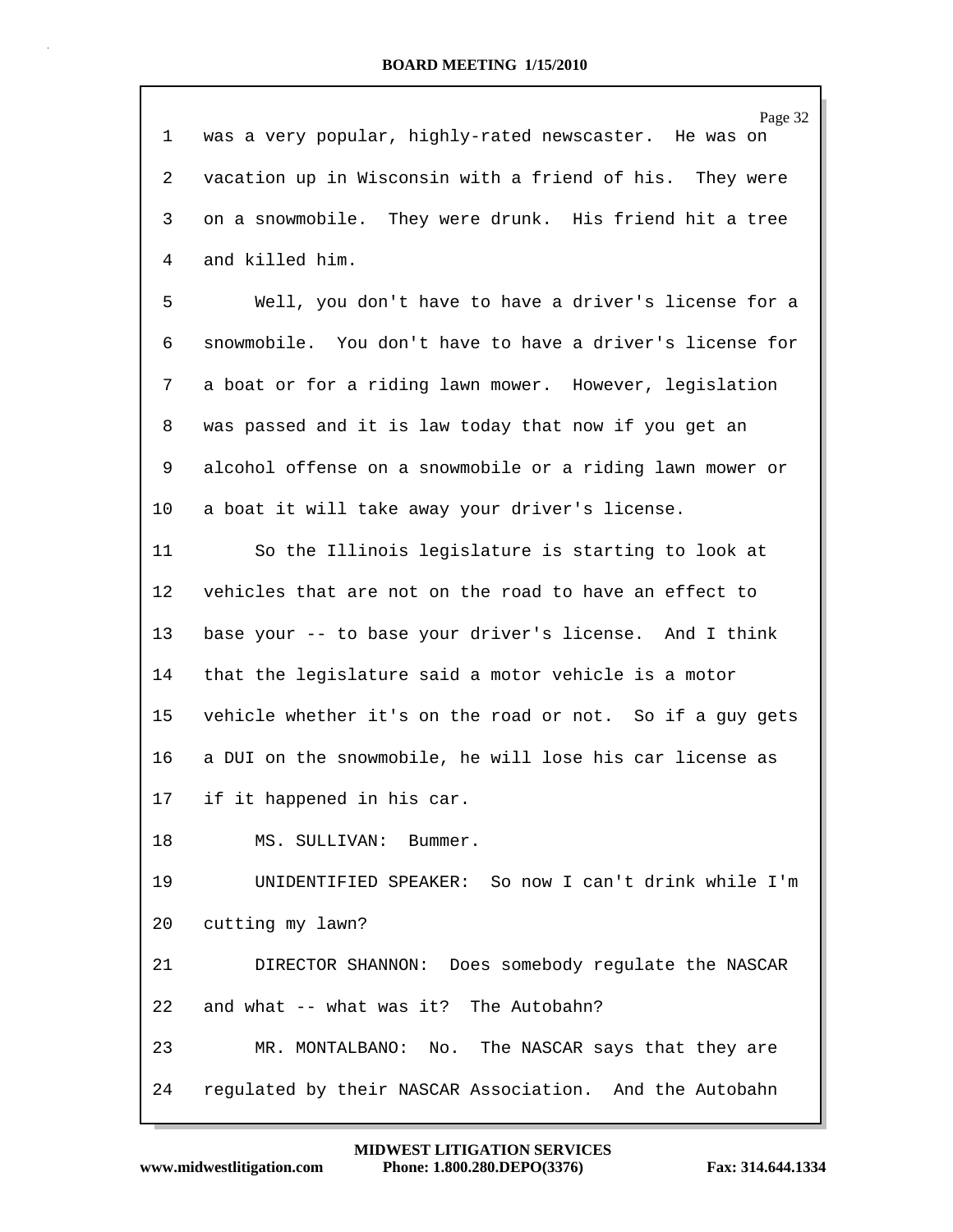Page 33 1 claims that they are regulated by their Autobahn 2 Association. And all of their associations have a set of 3 rules that say a vehicle has to be a certain thing for 4 insurance and all of that. 5 But it doesn't fall -- and that was the issue when 6 the Autobahn was ready to open up. We went in and we 7 thought that they needed to be licensed and regulated by 8 us. And they checked and said nope, your law says if we 9 teach somebody for driver training. We are not teaching 10 anybody. They have a license already. We are enhancing 11 their driving. We are doing defensive driving. And it 12 doesn't meet the definition. And our attorneys agreed. 13 And we backed off. 14 Now if they roll one of those vehicles and they kill 15 the children there, then that association is going to be 16 responsible. The association is responsible to provide 17 enough safeguards within their rules and regulations. The 18 state wouldn't. 19 DIRECTOR SHANNON: And I -- I think that the same is 20 true of the Monster Truck Racing Association for those 21 that compete and race. They are governed by a set of -- 22 MR. RATHBUN: By law, they have many standards  $23$  which  $-$ 24 DIRECTOR SHANNON: Which is what we were considering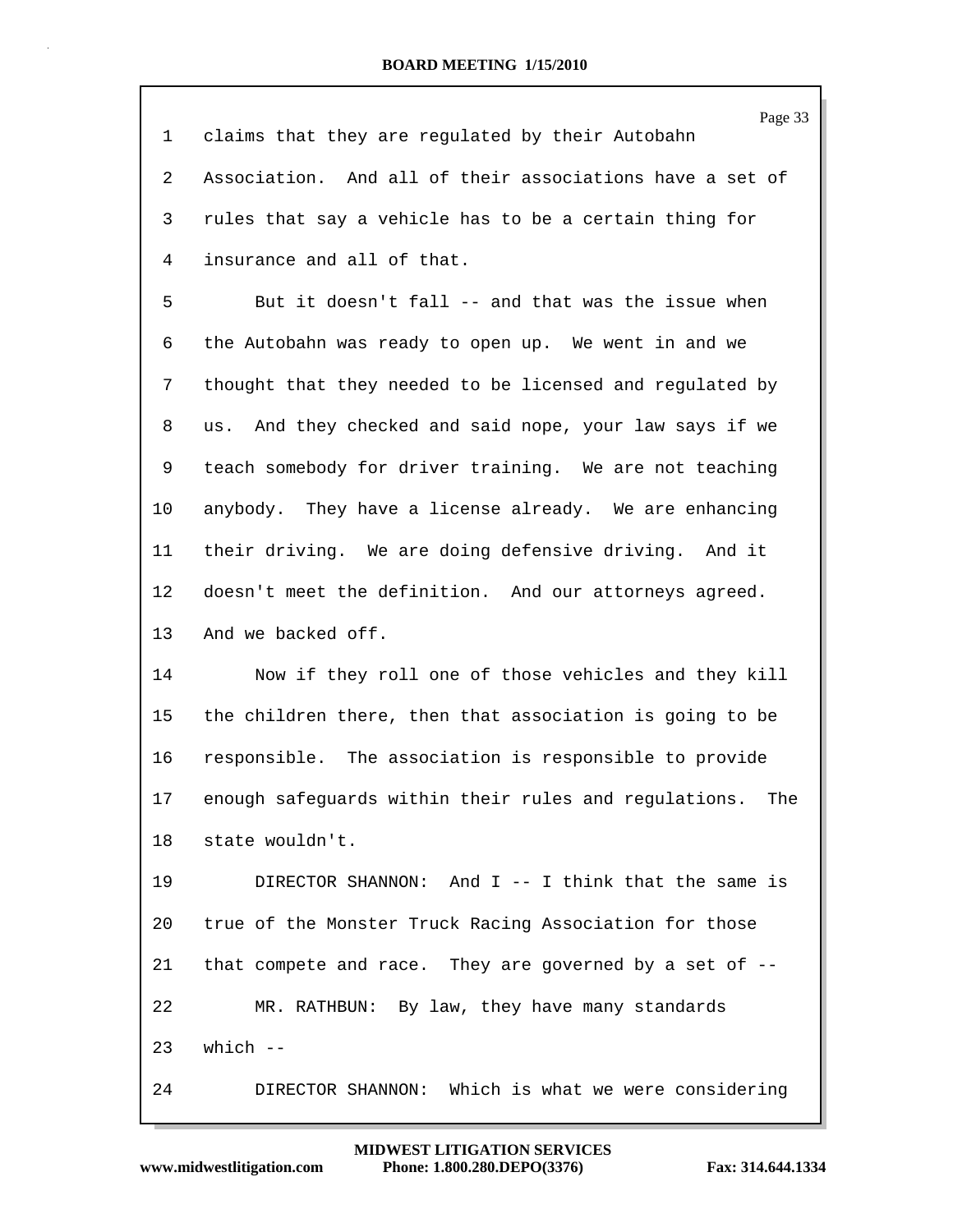| $\mathbf{1}$ | Page 34<br>adopting for our safety regulations for those that give |
|--------------|--------------------------------------------------------------------|
| 2            | passengers thrills and excitement.                                 |
| 3            | MR. HAGGERTY: And they do require a CDL; correct?                  |
| 4            | DIRECTOR SHANNON: No.<br>The Monster Truck Racing                  |
| 5            | Association? Do they require a CDL?                                |
| 6            | MR. RATHBUN: No, ma'am.                                            |
| 7            | DIRECTOR SHANNON: I think that I asked that before.                |
| 8            | MR. URBIK: I guess as a monster truck owner I am                   |
| 9            | required to join that association?                                 |
| 10           | MR. RATHBUN: No. No, you are not. And there are,                   |
| 11           | as a matter of fact, several promotors that operate in             |
| $12 \,$      | Illinois that do not necessarily fall under that.                  |
| 13           | DIRECTOR SHANNON: But in order to race at one of                   |
| 14           | their sponsored events -- who sponsors those?                      |
| 15           | MR. RATHBUN: The association is only for specific                  |
| 16           | events. Not all events. And there is -- I think there is           |
| 17           | six in Illinois within the first three months.                     |
| 18           | UNIDENTIFIED SPEAKER: Is it like a national                        |
|              | 19 association?                                                    |
| 20           | MR. RATHBUN: It is not.                                            |
| 21           | UNIDENTIFIED SPEAKER: Is that the state or regional?               |
| 22           | MR. RATHBUN: The way that I understand it is that                  |
| 23           | it's those drivers who want to join.                               |
| 24           | DIRECTOR SHANNON: But it is a national association?                |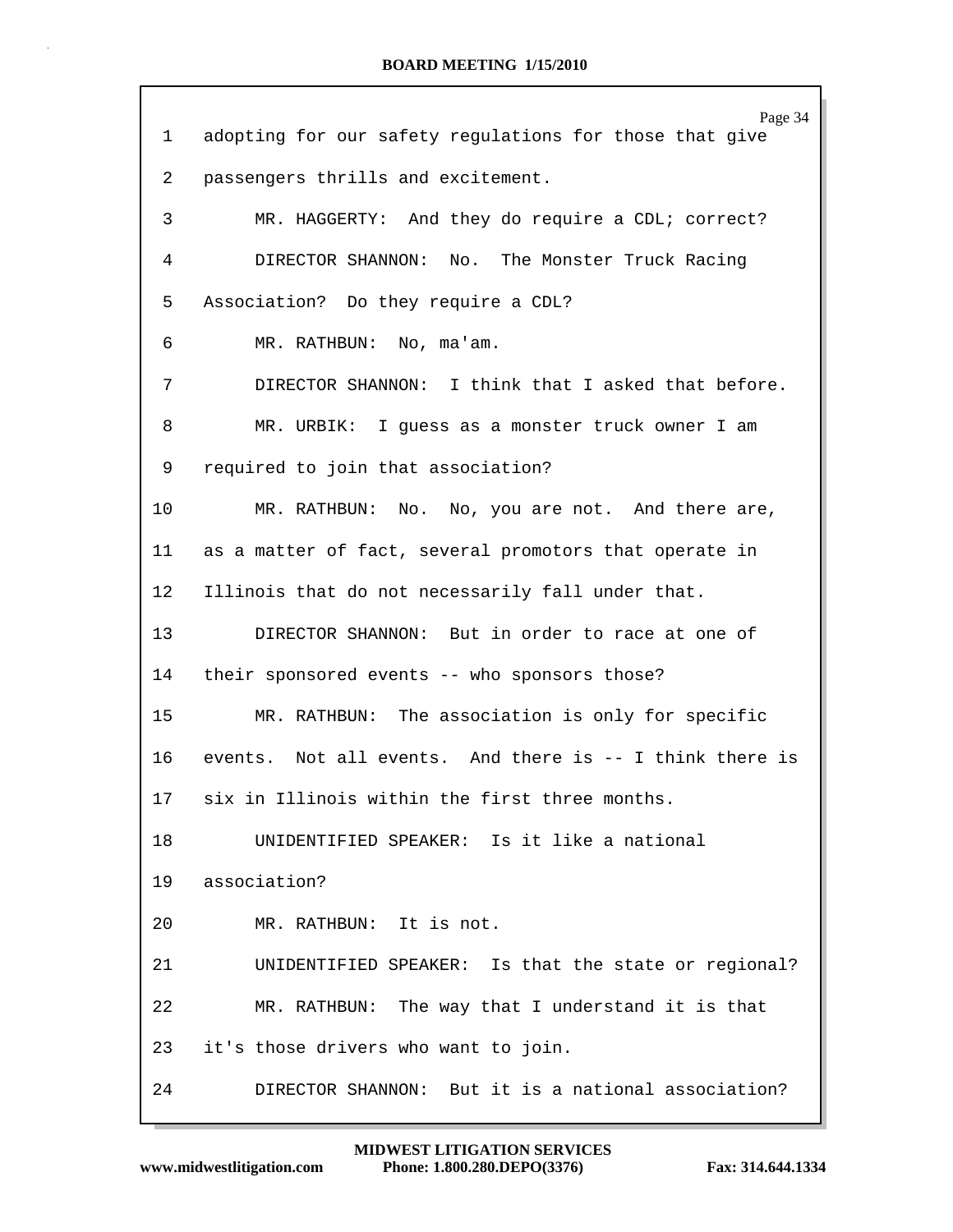| 1  | Page 35<br>MR. RATHBUN: It's not mandatory.               |
|----|-----------------------------------------------------------|
| 2  | DIRECTOR SHANNON: But it is national across the           |
| 3  | United States; right?                                     |
| 4  | MR. RATHBUN: Well --                                      |
| 5  | DIRECTOR SHANNON: Or not?                                 |
| 6  | MR. RATHBUN: I think that it is to the extent that        |
| 7  | this group will travel nationwide. But you can have       |
| 8  | events all over the country that are not necessarily a    |
| 9  | member of this association.                               |
| 10 | UNIDENTIFIED SPEAKER: It's not specific to Illinois?      |
| 11 | MR. RATHBUN: Correct.                                     |
| 12 | DIRECTOR SHANNON: It's bigger than Illinois?              |
| 13 | MR. RATHBUN: It's bigger than Illinois.                   |
| 14 | MR. HAGGERTY: Can I ask you a question?                   |
| 15 | MR. MONTALBANO: Yes, sir.                                 |
| 16 | MR. HAGGERTY: You've seen monster trucks because you      |
| 17 | spoke about them initially. So, for example, if you had a |
| 18 | grandchild who was boarding a monster truck, would you    |
| 19 | feel more comfortable with your grandchild boarding the   |
| 20 | monster truck if you knew that the driver had a CDL or    |
| 21 | that there was no regulations as to whether or not they   |
| 22 | had to have any driver's license?                         |
| 23 | MR. MONTALBANO: Well, from a safety standpoint, I         |
| 24 | would hope that they had a CDL. But if it's an enclosed   |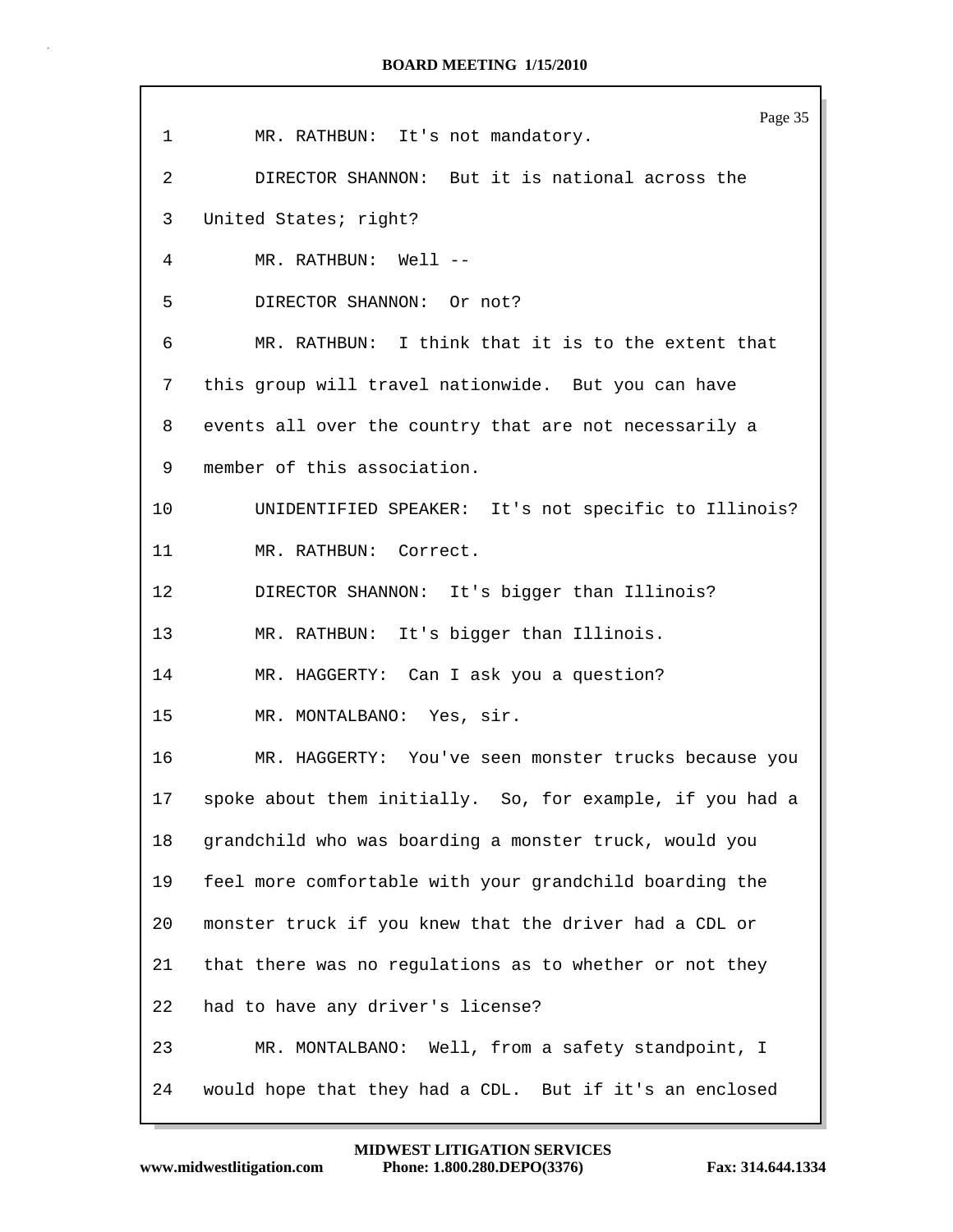|    | Page 36                                                   |
|----|-----------------------------------------------------------|
| 1  | event and I allowed my grandchild to go there, it's a     |
| 2  | two-edged coin.                                           |
| 3  | MR. HAGGERTY: Because the same argument against           |
| 4  | having a CDL could be the same argument for saying, well, |
| 5  | we shouldn't even step into the issue of whether or not   |
| 6  | they even have to have any driver's license. Right?       |
| 7  | MR. MONTALBANO: Exactly.                                  |
| 8  | MR. HAGGERTY: So then I could go to any state fair        |
| 9  | or any, you know, amusement venue and actually the person |
| 10 | operating the monster truck may have actually had his     |
| 11 | license suspended yesterday --                            |
| 12 | MR. MONTALBANO: Absolutely.                               |
| 13 | MR. HAGGERTY: -- for driving under the influence of       |
| 14 | alcohol.                                                  |
| 15 | MR. MONTALBANO: Absolutely.                               |
| 16 | DIRECTOR SHANNON: Or for driving recklessly.              |
| 17 | MR. MONTALBANO: Absolutely.                               |
| 18 | MR. HAGGERTY: Or for vehicular homicide?                  |
| 19 | MR. MONTALBANO: Right. They have the -- there is no       |
| 20 | law that says that they have to have one. So you are      |
| 21 | right. They could have lost their license.                |
| 22 | If that whole venue with the state fair, the DuQuoin      |
| 23 | Fair, whatever it was says that we don't care if you have |
| 24 | a license as long as you stay within this arena, then, at |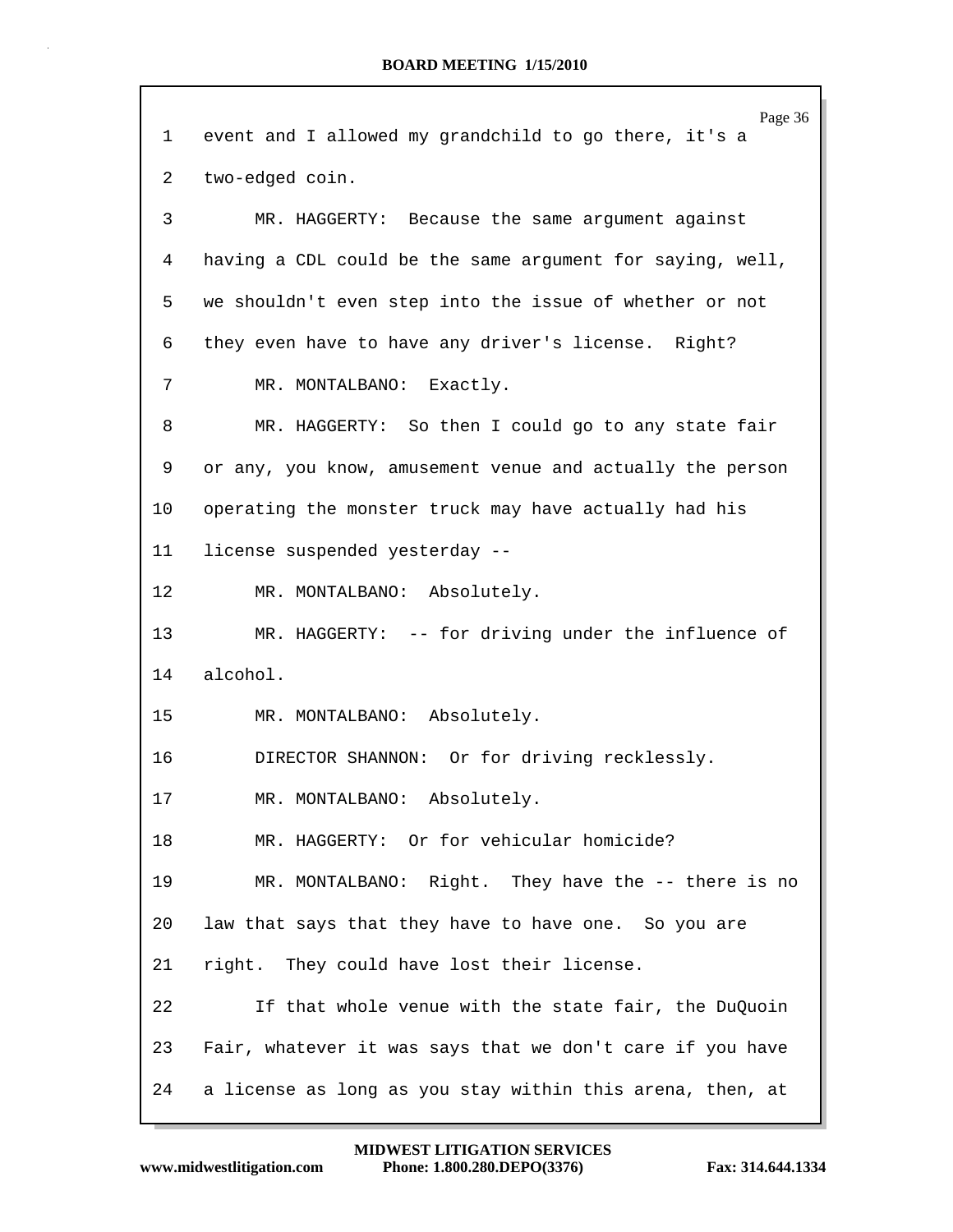|    | Page 37                                                     |
|----|-------------------------------------------------------------|
| 1  | that point, children could be on this vehicle with          |
| 2  | somebody that has just lost their driver's license.<br>That |
| 3  | could happen.                                               |
| 4  | DIRECTOR SHANNON: Does the Monster Truck Racing             |
| 5  | Association, Doug, require that they have a driver's        |
| 6  | license at all? Do you know?                                |
| 7  | MR. RATHBUN: I don't remember off the top of my             |
| 8  | head.                                                       |
| 9  | DIRECTOR SHANNON: We could require that.                    |
| 10 | MR. HAGGERTY: We could also require a CDL.                  |
| 11 | DIRECTOR SHANNON: There are options. We could               |
| 12 | require a regular driver's license or a CDL.                |
| 13 | MR. RATHBUN: Actually, I don't think that they do,          |
| 14 | Catherine. They were more concerned about the physical.     |
| 15 | DIRECTOR SHANNON: They deal more with the                   |
| 16 | specifications of the truck?                                |
| 17 | MR. RATHBUN: Right. But they also -- like I said,           |
| 18 | they care more about the driver's physical than they do     |
| 19 | about the driver's license. They don't want somebody        |
| 20 | passing out while they are driving.                         |
| 21 | DIRECTOR SHANNON: So they do have a medical                 |
| 22 | requirement?                                                |
| 23 | MR. RATHBUN: Yes, ma'am.                                    |
| 24 | We got into the question of a CDL or a CDL                  |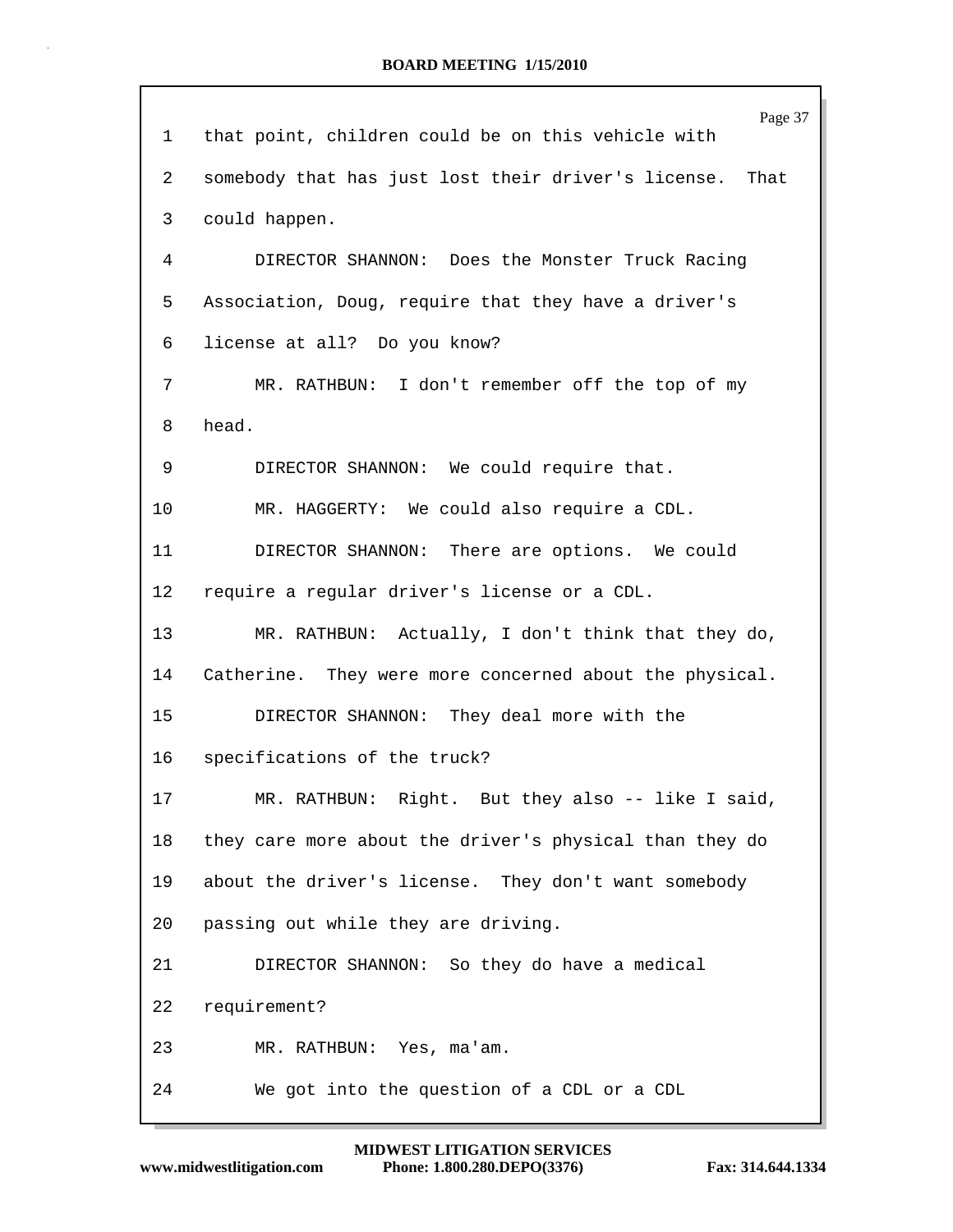| $\mathbf 1$ | Page 38<br>equivalent, the medical. And the reason that they -- that |
|-------------|----------------------------------------------------------------------|
| 2           | they said CDL was because they knew in having to have a              |
| 3           | CDL they would also have to have a medical, but they do              |
| 4           | not require a driver's license as I remember it.                     |
| 5           | MR. BOYD: It seems to me like the requirement of a                   |
| 6           | CDL license makes perfect sense for this ride if --                  |
| 7           | whether it's other state agencies are getting more teeth             |
| 8           | into it. You are looking at information for alcohol and              |
| 9           | drug testing and the driver history which you will most              |
| 10          | definitely want.                                                     |
| 11          | UNIDENTIFIED SPEAKER:<br>Number one, we're concerned                 |
| 12          | about this as they are carrying passengers in the back or            |
| 13          | front seat, wherever they are riding. Number two, I                  |
| 14          | wouldn't care what age that the driver is. They could be             |
| 15          | ten-years old or they could be 35-years old. Are they a              |
| 16          | hot dogger or a safe driver? It doesn't matter.                      |
| 17          | I think that you are going to have to have something                 |
| 18          | that says that you are a safe driver behind the wheel in             |
| 19          | those records because you don't want to be around people             |
| 20          | when you start hot dogging. Too many things could happen.            |
| 21          | I don't know. Or maybe they will just have to be 18                  |
| 22          | versus 17 on this application. You know at 18 you can hot            |
| 23          | dog and at 25 you can hot dog.                                       |
| 24          | There are CDL drivers out<br>UNIDENTIFIED SPEAKER:                   |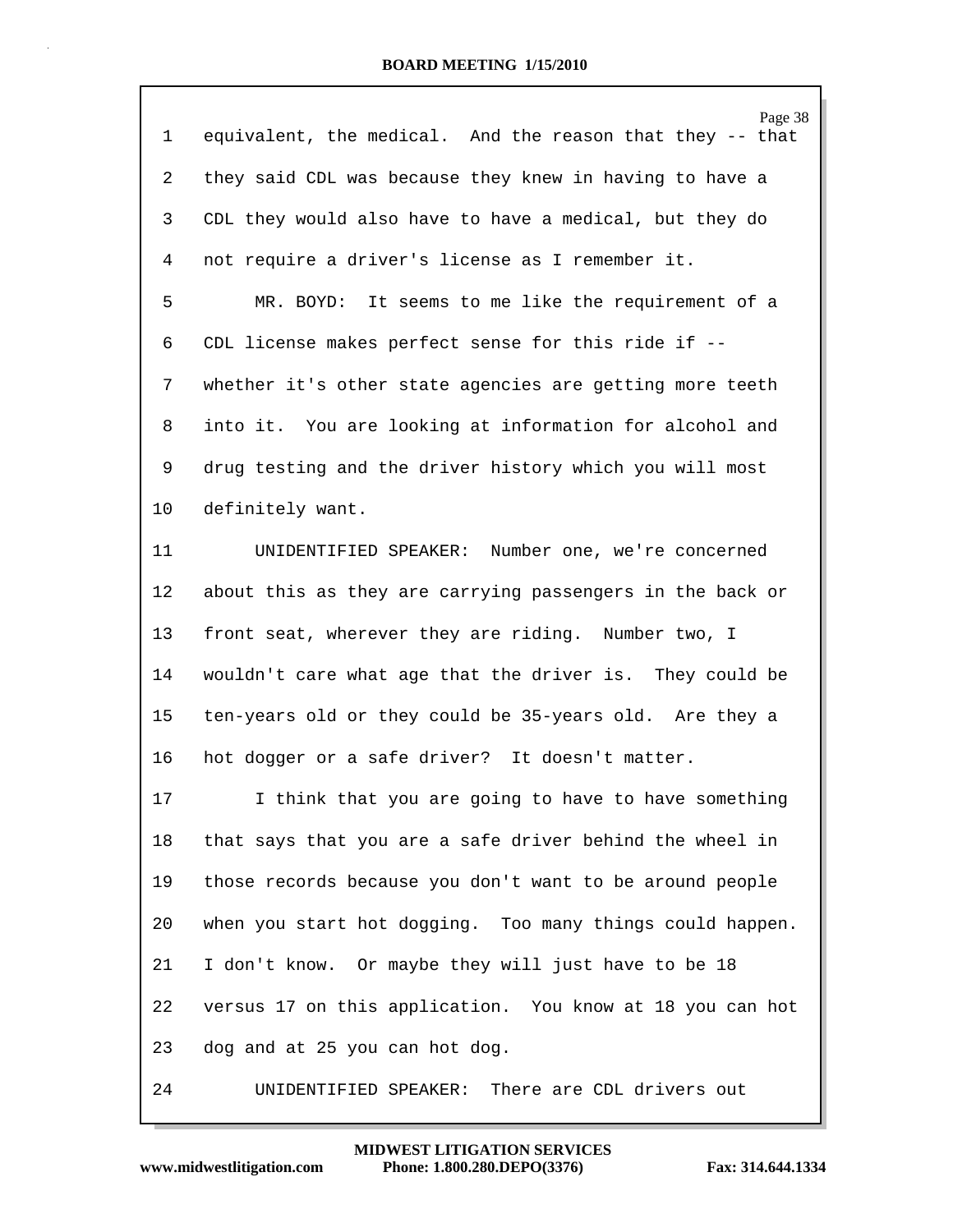| 1                 | Page 39<br>there that can't drive worth a lick. You see 'em on the |
|-------------------|--------------------------------------------------------------------|
| 2                 | road all of the time.                                              |
| 3                 | UNIDENTIFIED SPEAKER: You see it all of the time.                  |
| 4                 | UNIDENTIFIED SPEAKER: You can get behind a truck                   |
| 5                 | that's weaving all over the road.                                  |
| 6                 | UNIDENTIFIED SPEAKER: You either can drive or you                  |
| 7                 | can't.                                                             |
| 8                 | DIRECTOR SHANNON: They are probably texting.                       |
| 9                 | That's another thing. Are truck drivers -- are they                |
| 10 <sup>°</sup>   | restricted from cell phone use?                                    |
| 11                | MR. MONTALBANO: Yes.                                               |
| $12 \overline{ }$ | DIRECTOR SHANNON: So, Margaret, there is another                   |
| 13                | profession that restricts cell phone use. Truck drivers            |
| 14                | are restricted from cell phone use.                                |
| 15                | MR. HAGGERTY: Serving as an example.                               |
| 16                | MR. MONTALBANO: Anybody else?                                      |
| 17                | DIRECTOR SHANNON: They can't text. How about the                   |
| 18                | use of a cell phone?                                               |
| 19                | MR. MONTALBANO: You can't use the cell phone either.               |
| 20                | They can get a blue tooth.                                         |
| 21                | DIRECTOR SHANNON: They have to have a hands-free                   |
| 22                | device?                                                            |
| 23                | MR. MONTALBANO: Right.                                             |
| 24                | That's a little different.<br>DIRECTOR SHANNON:                    |
|                   |                                                                    |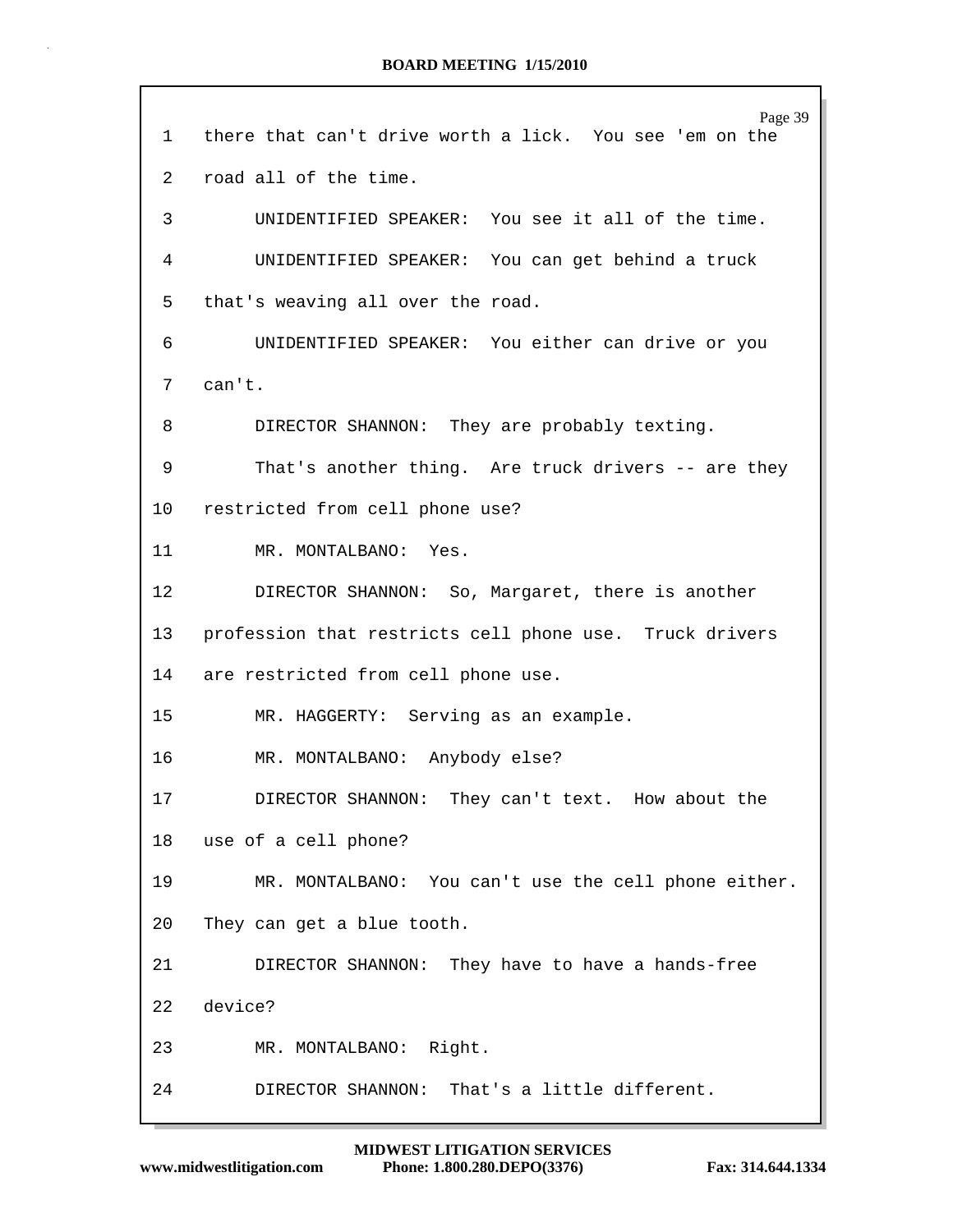| $\mathbf{1}$ | Page 40<br>MR. MONTALBANO: Right. Or they can -- there is a -- |
|--------------|----------------------------------------------------------------|
| 2            | what we are trying to deal with now is that they have          |
| 3            | the -- the call comes in to a computer -- well, it's like      |
| 4            | a little computer on their vehicle. And if they are            |
| 5            | reading that, then their eyes are not on the road. But         |
| 6            | there are times that they get messages about you need to       |
| 7            | go here next and here next. And, at this point, we             |
| 8            | haven't been able to get that defined in the definition of     |
| 9            | an electronic device.                                          |
| 10           | UNIDENTIFIED SPEAKER: They can actually communicate?           |
| 11           | MR. MONTALBANO: Yeah. Hands free.                              |
| 12           | UNIDENTIFIED SPEAKER: It would be ride operators,              |
| 13           | restricting their ability to communicate. You would be         |
| 14           | better off to have a policy and demand it.                     |
| 15           | UNIDENTIFIED SPEAKER: The trackless trains -- aren't           |
| 16           | they something that you drive and don't you regulate           |
| 17           | those?                                                         |
| 18           | MR. RATHBUN: Yes, ma'am.                                       |
| 19           | UNIDENTIFIED SPEAKER: Which would carry people and             |
| 20           | wouldn't necessarily fall underneath this category.            |
| 21           | DIRECTOR SHANNON: A tram you mean?                             |
| 22           | UNIDENTIFIED SPEAKER: Yes. It looks like a device              |
| 23           | to transport people and it actually has a driver with a        |
| 24           | license and rules and regulations. Is this a new               |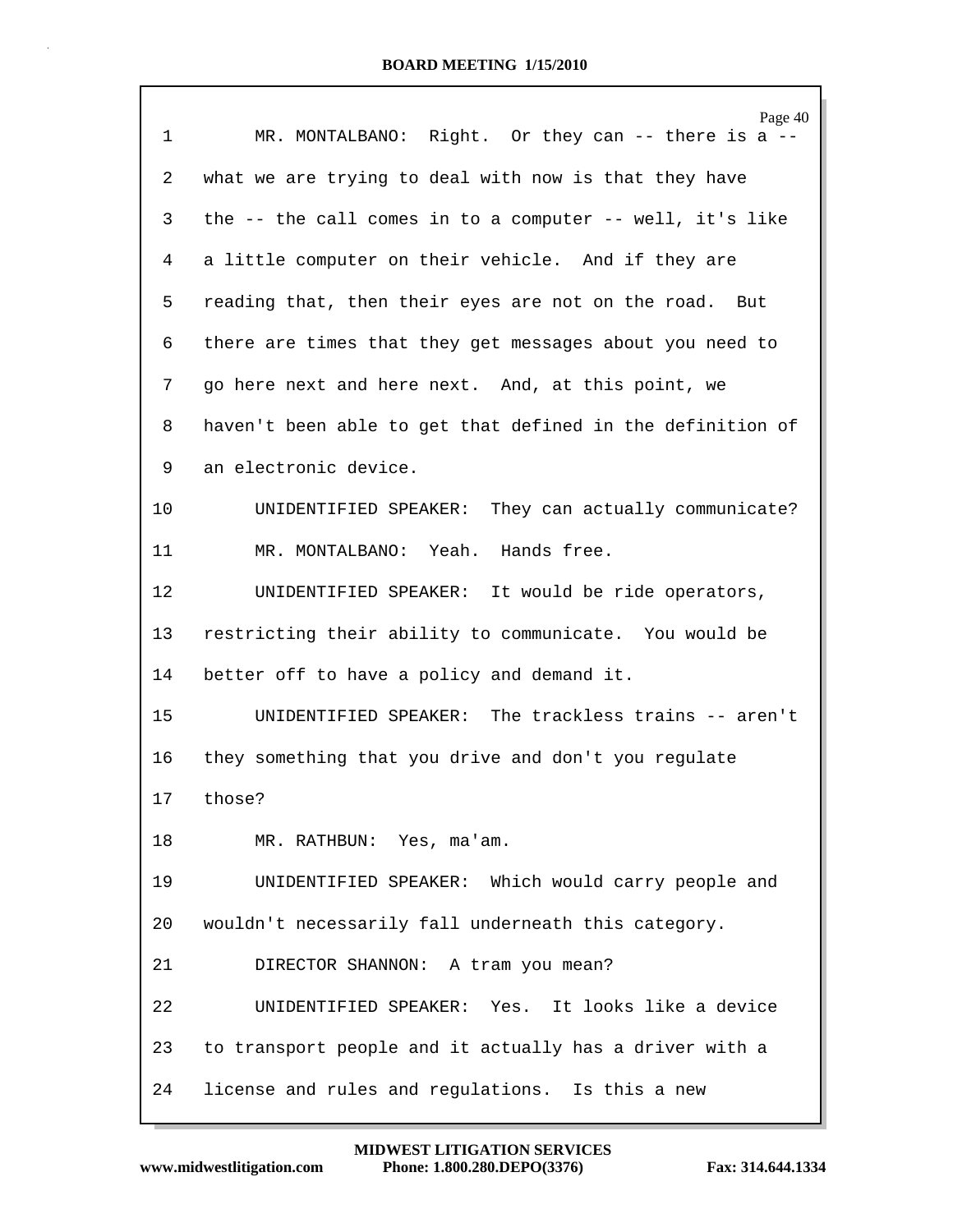|                 | Page 41                                              |
|-----------------|------------------------------------------------------|
| 1               | category?                                            |
| 2               | UNIDENTIFIED SPEAKER: If it hauls more than 16       |
| 3               | people.                                              |
| 4               | UNIDENTIFIED SPEAKER: Is that what the regulation    |
| 5               | states?                                              |
| 6               | MR. MONTALBANO: That wouldn't meet the definition of |
| 7               | a driver's license at all. You don't have to have a  |
| 8               | driver's license to operate a train.                 |
| 9               | UNIDENTIFIED SPEAKER: That's my point. Why wouldn't  |
| 10              | this fall underneath the same category?              |
| 11              | MR. URBIK: A tram, a kiddie train is the same thing. |
| 12              | UNIDENTIFIED SPEAKER: What I'm saying is that it is  |
| 13 <sup>°</sup> | trackless. It's the same thing.                      |
| 14              | MR. MONTALBANO: Like an airplane pilot?              |
| 15              | UNIDENTIFIED SPEAKER: Is there a driver's license    |
| 16              | required for that either in the State of Illinois?   |
| 17              | UNIDENTIFIED SPEAKER: No. It makes sense.            |
| 18              | UNIDENTIFIED SPEAKER: If there is, it makes sense    |
| 19              | that they should be.                                 |
| 20              | DIRECTOR SHANNON: Some of those have license         |
| 21              | requirements.                                        |
| 22              | UNIDENTIFIED SPEAKER: I understand. But I mean you   |
| 23              | could adopt them.                                    |
| 24              | UNIDENTIFIED SPEAKER: Are there many -- what about   |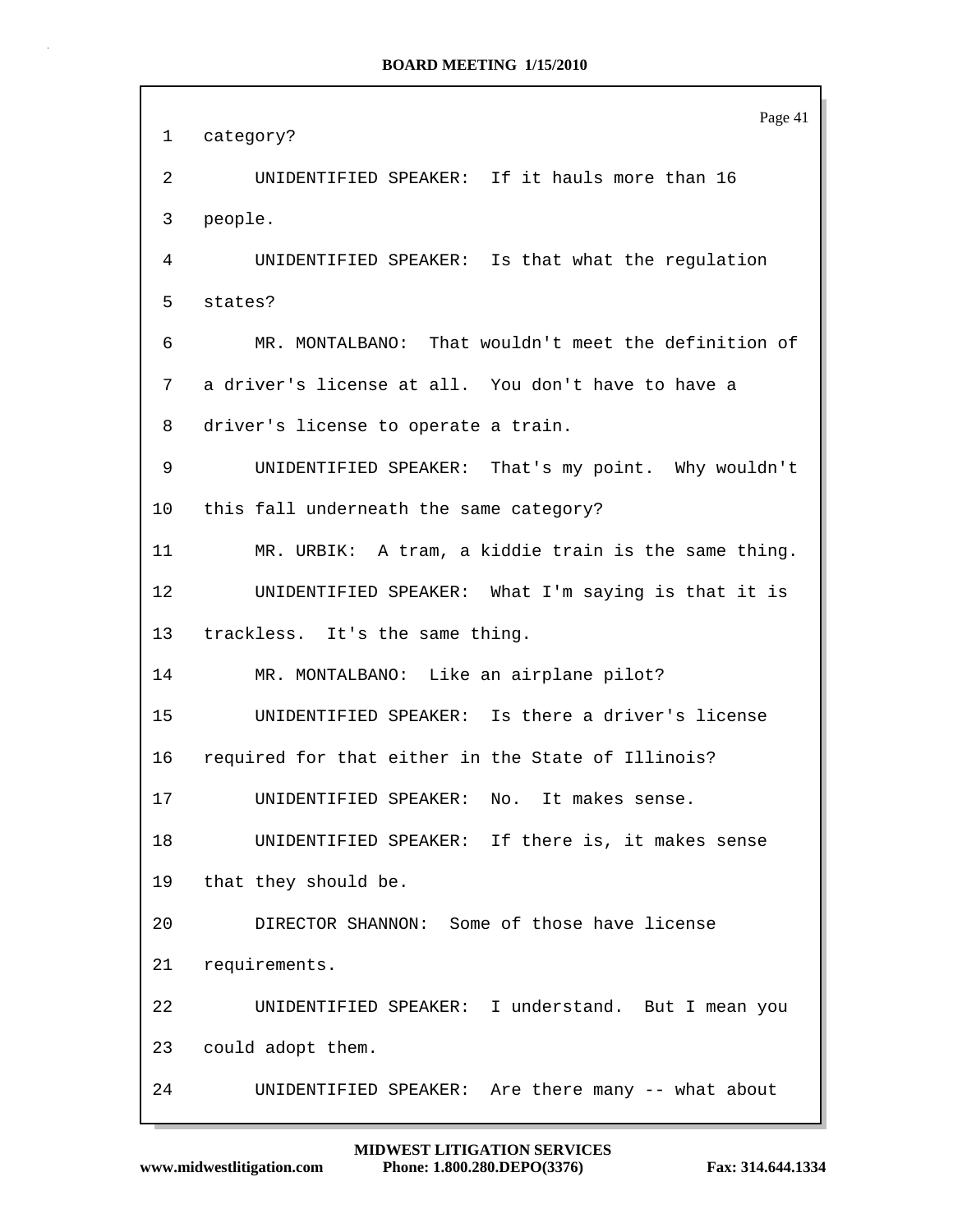| 1       | Page 42<br>the other states? Are they doing anything on monster |
|---------|-----------------------------------------------------------------|
| 2       | trucks in other states?                                         |
| 3       | DIRECTOR SHANNON: Some are and some are kind of just            |
| 4       | looking the other way.                                          |
| 5       | UNIDENTIFIED SPEAKER: Are they putting it in a                  |
| 6       | carnival or --                                                  |
| 7       | DIRECTOR SHANNON: Well, this board determined at                |
| 8       | another meeting -- and we looked through this with our          |
| 9       | legal counsel as well. If you would look at the                 |
| $10 \,$ | definition of an amusement ride or attraction.                  |
| 11      | MR. MONTALBANO: An amusement ride or attraction.                |
| 12      | DIRECTOR SHANNON: If you look at the actual words as            |
| 13      | to what an amusement ride is, there is no exception for         |
| 14      | monster trucks. There are exceptions for things like hay        |
| 15      | rack rides. But the definition of $-$ - this is under 4 (e).    |
| 16      | Doug and Mike, do either of you have it handy?                  |
| 17      | MR. HAGGERTY: An amusement ride means any mechanized            |
| 18      | device or combination of devices, including electrical          |
| 19      | equipment -- dadada, dadada -- which carries passengers         |
| 20      | over a fixed or restricted course for the primary purpose       |
| 21      | of giving its passengers amusement, pleasure, thrills or        |
| 22      | excitement.                                                     |
| 23      | Clearly, it's a mechanized device. Its intention is             |
| 24      | to give thrills or excitement. And it's over a fixed or         |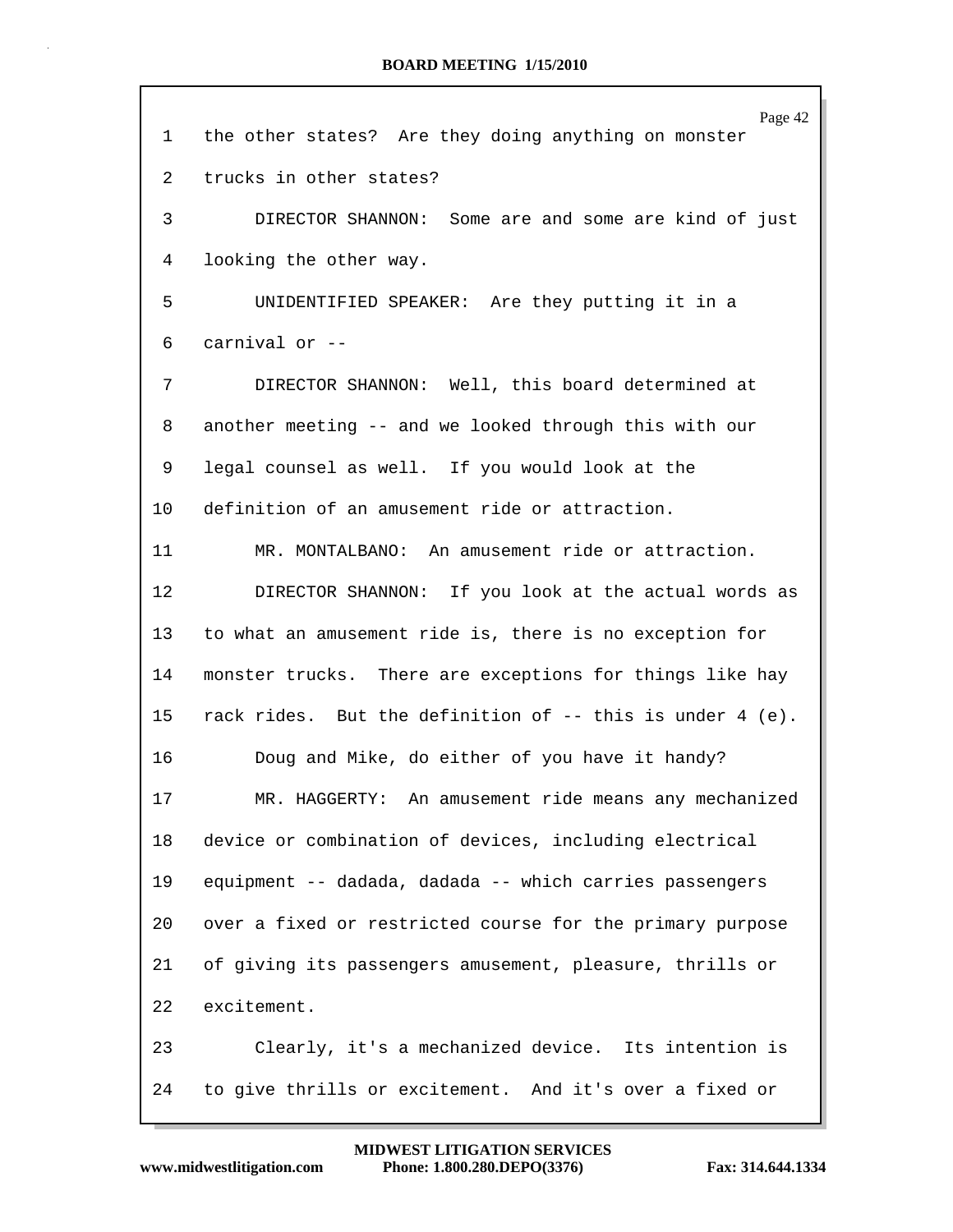Page 43

1 restricted course.

2 The board's concern is that it appears in other 3 jurisdictions that they are operating and people are 4 basically looking the other way because our understanding 5 is -- we discovered -- we as staff discovered that they 6 were operating and brought it to the board. The board 7 deliberated it. And the board's conclusion was that it 8 appears to meet our definition.

9 Given that they -- that no other agency in the state 10 appears to be regulating them, somebody needs to be 11 stepping up to the plate. Because we can't all say yeah, 12 we knew that they were operating, but, you know, nobody 13 did anything. So we are trying to do something.

14 The challenge is to -- the greatest challenge is that 15 it is a vehicle which is being utilized for a purpose. 16 It's been altered from its original manufacturing purpose. 17 So we can do three things. We can say we are not going to 18 regulate them and we are just going to stay away from 19 this. We can say you altered this vehicle. You bring us 20 the specifications because you have stepped into the shoes 21 of the manufacturer. Or we can say -- a middle ground is 22 that they are operating, how can we come up with some -- 23 with some guidelines, some restrictions for whatever these 24 specifications are that will allow them to continue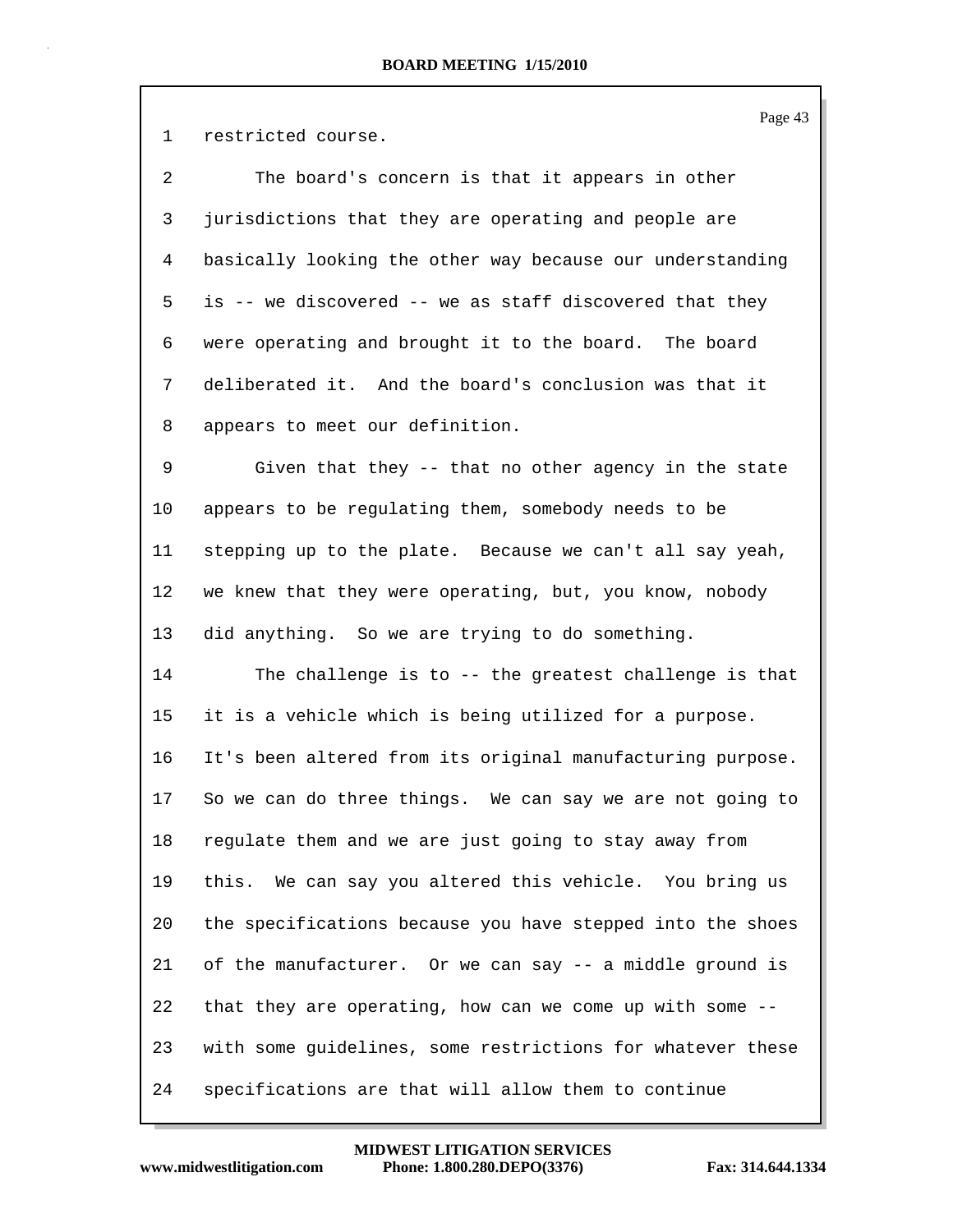| $\mathbf{1}$    | Page 44<br>operating, but specifications that are based in some fact. |
|-----------------|-----------------------------------------------------------------------|
| 2               | And so that's why we looked to the Monster Truck                      |
| 3               | Association as a beginning. And then we got into the                  |
| 4               | discussion about CDLs.                                                |
| 5               | MR. MONTALBANO: Right. I mean it's tough.                             |
| 6               | DIRECTOR SHANNON: And regulating them.                                |
| 7               | Right; Doug?                                                          |
| 8               | MR. RATHBUN: I think so. Yeah.                                        |
| 9               | DIRECTOR SHANNON: Because contact --                                  |
| 10              | MR. RATHBUN: Yeah. There were virtually none that                     |
| 11              | did, though. They have them in New Jersey running up                  |
| 12 <sub>1</sub> | along the Jersey shore. They don't there.                             |
| 13              | MR. HAGGERTY: They don't what?                                        |
| 14              | MR. RATHBUN: They don't regulate them.                                |
| 15              | MR. URBIK: Well, I think that the thing that really                   |
| 16              | brought this to our attention is -- I think it was you,               |
|                 | 17 Doug, that saw one of these things operating. And it had           |
| 18              | no roll cage for the passengers.                                      |
| 19              | MR. RATHBUN: That is correct.                                         |
| 20              | MR. HAGGERTY: No seat belts.                                          |
| 21              | MR. URBIK: So the idea of self-regulation ain't                       |
| 22              | workin'?                                                              |
| 23              | MR. HAGGERTY: Right.                                                  |
| 24              | UNIDENTIFIED SPEAKER: We've got to have seat belts.                   |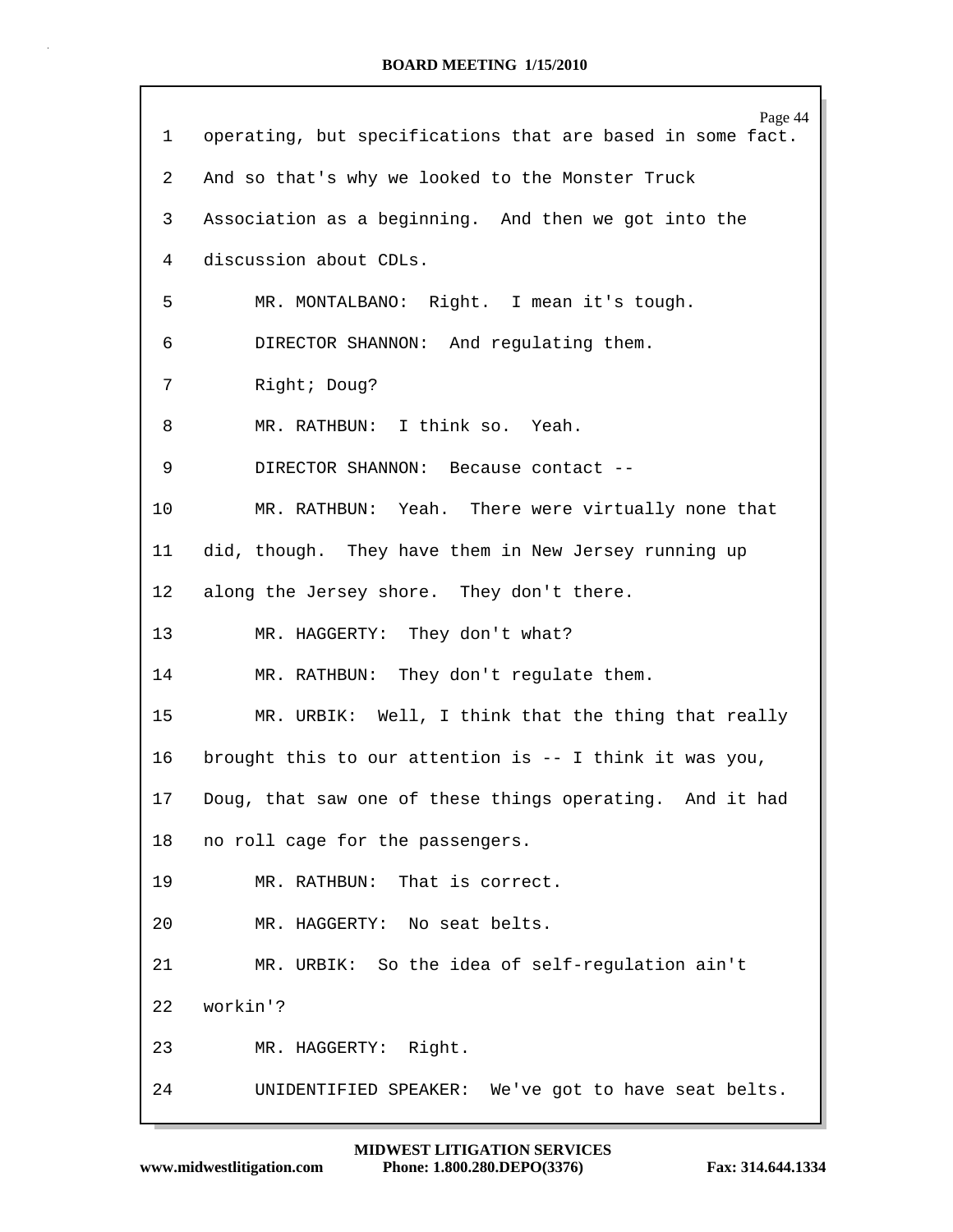| 1       | Page 45<br>MR. HAGGERTY: But no roll bar, no seat belts -- and |
|---------|----------------------------------------------------------------|
| 2       | there was a third thing.                                       |
| 3       | MR. URBIK: No fire extinguisher?                               |
| 4       | DIRECTOR SHANNON: So we are just trying to be                  |
| 5       | reasonable. And you know we are trying to figure out what      |
| 6       | it is that we should be requiring them to do because I         |
| 7       | think that we have determined that they need to be             |
| 8       | regulated.                                                     |
| 9       | MS. JOINER: (Indicates.)                                       |
| 10      | DIRECTOR SHANNON: Marcia?                                      |
| 11      | MS. JOINER: From an insurance standpoint, if I                 |
| $12 \,$ | bought a truck and I insured it as a truck, but then a few     |
| 13      | months later I modified it into a monster truck and            |
| 14      | started giving rides, do I have to have different              |
| 15      | insurance?                                                     |
| 16      | MR. URBIK: You need commercial liability insurance             |
| 17      | because it's no longer a motor vehicle and it becomes a        |
| 18      | piece of mobile equipment.                                     |
| 19      | MS. JOINER: That's the other issue. When we found              |
| 20      | monster trucks and asked them to submit insurance, they        |
| 21      | sent their proof of insurance in, but it didn't say what       |
| 22      | it was being used for. And when we called them back and        |
| 23      | said could you send in a certificate of insurance where it     |
| 24      | specifically mentions this on the certificate about what       |

Г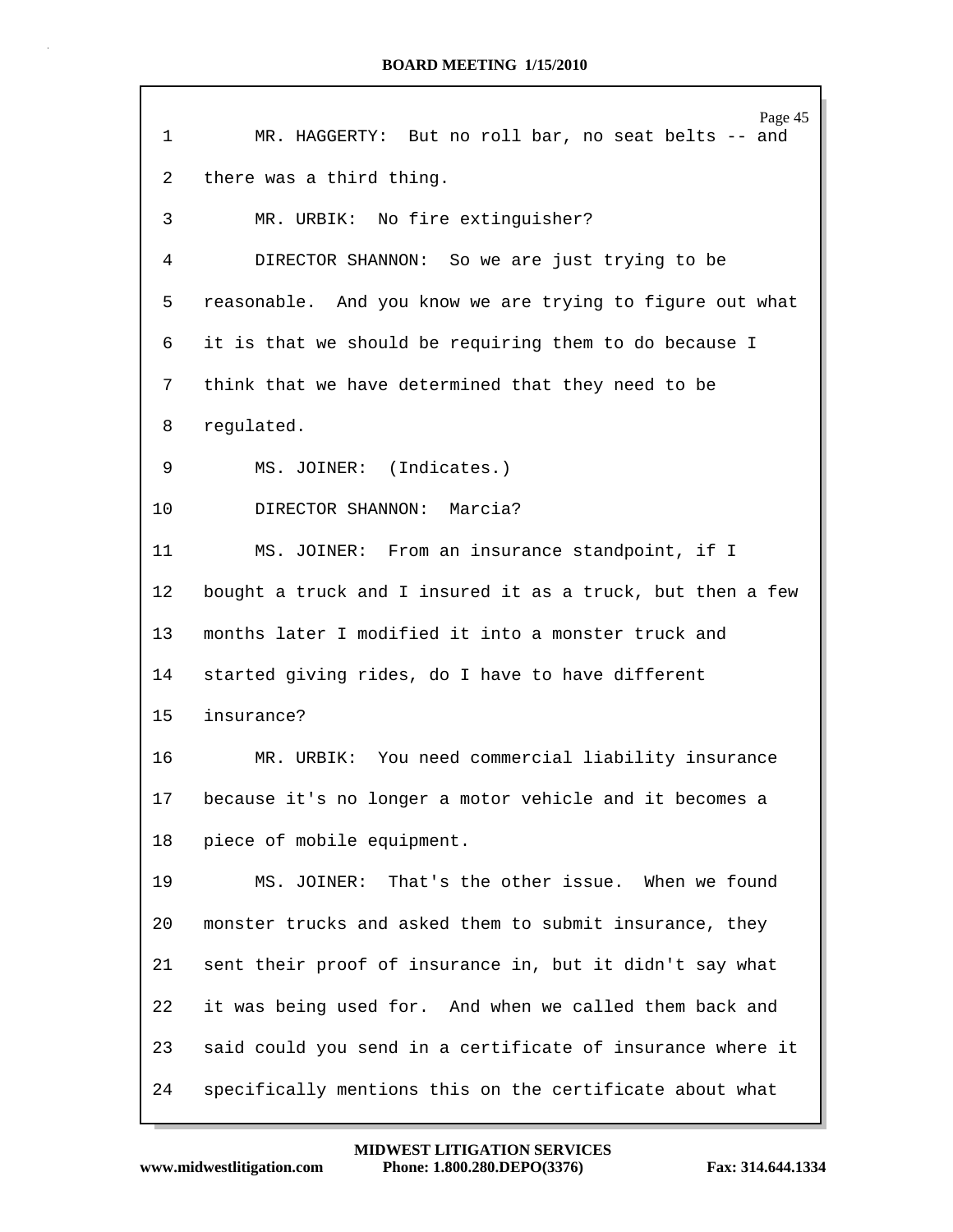|    | Page 46                                                  |
|----|----------------------------------------------------------|
| ı  | it's being used for, we never heard from 'em again.      |
| 2  | MR. URBIK: They would not submit a certificate of        |
| 3  | insurance for liability. They would submit a certificate |
| 4  | of insurance for commercial general liability.           |
| 5  | MS. JOINER: They wouldn't send it to us.                 |
| 6  | MR. HAGGERTY: That's what they should do.                |
| 7  | MR. URBIK: Yeah, they should because it's not a          |
| 8  | motor vehicle.                                           |
| 9  | MS. JOINER: Yeah. But when we asked them to produce      |
| 10 | it, we never heard back from them. And that's another    |
| 11 | concern.                                                 |
| 12 | MR. URBIK: And we have no recourse because we have       |
| 13 | no regulations.                                          |
| 14 | MS. JOINER: And that was another concern. Do they        |
| 15 | have insurance.                                          |
| 16 | DIRECTOR SHANNON: Under our regulations, they would      |
| 17 | have to have liability insurance.                        |
| 18 | I don't want to keep you. I'm sure that you have         |
| 19 | something else to do.                                    |
| 20 | Do any board members have any further questions for      |
| 21 | Terry?                                                   |
| 22 | MS. SULLIVAN: No, but we sure appreciate you coming.     |
| 23 | MR. MONTALBANO: Yeah. It's tough I'm sure because        |
| 24 | if you decide that they need a CDL, then you have to     |
|    |                                                          |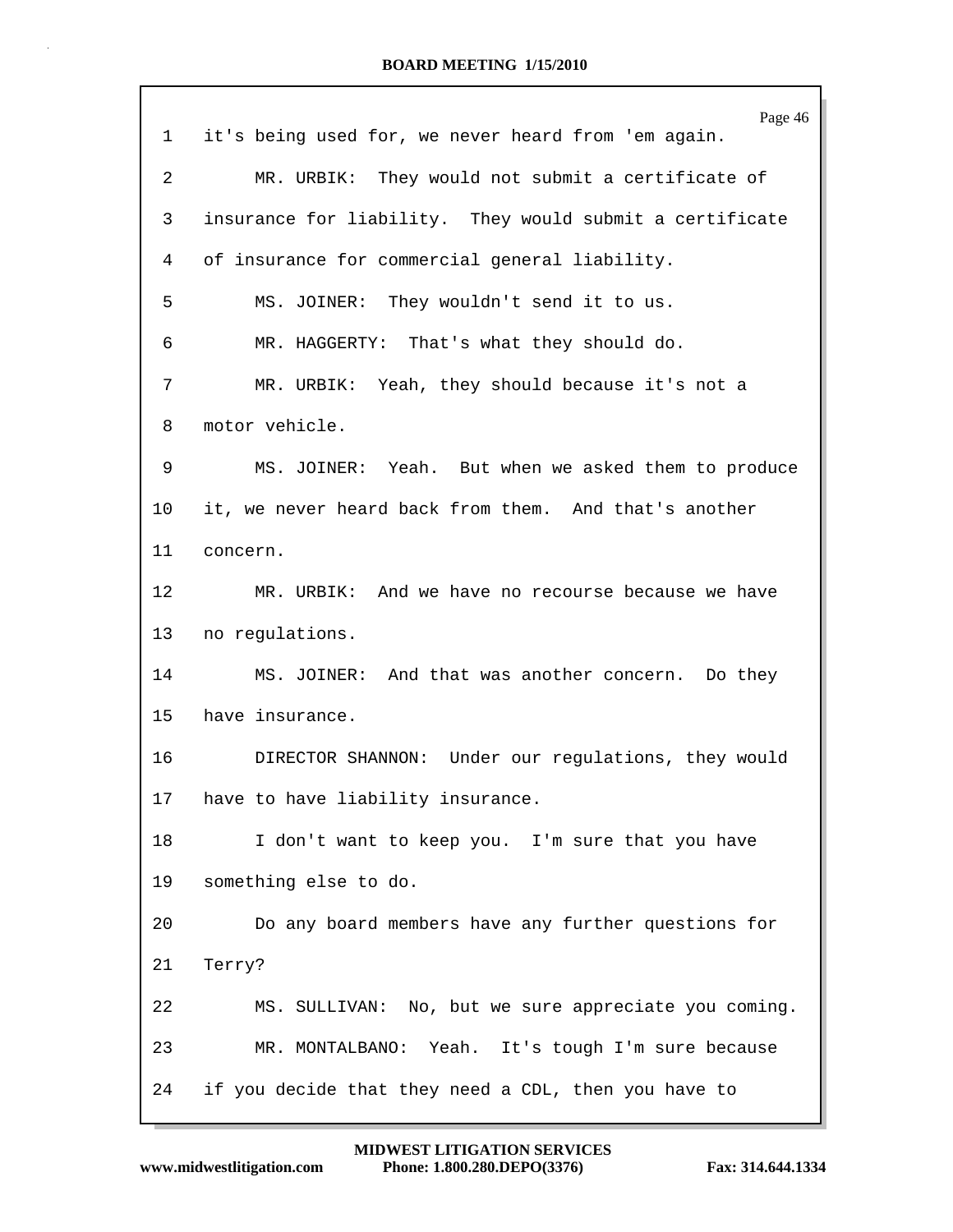Page 47 1 have -- you have a right to do that and you have a right 2 to tell them that they have to have a CDL, but chances are 3 their vehicle they are going to be bringing in is not 4 going to be roadworthy. So then they would have to rent 5 or borrow another vehicle. 6 That's the flack that you are going to get from the 7 drivers' standpoint. You are making me get a CDL for 8 something that I'm never going to use. But if the purpose 9 is we want you to have a CDL because we want you to have 10 the regulations to go with this -- I'm thinking of a cab 11 driver. A cab driver drives a car, but a cab driver is 12 required to have all kinds of extra bells and whistles 13 that the average person doesn't because of the fact that 14 they haul passengers. 15 DIRECTOR SHANNON: So they have a different license? 16 MR. MONTALBANO: They have a car license, but then 17 they have to get a special cab license because that's 18 authorized by us. 19 DIRECTOR SHANNON: And we've all seen how they drive. 20 MR. MONTALBANO: And that's a problem because the cab 21 industry or the city can step in and override the cab 22 association. So like in Chicago -- Chicago can make their 23 own set of rules and say if you want to operate a cab in

24 Chicago, here is what you got to do. And one of the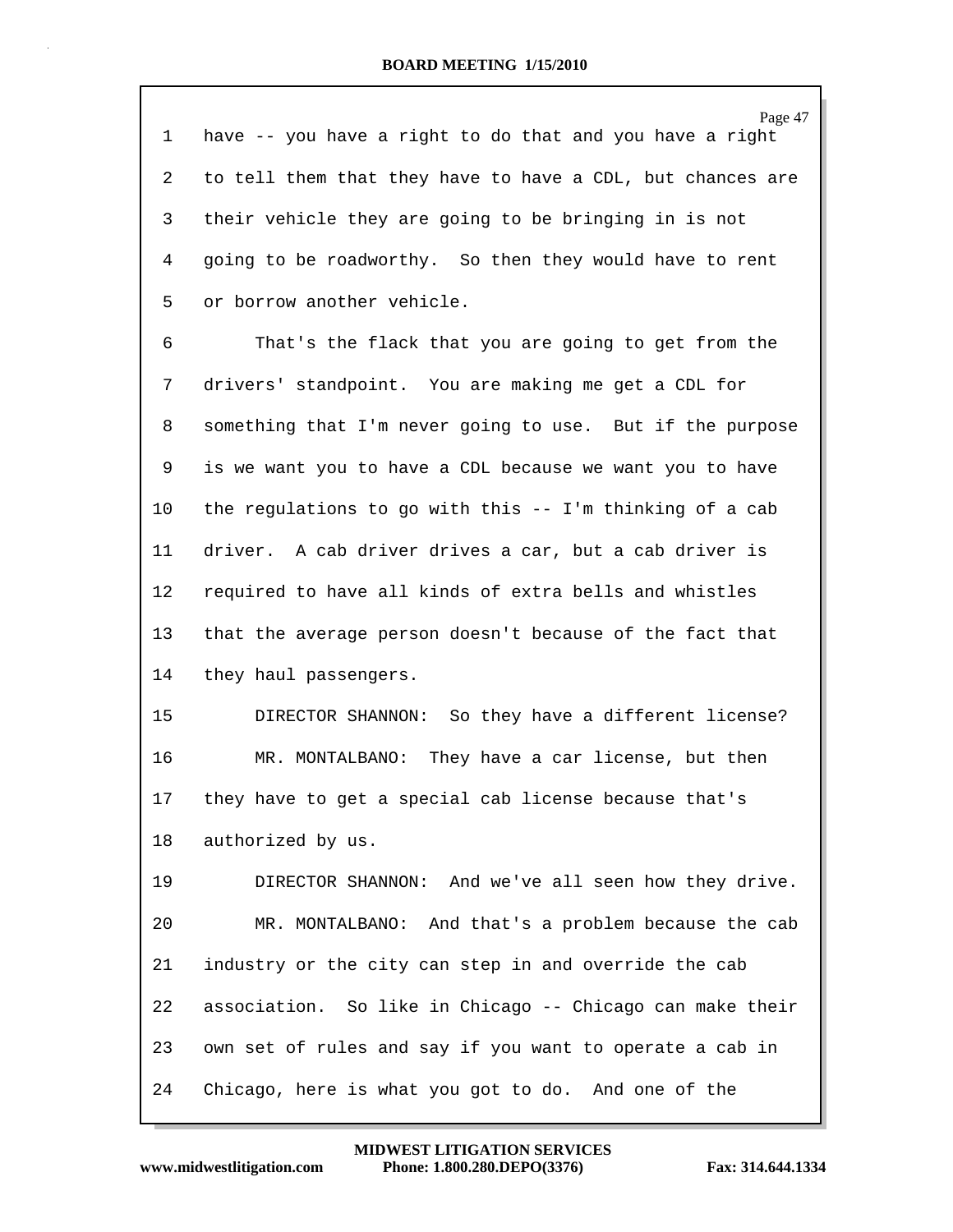| 1       | Page 48<br>requirements that we are going to make is that you will |
|---------|--------------------------------------------------------------------|
| 2       | have a background check and be fingerprinted and all of            |
| 3       | the things that the average driver doesn't have to do. If          |
| 4       | you don't want to do it, you don't have to, but you can't          |
| 5       | drive a cab in Chicago. So, therefore, they brought them           |
| 6       | in under our purview. They weren't required to, but                |
| 7       | that's the same situation that you have here. They are             |
| 8       | not required to have any type of license situation at all,         |
| 9       | but if you choose that profession, that means that the cab         |
| 10      | driver would have to have whatever license you deem                |
| 11      | necessary. But the fact is that you can do that.                   |
| $12 \,$ | UNIDENTIFIED SPEAKER: Does anyone know about how                   |
| 13      | many of these monster trucks are in Illinois that need             |
| 14      | regulated?                                                         |
| 15      | MR. RATHBUN: We know of two that are here                          |
| 16      | permanently. And then how aggressively we went to the              |
| 17      | events -- like I said, I know that there are six monster           |
| 18      | truck events in Illinois in the first three months of this         |
| 19      | year. And that's based on their calendar that I can point          |
| 20      | to.                                                                |
| 21      | DIRECTOR SHANNON: There is one that operates at the                |
| 22      | fairgrounds. Isn't there a monster truck event at the              |
| 23      | state fair?                                                        |
| 24      | MS. JOINER:<br>Yes.                                                |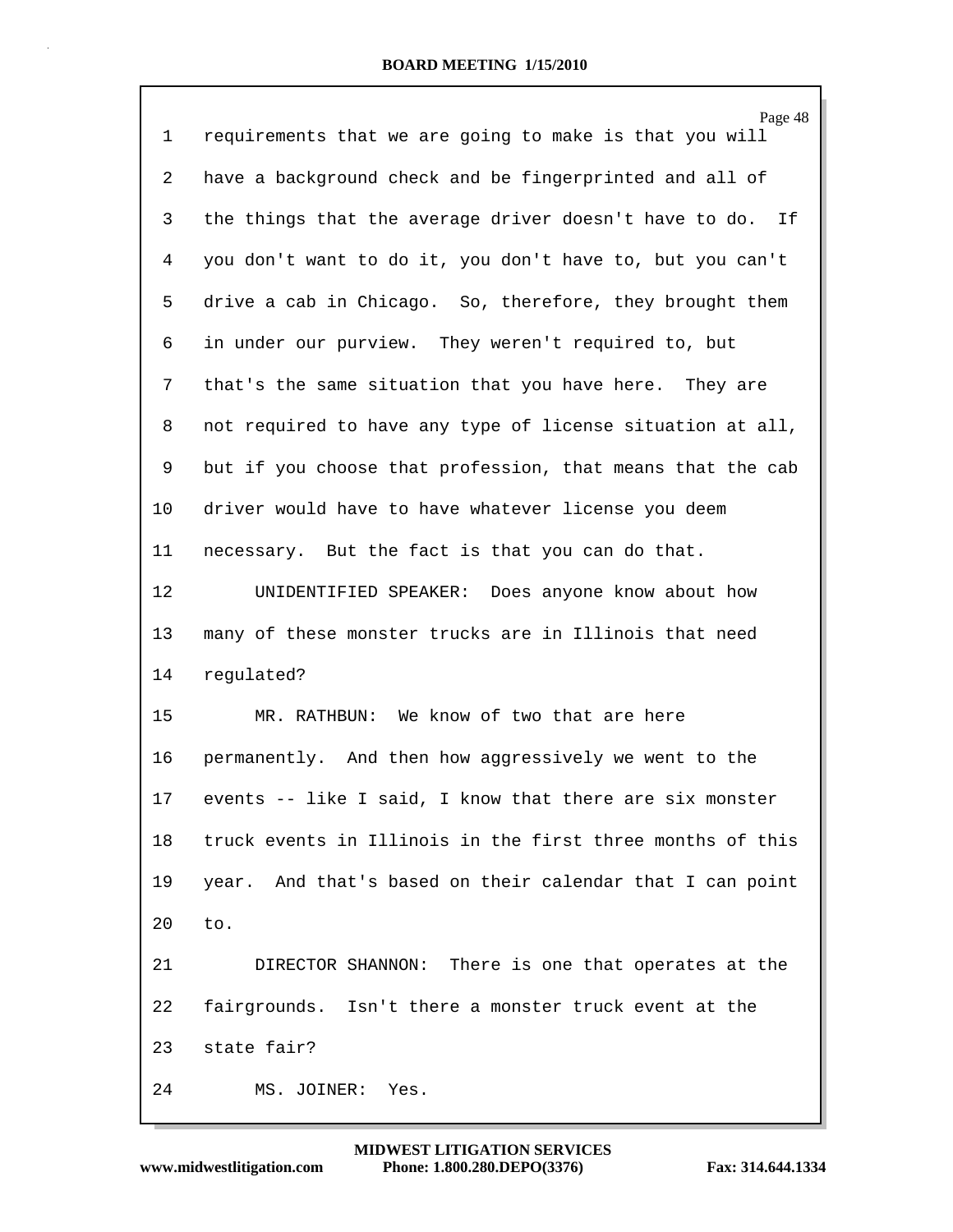|             | Page 49                                                  |
|-------------|----------------------------------------------------------|
| $\mathbf 1$ | UNIDENTIFIED SPEAKER: That's where they are actually     |
| 2           | giving people rides?                                     |
| 3           | MR. RATHBUN: They more than likely do.                   |
| 4           | UNIDENTIFIED SPEAKER: But you wouldn't regulate the      |
| 5           | ones that race?                                          |
| 6           | MR. RATHBUN: No, ma'am. For the races, no. Just          |
| 7           | for those carrying passengers.                           |
| 8           | DIRECTOR SHANNON: And our proposed regulation states     |
| 9           | that. Not for racing or competitive events, but only     |
| 10          | those that carry passengers.                             |
| 11          | Thank you very much.                                     |
| 12          | MR. MONTALBANO: Okay.                                    |
|             |                                                          |
| 13          | (At which time, Mr. Montalbano                           |
| 14          | exits the board meeting.)                                |
| 15          | DIRECTOR SHANNON: So I don't know if we want to --       |
| 16          | MR. URBIK: Is there a staff recommendation?              |
| 17          | DIRECTOR SHANNON: It depends on which staff you talk     |
| 18          | to. I know what Mike's recommendation is. I think that   |
| 19          | he has made that pretty clear.                           |
| 20          | MR. HAGGERTY: Yeah.                                      |
| 21          | DIRECTOR SHANNON: You know I just -- Doug, refresh       |
| 22          | our memory of where we were with this. You've researched |
| 23          | the Monster Truck Racing Association standards. And we   |
| 24          | went through in detail at -- wasn't it at the June       |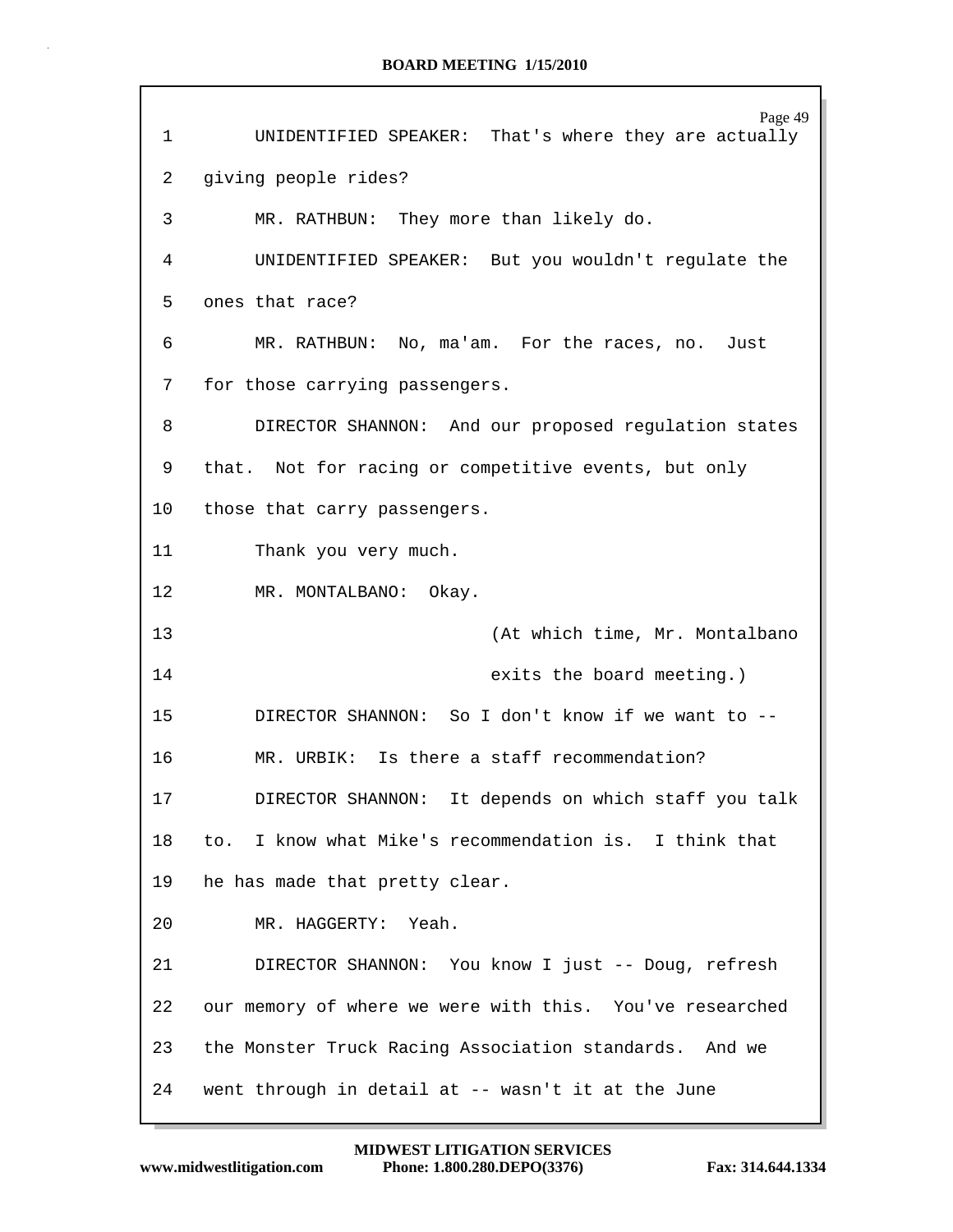1 meeting?

2 MR. URBIK: Yes.

3 MR. RATHBUN: Right.

4 We were looking at accepting those. The only 5 sticking point seemed to be was the -- the recommended rev 6 limit. Which, based on conversations that I had with the 7 driver of General Hazard, he said based on the way that -- 8 based on the way his truck was built that was really 9 unrealistic because it was just a stock engine. And I 10 think that everybody, as I recall, seemed to say that 11 yeah, that made sense. The sticking point for the board 12 to not accept these standards as I remember was the issue 13 of a driver's license requirement. And that's why I 14 brought Terry in here.

15 DIRECTOR SHANNON: Because I think that we have had 16 some confusion. If you read the minutes, I think that, 17 that was clear in the minutes. So I think that the roll 18 bar and things like that we thought that -- that would be 19 acceptable if that was required by the Monster Truck 20 Racing Association.

21 MR. RATHBUN: Correct. And they have diagrams of how 22 to set your roll bar up. And the individual that didn't 23 have one -- he said that he would be more than willing too 24 put one on if we required it.

Page 50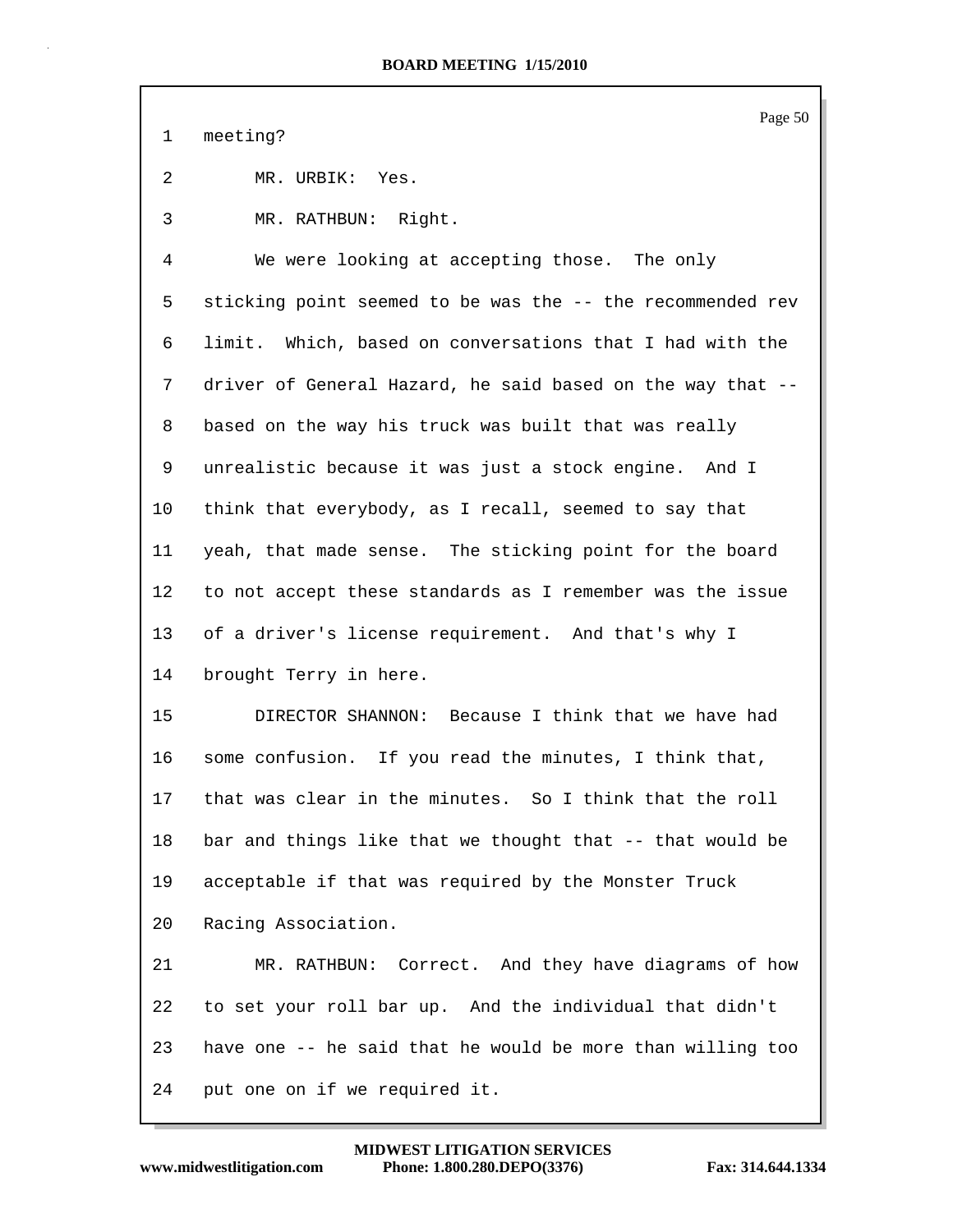| 1  | Page 51<br>DIRECTOR SHANNON: What about seat belts? They would |
|----|----------------------------------------------------------------|
| 2  | be a requirement as well; correct?                             |
| 3  | MR. RATHBUN: Correct.                                          |
| 4  | DIRECTOR SHANNON: I think the next stip would be --            |
| 5  | would be for us to again put these standards before the        |
| 6  | board and you know with or without the commercial driver's     |
| 7  | license, a regular driver's license and have the board         |
| 8  | vote on that. We could review them at maybe the next           |
| 9  | meeting. We would like to get them in place you know if        |
| 10 | we are going to start regulating them.                         |
| 11 | MS. SULLIVAN: Before the next decade.                          |
| 12 | DIRECTOR SHANNON: They need some time to get into              |
| 13 | compliance with these standards. I mean the one that we        |
| 14 | knew of needs to get a roll bar. He will do it he said         |
| 15 | gladly, but he will need a little time to get that in          |
| 16 | place.                                                         |
| 17 | UNIDENTIFIED SPEAKER: But in that they shouldn't do            |
| 18 | any stunts with passengers on board.                           |
| 19 | MR. RATHBUN: That's already in the standards.                  |
| 20 | DIRECTOR SHANNON: We all need to rereview it again             |
| 21 | because it's been six months.                                  |
| 22 | MS. SULLIVAN: We've slept since then.                          |
| 23 | UNIDENTIFIED SPEAKER: We will have to amend the                |
| 24 | statute to clarify that.                                       |

Г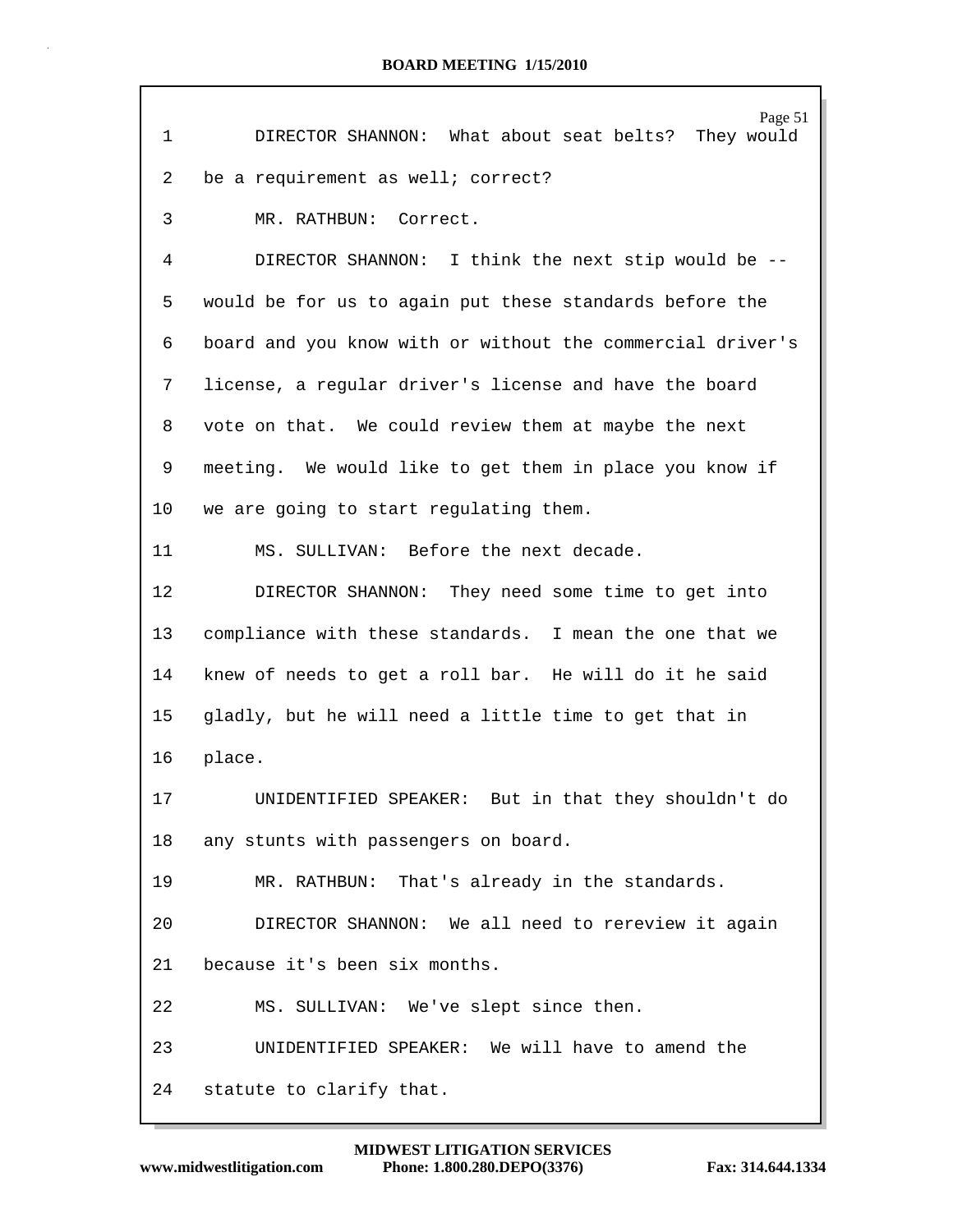| 1       | Page 52<br>DIRECTOR SHANNON: We actually think that they are |
|---------|--------------------------------------------------------------|
| 2       | covered already under the definition of an amusement ride.   |
| 3       | We thought that clarifying the statute would make it clear   |
| 4       | to everybody, but we don't see any reason not to go ahead.   |
| 5       | But for the sake of letting everybody know and giving        |
| 6       | everybody an opportunity to you know -- you know if the      |
| 7       | legislature tells us no, we don't think that you should be   |
| 8       | doing this --                                                |
| 9       | UNIDENTIFIED SPEAKER: The legislature -- always in           |
| 10      | past years it wasn't an issue.                               |
| 11      | DIRECTOR SHANNON: Right. There are some things that          |
| $12 \,$ | are -- that are specifically exempt. And monster trucks      |
| 13      | is not one of 'em. After reading the definition, the         |
| 14      | board agreed that it's hard to see how they are not          |
| 15      | covered.                                                     |
| 16      | MR. URBIK: We tried to look the other way and we             |
| 17      | couldn't.                                                    |
| 18      | UNIDENTIFIED SPEAKER: On the original pass, it went          |
| 19      | around. So it probably needs clarification in fairness to    |
| 20      | everyone.                                                    |
| 21      | DIRECTOR SHANNON: We would need to get the standards         |
| 22      | in place and that would be through our rule adoption.        |
| 23      | Which can take some time. The last rules took three or       |
| 24      | four years, but hopefully this wouldn't take as long.<br>So  |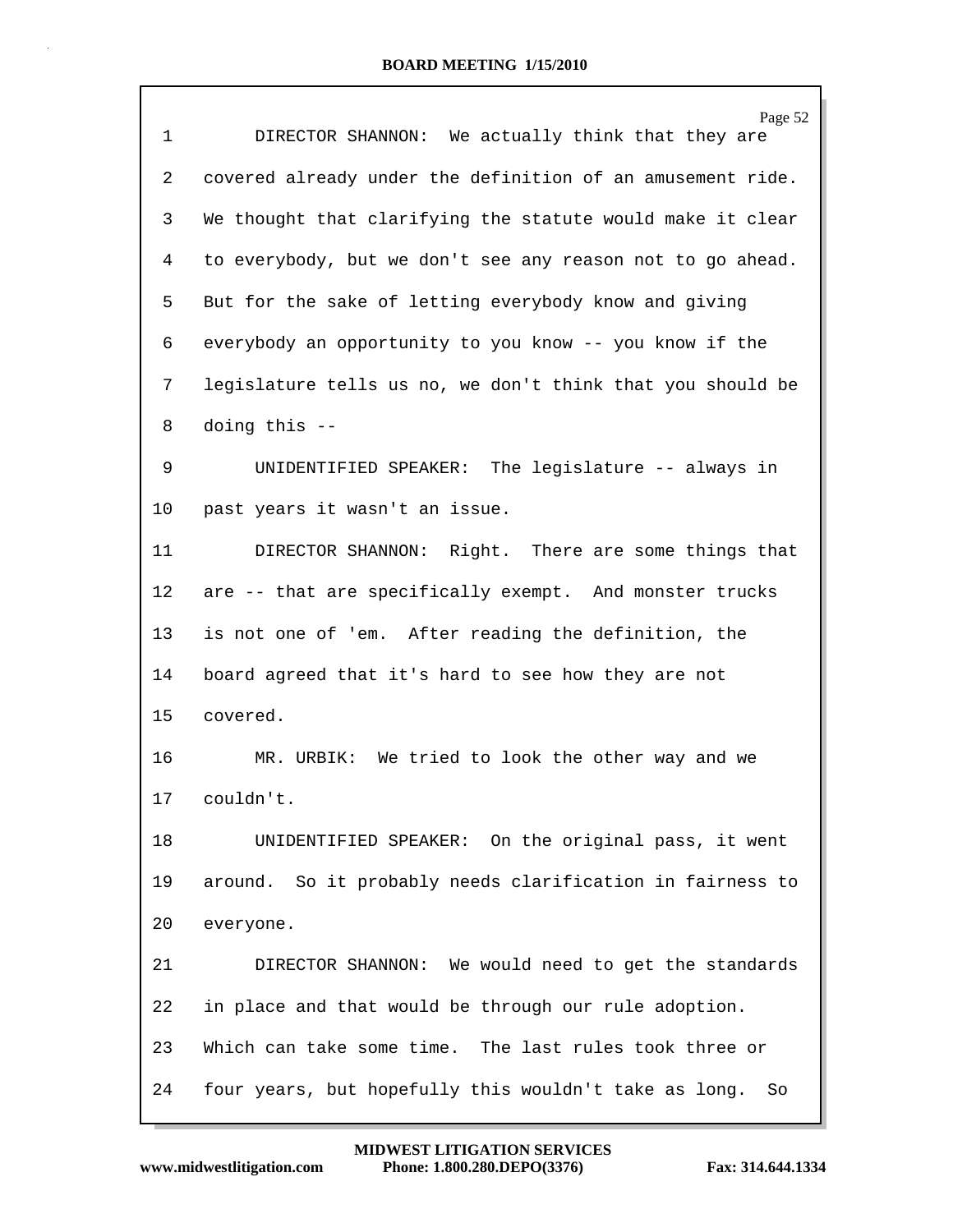| 1  | Page 53<br>I think that is what we will do at the next board meeting. |
|----|-----------------------------------------------------------------------|
| 2  | And that's an agenda item to put down on our agenda                   |
|    |                                                                       |
| 3  | further down. Maybe the board would like to weigh in on               |
| 4  | whether we think that they should have a commercial                   |
| 5  | driver's license, a regular license or no license at all.             |
| 6  | I don't know if there is any other options out there.                 |
| 7  | MS. SULLIVAN: Amazingly I have an opinion.                            |
| 8  | DIRECTOR SHANNON:<br>Okay.                                            |
| 9  | MS. SULLIVAN: I think that they should at least have                  |
| 10 | a driver's license, but I think that they should also --              |
| 11 | since they are hauling passengers and children, they                  |
| 12 | should have the background check and all of the --                    |
| 13 | certainly all of the things that we require for an                    |
| 14 | operator, but also the insurance requirement.                         |
| 15 | What other requirement was there?                                     |
| 16 | DIRECTOR SHANNON: Medical.                                            |
| 17 | SULLIVAN: And the medical<br>MS.                                      |
| 18 | DIRECTOR SHANNON: Well, the medical requirement.                      |
| 19 | MS. JOINER: By the CDL?                                               |
| 20 | DIRECTOR SHANNON: By -- by the association.                           |
| 21 | Regardless of whether they have a CDL.                                |
| 22 | MS. JOINER: Oh. Okay.                                                 |
| 23 | MS. SULLIVAN: I like the idea about the CDL. I kind                   |
| 24 | of like the idea that they have to have that. They are                |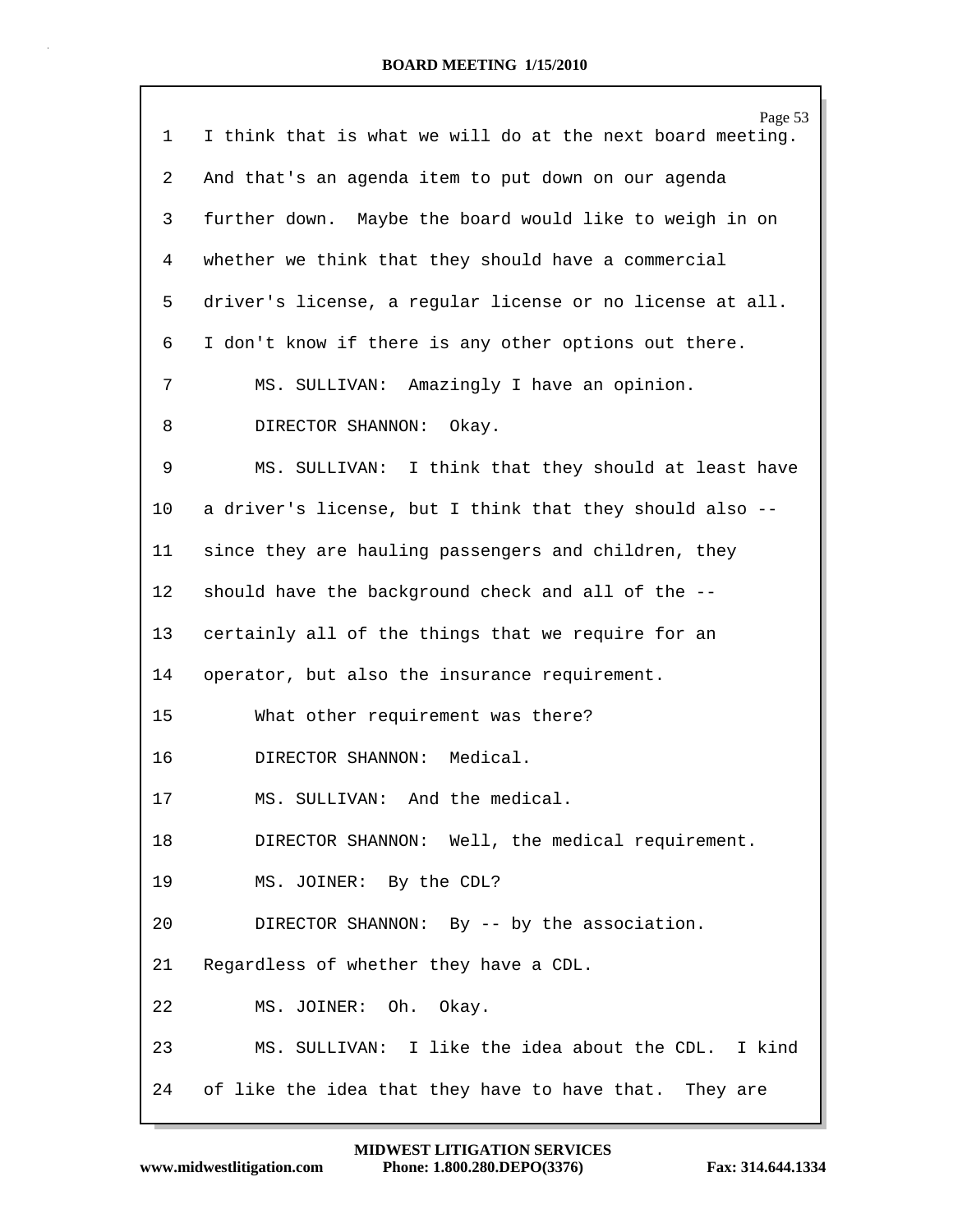|    | Page 54                                                   |
|----|-----------------------------------------------------------|
| 1  | held to a higher standard. No safety buffer. I see        |
| 2  | little reason why getting -- why going and getting that   |
| 3  | CDL license and having to go and find something else to   |
| 4  | drive -- learn to drive something else when what they are |
| 5  | going to be driving is the monster truck. I don't see the |
| 6  | point of that. We could impose the -- the same limits on  |
| 7  | them as this association, you know, as an agency as the   |
| 8  | CDL imposes I would think.                                |
| 9  | DIRECTOR SHANNON: You mean in terms of the other          |
| 10 | things like the medicals and the drug testing and the     |
| 11 | background checks?                                        |
| 12 | MS. SULLIVAN: Yeah. All of those.                         |
| 13 | DIRECTOR SHANNON: And the one thing that they would       |
| 14 | miss would be the training that they get from the CDL I   |
| 15 | guess, the core information on how to load and unload     |
| 16 | passengers because there is no -- there is no --          |
| 17 | MS. JOINER: Manufacturer?                                 |
| 18 | DIRECTOR SHANNON: Yeah. There is no manufacturer          |
| 19 | requirements.                                             |
| 20 | MS. JOINER: Unless you want to write 'em.                 |
| 21 | MS. SULLIVAN: (Nods head no.)                             |
| 22 | DIRECTOR SHANNON: So -- okay.                             |
| 23 | MS. SULLIVAN: But I think that those things are --        |
| 24 | that those things should be a minimum of what they should |
|    |                                                           |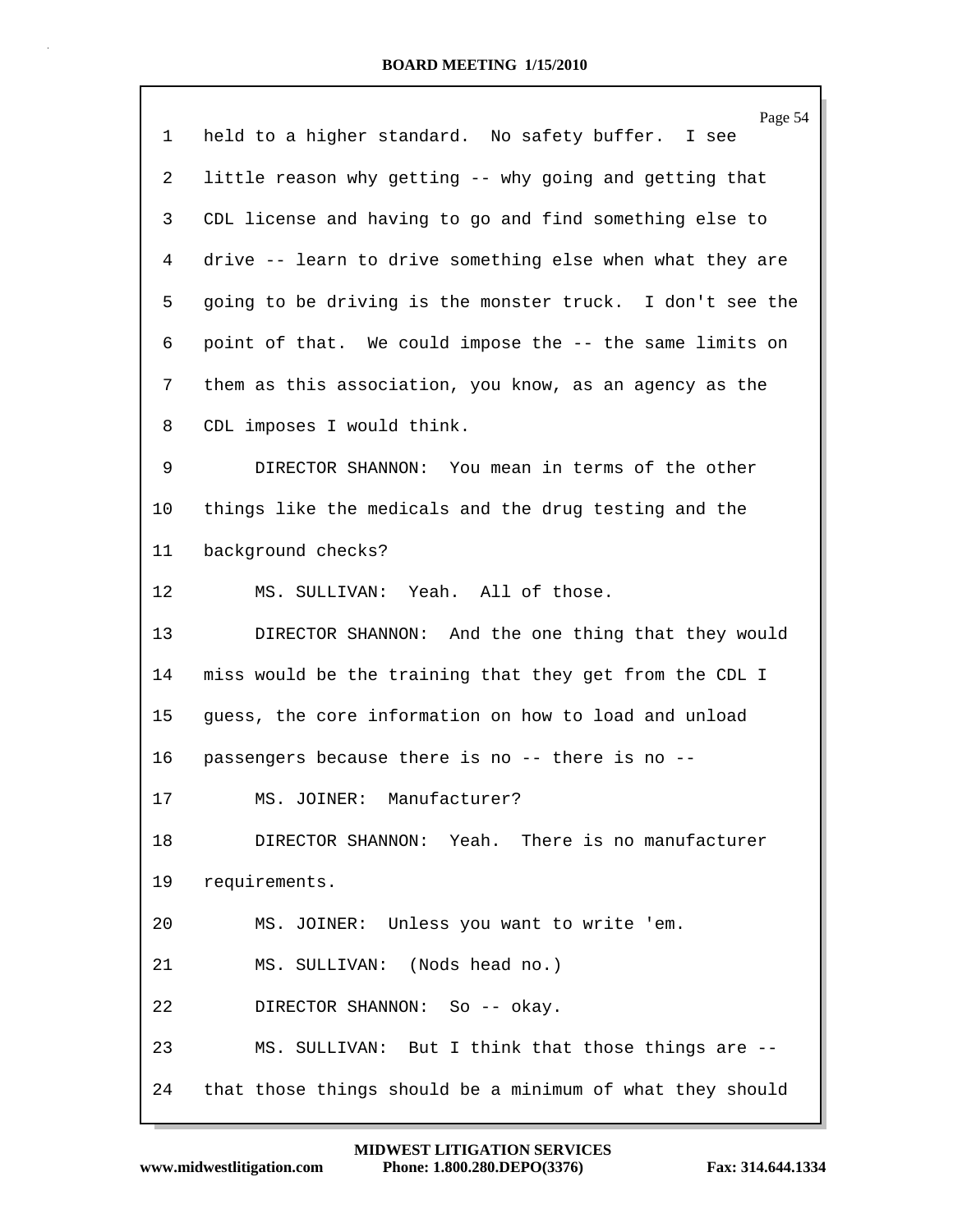| $\mathbf{1}$ | Page 55<br>have.                                           |
|--------------|------------------------------------------------------------|
| 2            | And I guess for driving a big truck that's up and          |
| 3            | down and around you know? Where they are -- especially     |
| 4            | where there are inclines involved. I think that I would    |
| 5            | like to see them be at least 18.                           |
| 6            | MR. RATHBUN: That actually -- well, no. It says 18         |
| 7            | unless they have a letter from their parents. I know.<br>I |
| 8            | know. I'm not lying.                                       |
| 9            | MR. HAGGERTY: Explaining why they missed school?           |
| 10           | MR. RATHBUN: Drivers must be 18-years old or               |
| 11           | approved by the MTRA Board.                                |
| 12           | DIRECTOR SHANNON: But they would have to be approved       |
| 13           | by the MTRA Board and have written permission by the       |
| 14           | parent prior?                                              |
| 15           | MR. RATHBUN: Correct.                                      |
| 16           | MR. WRIGHT: I would definitely say as a board member       |
| 17           | I like the idea of having the CDL. One of the main         |
| 18           | reasons is for the extra accountability for driving        |
| 19           | infractions. I don't like the fact that a person carrying  |
| 20           | children or other adults in a truck could potentially have |
| 21           | other accidents or other infractions and it would be taken |
| 22           | off of their record and won't count against them.          |
| 23           | But with the CDL not only do they have other extra         |
| 24           | training, if they were to have infractions -- whether it   |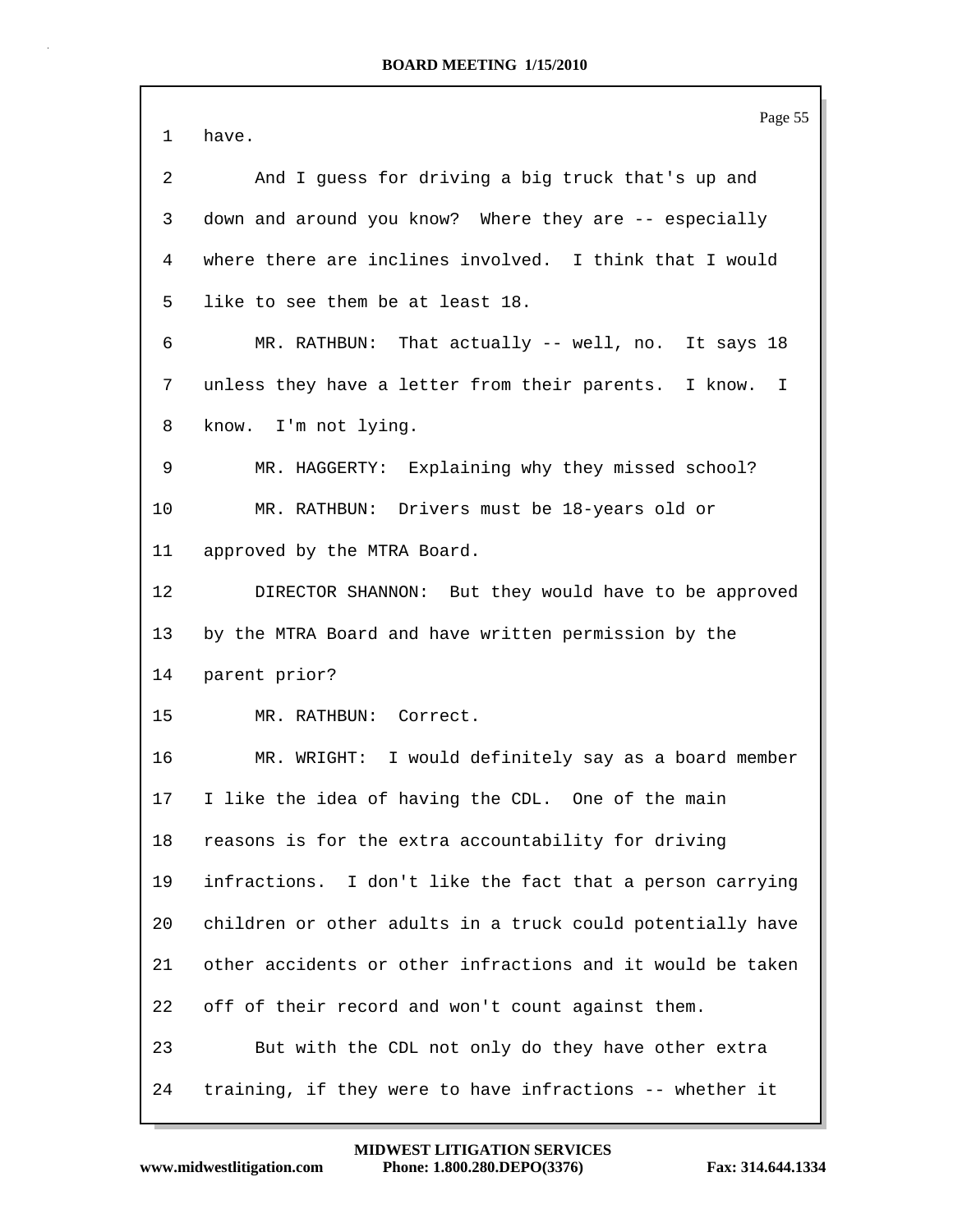| $\mathbf{1}$ | Page 56<br>be DUI, speeding or whatever -- it would count against |
|--------------|-------------------------------------------------------------------|
|              |                                                                   |
| 2            | them and make it invalid for them to drive a truck                |
| 3            | carrying children. So that's a big sticking point in my           |
| 4            | mind.                                                             |
| 5            | MS. SULLIVAN: Well, there is no reason -- no reason               |
| 6            | we can't impose those as well.                                    |
| 7            | DIRECTOR SHANNON: Although, I don't know whether we               |
| 8            | would have access to such information you know?                   |
| 9            | MS. JOINER:<br>No.                                                |
| 10           | DIRECTOR SHANNON: If we are -- if we are the                      |
| 11           | regulating agency and they have traffic violations, I             |
| $12 \,$      | don't know if we can be informed of that. Especially if           |
| 13           | they get supervision because he was saying that they can't        |
| 14           | even get supervision if they have a driving violation.            |
| 15           | UNIDENTIFIED SPEAKER: Wouldn't they lose their CDL                |
| 16           | license?                                                          |
| 17           | DIRECTOR SHANNON: If you don't have a CDL, we                     |
| 18           | wouldn't have any idea of knowing if it was something they        |
| 19           | got supervision for.                                              |
| 20           | Bill, do you have any thoughts on that?                           |
| 21           | MR. SPARKS: Yeah. If we are going to call it an                   |
| 22           | amusement device, an operator is 16-years old, so how are         |
| 23           | you going to regulate that?                                       |
| 24           | DIRECTOR SHANNON: Well, you could have a different                |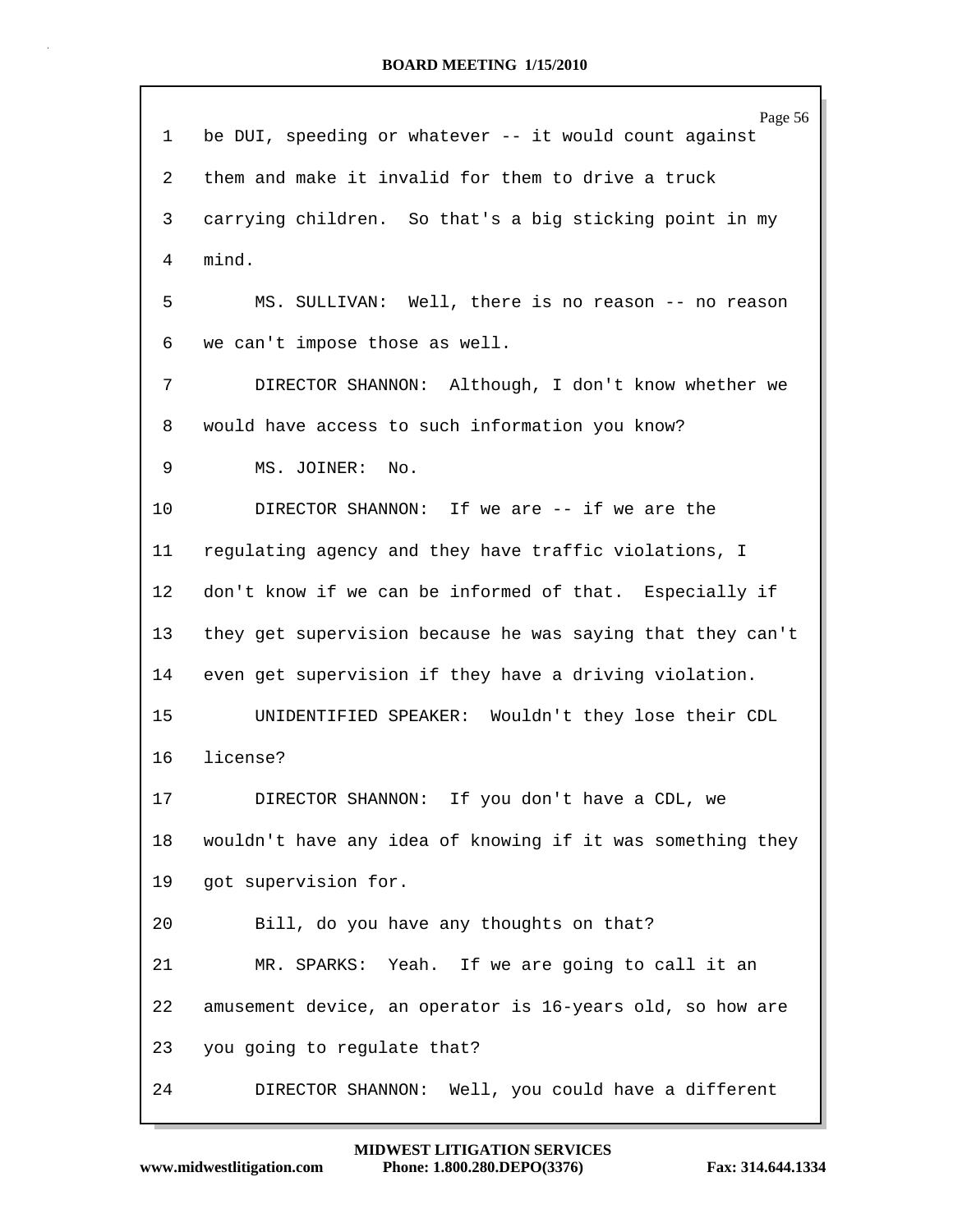Page 57 1 age. 2 MR. SPARKS: For this particular category? 3 DIRECTOR SHANNON: Yeah. 4 MR. SPARKS: I don't feel that the CDL -- a CDL is 5 information for driving on highways. I don't think that 6 you gain one bit of safety from a CDL. It's -- it's 7 totally no information for what they are doing on a closed 8 course. That's like saying you would have to have a CDL 9 to drive the Indy 500. 10 DIRECTOR SHANNON: Do you think that they should have 11 a regular driver's license or are you worried about 12 whether they have any license? 13 MR. SPARKS: I don't see whether a driver's license 14 pertains to it at all. It doesn't have any bearing. 15 MS. SULLIVAN: I think that they should have a 16 driver's license. 17 MS. JOINER: Yeah. 18 MS. SULLIVAN: Because they are driving a vehicle. 19 MR. URBIK: It's not a vehicle. 20 MR. SPARKS: They are not on the Illinois roads. 21 MS. SULLIVAN: But they are carrying children and 22 they are driving -- it would ostensibly be more difficult 23 to drive on that and roll because our roads don't have, 24 you know, the bumps and curves and our roads have to be,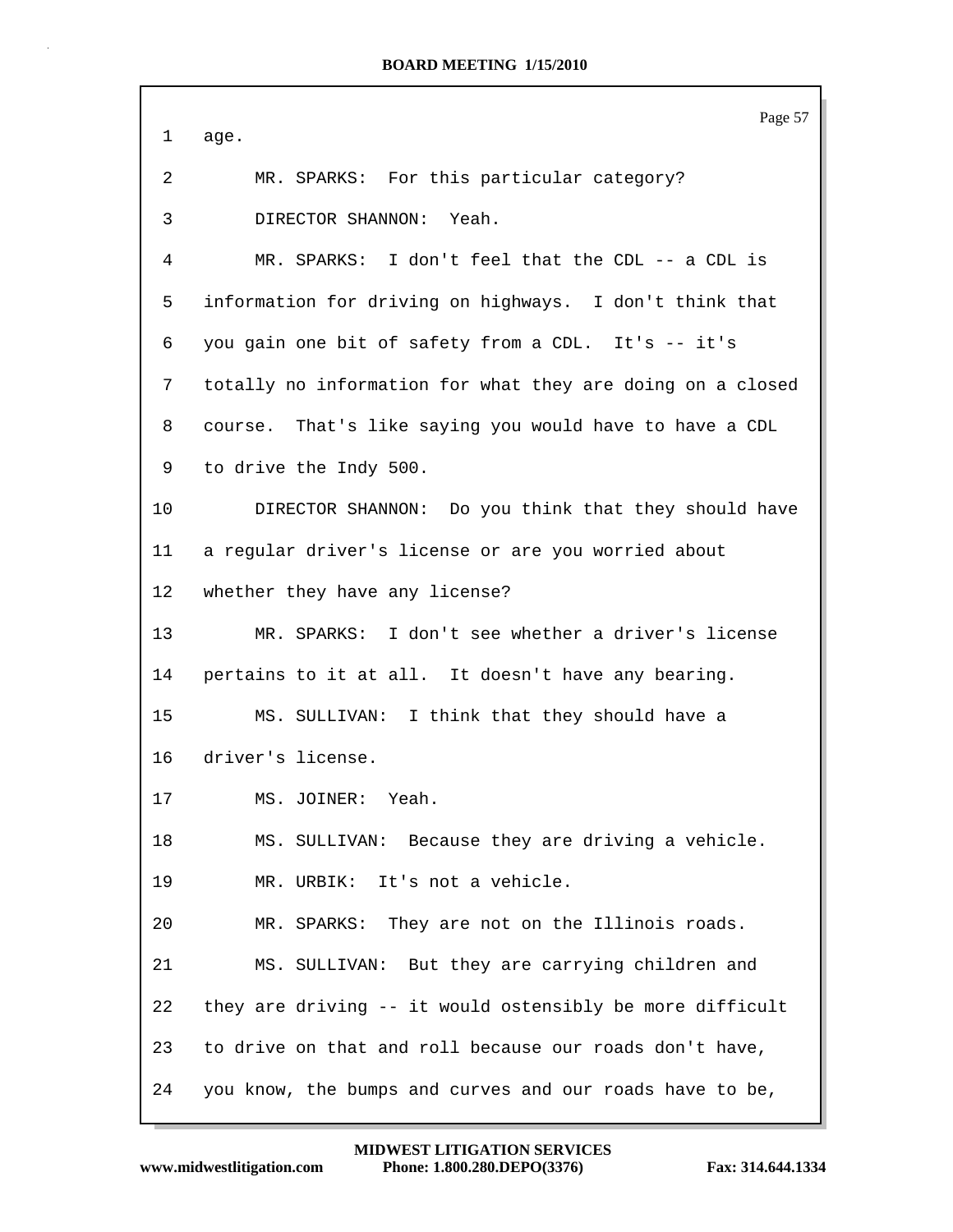Page 58 1 you know, certain -- 2 MR. SPARKS: An Illinois driver's license isn't going 3 to teach them anything about bumps. Do you see anything 4 in the Illinois driver's license test about bumps and 5 curves? 6 MS. SULLIVAN: That at least shows that they passed a 7 driving test because they have to have a certain number of 8 driving hours before they can pass the test or be or to 9 become licensed. And just putting somebody in there who 10 has no experience driving kind of scares me. 11 I just think -- I think that they -- because a ride 12 operator, for instance, that is to -- I mean you have to 13 know how to push the buttons and things like that, but you 14 are not loading 'em in your vehicle and taking them away. 15 There is -- even on a coaster. A tram -- 16 MR. SPARKS: You are on a tram. 17 MS. SULLIVAN: Well, yes, you are, but I still think 18 that on a tram or a train -- but see, on a tram or a 19 train, they are still on a more flat I guess well laid out 20 course in terms of the land that they are traveling over. 21 Whereas the whole idea of this monster truck going out on 22 a farm and going up and down hills -- 23 MR. URBIK: Maybe we should regulate that. They can 24 only travel on a flat surface.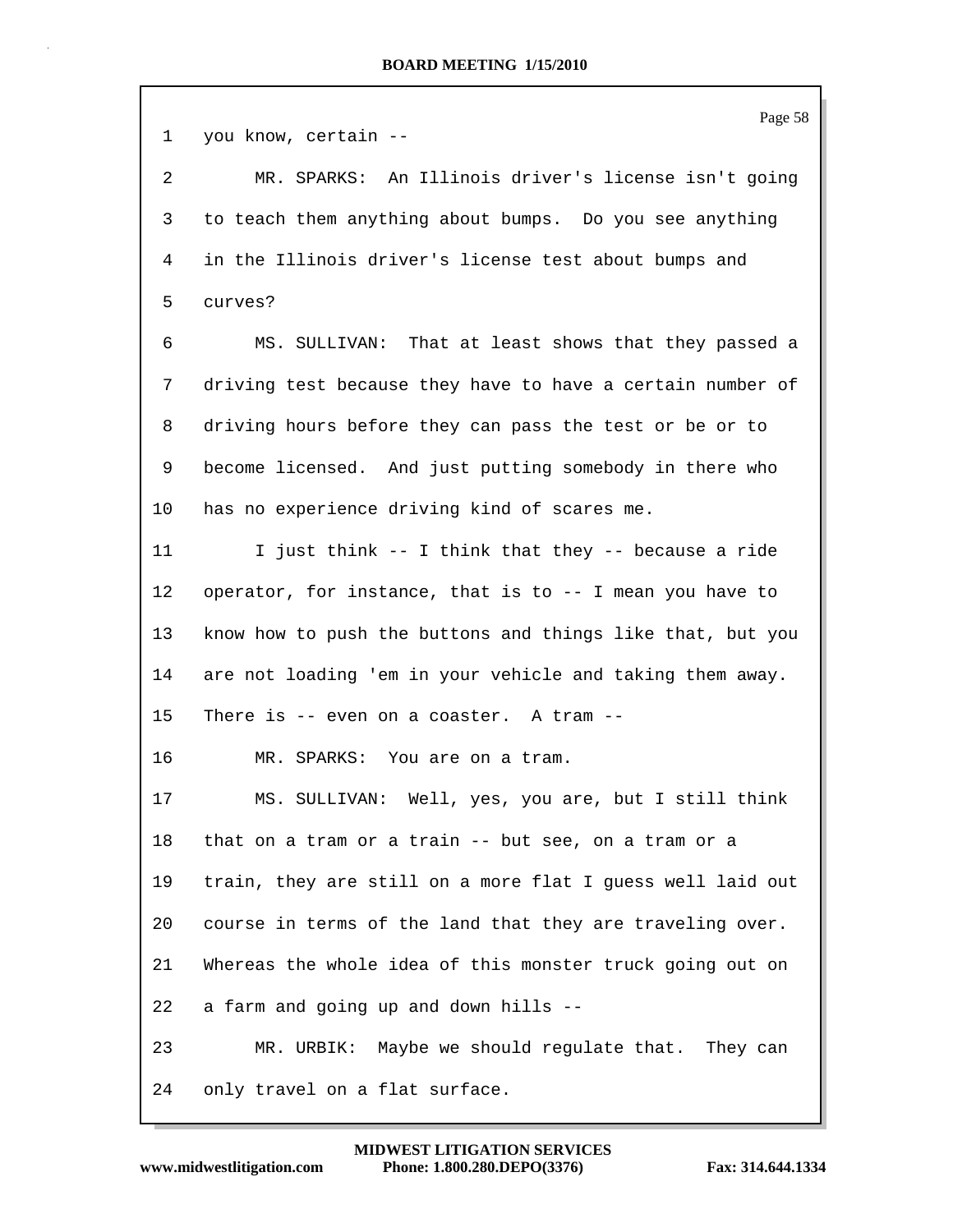| 1               | Page 59<br>MS. SULLIVAN: Well, then --                     |
|-----------------|------------------------------------------------------------|
| 2               | MR. URBIK: That would make 'em safe then.                  |
| 3               | MS. SULLIVAN: I would like to see them have some           |
| 4               | experience driving you know?                               |
| 5               | MR. URBIK: Five years? Ten years? Twenty years?            |
| 6               | MR. WRIGHT: The other thing, too, is if they weren't       |
| 7               | required to have some kind of license how can you insure   |
| 8               | them?                                                      |
| 9               | DIRECTOR SHANNON: Did you say insure them?                 |
| 10              | MR. WRIGHT: Yeah. Like if you have a person driving        |
| 11              | a vehicle who was 13 or 14-years old, how could you insure |
| 12 <sub>2</sub> | it as a motor vehicle for, like, if something happened to  |
| 13              | 'em and someone was injured?                               |
| 14              | MR. URBIK: It's not a motor vehicle.                       |
| 15              | DIRECTOR SHANNON: What would it be insured as?             |
| 16              | MR. URBIK: As a commercial liability insurance             |
| 17              | policy like a building would have. Just rate it for that   |
| 18              | purpose.                                                   |
| 19              | DIRECTOR SHANNON: Okay.                                    |
| 20              | MR. BOYD: Oh, I absolutely think that they need to         |
| 21              | have a CDL license if for no other reason than to get      |
| 22              | those other agencies involved. We just talked about        |
| 23              | budgetary restraints. How is the Department of Labor you   |
| 24              | know -- they are going to report that to you. If you       |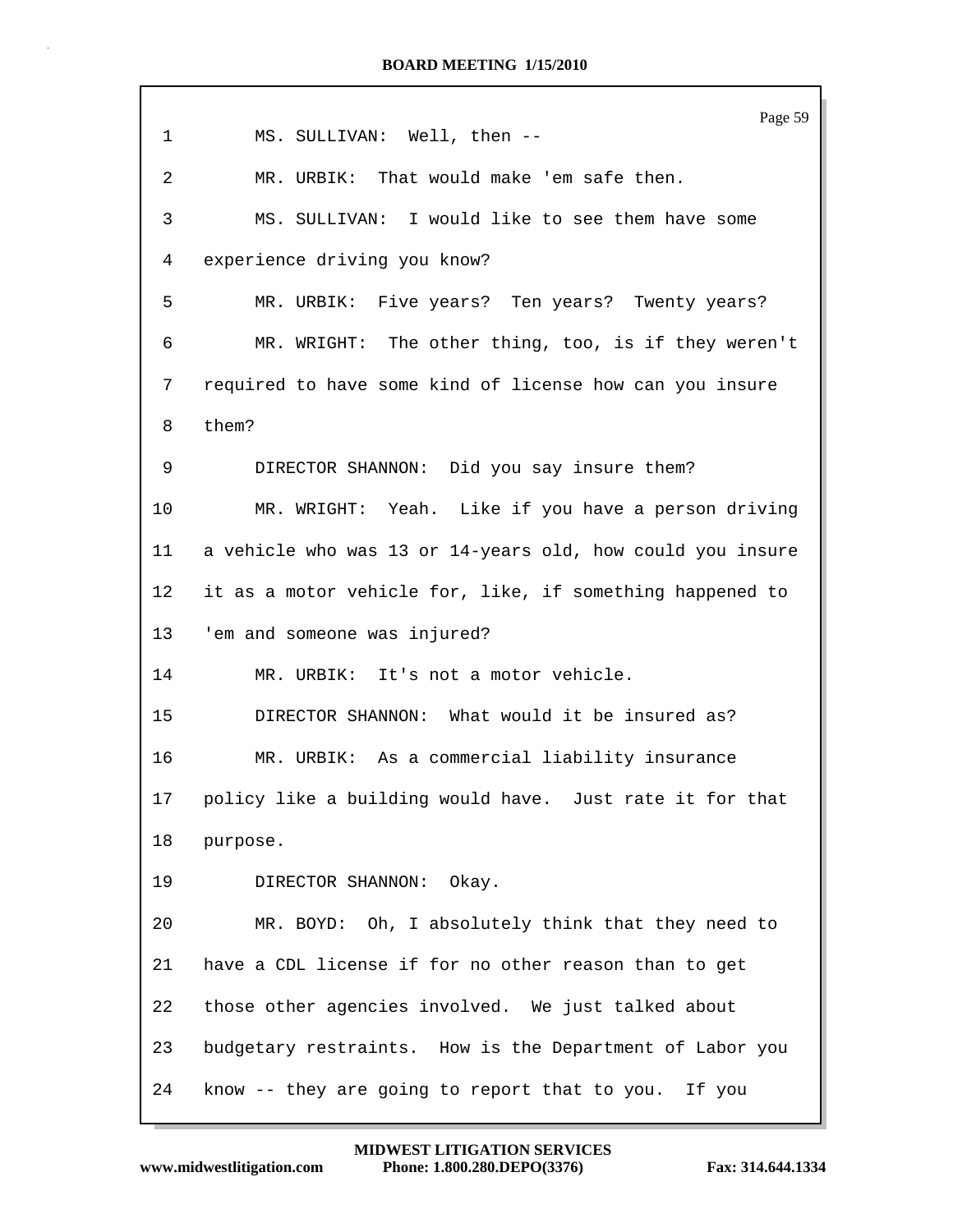| 1               | Page 60<br>don't, you are going to have to do that. You are going to |
|-----------------|----------------------------------------------------------------------|
| $\overline{2}$  | have to have more staff.                                             |
| 3               | DIRECTOR SHANNON: Tony?                                              |
| 4               | MR. URBIK: It seems to me that we're over regulating                 |
| 5               | it. I don't think that they need a driver's license.                 |
| 6               | DIRECTOR SHANNON: You don't think that they need a                   |
| 7               | driver's license or a CDL?                                           |
| 8               | MR. URBIK: No, not at all.                                           |
| 9               | MS. SULLIVAN: We've all got different ideas.                         |
| 10              | UNIDENTIFIED SPEAKER: That's good. Everybody has                     |
| 11              | their own opinion.                                                   |
| 12              | UNIDENTIFIED SPEAKER: If they are over 16 and they                   |
| 13              | don't have a driver's license, there's something wrong               |
| 14              | with that situation. I think everybody at 16 wants to                |
| 15 <sub>1</sub> | have a driver's license. Plus you would be assured that              |
| 16              | they have a vision test.                                             |
| 17              | MR. URBIK: As a state, we would have three different                 |
| 18              | agencies involved -- IDOT, the Department of Labor as well           |
| 19              | as the Secretary of State's office. That seems to me that            |
| 20              | it is an awful lot of regulations. We don't know what                |
| 21              | their rules are and what their implications would be to              |
|                 |                                                                      |
| 22              | that person who has that one truck and does events.<br>It            |
| 23              | seems over regulated for six events.                                 |
| 24              | MS. SULLIVAN: It's certainly protection for the                      |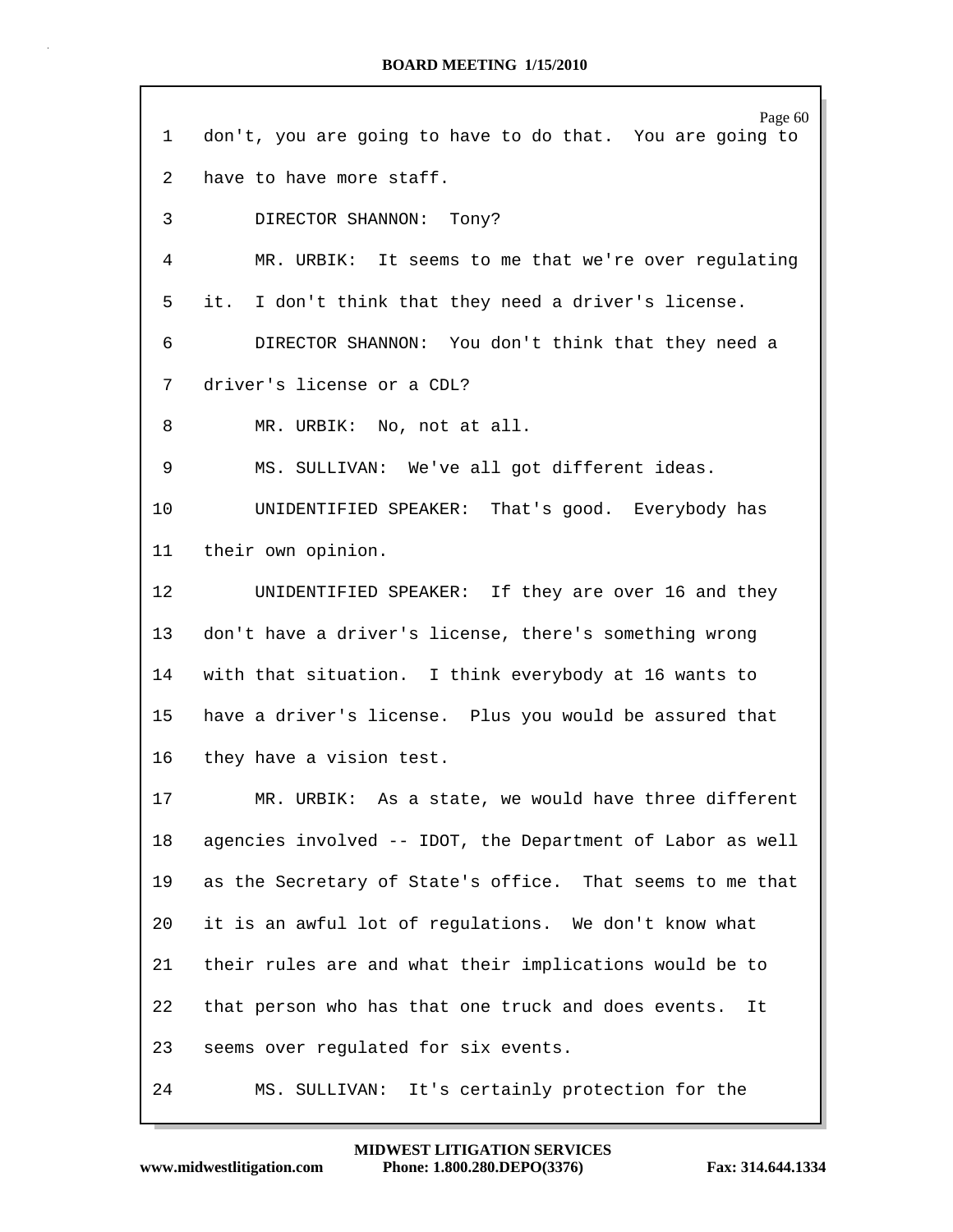Page 61

1 people.

2 MR. URBIK: Catherine --

3 DIRECTOR SHANNON: I would have to say that there is 4 no way that I would say that they don't have to have any 5 license. They have got to have a license. No way. It 6 gives them some time behind the wheel, training, a vision 7 test. There has got to be some amount of training even if 8 it's minimal.

9 UNIDENTIFIED SPEAKER: If they are 16 and if they 10 don't have a driver's license, I think that's true that 11 there is probably some problem that we might want to be 12 aware of. Maybe they drove when they were 14 and blew a 13 2.0 or something. There is some problem. Probably. I 14 mean maybe they don't have a driver's license because they 15 haven't gotten it yet. But I think at a minimum they 16 ought to have a driver's license you know? 17 The CDL -- I think it could be difficult for them to 18 actually take the test. But I would like to see more 19 training and more accountability before they are -- 20 MR. URBIK: I would like to see them have first aid 21 training and defibrillators in the truck and all kinds of 22 things from a safety standpoint, but at some point in time 23 the operator has got to have some responsibility on his 24 own that we can't dictate that just common sense and human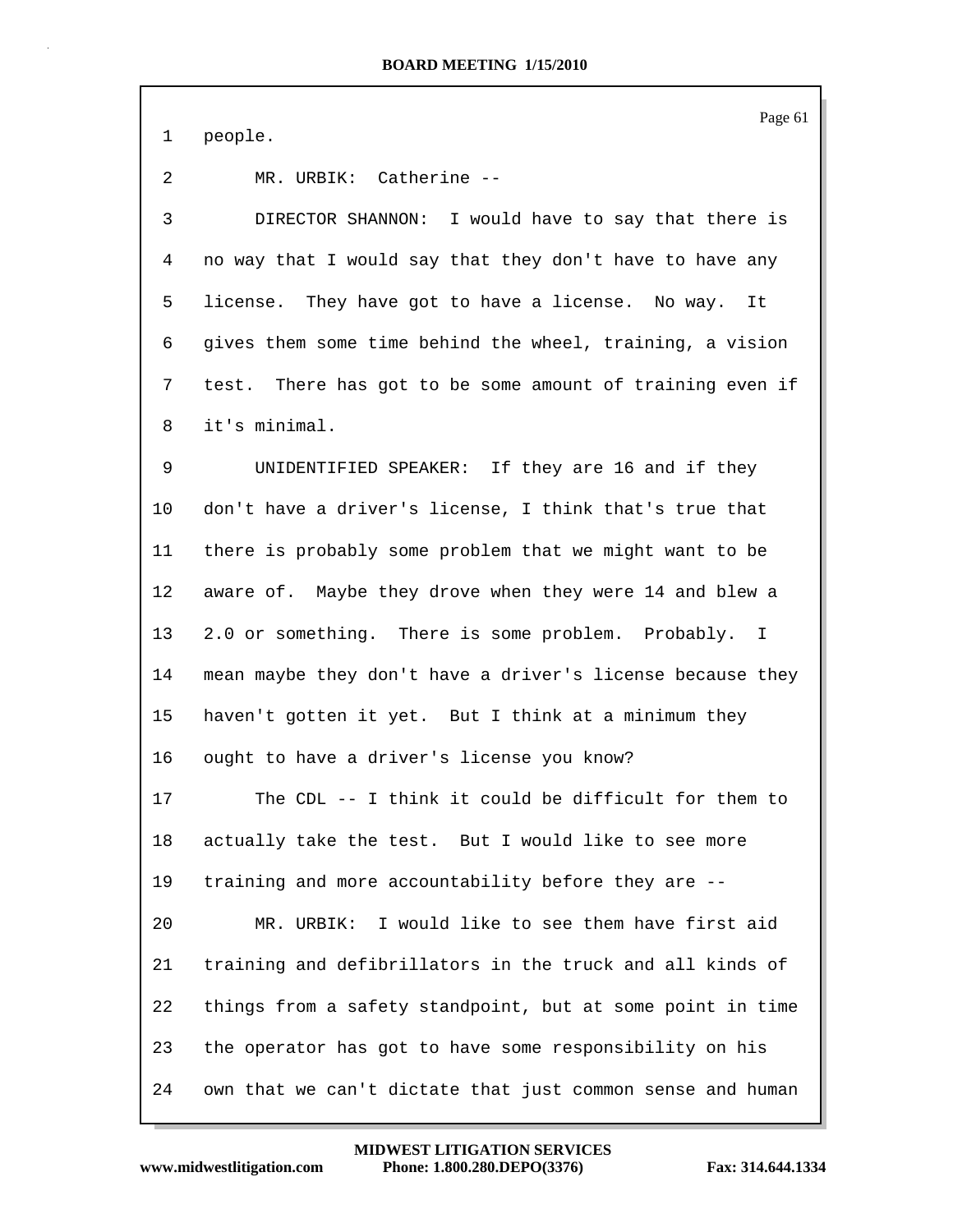|                 | Page 62                                                    |
|-----------------|------------------------------------------------------------|
| $\mathbf{1}$    | nature would dictate. We can't regulate everything.        |
| $\overline{a}$  | DIRECTOR SHANNON: No, but I don't think -- I don't         |
| 3               | think anyone could say that just showing that you have a   |
| 4               | veiled driver's license is over regulating.                |
| 5               | MR. URBIK: Okay. I will give you the driver's              |
| 6               | license.                                                   |
| 7               | UNIDENTIFIED SPEAKER: Are you going to adopt the           |
| 8               | association's bylaws? Are you working with that            |
| 9               | association?                                               |
| 10              | DIRECTOR SHANNON: Well, what we are going to do is         |
| 11              | have the board review those again and have Doug go over    |
| 12              | them again. It's been awhile since we looked at them.      |
| 13              | And that would get into the medical. The only thing is     |
| 14              | that somebody asked -- and I don't know who -- but we have |
| 15              | an answer. I know Mike Haggerty, our legal counsel,        |
| 16              | thinks it should be a commercial driver's license.<br>Is   |
| 17 <sub>2</sub> | that correct?                                              |
| 18              | MR. HAGGERTY: Yes.                                         |
| 19              | DIRECTOR SHANNON: And I welcome the inspectors to          |
| 20              | chime in, too. Do you have a feeling, Doug and the other   |
| 21              | inspectors, as to having a CDL license or just a driver's  |
| 22              | license?                                                   |
| 23              | MR. RATHBUN: I would say the majority of them              |
| 24              | probably have a CDL anyway whether it needs mandated or    |
|                 |                                                            |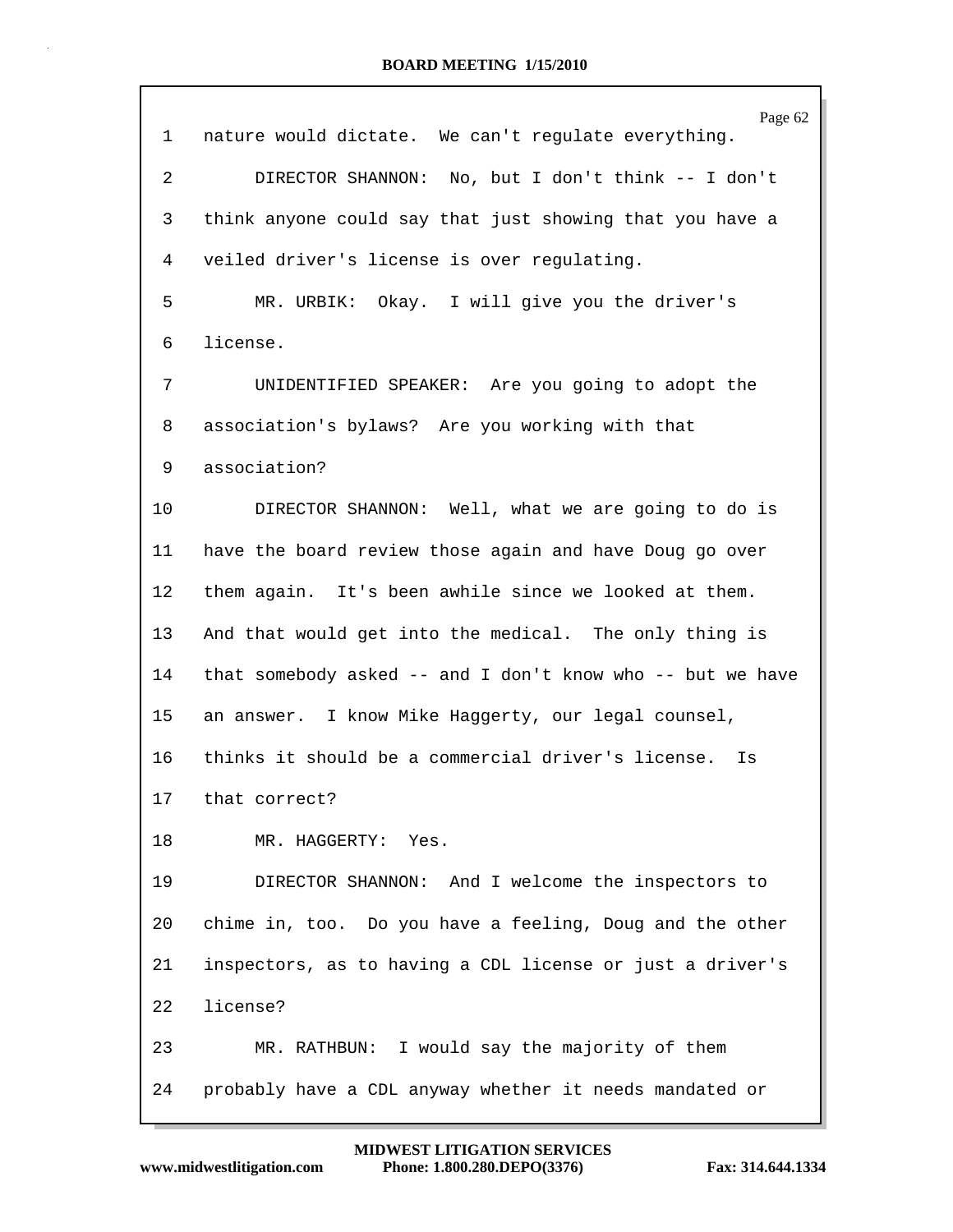|    | Page 63                                                   |
|----|-----------------------------------------------------------|
| 1  | not.                                                      |
| 2  | MR. BOYD: Do you think that they should have drug         |
| 3  | testing and that you should have access to their driving  |
| 4  | history as well?                                          |
| 5  | MR. RATHBUN: I don't know that we have access to          |
| 6  | their driver history anyway.                              |
| 7  | DIRECTOR SHANNON: But we would know that they have a      |
| 8  | driver history because they wouldn't have a CDL.          |
| 9  | MR. RATHBUN: But by virtue of regulating them to          |
| 10 | have a CDL, they would have a substance abuse policy.     |
| 11 | DIRECTOR SHANNON: This would be mandatory under a         |
| 12 | They have to have drug testing. It's not you will<br>CDL. |
| 13 | be in a pool. You, yourself will be drug tested.          |
| 14 | MR. URBIK: Does the roller coaster operator have to       |
| 15 | be drug tested?                                           |
| 16 | UNIDENTIFIED SPEAKER:<br>The operator has to have a       |
| 17 | drug policy.                                              |
| 18 | MR. URBIK: And why would this amusement ride be           |
| 19 | different than the roller coaster or a ferris wheel or -- |
| 20 | MR. WRIGHT: Personally I understand what you are          |
| 21 | saying. Like it is a ride. But I think that when you      |
| 22 | have a vehicle that's independent of a track, you         |
| 23 | literally are putting the lives and safety of an          |
| 24 | individual driver with his experience, his history, his   |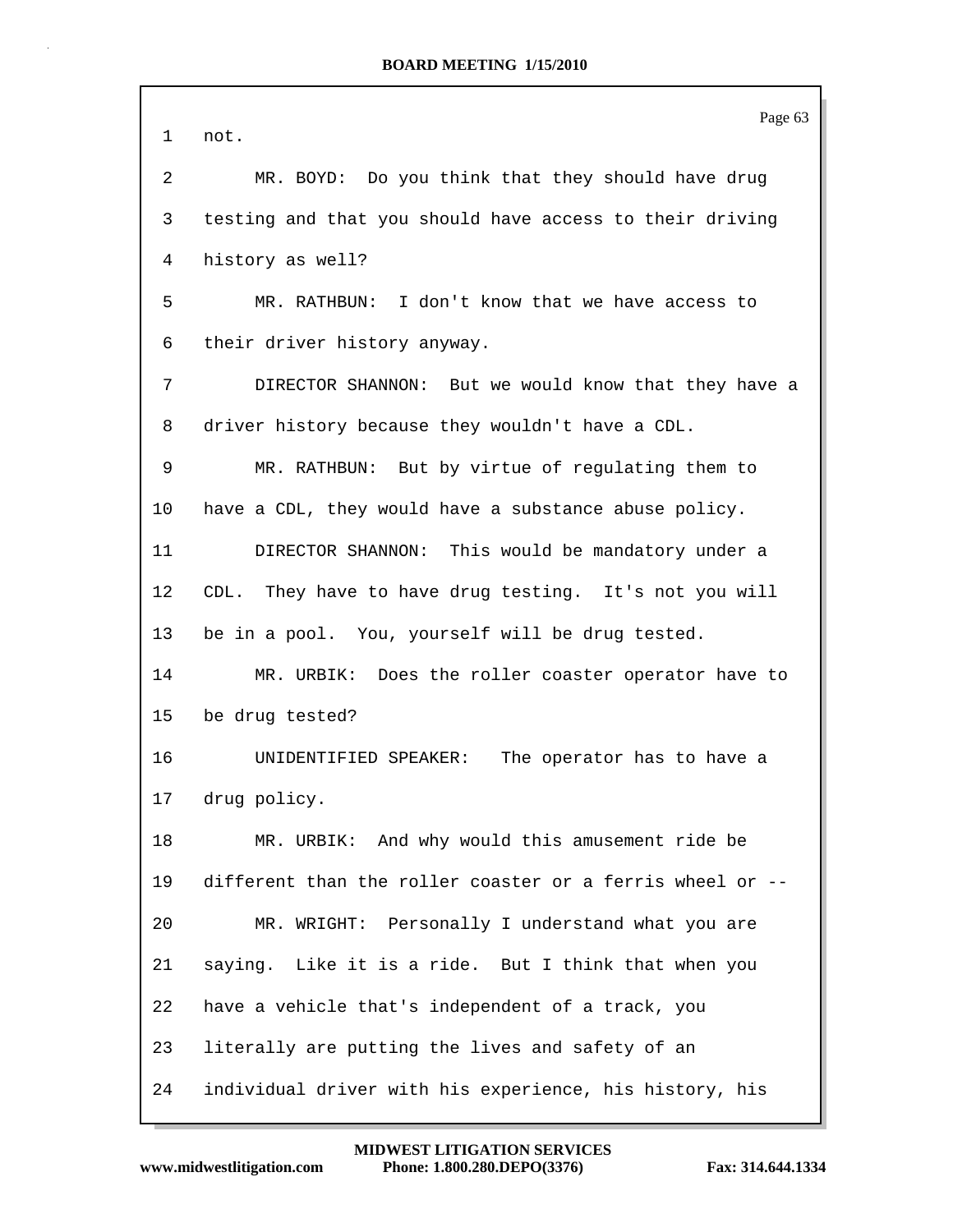| 1  | Page 64<br>own past actions as to putting those people in harms way. |
|----|----------------------------------------------------------------------|
| 2  | And I think that's when it kind of changes. It's not like            |
| 3  | he is just taking someone on a track. It's his judgment,             |
| 4  | his experience which is putting other people's lives at              |
| 5  | risk.                                                                |
| 6  | MR. URBIK: I'm not so sure that someone on coke                      |
| 7  | operating a Himalaya is all that safe either you know?               |
| 8  | DIRECTOR SHANNON: So would you be for drug testing                   |
| 9  | all operators?                                                       |
| 10 | MR. URBIK: It just seems to me to be for one                         |
| 11 | particular ride versus all of the rides -- either we have            |
| 12 | a policy that says that this is a good idea and that these           |
| 13 | operators should be drug free or it's not a good idea and            |
| 14 | it's up to the individual operator to enforce their own              |
| 15 | policies. If we -- if we think that they are -- that the             |
| 16 | operators are -- of these amusement devices are smart                |
| 17 | enough to know that it's in their best interest to keep              |
| 18 | their employees drug and alcohol free, then I don't see              |
| 19 | why this one is different.                                           |
| 20 | MS. SULLIVAN: I do. And here is why.                                 |
| 21 | Any given ride out there has had a lot of engineering                |
| 22 | going into what can happen, what can go wrong, how do we             |
| 23 | mitigate any bad occurrence if something goes wrong.                 |
| 24 | There is so much engineering that has gone into trying to            |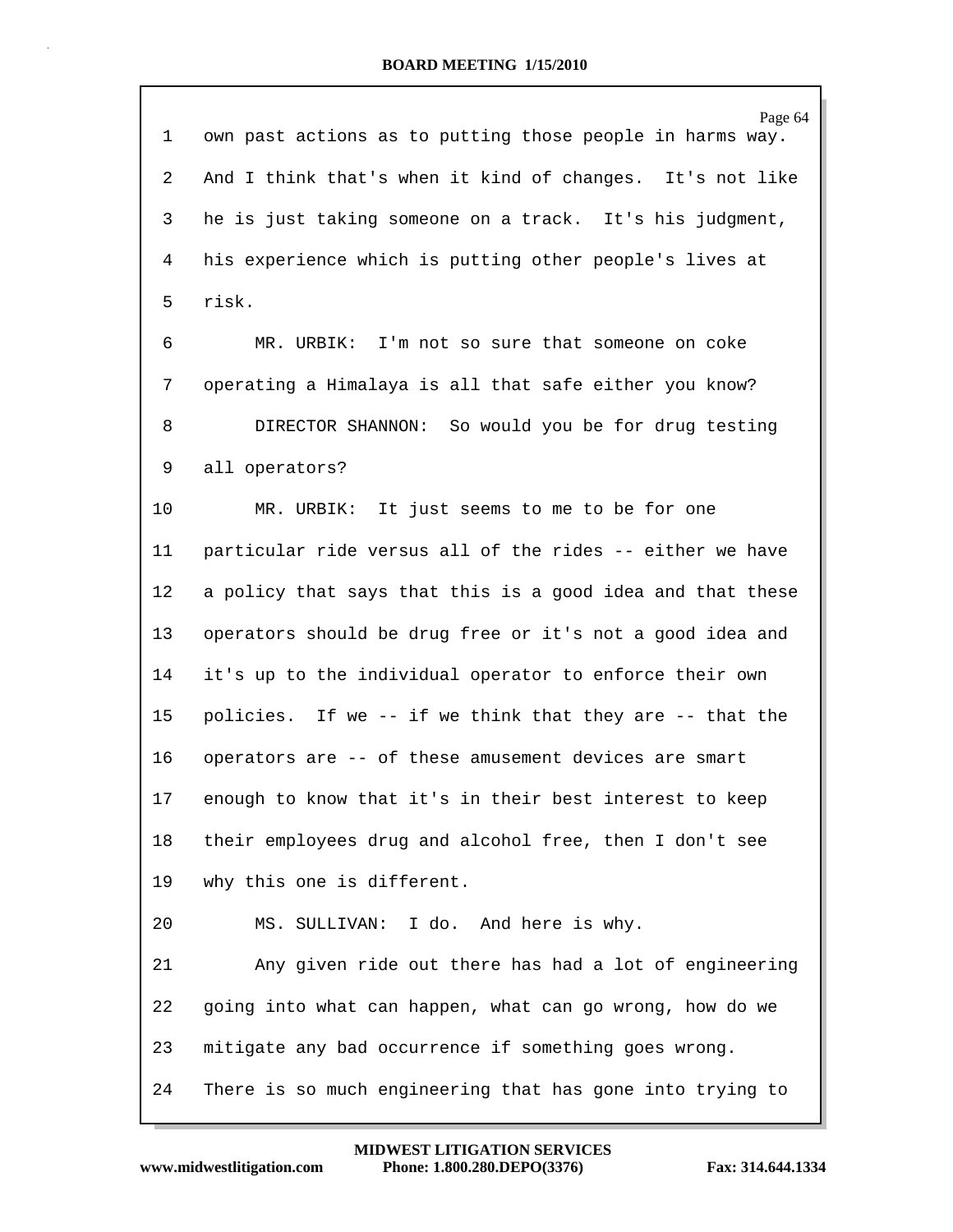Page 65 1 make rides safe. Even despite the operator or despite the 2 patrons.

3 For that driver of a monster truck that engineering 4 isn't done for where he is going and what he is doing. It 5 may be done for his truck. But like on a ferris wheel, 6 where you are going to be going and what you are doing in 7 this circle, you are going to be -- you know there are 8 going to be a certain number of things that, you know, you 9 have clearances for. You have all of these things already 10 engineered out and -- and designed in for safety. Whereas 11 with this driver of the monster truck you don't. Yes, I 12 think that we should definitely have roll bars and seat 13 belts. But the course he is taking them over hasn't been 14 analyzed for what kind of G forces might develop going 15 down the side of a hill or any kind of -- 16 MR. URBIK: Then we should ban 'em entirely -- 17 MS. SULLIVAN: Well -- 18 MR. URBIK: -- if they are that dangerous. Because 19 they are so under engineered then we should ban them 20 entirely because it's against public safety. I mean I'm 21 talking about the operator itself. If you are comfortable 22 having an operator of an amusement ride high on cocaine or 23 on something else, that's okay. But to say that this 24 particular ride has different standards than the rest of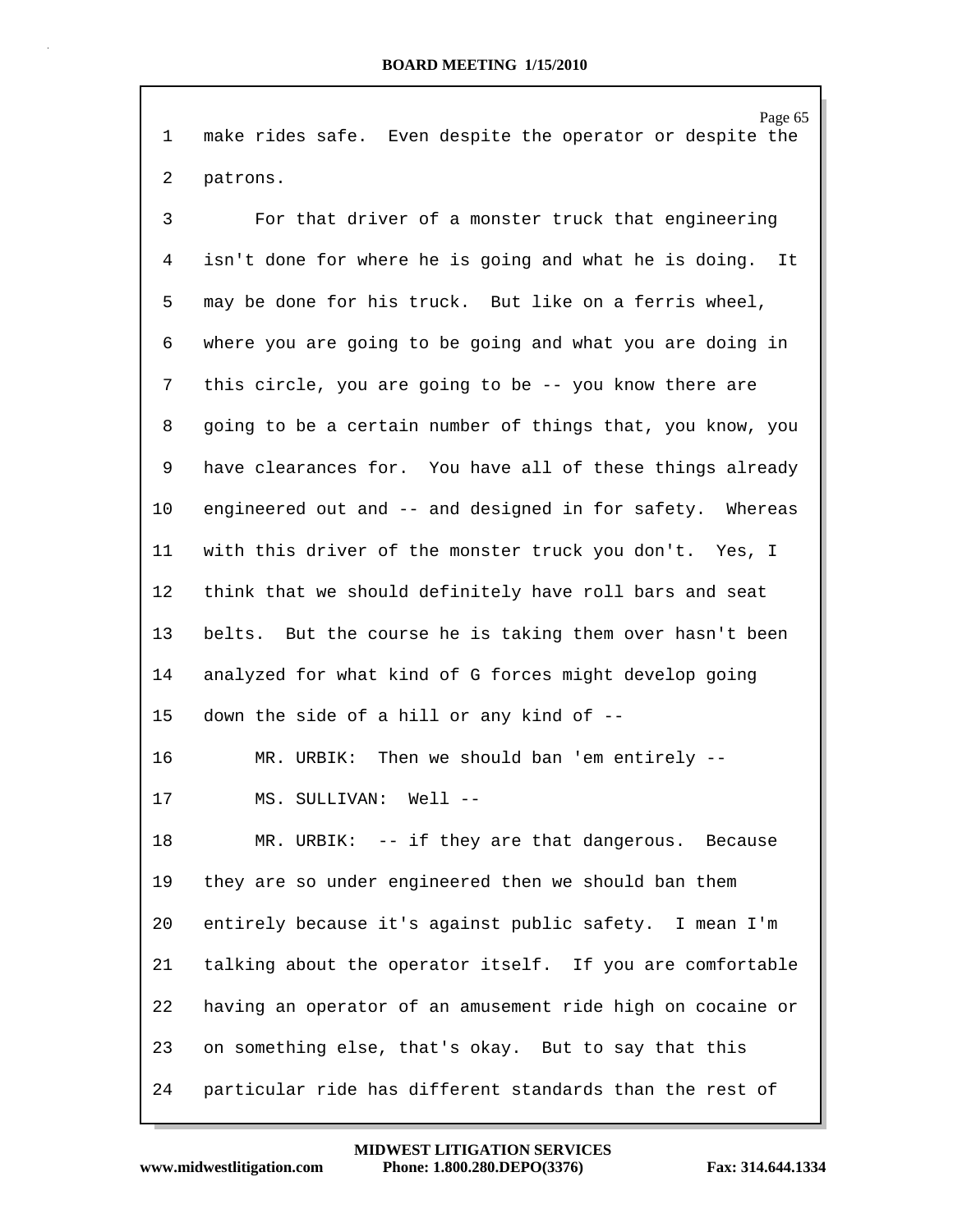| $\mathbf{1}$   | Page 66<br>the rides that we regulate does not make any sense to me. |
|----------------|----------------------------------------------------------------------|
| $\overline{2}$ | When we start nitpicking like that as new technology comes           |
| 3              | out and new devices come out, we will have different rules           |
| 4              | for every single device that these guys have to deal with.           |
| 5              | MS. SULLIVAN: But go carts have different rules than                 |
| 6              | a ferris wheel or a scrambler does. We are already doing             |
| 7              | different rules for different devices that do different              |
| 8              | things. And I think from that point of view a monster                |
| 9              | truck -- and no, I am not okay with any operator operating           |
| 10             | on cocaine. That's why we have the -- the drug and                   |
| 11             | alcohol abuse policy in place. And most owners do random             |
| 12             | drug testing of their people. So their people know that,             |
| 13             | you know, they may be tested on any given day. Some drug             |
| 14             | test before they are even accepted as an employee. And so            |
| 15             | they are already trying to deal with those things.                   |
| 16             | And I think -- but I think that this person like the                 |
| 17             | operator of a scrambler or a ferris wheel for instance               |
| 18             | can't decide that -- that the scrambler is going to go               |
| 19             | somewhere or you know be moved around. Whereas on a                  |
| 20             | monster truck the operator is in charge of moving it                 |
| 21             | around and -- and -- because there are an infinite number            |
| 22             | of possibilities of how he can drive that and where those            |
| 23             | actual passengers are -- are going to be in any given                |
| 24             | parameter of Gs or -- or orientation on the ride.                    |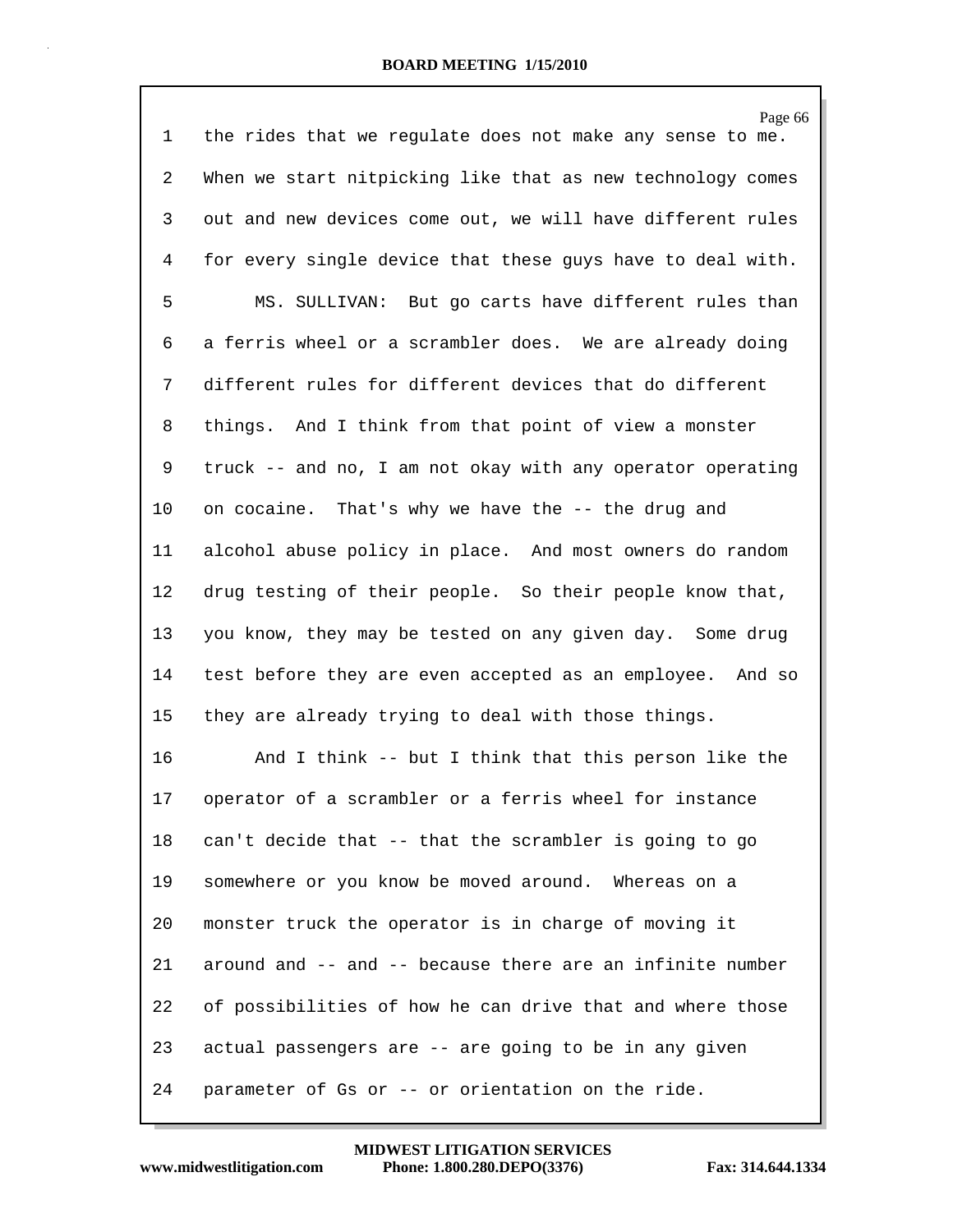|                 | Page 67                                                    |
|-----------------|------------------------------------------------------------|
| $\mathbf{1}$    | And so I think yes, it's -- it is different and it         |
| 2               | does require different rules. And I think -- I think       |
| 3               | because we haven't heard of any accidents there is no      |
| 4               | reason to feel like, well, they are so dangerous that they |
| 5               | just shouldn't be on the -- on a circuit or -- or          |
| 6               | shouldn't run. But I think -- I think that they should be  |
| 7               | imposed with some different and some higher standard rules |
| 8               | than the normal operator.                                  |
| 9               | MR. SPARKS: Mat, what off roading and ramps and            |
| 10              | hills do these things operate on?                          |
| 11              | MR. ROHMAN: The one up in my area is all flat              |
| 12 <sup>°</sup> | farmland.                                                  |
| 13              | DIRECTOR SHANNON: How about DuQuoin?                       |
| 14              | MR. RATHBUN: DuQuoin is a flat area. It's a flat           |
| 15              | arena.                                                     |
| 16              | MR. SPARKS: I don't think that they are running on         |
| 17              | hills and ramps.                                           |
| 18              | MS. SULLIVAN: When you talk about being out in an          |
| 19              | orchard --                                                 |
| 20              | MR. HAGGERTY: The potential exists.                        |
| 21              | MR. SPARKS: Well, then put a policy in place that          |
| 22              | they have to be on a flat surface.                         |
| 23              | DIRECTOR SHANNON: For those inspectors that have           |
| 24              | seen these in operation, do you have any thoughts          |
|                 |                                                            |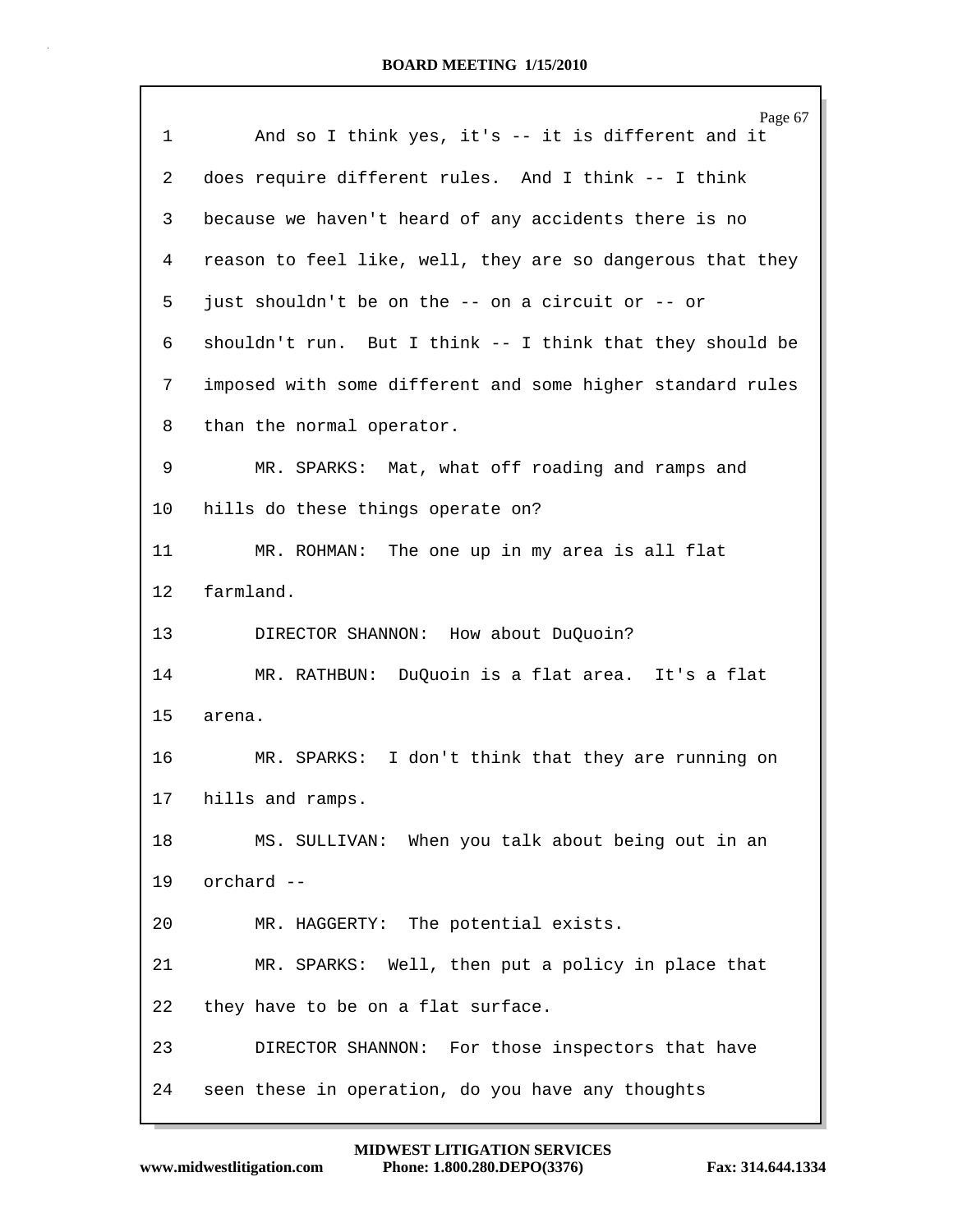| $\mathbf{1}$   | Page 68<br>regarding the regular driver's license versus a commercial |
|----------------|-----------------------------------------------------------------------|
| $\overline{2}$ | driver's license?                                                     |
| 3              | MR. ROHMAN: The operator of the one in my area has                    |
| 4              | to haul it around by a semi. He's got a CDL. He operates              |
| 5              | it himself. And he doesn't let kids drive it. It's all                |
| 6              | flat farm ground where he operates it. So as long as they             |
| 7              | have a remote kill switch for it and the attendant is                 |
| 8              | observing, I think that they are relatively safe. I                   |
| 9              | think. As long as they are operated that way.                         |
| 10             | DIRECTOR SHANNON: And so he has got a CDL based upon                  |
| 11             | his trailer or tractor that he carries it on. He didn't               |
| $12 \,$        | have to get his monster truck there.                                  |
| 13             | MR. ROHMAN: Yeah.                                                     |
| 14             | Bill, do you have anything?                                           |
| 15             | MR. SZERLETICH: I haven't seen any in operation yet.                  |
| 16             | DIRECTOR SHANNON: Margaret?                                           |
| 17             | MS. ROYER: I haven't seen one.                                        |
| 18             | DIRECTOR SHANNON: Okay.                                               |
| 19             | MR. SZERLETICH: We had monster trucks there one year                  |
| 20             | and I went on it. And they took all of the board members              |
| 21             | on it and he operated it. He did a couple of circles and              |
| 22             | figure 8s. Basically they are the same thing. They just               |
| 23             | did a circle course around and then they unloaded.                    |
| 24             | So I mean in my opinion they were safe. I guess if                    |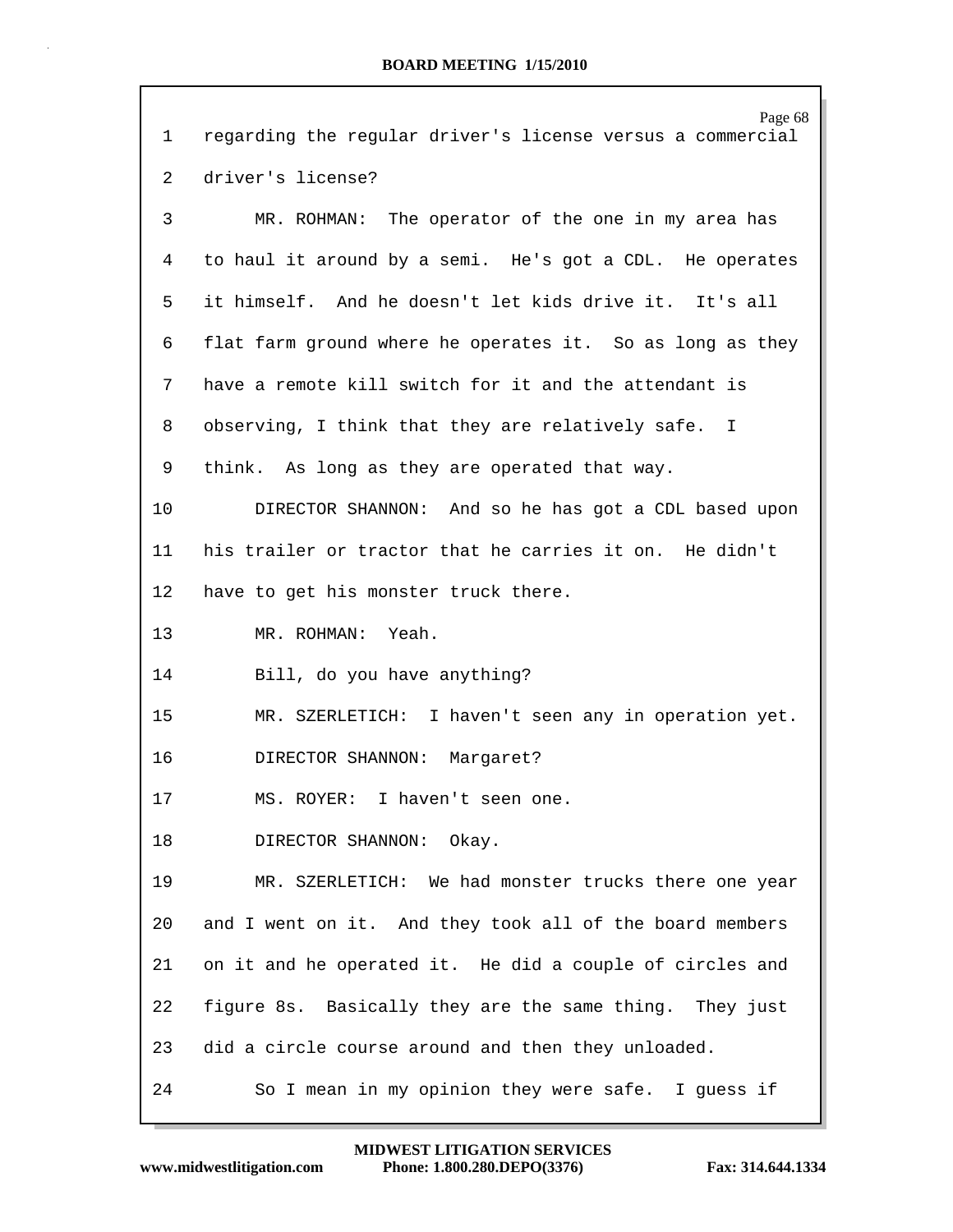|         | Page 69                                                    |
|---------|------------------------------------------------------------|
| 1       | you want to stir the fire a little bit and say kind of     |
| 2       | like the cell phone issue last night that they talked      |
| 3       | about what are the policies and procedures that they have  |
| 4       | in place to give these rides. The one I was on was safe    |
| 5       | and good and everybody enjoyed it. There was no other      |
| 6       | course.                                                    |
| 7       | DIRECTOR SHANNON: You don't happen to know if -- if        |
| 8       | they had a commercial driver's license do you?             |
| 9       | MR. SZERLETICH: I don't know. They all came in             |
| 10      | semis.                                                     |
| 11      | DIRECTOR SHANNON: Was it the same driver of the semi       |
| $12 \,$ | that drove the truck?                                      |
| 13      | MR. SZERLETICH: I believe that they were all the           |
| 14      | same. I only seen six guys with trucks lined up. Every     |
| 15      | guy got out to unload the truck, put the big tires on and  |
| 16      | brought 'em up to the course.                              |
| 17      | DIRECTOR SHANNON: Well, I think that there is a            |
| 18      | consensus that they should have some license. I think      |
| 19      | that there is a consensus on the board that there ought to |
| 20      | be a minimum of a driver's license. There is not           |
| 21      | necessarily a consensus on whether or not they should have |
| 22      | a commercial driver's license.                             |
| 23      | I think what we will do is have Doug go back and put       |
| 24      | something together for us to review on paper because I     |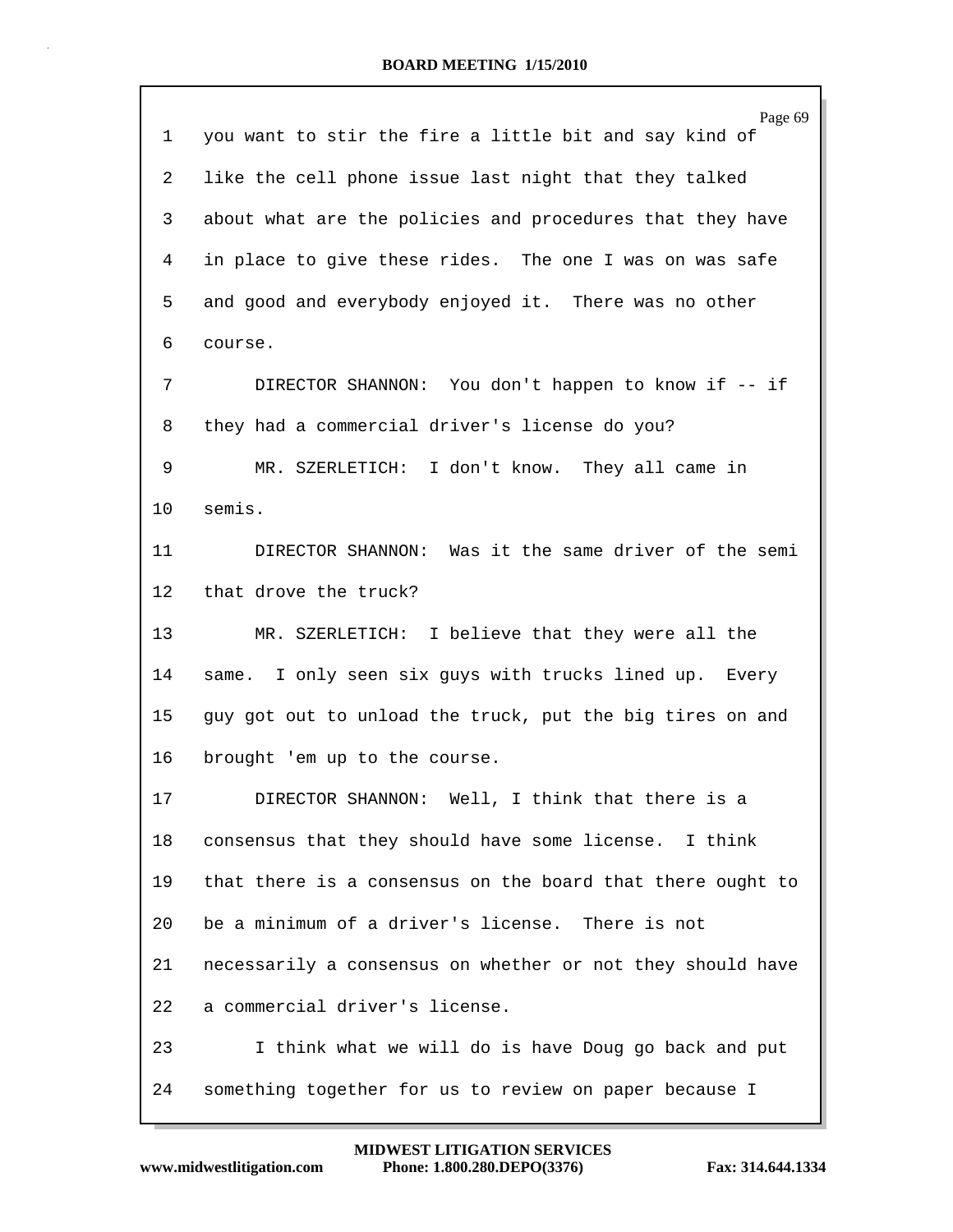|    | Page 70                                                      |
|----|--------------------------------------------------------------|
| 1  | think that we all need to refresh our memories with it       |
| 2  | with the Monster Truck Racing Association guidelines.<br>And |
| 3  | then I think that maybe we could all just give this a        |
| 4  | little more thought and decide on the issue of the           |
| 5  | commercial driver's license or a regular driver's license    |
| 6  | the next time we meet and try to make a decision at that     |
| 7  | point.                                                       |
| 8  | And maybe we can all think about it, talk to people          |
| 9  | we know. Maybe Doug can find out whether there are others    |
| 10 | you know? And maybe the rest of the staff could find out     |
| 11 | if there are other ones. And maybe we can get a feeling      |
| 12 | as to whether or not they already have a commercial          |
| 13 | driver's license. If they do, then I don't see any harm      |
| 14 | in requiring that they have one. And maybe they all do       |
| 15 | because they have to transport 'em anywhere. I think that    |
| 16 | we need to revisit the -- that issue at the next board       |
| 17 | meeting.                                                     |
| 18 | MS. SULLIVAN: If they have to have a CDL to drive            |
| 19 | the truck that hauls them, I have no problem with just       |
| 20 | saying that they've got to have a CDL. And then that         |
| 21 | takes care of a lot of these issues that we are talking      |
| 22 | about.                                                       |
| 23 | Doug had a comment.                                          |
| 24 | UNIDENTIFIED SPEAKER: It seems that the most                 |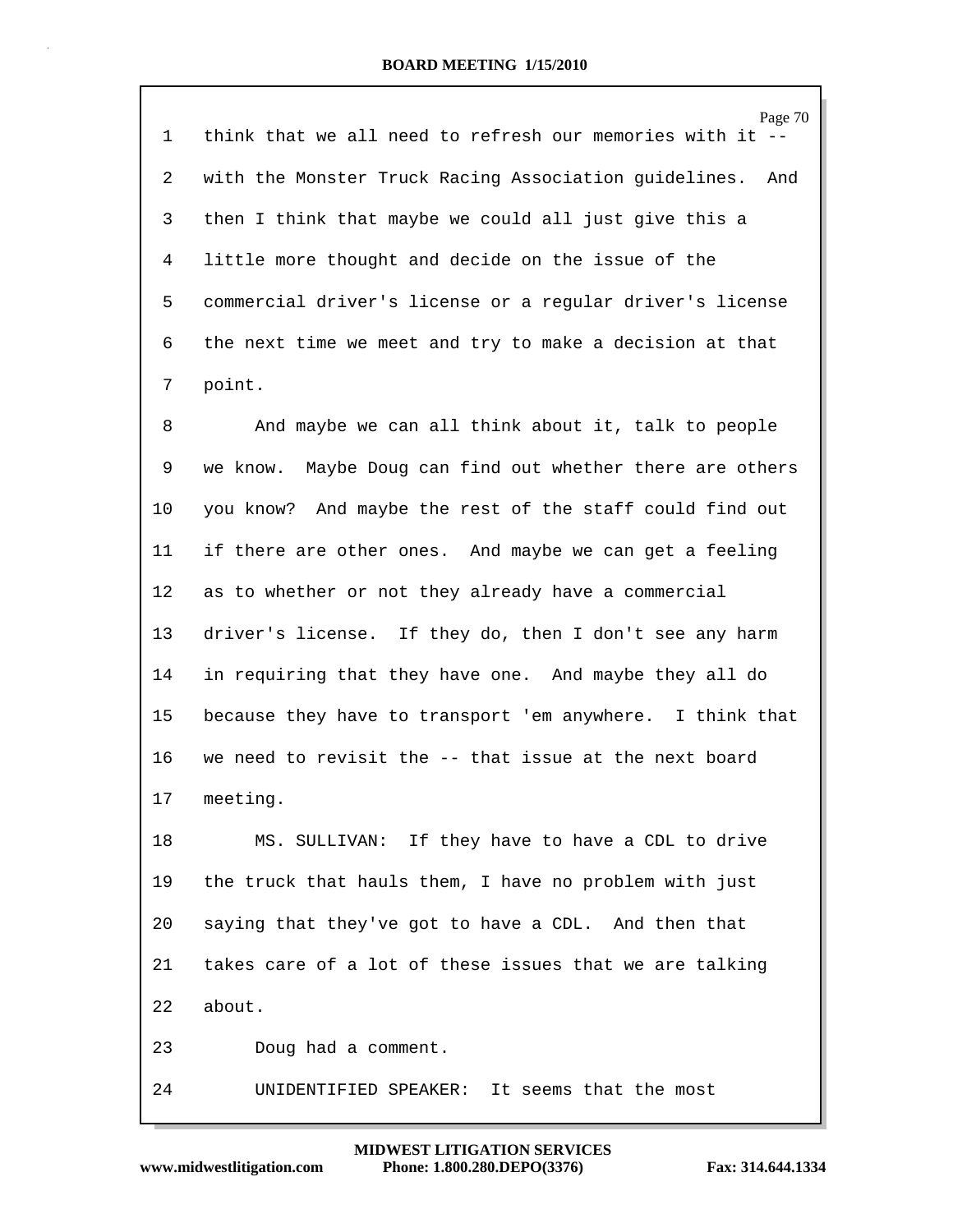| 1               | Page 71<br>dangerous part of this is the getting on an off. Is there |
|-----------------|----------------------------------------------------------------------|
| 2               | anything about that?                                                 |
| 3               | MS. SULLIVAN: The ASTM has specific guidelines for                   |
| 4               | that. If they are an amusement attraction, then there                |
| 5               | certainly is.                                                        |
| 6               | DIRECTOR SHANNON: Well, and we could draft rules                     |
| 7               | that say what the training requirement is you know? I                |
| 8               | don't know.                                                          |
| 9               | MS. SULLIVAN: Well, there are operator training                      |
| 10 <sup>°</sup> | requirements that they have, too.                                    |
| 11              | DIRECTOR SHANNON: So they would be covered by that?                  |
| 12              | MS. SULLIVAN: Yeah. And they have to have operator                   |
| 13              | training.                                                            |
| 14              | MR. RATHBUN: And they do.                                            |
| 15              | MS. SULLIVAN: So I think -- I think that we've                       |
| 16              | covered that part of it. But I think if they already have            |
| 17              | a CDL typically then we should just require that and keep            |
| 18              | us out of the rest of it. And have the monster truck, you            |
| 19              | know, guidelines.                                                    |
| 20              | DIRECTOR SHANNON: Because we are not the experts in                  |
| 21              | what a driver needs to possess. I mean I think that we               |
| 22              | should leave that to the experts at the Secretary of                 |
| 23              | State.                                                               |
| 24              | MS. SULLIVAN: And when they were saying that they                    |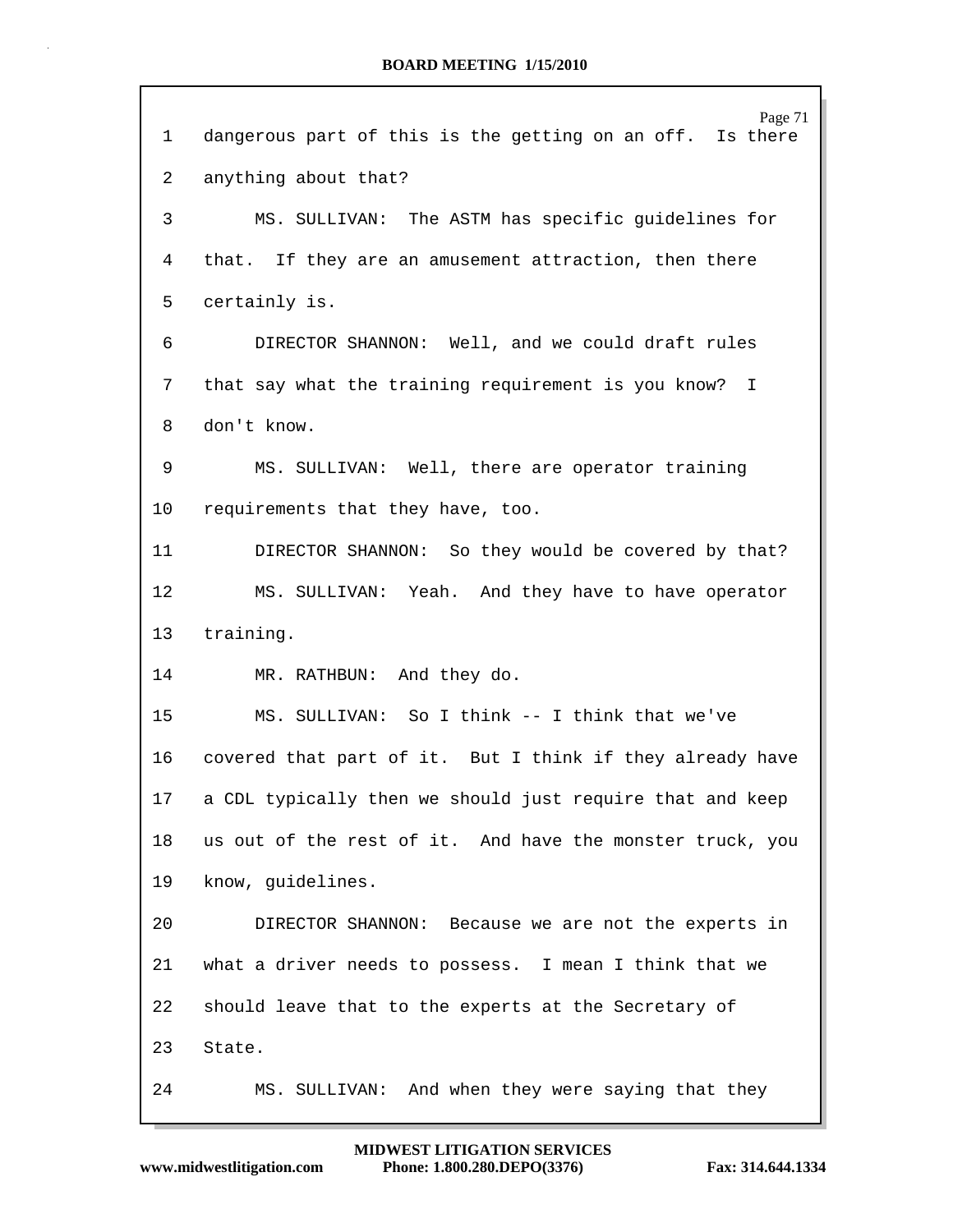| $\mathbf 1$ | Page 72<br>were driving through orchards and -- you know I had |
|-------------|----------------------------------------------------------------|
| 2           | pictured in my mind kind of, you know, up and down and         |
| 3           | around farm ground. And most farm ground that -- you know      |
| 4           | the flat ground is planted in corn and beans. And the          |
| 5           | rest of the ground you find on a farm that has not been        |
| 6           | planted on is usually hilly and -- and where you would         |
| 7           | have available to drive. Otherwise it's planted. So that       |
| 8           | was what was pictured in my mind.                              |
| 9           | DIRECTOR SHANNON: Did you have a comment?                      |
| 10          | UNIDENTIFIED SPEAKER: I have a CDL and the training            |
| 11          | that I have for a CDL would be no comparison to operating      |
| 12          | that truck.                                                    |
| 13          | MS. SULLIVAN: We -- we agree with that, but the fact           |
| 14          | that you are held to a higher standard in terms of DUIs,       |
| 15          | speeding tickets and things like that -- things that would     |
| 16          | indicate that you, at least on paper, are safer than, you      |
| 17          | know, maybe some other people would be.                        |
| 18          | UNIDENTIFIED SPEAKER: If you've been drinking at               |
| 19          | all, you shouldn't be operating that monster truck.            |
| 20          | Period.                                                        |
| 21          | MS. SULLIVAN: We agree. And that's why there is a              |
| 22          | drug and alcohol policy in force. Anyway I'm sure --           |
| 23          | well, I don't know, but is there something from the            |
| 24          | Monster Truck Racing Association that says that they can't     |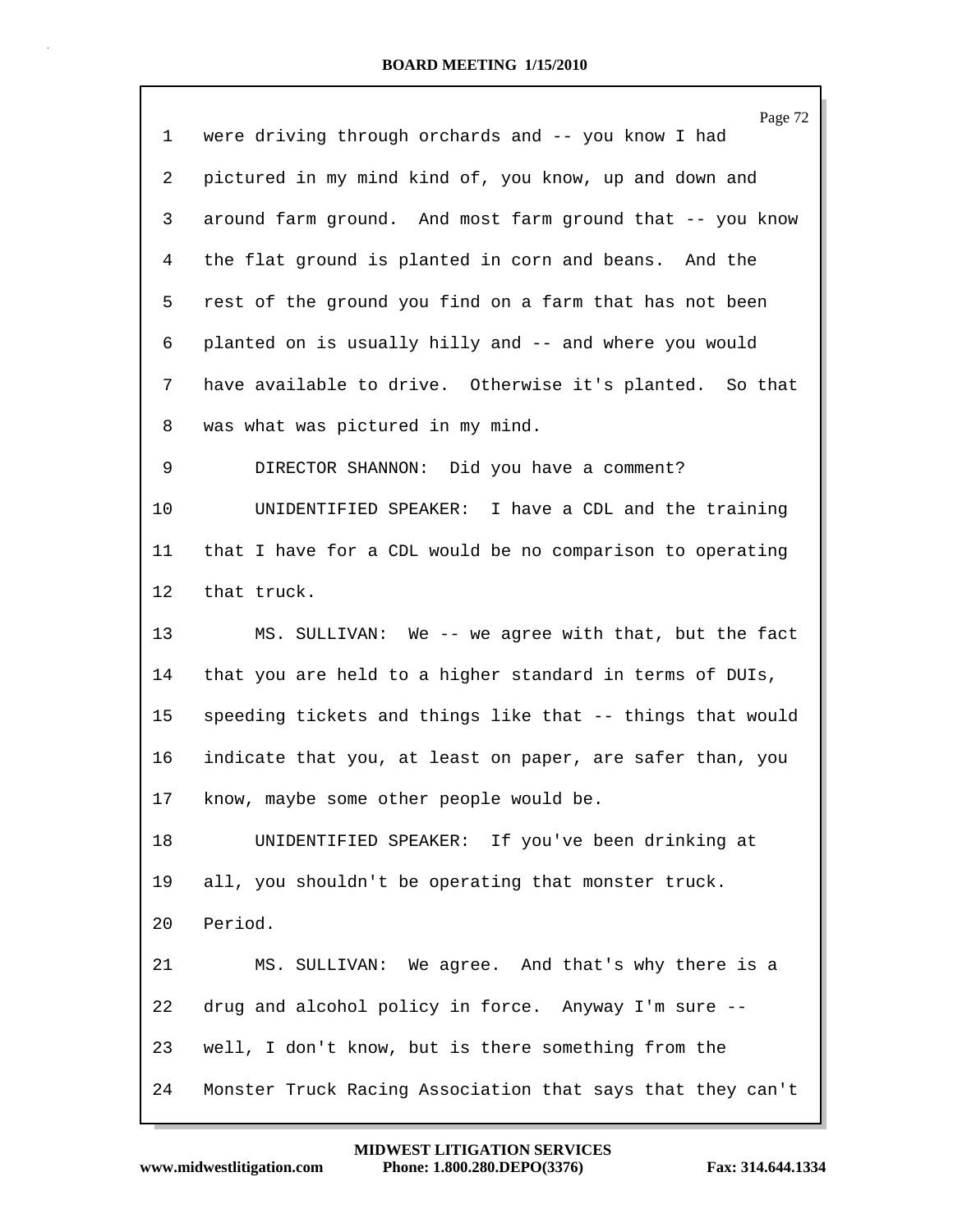|    | Page 73                                                    |
|----|------------------------------------------------------------|
| 1  | be drinking before driving?                                |
| 2  | MR. RATHBUN: Yes. Yes. It actually listed that             |
| 3  | specifically.                                              |
| 4  | MS. SULLIVAN: So you know -- and I'm sure that all         |
| 5  | carnivals have rules that no person can drink and then go  |
| 6  | operate a ride.                                            |
| 7  | UNIDENTIFIED SPEAKER: The Department of Labor's            |
| 8  | rules say that.                                            |
| 9  | MS. SULLIVAN: I think that part of it is covered.          |
| 10 | UNIDENTIFIED SPEAKER: If you have a CDL, it doesn't        |
| 11 | necessarily mean that you are being drug tested or alcohol |
| 12 | tested unless you are employed by a trucking company       |
| 13 | that's doing that. If you have a CDL, they are not drug    |
| 14 | testing you.                                               |
| 15 | MS. SULLIVAN: Well, if they have to drive a vehicle        |
| 16 | to the venue $-$                                           |
| 17 | UNIDENTIFIED SPEAKER: I have a CDL and I'm not             |
| 18 | employed by a trucking company or a company that's drug    |
| 19 | testing. I see what you are saying there. They are going   |
| 20 | to have to be a part of a consortium because they are      |
| 21 | driving their own vehicle going in. But if they hire       |
| 22 | somebody to drive the truck that has a CDL, then I guess   |
| 23 | they will have to be drug tested, too. Is that what you    |
| 24 | are saying? Just because they have a CDL doesn't mean      |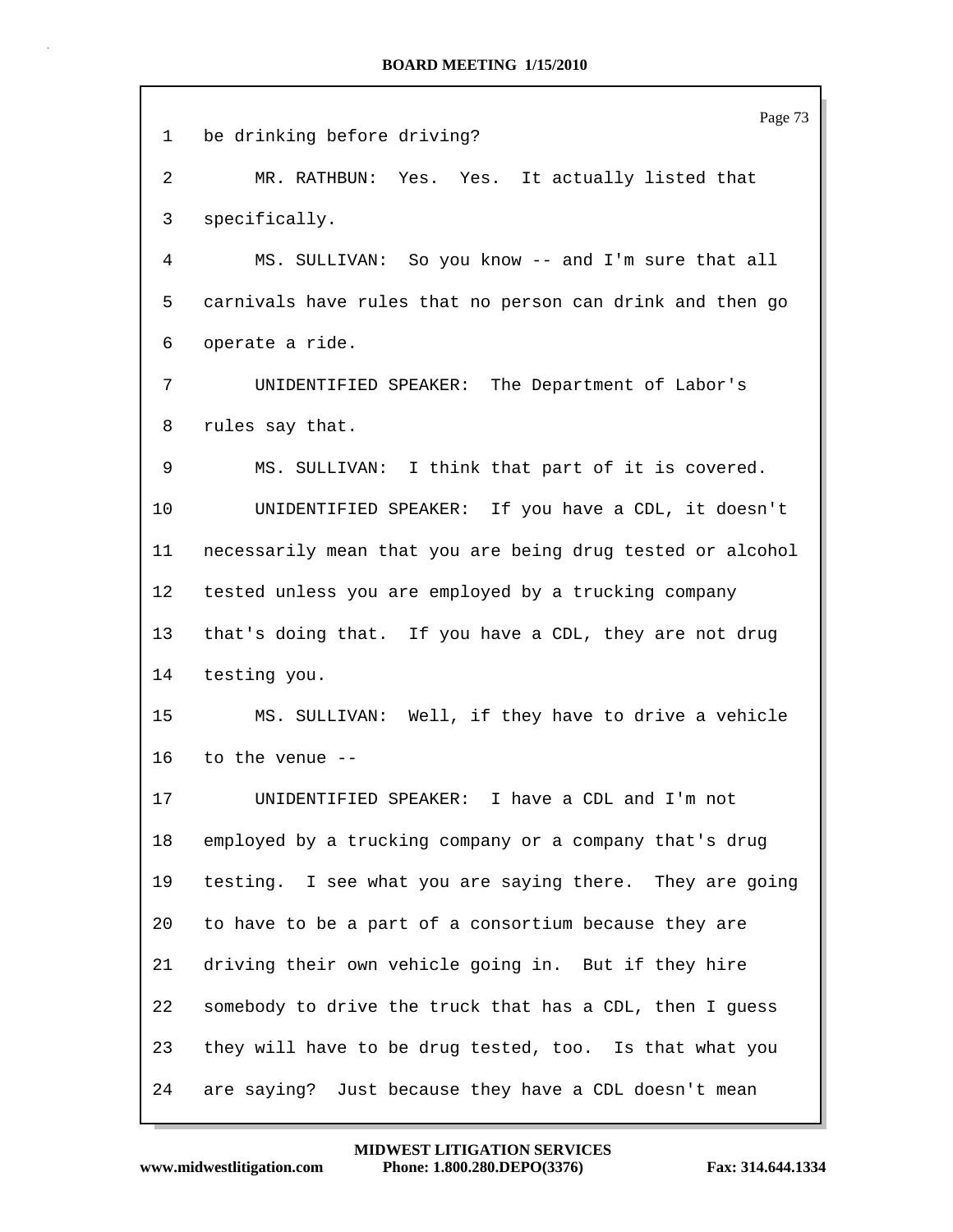Page 74 1 that you are being tested if you are not employed by 2 someone. 3 MS. SULLIVAN: Well, don't you still have to get the 4 medical? 5 UNIDENTIFIED SPEAKER: No. 6 DIRECTOR SHANNON: The guy from the Secretary of 7 State said you did. 8 MS. SULLIVAN: You got to get a medical card. 9 UNIDENTIFIED SPEAKER: That doesn't include any drug 10 or alcohol screening? 11 UNIDENTIFIED SPEAKER: No, ma'am. Blood pressure and 12 physical. 13 DIRECTOR SHANNON: Well, which is a good thing. 14 MR. SPARKS: But doesn't it already say, Doug, that 15 they require that? 16 MR. RATHBUN: Yes, ma'am. 17 MR. SPARKS: It's already covered. 18 MR. RATHBUN: If we adopt these standards, they are. 19 They have mandatory drug testing number one. They can not 20 consume alcohol. 21 MS. SULLIVAN: Okay. 22 MR. RATHBUN: What was the other question? 23 They are required to have a physical. 24 MS. SULLIVAN: Uh-huh.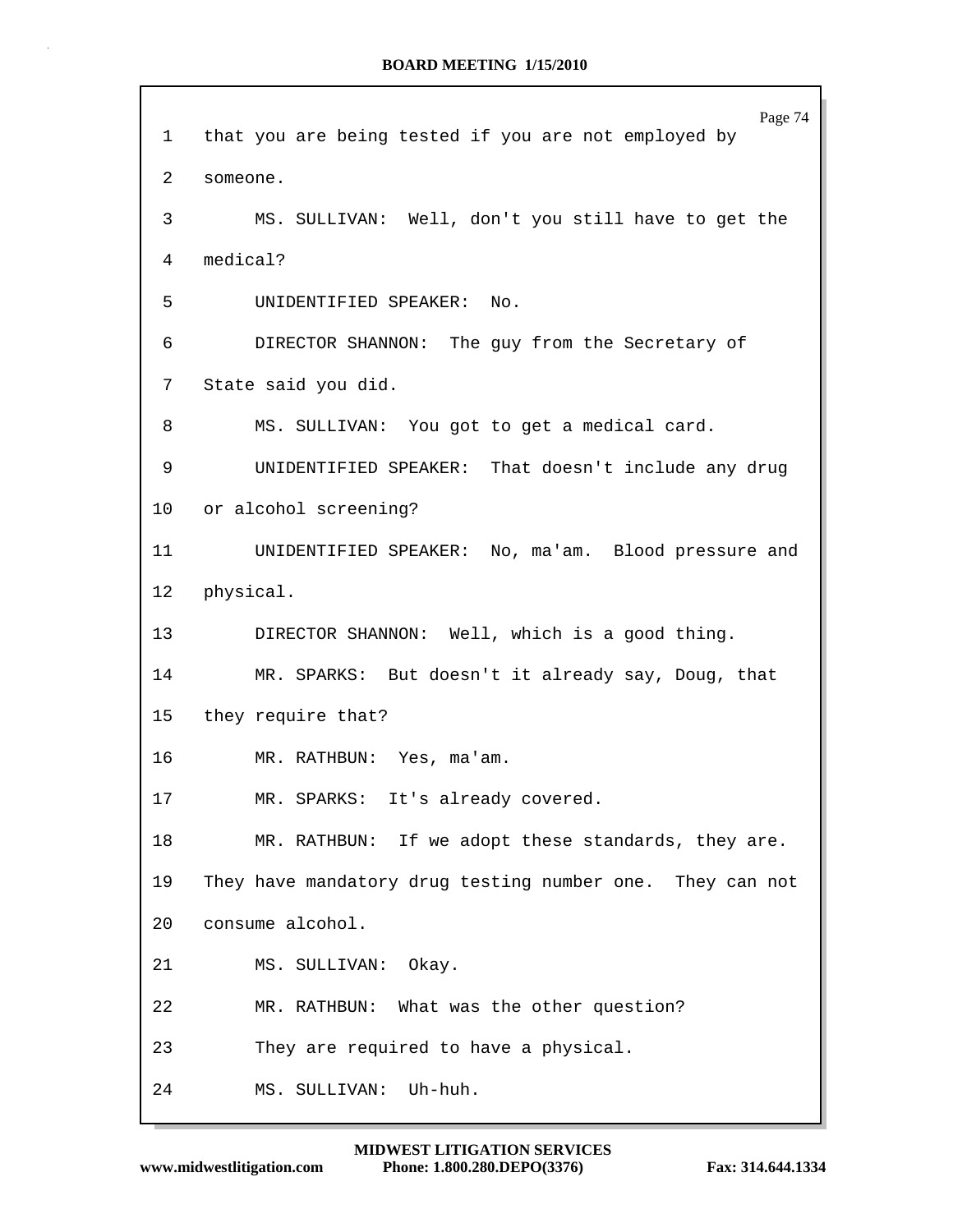| 1               | Page 75<br>MR. RATHBUN: So I mean --                       |
|-----------------|------------------------------------------------------------|
| 2               | MS. SULLIVAN: Well, I think that we are pretty well        |
| 3               | covered under that. If they have a CDL and they meet       |
| 4               | those requirements, I can't see that we can -- I mean just |
| 5               | because -- the same as we can't be at every carnival       |
| 6               | talking to every single individual every day that they are |
| 7               | in operation. $I - I$ think that this is the best that we  |
| 8               | can do. Just like, you know, carnival owners try very      |
| 9               | hard to be sure that their people are -- are sticking to   |
| 10              | the rules when they are -- when they are running their     |
| 11              | rides. So I think that that's as best as we can be         |
| 12              | covered.                                                   |
| 13 <sup>°</sup> | DIRECTOR SHANNON: So I think that we will revisit          |
| 14              | this and have something before the board before the next   |
| 15              | meeting.                                                   |
| 16              | Thanks everybody for the discussion. And thanks,           |
| 17              | Doug.                                                      |
| 18              | Well, Doug, actually you are up now for the Division       |
| 19              | Manager Report.                                            |
| 20              | MR. RATHBUN: As far as the Planned Outreach                |
| 21              | Activities, I actually went to AIMS, the Amusement         |
| 22              | Industry Manufacturers and Suppliers convention. And did   |
| 23              | classes while I was down there. I did basic ride           |
| 24              | inspection, advanced ride inspections and big ride         |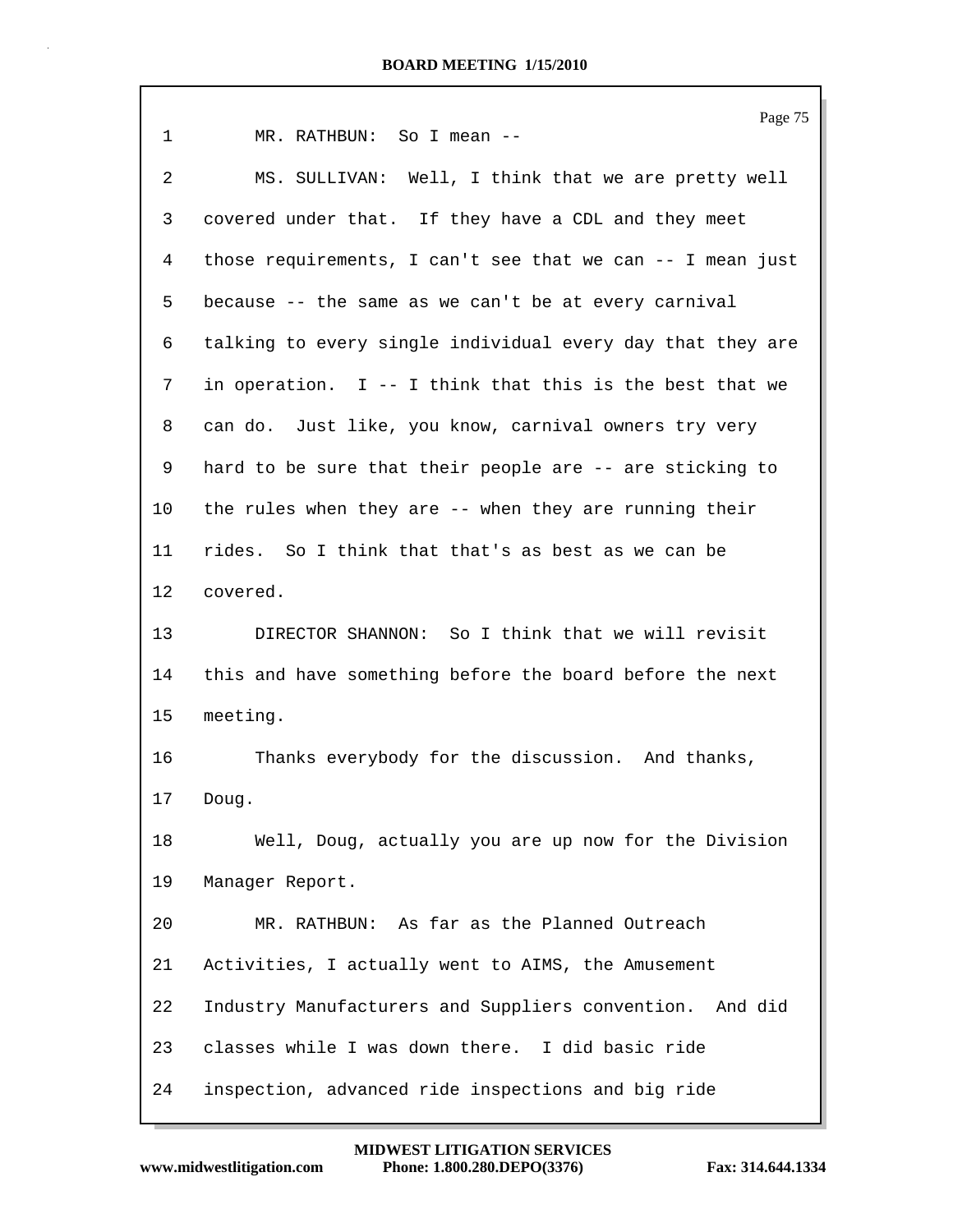Page 76 1 inspection programs and inflatables. 2 We, also, in October had a co-training with the 3 Kankakee Fire Department. I think that was -- 4 UNIDENTIFIED SPEAKER: Lockport 5 MR. RATHBUN: No. It was Lockport. Thank you. 6 With the Lockport Fire Department. The safety 7 director up there, Mr. Richard Berg (phonetic) was a good 8 instructor. And that was a good experience for everybody. 9 Right now there is -- I talked to a fireman at 10 Palatine and he talked about some training up there, but 11 that hasn't developed yet. 12 UNIDENTIFIED SPEAKER: Is that for the haunted house 13 specifically? 14 MR. RATHBUN: The training for Lockport was indeed 15 for the haunted house specifically. 16 The Palatine one is going to be more towards 17 amusement rides in general. So that's where that's at 18 now. 19 MS. SULLIVAN: But that's for inspectors or for whom? 20 MR. RATHBUN: That would be for the firemen in 21 Palatine. 22 MS. SULLIVAN: Okay. 23 MR. RATHBUN: Because that's one of the 24 municipalities that also does inspections as well.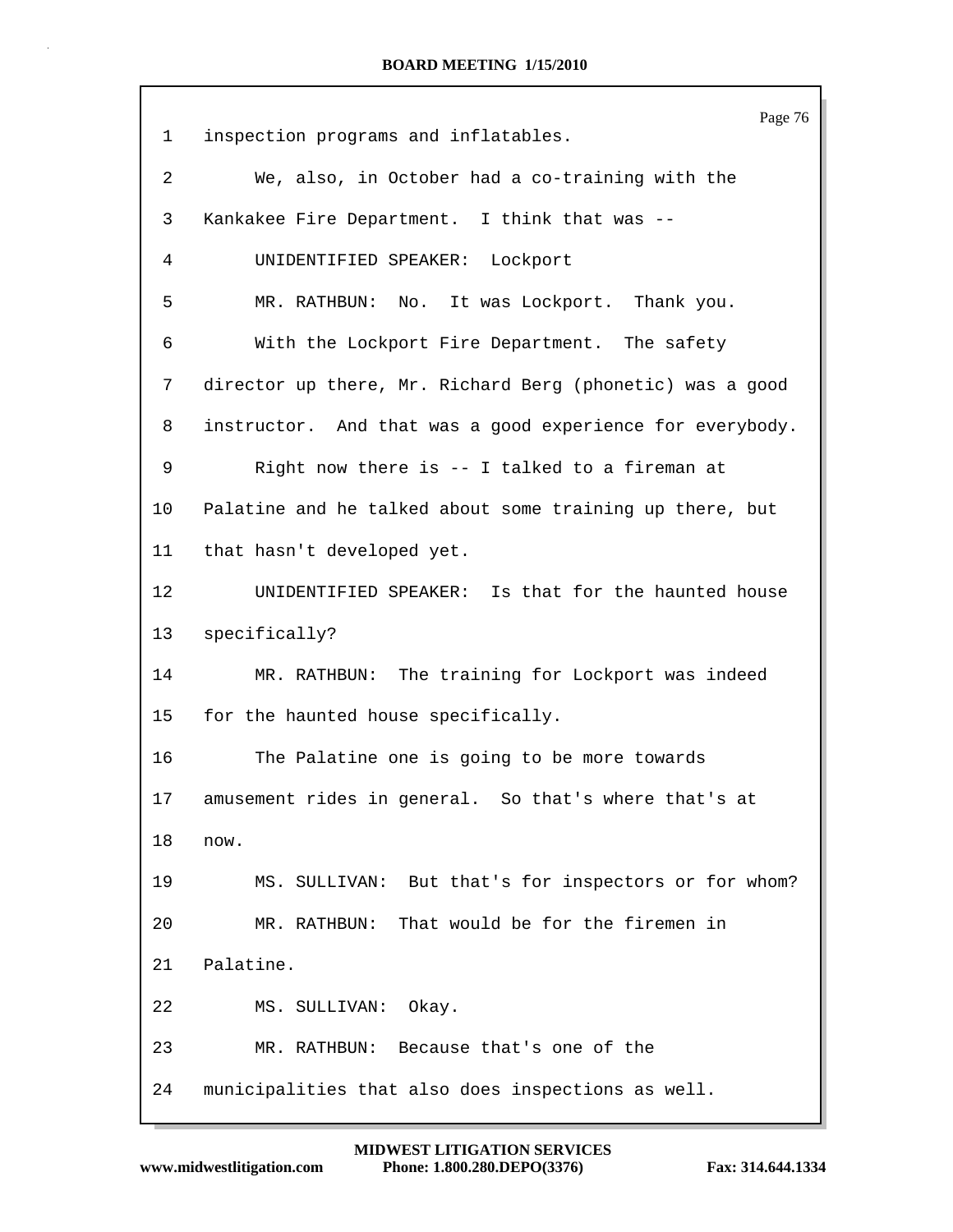| $\mathbf 1$     | Page 77<br>MS. SULLIVAN: Okay. Okay.                      |
|-----------------|-----------------------------------------------------------|
| $\overline{2}$  | UNIDENTIFIED SPEAKER: I know the guy that you are         |
| 3               | talking about. He is dangerous. Extremely dangerous.      |
| 4               | MR. RATHBUN: The accident report I gave last night.       |
| 5               | Briefly we had 15 accidents. A few broken bones.<br>A     |
| 6               | broken arm. Broken ribs. A bloody nose. An amputation.    |
| 7               | A broken arm. A bruised back. A broken wrist              |
| 8               | tailbone/hip pain. Possible ankle fracture. Cut lip.      |
| 9               | Chipped tooth. Broken arm. Smashed hand and fingers.      |
| $10 \,$         | Busted and bloody head. And leg friction burn. I believe  |
| 11              | that was all that we have.                                |
| 12              | MR. HAGGERTY: The amputation was the finger that was      |
| 13              | attached and the bloody head was because somebody hit     |
| 14              | their head on the ride and it drew blood; correct?        |
| 15              | MR. RATHBUN: Correct.                                     |
| 16              | MS. SULLIVAN: And I think that those things we            |
| 17 <sub>2</sub> | really -- other than patron training and ride safety      |
| 18              | education for children, I don't think that we can do much |
| 19              | about those. So I think that that's pretty good.          |
| 20              | MR. RATHBUN: Overall it was not a bad year.               |
| 21              | UNIDENTIFIED SPEAKER: Two-thirds of all of 'em were       |
| 22              | the fault of the patron.                                  |
| 23              | UNIDENTIFIED SPEAKER: About 50 percent. Right?            |
| 24              | MR. RATHBUN: Right.                                       |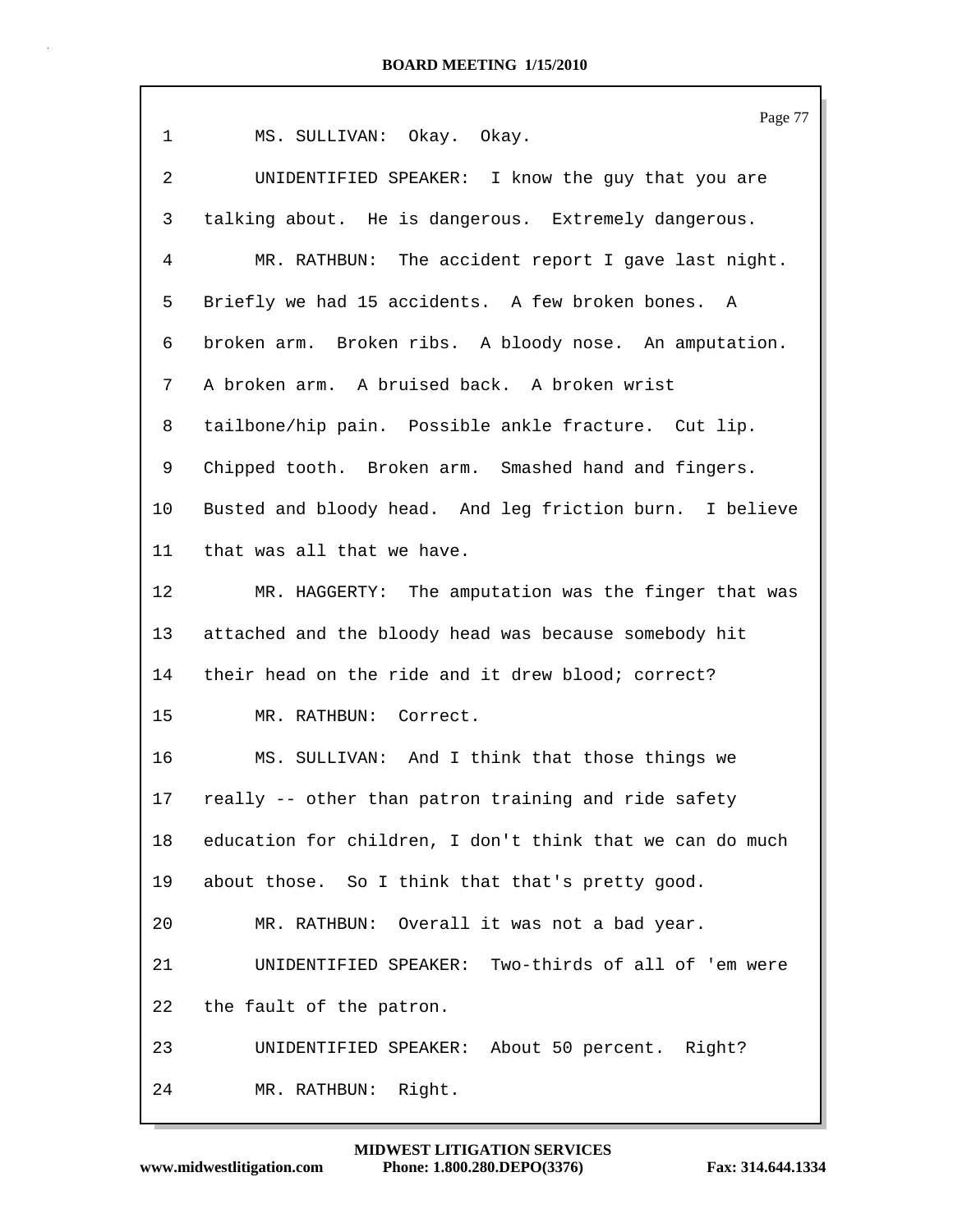| 1  | Page 78<br>Now the board has a picture -- this is for your  |
|----|-------------------------------------------------------------|
| 2  | information. The board has a picture of a Kiddie Pedal      |
| 3  | Car in their binder. This is getting into those rides       |
| 4  | that we choose to regulate or not regulate. This falls      |
| 5  | under that.                                                 |
| 6  | In our rules, it says that human powered amusement          |
| 7  | devices are exempt. However, this particular one is on a    |
| 8  | circuitus track according to -- let me give you a little    |
| 9  | background. I'm sorry.                                      |
| 10 | One of our operators called me and said, Doug, I'm          |
| 11 | buying this ride. And then he called me back and said,      |
| 12 | well, I bought the ride. Do you regulate it or not. And     |
| 13 | he sent me the web site. And $I$ -- my initial response was |
| 14 | I don't think so, but let me talk to legal and -- and       |
| 15 | figure out where we are at before I give you a definitive   |
| 16 | answer because he said human power.                         |
| 17 | And so Marcia and I were talking and he had                 |
| 18 | stipulated that it did require an operator. And so it was   |
| 19 | also on a track. So that the possibility of one child       |
| 20 | ramming another was there. And it will also be used right   |
| 21 | next to inflatables and other amusement rides and           |
| 22 | attractions.                                                |
| 23 | So there has been no definitive answer given to that        |
| 24 | gentleman at this point in time. You know, for him, he      |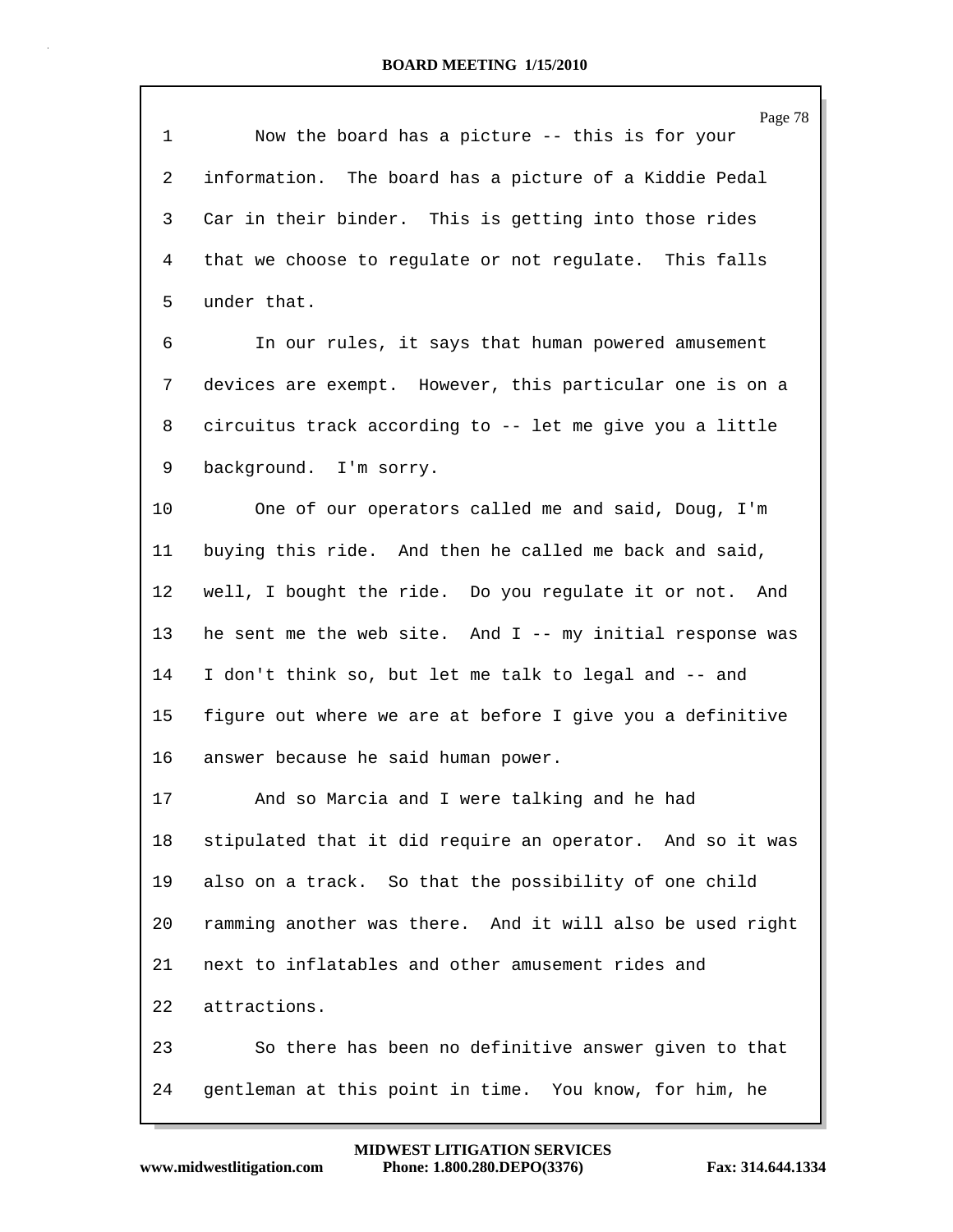|                 | Page 79                                                    |
|-----------------|------------------------------------------------------------|
| 1               | said I will pay the \$35. It's not a big deal. It's just   |
| 2               | one of those sort of gray areas of do we or do we not      |
| 3               | questions that we've been kicking around and asking        |
| $\overline{4}$  | ourselves.                                                 |
| 5               | MS. SULLIVAN: What did legal say?                          |
| 6               | MR. HAGGERTY: Well, Doug asked me the question             |
| 7               | yesterday. And so the two questions that I had for Doug    |
| 8               | was does it operate on a track. Now the pictures show it   |
| 9               | operates on a track. But then this morning Marcia told me  |
| 10              | that one operates on a track and then there is another one |
| 11              | right next to it that isn't on a track.                    |
| 12              | And the significance of it being on a track or not         |
| 13              | being on the track relates back to the definition of       |
| 14              | what's in an amusement ride. But the rule -- even so I     |
| 15              | was hoping Doug's answer was going to be it's on a track   |
| 16              | just like you will see in the picture. End of story.       |
| 17 <sub>2</sub> | Because then I would say, Doug, it's an amusement ride.    |
| 18              | Proceed.                                                   |
| 19              | But then this is introduced that, well, it's really        |
| 20              | not on the fixed track. So then we have to address what    |
| 21              | about those instances where it's not on the track.<br>And  |
| 22              | you have -- you have in your rules or in your binders you  |
| 23              | know -- our rules are there. It's one of the -- I forget   |
| 24              | which tab it is.                                           |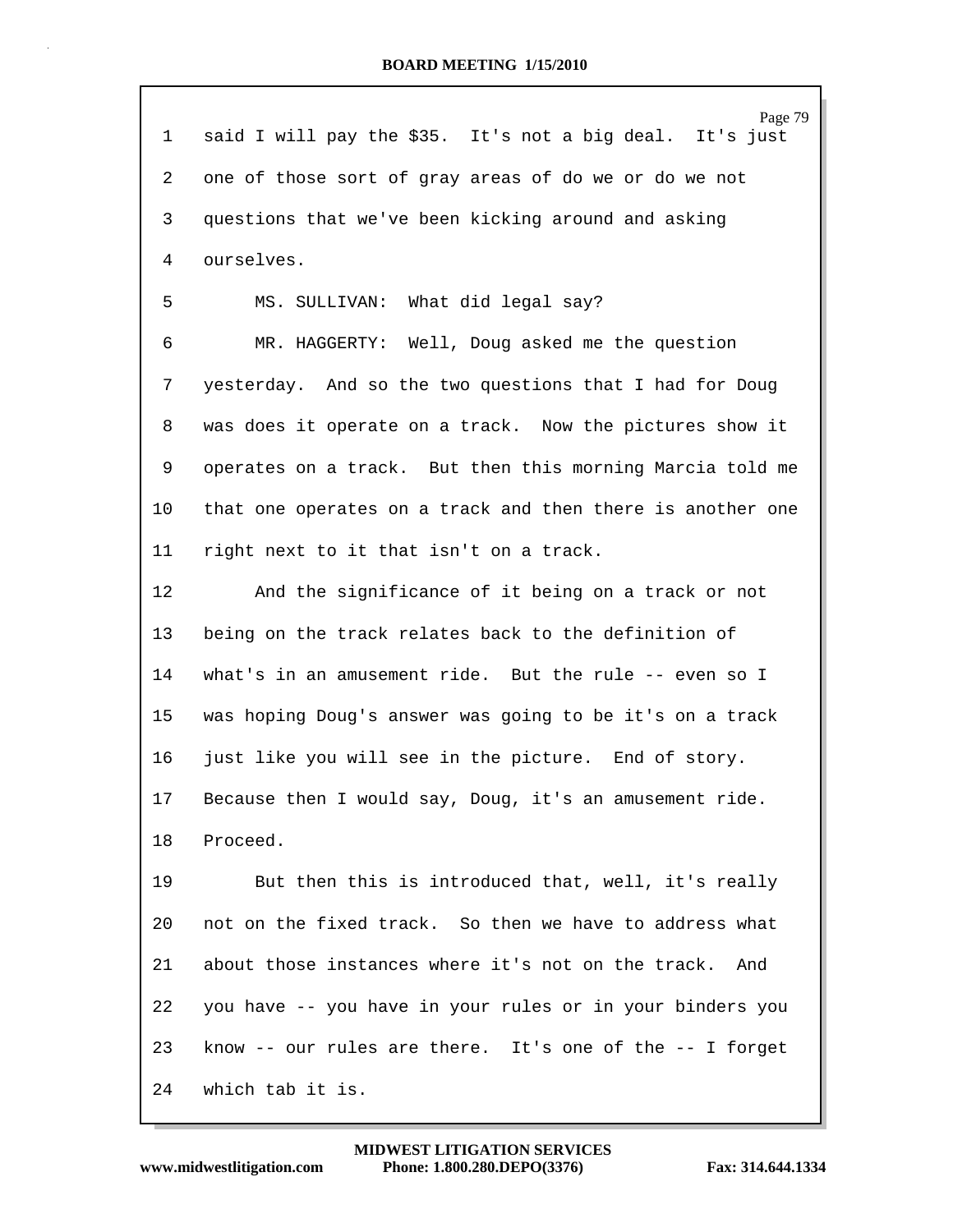| $\mathbf 1$     | Page 80<br>DIRECTOR SHANNON: It's in its own binder actually. |
|-----------------|---------------------------------------------------------------|
| 2               | What's the rule cite?                                         |
| 3               | MR. HAGGERTY: It's 6000.20.                                   |
| 4               | DIRECTOR SHANNON: Exceptions.                                 |
| 5               | MR. HAGGERTY: It's 6000.20 c). These are all of the           |
| 6               | things that are exempt. And if you go down to c), any         |
| 7               | single passenger manually -- and I'm -- I will give people    |
| 8               | a chance to find it. It's 6000.20 c).                         |
| 9               | DIRECTOR SHANNON: So 6000.20 c). Because I've                 |
| 10              | already said that my opinion would be if that train is        |
| 11              | operating on that track, that little railroad track, yes,     |
| 12              | it's covered. But now what about the one right next to it     |
| 13 <sup>°</sup> | that Marcia says it's her understanding it exists?            |
| 14              | MS. JOINER: No, I said that there could be.                   |
| 15              | MR. HAGGERTY: All right. I'm sorry. Well, then we             |
| 16              | will take it up.                                              |
| 17              | But what about the one that wasn't on the track but           |
| 18              | was free of the track. So we look at: The following           |
| 19              | amusement rides or amusement attractions are exempt from      |
| 20              | the provisions of this Act. Any single passenger              |
| 21              | manually, mechanically, or electrically operated,             |
| 22              | coin-actuated ride that is customarily placed singly, or      |
| 23              | in groups, in a public location and that does not normally    |
| 24              | require the supervision or services of an operator.           |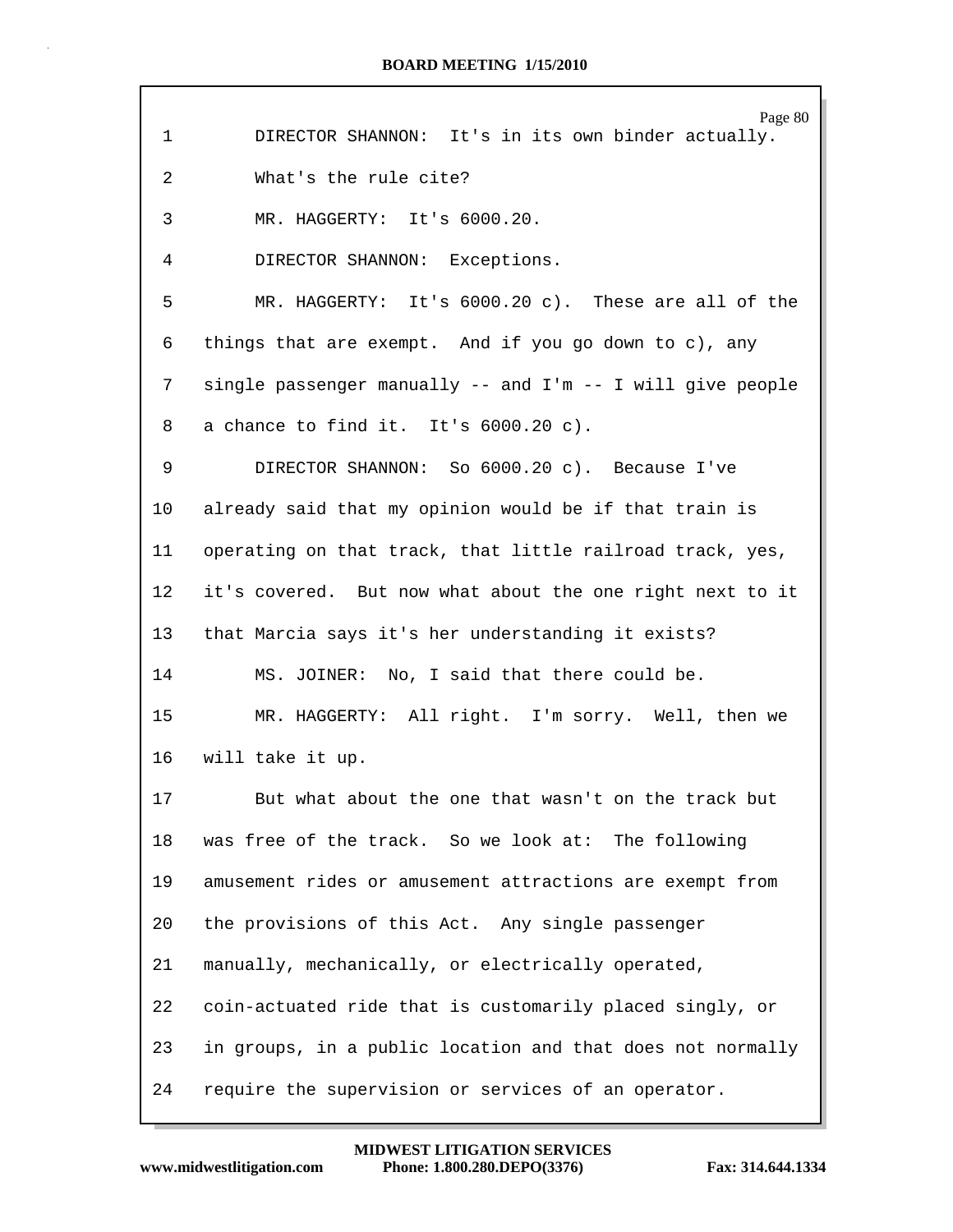| $\mathbf{1}$ | Page 81<br>So I would think that either pursuant to the    |
|--------------|------------------------------------------------------------|
| 2            | specifications of that -- I would think that pursuant to   |
| 3            | the specifications of the manufacturer of that thing that  |
| 4            | we are looking at it would call for an operator to be      |
| 5            | present. You wouldn't just say here, kids, have at it,     |
| 6            | take your little car and go about your business.           |
| 7            | So I would say $-$ - I would expect that there is a        |
| 8            | requirement that there be an operator and, therefore, it   |
| 9            | would fail to meet the exemption cited at 6000.20 c) and   |
| 10           | therefore be an amusement ride.                            |
| 11           | MR. URBIK: Only if it's on a track?                        |
| 12           | MR. HAGGERTY: No. What I'm saying is I would               |
| 13           | suspect that the manufacturer's specifications call for an |
| 14           | operator.                                                  |
| 15           | UNIDENTIFIED SPEAKER: Every attraction has to have         |
| 16           | an operator. Even corn mazes have an operator to let       |
| 17           | people in and out or to make sure that somebody is not     |
| 18           | stuck in there all night long. You are probably talking    |
| 19           | about the ride in there from Kiddie Land. It was licensed  |
| 20           | prior to. It was sold. And why would it be ride licensed   |
| 21           | after it was sold?                                         |
| 22           | MR. RATHBUN: I'm not familiar with what you are            |
| 23           | talking about. He called me --                             |
| 24           | UNIDENTIFIED SPEAKER: It's a crank car.                    |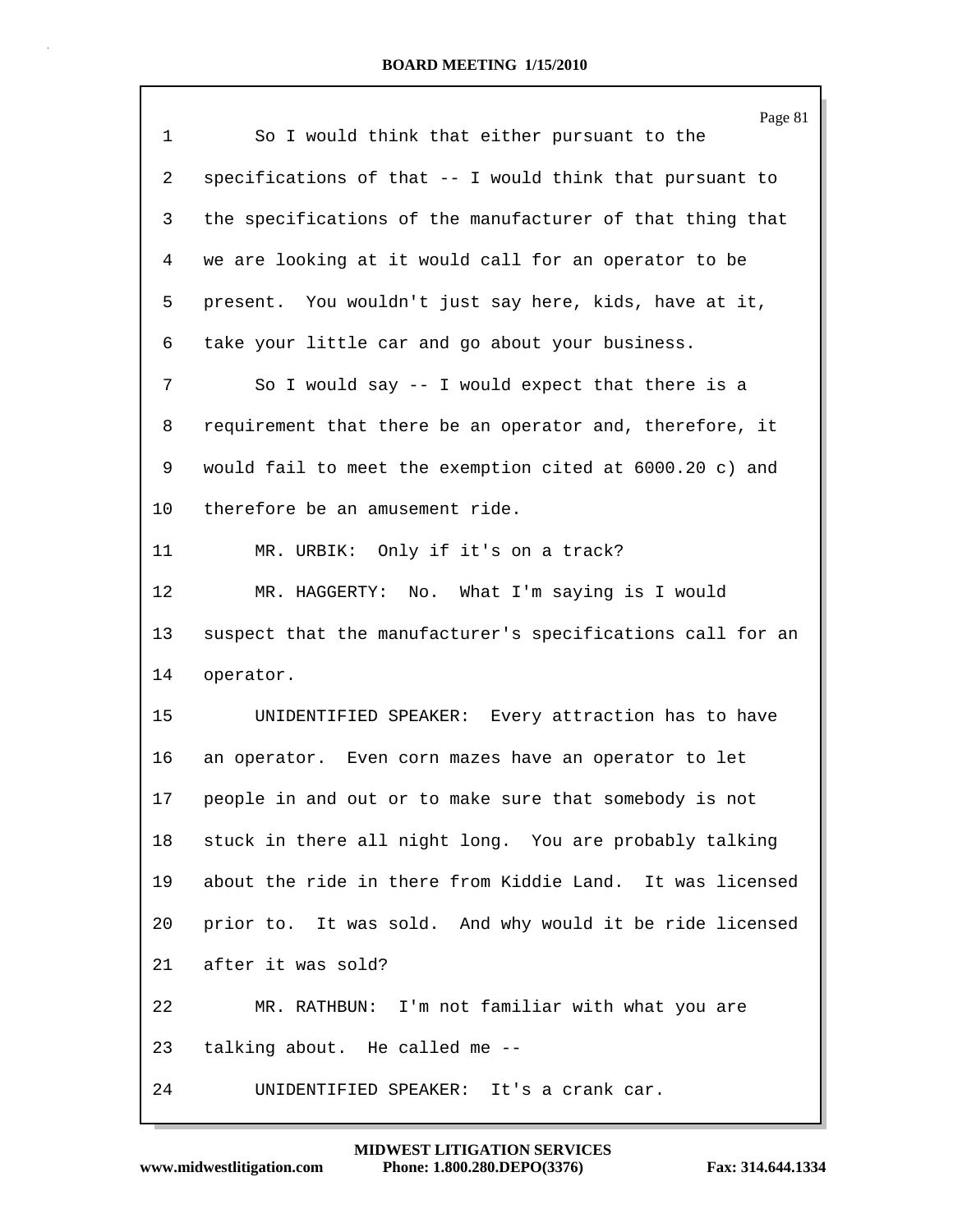|                 | Page 82                                                  |
|-----------------|----------------------------------------------------------|
| 1               | MR. RATHBUN: Uh-huh.                                     |
| 2               | UNIDENTIFIED SPEAKER: You can't have it to where you     |
| 3               | have a bunch of kids trying to jump in it at the same    |
| 4               | time.                                                    |
| 5               | MR. HAGGERTY: Or crashing into one another.              |
| 6               | UNIDENTIFIED SPEAKER: Or staying in the car and not      |
| 7               | taking turns or whatever.                                |
| 8               | DIRECTOR SHANNON: Do any board members have any          |
| 9               | thoughts on this?                                        |
| 10              | MR. RATHBUN: Thoughts or comments?                       |
| 11              | MR. WRIGHT: I think that somebody has to be there.       |
| 12              | You can't just -- that would be like a free for all.     |
| 13 <sup>°</sup> | DIRECTOR SHANNON: So, Mike, you think that it is         |
| 14              | covered?                                                 |
| 15              | MR. HAGGERTY: And it isn't like I've given great         |
| 16              | study to the issue. Doug stopped me in the hallway       |
| 17              | yesterday and said, oh, I'm going to raise this question |
| 18              | tomorrow. So between last night or yesterday afternoon   |
| 19              | and this morning, I've looked at it. I would expect it   |
| 20              | would fail to meet the exemption under c).               |
| 21              | MS. SULLIVAN: I think that it would fail to meet         |
| 22              | these exemptions. So it would be covered.                |
| 23              | DIRECTOR SHANNON: Well, again maybe this is a topic      |
| 24              | that we can raise again at the next board meeting and do |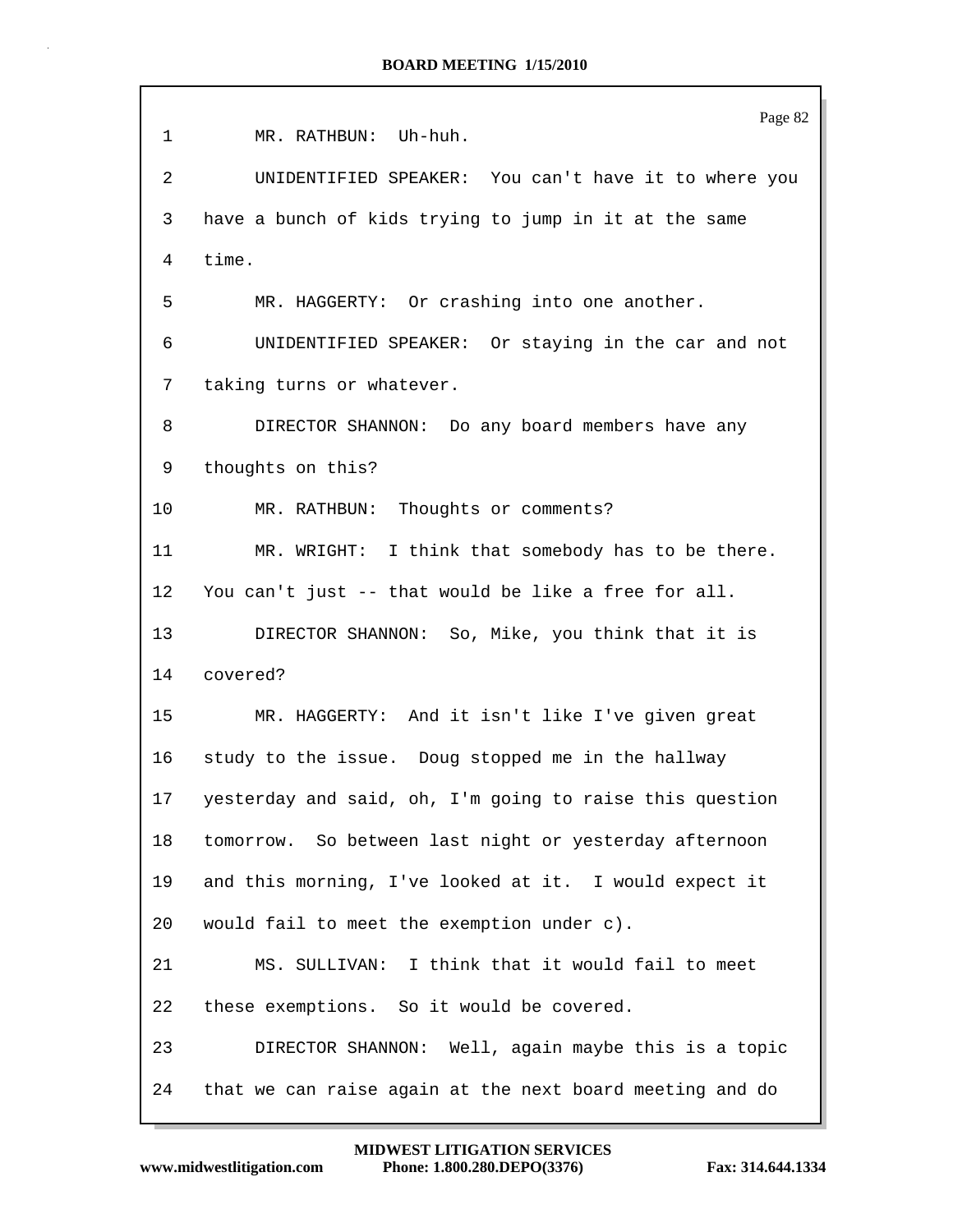|                 | Page 83                                                    |
|-----------------|------------------------------------------------------------|
| 1               | some research as to whether other jurisdictions are        |
| 2               | covering them.                                             |
| 3               | MR. URBIK: I think Doug can tell us whether he needs       |
| 4               | to buy a permit for this.                                  |
| 5               | DIRECTOR SHANNON: We can tell him yes, because he is       |
| 6               | on a track. We just wanted you to be aware of it. We       |
| 7               | have to have further deliberation.                         |
| 8               | MR. RATHBUN: It sounds like it qualifies. Which we         |
| 9               | can go ahead and sticker it.                               |
| 10              | DIRECTOR SHANNON: There are standards. It's not            |
| 11              | like a monster truck. It's a manufactured product. So      |
| $12 \,$         | it's not like something that's been --                     |
| 13              | MR. HAGGERTY: It's not like it's something where my        |
| 14              | brother and I made it in the garage last night. So yeah.   |
| 15              | MR. RATHBUN: And the NDT update. We went over that         |
| 16              | last night. The list has not changed. It is expected       |
| 17 <sub>2</sub> | that anybody that has a ride with mandatory bolt           |
| 18              | replacement will provide a copy of that invoice to the     |
| 19              | Department of Labor to indicate that they have replaced    |
| 20              | the bolts as required.                                     |
|                 |                                                            |
| 21              | The haunted house -- we did start being more               |
| 22              | aggressive in reaching out to the haunted house community. |
| 23              | It -- it is actually a very short season, but -- and       |
| 24              | that's why we had the training with the Lockport Fire      |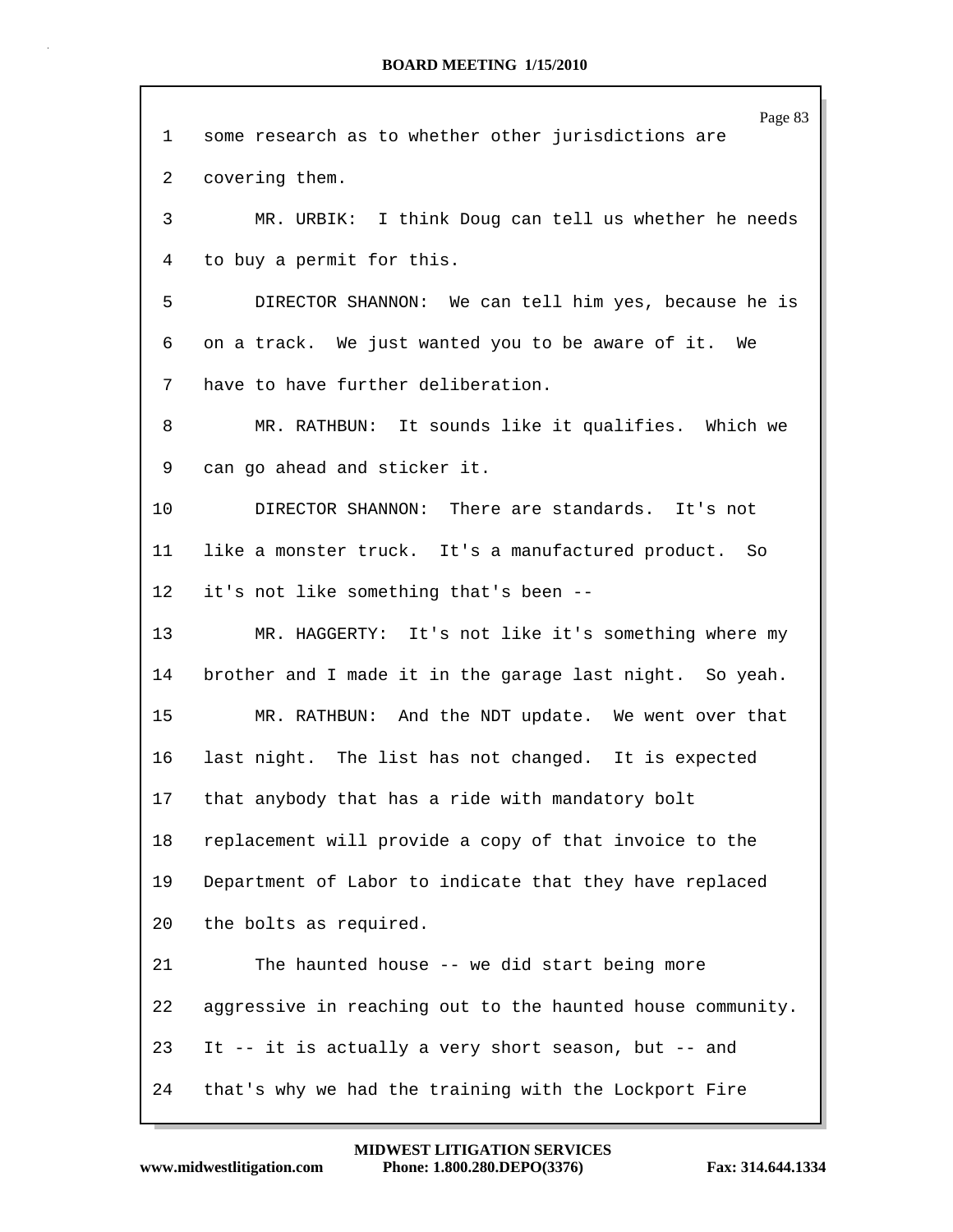|    | Page 84                                                    |
|----|------------------------------------------------------------|
| 1  | Department. And we actually did -- did many inspections.   |
| 2  | We're compiling a data base currently of all of the        |
| 3  | haunted houses so we can actively reach out to them and    |
| 4  | start inspecting them routinely. It gets tricky because a  |
| 5  | lot of them are volunteer associations. So we're trying    |
| 6  | to work with those that qualify for exemptions and get 'em |
| 7  | to where they need to be.                                  |
| 8  | DIRECTOR SHANNON: Did you just want to briefly touch       |
| 9  | upon, you know, just the Wacky Bikes? I mean we are        |
| 10 | $not --$                                                   |
| 11 | MR. RATHBUN: I'm sorry. I didn't mean to skip over         |
| 12 | that.                                                      |
| 13 | DIRECTOR SHANNON: Just for the board's information.        |
| 14 | MR. RATHBUN: Thank you.                                    |
| 15 | The Wacky Bike is a carnival --                            |
| 16 | DIRECTOR SHANNON: There is picture in your binder.         |
| 17 | RATHBUN: The Wacky Bikes are designed such<br>MR.          |
| 18 | that -- if you turn the handle bars to the right on a      |
| 19 | normal bicycle the tire would follow and go to the right.  |
| 20 | On the Wacky Bike, the tire goes to the left. So you kind  |
| 21 | of have to think backwards to operate them.                |
| 22 | DIRECTOR SHANNON: And we have -- we are seeing them        |
| 23 | at fairs and at festivals.                                 |
| 24 | Chuck, I think that you had it at one of yours.            |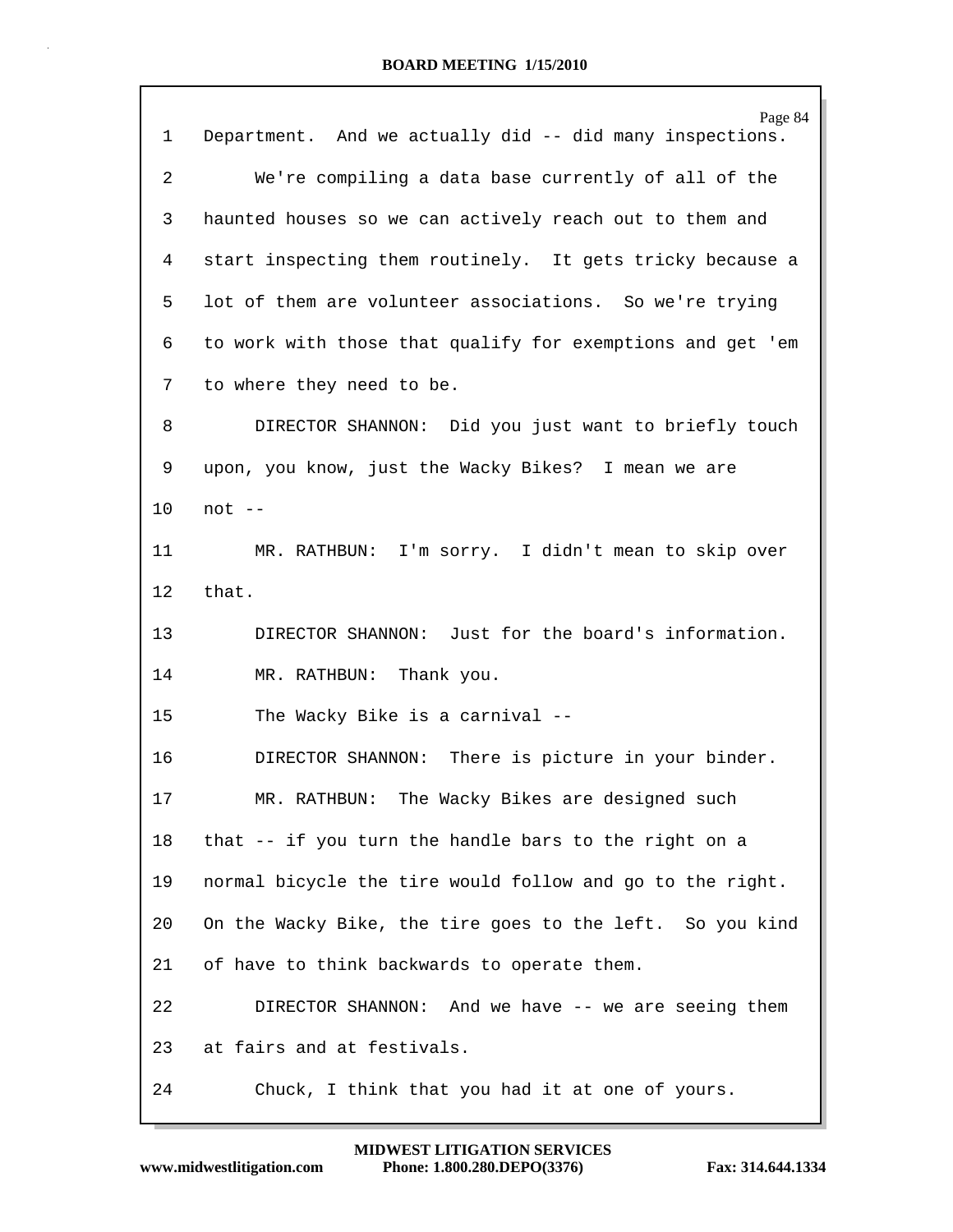| 1  | Page 85<br>MR. DRAGER: It was deemed as a game.          |
|----|----------------------------------------------------------|
| 2  | DIRECTOR SHANNON: It was on one of the lots that you     |
| 3  | were on; right?                                          |
| 4  | MR. DRAGER: Several years ago.                           |
| 5  | DIRECTOR SHANNON: And the issue came to our              |
| 6  | attention.                                               |
| 7  | MR. RATHBUN: Through an attorney. And the question       |
| 8  | is do we or do we not permit it.                         |
| 9  | DIRECTOR SHANNON: And it was -- and -- and the           |
| 10 | answer was?                                              |
| 11 | MR. RATHBUN: And the answer was no.                      |
| 12 | UNIDENTIFIED SPEAKER: So you are going to inspect        |
|    | 13 the Wacky Bikes?                                      |
|    | 14 and $\sim$<br>MR. RATHBUN: No.                        |
| 15 | DIRECTOR SHANNON: We don't think that they are           |
|    | 16 covered as an amusement ride or as an amusement       |
| 17 | attraction. So we were just letting people know because  |
| 18 | they are out there and we are seeing them on lots and at |
| 19 | fairs and festivals. So --                               |
| 20 | MS. SULLIVAN: Okay. Next?                                |
| 21 | MR. RATHBUN: Third party background checks. We had       |
| 22 | an incident with an operator. They had a sex offender    |
| 23 | operating a ride. They had relied on a third party to do |
| 24 | the background check.                                    |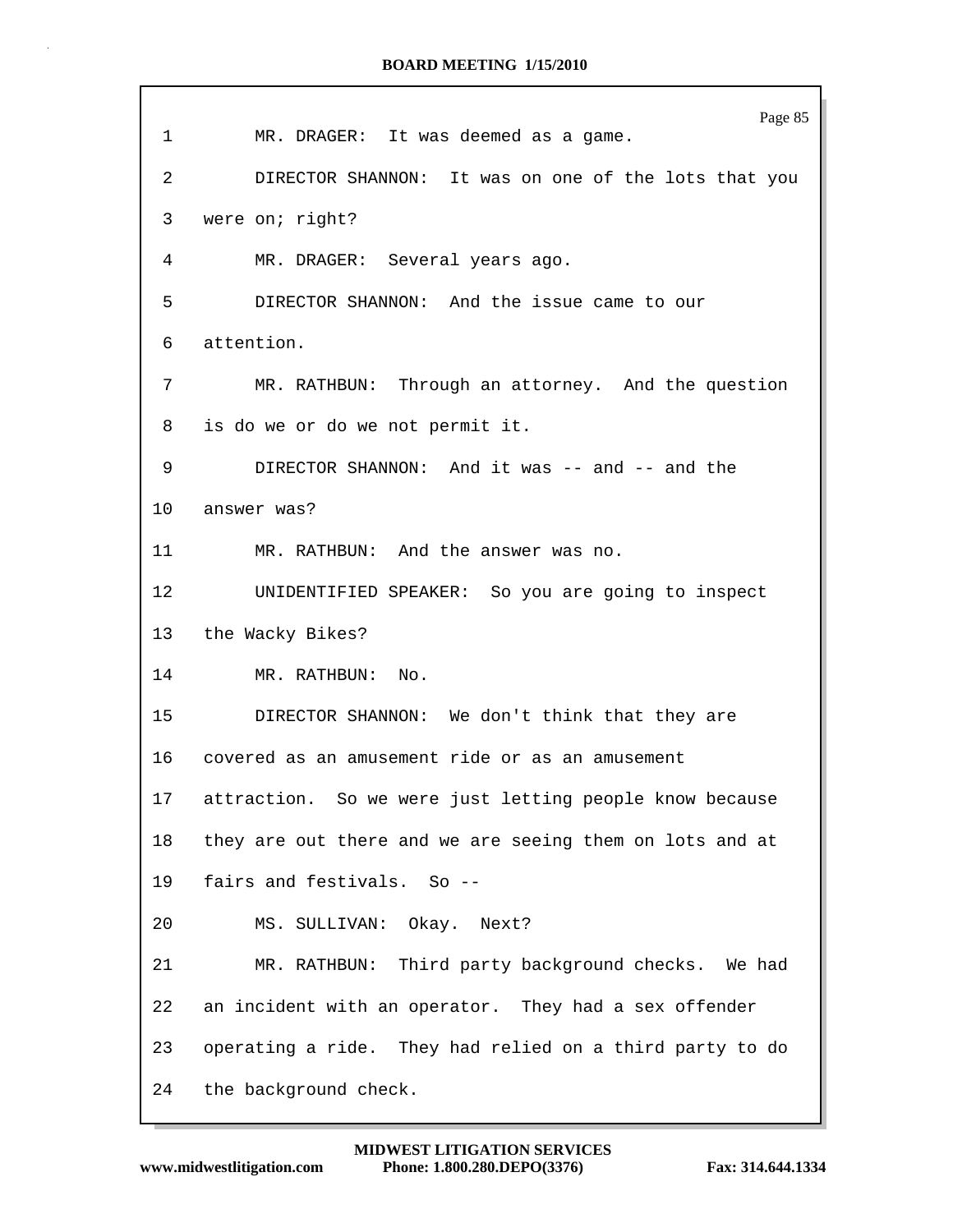| 1               | Page 86<br>DIRECTOR SHANNON: Like an employment agency.    |
|-----------------|------------------------------------------------------------|
| 2               | MR. RATHBUN: Yeah, like an employment agency. It           |
| 3               | was done in good faith. And the bottom line is the         |
| 4               | employment agency dropped the ball and did not do the      |
| 5               | appropriate checks. And, as such, there was a sex          |
| 6               | offender on the midway.                                    |
| 7               | So the reiteration that the Department of Labor came       |
| 8               | up with is that it is ultimately the operator's            |
| 9               | responsibility to ensure that those checks have been done. |
| 10              | And although they use third parties -- whether it's as a   |
| 11              | background checker or the state police, they need to       |
| 12              | ensure that those checks have been done. So -- and that    |
| 13              | entity was fined \$500.                                    |
| 14              | MS. SULLIVAN: The employment agency?                       |
| 15              | No. The operator. Because it was the<br>MR. RATHBUN:       |
| 16              | operator's responsibility. And I'm assuming that the       |
| 17 <sub>2</sub> | operator will take the case up with the employment agency. |
| 18              | But from our perspective, it is not our responsibility to  |
| 19              | monitor the third parties. It is the operator's            |
| 20              | responsibility to ensure that, that requirement has been   |
| 21              | met.                                                       |
| 22              | MR. HAGGERTY: So be careful with whom you contract.        |
| 23              | MR. RATHBUN:<br>Yes.                                       |
| 24              | MR. URBIK: And if it was the state police and they         |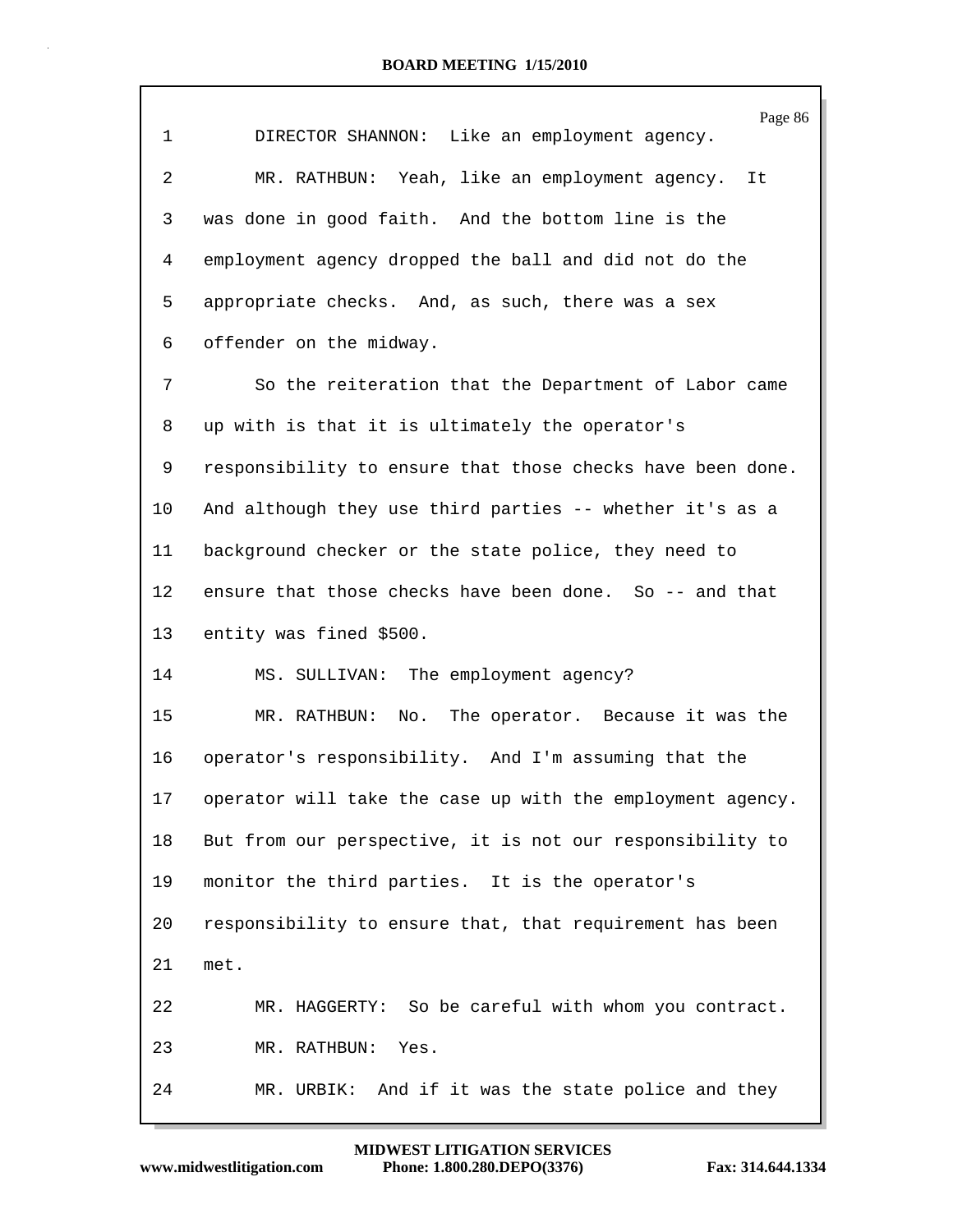|              | Page 87                                                   |
|--------------|-----------------------------------------------------------|
| $\mathbf{1}$ | missed it?                                                |
| 2            | MR. RATHBUN: It was the fact that it was never done.      |
| 3            | MR. URBIK: It was never performed? It wasn't a case       |
| 4            | of mistaken identity or something?                        |
| 5            | MR. RATHBUN: No. No. No. It was just never done.          |
| 6            | And I actually had talked to the background checkers      |
| 7            | and they said we messed up, Doug. We are sorry. And I     |
| 8            | said I still have to deal with the operator. We still     |
| 9            | have to deal with the operator because even though you    |
| 10           | messed up it's still his responsibility to make sure that |
| 11           | those checks have been properly performed. And the fact   |
| $12 \,$      | that you never provided him with -- the fact that you     |
| 13           | never provided those checks to him they should have known |
| 14           | and asked where are my background checks.                 |
| 15           | And so we -- we kind of backed away from the third        |
| 16           | party and said, you know, it's not our job to deal with   |
| 17           | you.                                                      |
| 18           | DIRECTOR SHANNON: We don't regulate third parties.        |
| 19           | MR. RATHBUN: And those stipulations have been made        |
| 20           | very clear that the background checks have been required. |
| 21           | MR. HAGGERTY: And the owner was very cooperative,         |
| 22           | but -- and the owner had -- was of the belief that the    |
| 23           | third party had done it, but they hadn't.                 |
| 24           | MS. SULLIVAN: Well, then why do we have to actually       |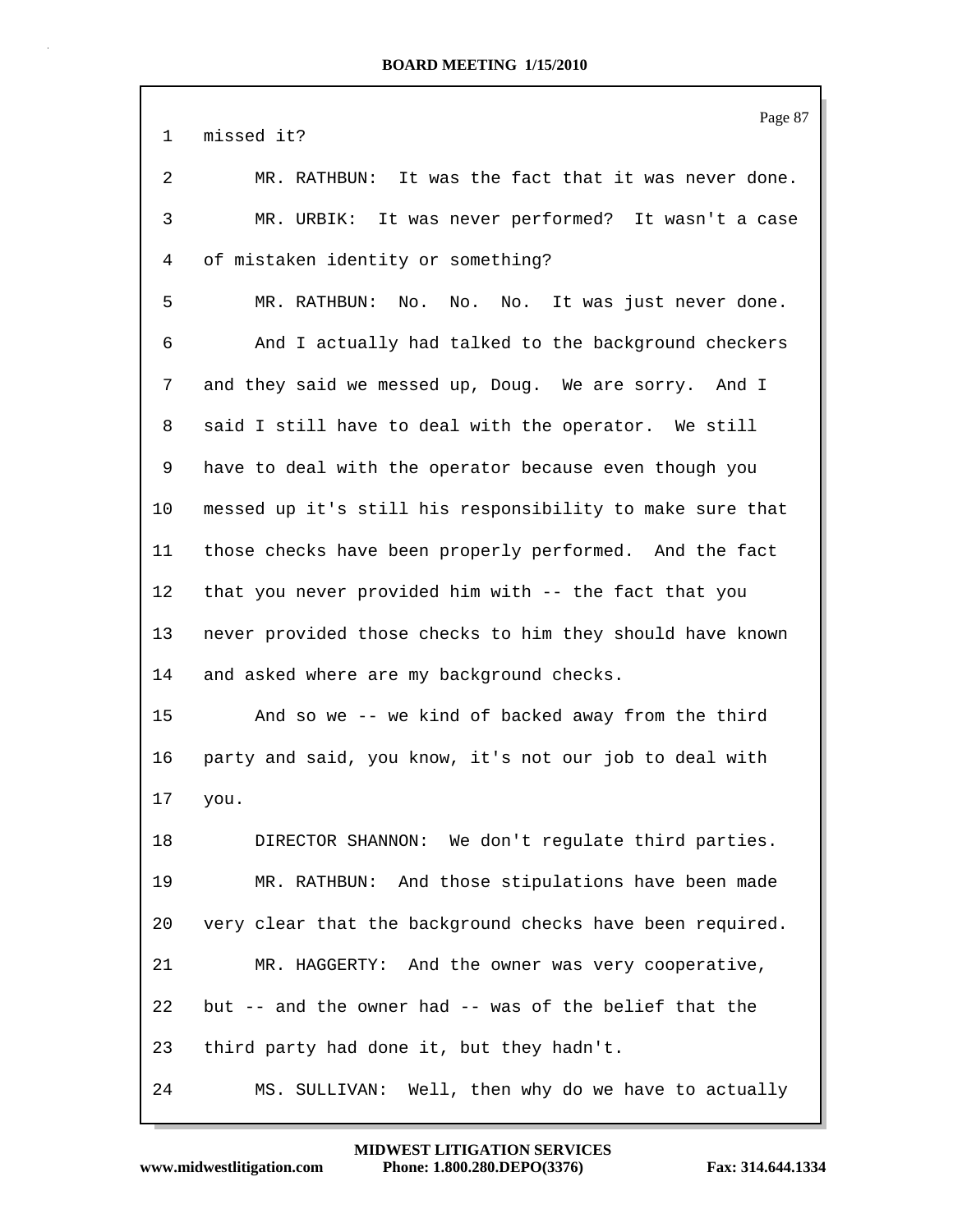|    | Page 88                                                   |
|----|-----------------------------------------------------------|
| 1  | fine them this time. Now that they are aware --           |
| 2  | DIRECTOR SHANNON: We think that the fine that we          |
| 3  | imposed was -- was reasonable given the circumstances. We |
| 4  | did take into account the mitigating factors. We could    |
| 5  | have charged them --                                      |
| 6  | MR. RATHBUN: A thousand dollars.                          |
| 7  | DIRECTOR SHANNON: -- a thousand dollars, but we           |
| 8  | didn't because we felt that there were some mitigating    |
| 9  | factors. But it is their responsibility. In 2-20, it      |
| 10 | says that the department shall assess a penalty.<br>It    |
| 11 | doesn't say may. It says shall. So I think that we took   |
| 12 | into consideration that he was cooperative and was -- you |
| 13 | know it was an honest mistake, but he needs to follow the |
| 14 | law.                                                      |
| 15 | MR. HAGGERTY: So again be careful with whom you           |
| 16 | contract because ultimately we regulate the -- the        |
| 17 | operator. And we try to be reasonable. We take into       |
| 18 | consideration that which is mitigating, but at the same   |
| 19 | time, we have a charge and a responsibility, too, you     |
| 20 | know? Obviously we do. And we need to take this           |
| 21 | seriously. And so it was you know -- as they say, it was  |
| 22 | a teaching moment for the operator.                       |
| 23 | DIRECTOR SHANNON: And for the -- the third party          |
| 24 | because now the third party is aware, too.                |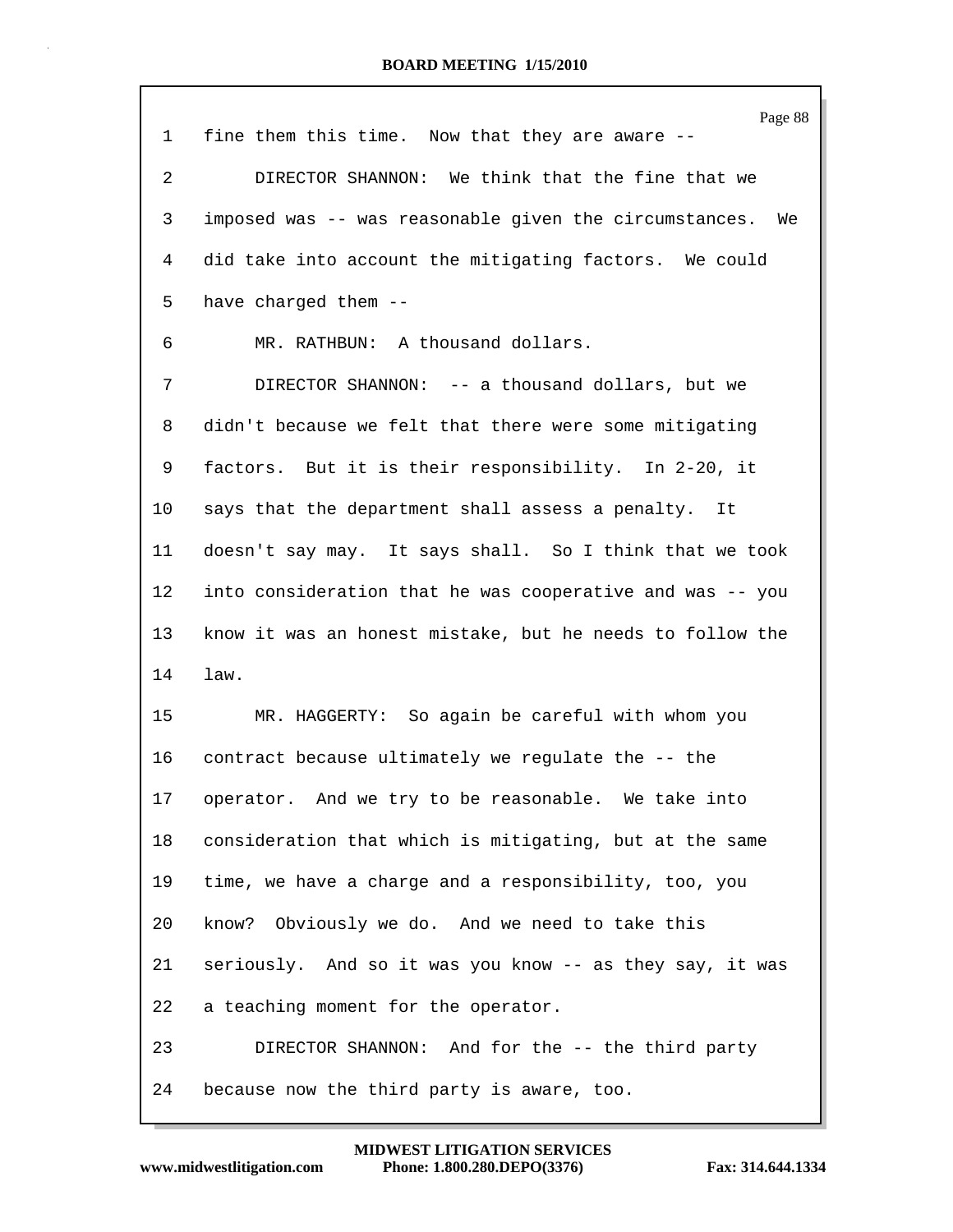| 1  | Page 89<br>MR. HAGGERTY: And I think that everybody -- I think |
|----|----------------------------------------------------------------|
| 2  | that those in fault thought that the department acted          |
| 3  | reasonably with them. And so --                                |
| 4  | DIRECTOR SHANNON: And in accordance with state law.            |
| 5  | MR. URBIK: Why not \$50? Why not \$100? Why not \$75?          |
| 6  | What was magic about the number \$500?                         |
| 7  | MR. HAGGERTY: Well, I think given, you know, the               |
| 8  | circumstances -- which was that indeed this individual was     |
| 9  | a sex offender, that the individual in question -- what we     |
| 10 | were attempting to do was to impart to the owner the           |
| 11 | seriousness of that. And fortunately, you know, it --          |
| 12 | fortunately there wasn't any -- there wasn't any incident      |
| 13 | associated with -- with his presence on the midway. But        |
| 14 | we thought, you know, given the cooperation -- but given       |
| 15 | the seriousness of it, it was a middle ground. So we made      |
| 16 | a judgment.                                                    |
| 17 | DIRECTOR SHANNON: We reduced it by 50 percent.                 |
| 18 | MR. URBIK: But knowing that it was not the                     |
| 19 | operator's fault because the third party was supposed to       |
| 20 | have done it and didn't. The operator's mistake was that       |
| 21 | he didn't follow up with the third party to get the            |
| 22 | paperwork to prove that it was done. It is a clerical          |
| 23 | error. It just seems like 500 bucks -- to impose 500           |
| 24 | bucks as opposed to \$100 or \$50. If we must charge him a     |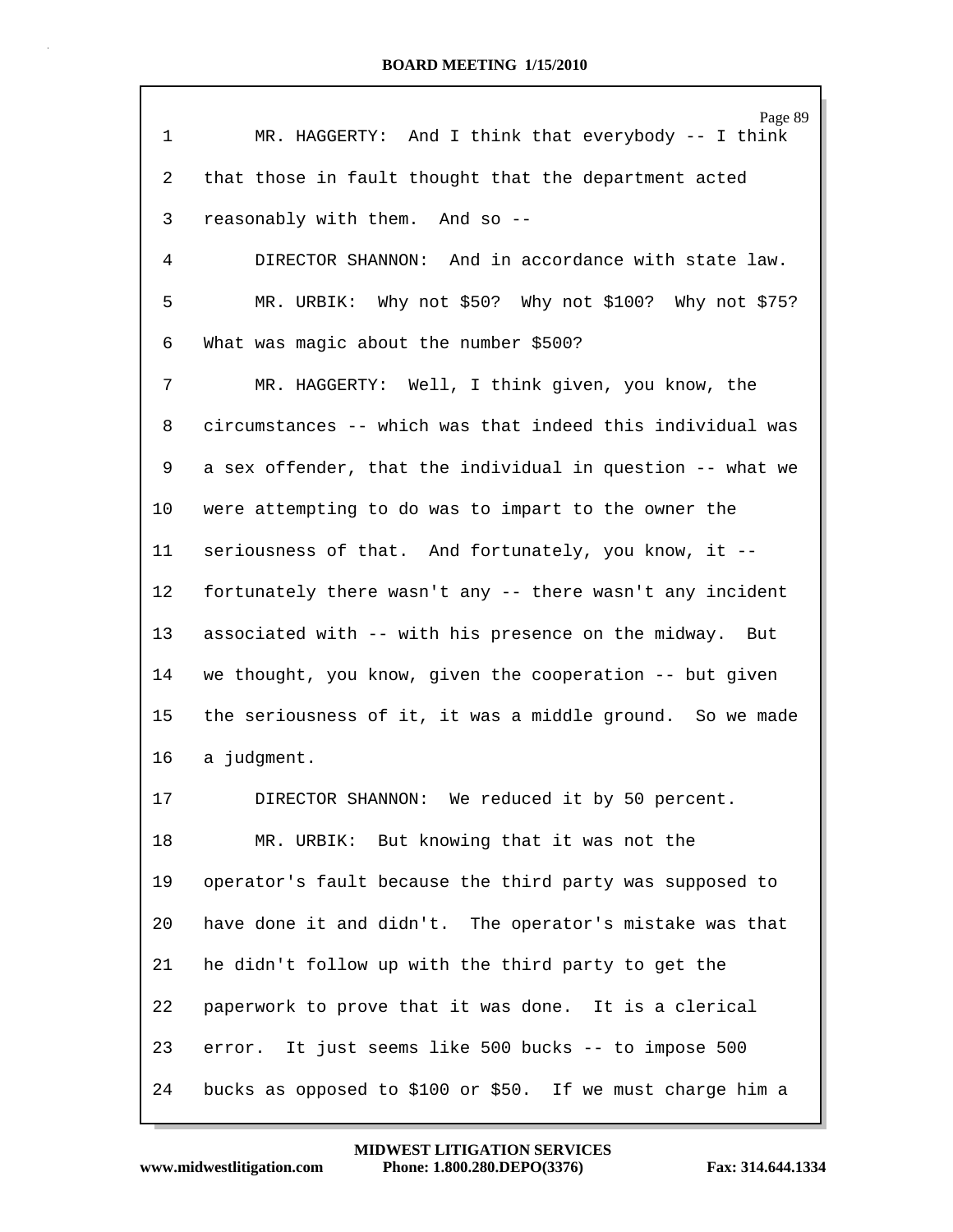|             | Page 90                                                    |
|-------------|------------------------------------------------------------|
| $\mathbf 1$ | penalty, so be it. But \$500 is a lot of money to          |
| 2           | somebody.                                                  |
| 3           | MS. SCHERER: It's a clerical error that resulted in        |
| 4           | a sex offender being around children. Which is the whole   |
| 5           | purpose of the law. And if it were a clerical error that   |
| 6           | resulted in someone missing a bolt and it didn't result in |
| 7           | an injury, fine. I don't have a kid, but I wouldn't want   |
| 8           | my kids around a sex offender and be told, well, it was a  |
| 9           | clerical error, I'm sorry, I won't let it happen again.    |
| 10          | It's a serious offense.                                    |
| 11          | DIRECTOR SHANNON: This law has been on the books           |
| 12          | since what? Since 2000 and --                              |
| 13          | MR. HAGGERTY: January 1 of 2000 and --                     |
| 14          | DIRECTOR SHANNON: Seven?                                   |
| 15          | MR. HAGGERTY: Eight?                                       |
| 16          | MS. SCHERER: Right.                                        |
| $17$        | DIRECTOR SHANNON: Since 2008.                              |
| 18          | And we have given people plenty of knowledge.<br>We've     |
| 19          | worked with people. We've given them lots of training,     |
| 20          | outreach. We have things on our web site telling them      |
| 21          | exactly what is expected. Marcia has spent hours on the    |
| 22          | phone with people. We've given them their five days to     |
| 23          | get in compliance. I think that we have been more than     |
| 24          | reasonable in terms of getting people up to speed. So --   |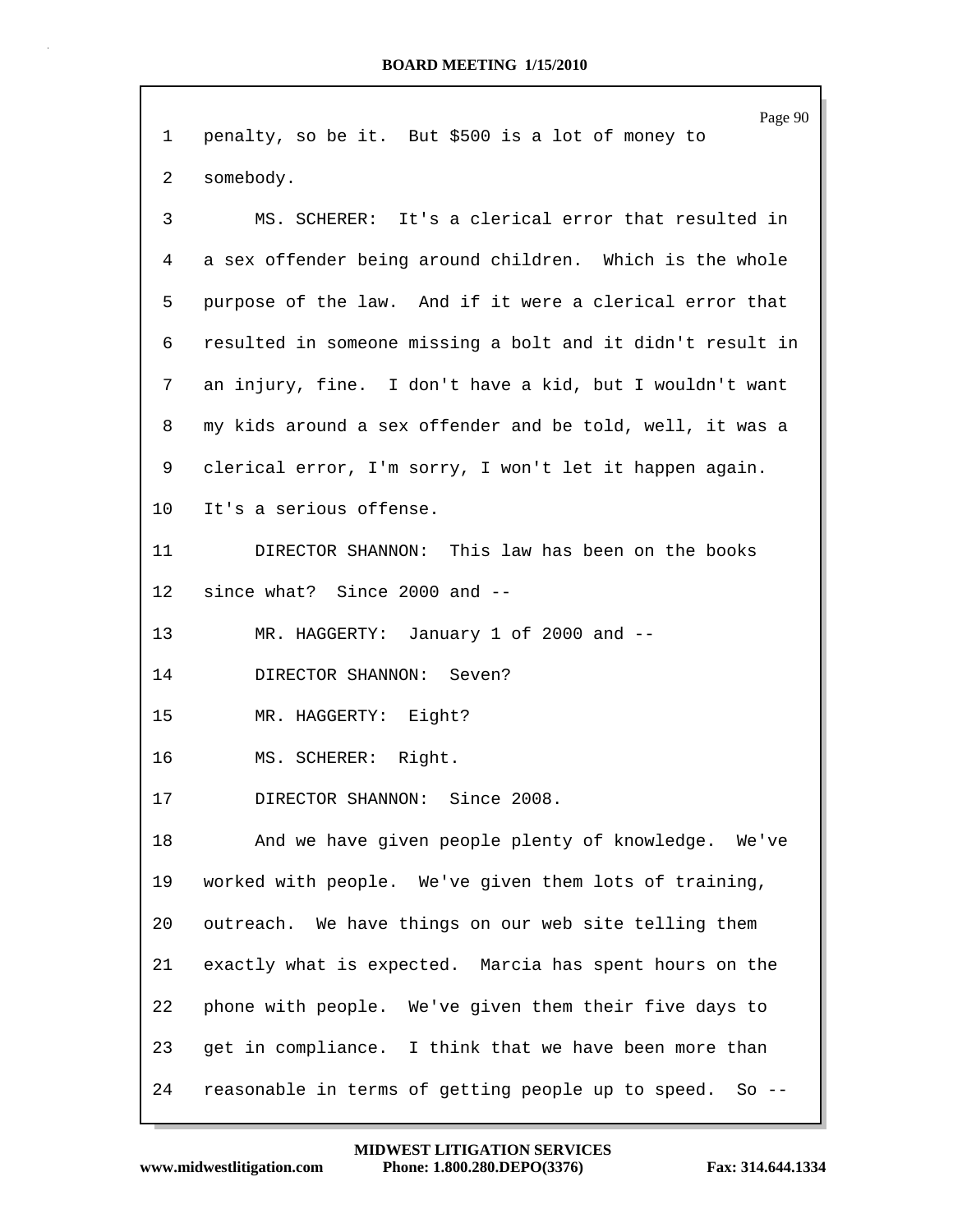| 1       | Page 91<br>and working with them so that they can meet the   |
|---------|--------------------------------------------------------------|
| 2       | requirements. And you know we made a judgment as the         |
| 3       | enforcement agency. And you know that was the penalty        |
| 4       | amount that was accepted.                                    |
| 5       | MR. URBIK: Okay.                                             |
| 6       | DIRECTOR SHANNON: Let's take a brief break for five          |
| 7       | or ten minutes.                                              |
| 8       | (Short recess was taken.)                                    |
| 9       | DIRECTOR SHANNON: Let's go back on the record.               |
| 10      | The Carnival and Amusement Safety Board will come            |
|         |                                                              |
| 11      | back -- will resume.                                         |
| $12 \,$ | And, Doug, I think that we left off with the third           |
| 13      | party background checks. Could you just give a quick         |
| 14      | update on the Venture rides?                                 |
| 15      | MR. RATHBUN: Right.                                          |
| 16      | Venture rides. We are mandating that the ten-year            |
| 17      | overhaul be accomplished. A letter has been sent out to      |
| 18      | all of the owners that we have on file of owning a Venture   |
| 19      | The overhaul can be done in house provided that the<br>ride. |
| 20      | individuals performing the overhaul have the requisite       |
| 21      | skills in NDT and welding and whatever is required to        |
| 22      | perform the overhaul on that ride.                           |
| 23      | Are there any questions?                                     |
| 24      | DIRECTOR SHANNON: And this was a matter that we              |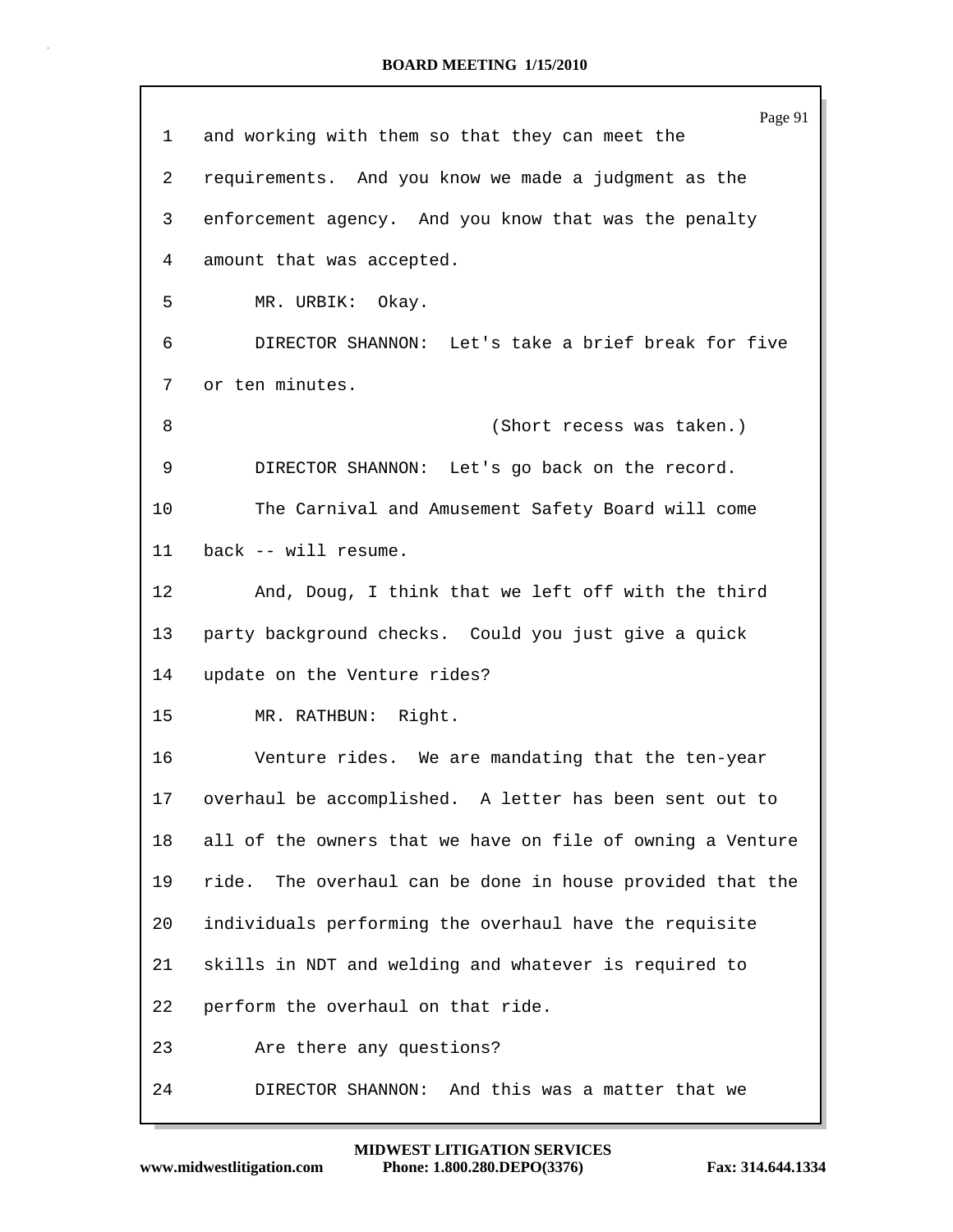| 1               | Page 92<br>discussed at great length I think at the last board |
|-----------------|----------------------------------------------------------------|
| 2               | meeting. And so they've all been informed. When did that       |
| 3               | letter go out, Doug?                                           |
| 4               | MR. RATHBUN: Months ago.                                       |
| 5               | DIRECTOR SHANNON: In October or September or                   |
| 6               | something?                                                     |
| 7               | MR. RATHBUN: Yeah. It's been awhile. And it will               |
| 8               | take effect in 2011. So the next operating year is when        |
| 9               | we will be requesting that information from the owners.        |
| 10 <sup>°</sup> | MS. SULLIVAN: So they have a year?                             |
| 11              | UNIDENTIFIED SPEAKER: Somebody said last night -- I            |
| 12              | guess they didn't get a letter. I don't own any Venture        |
| 13              | rides. They own two Venture rides. And they said it had        |
| 14              | to go back to them.                                            |
| 15 <sub>1</sub> | MR. RATHBUN: No, ma'am.                                        |
| 16              | DIRECTOR SHANNON: The letter didn't say that.                  |
| 17              | MR. RATHBUN: You need to talk to me afterwards.                |
| 18              | Tell them to call me.                                          |
| 19              | UNIDENTIFIED SPEAKER: I will. I will tell them to              |
| 20              | call you people.                                               |
| 21              | MR. RATHBUN: No, that's not true.                              |
| 22              | UNIDENTIFIED SPEAKER: I received that letter. I'm              |
| 23              | sorry. I came back a few minutes late, but what do you         |
| 24              | mean by certified? Can you clarify certified?                  |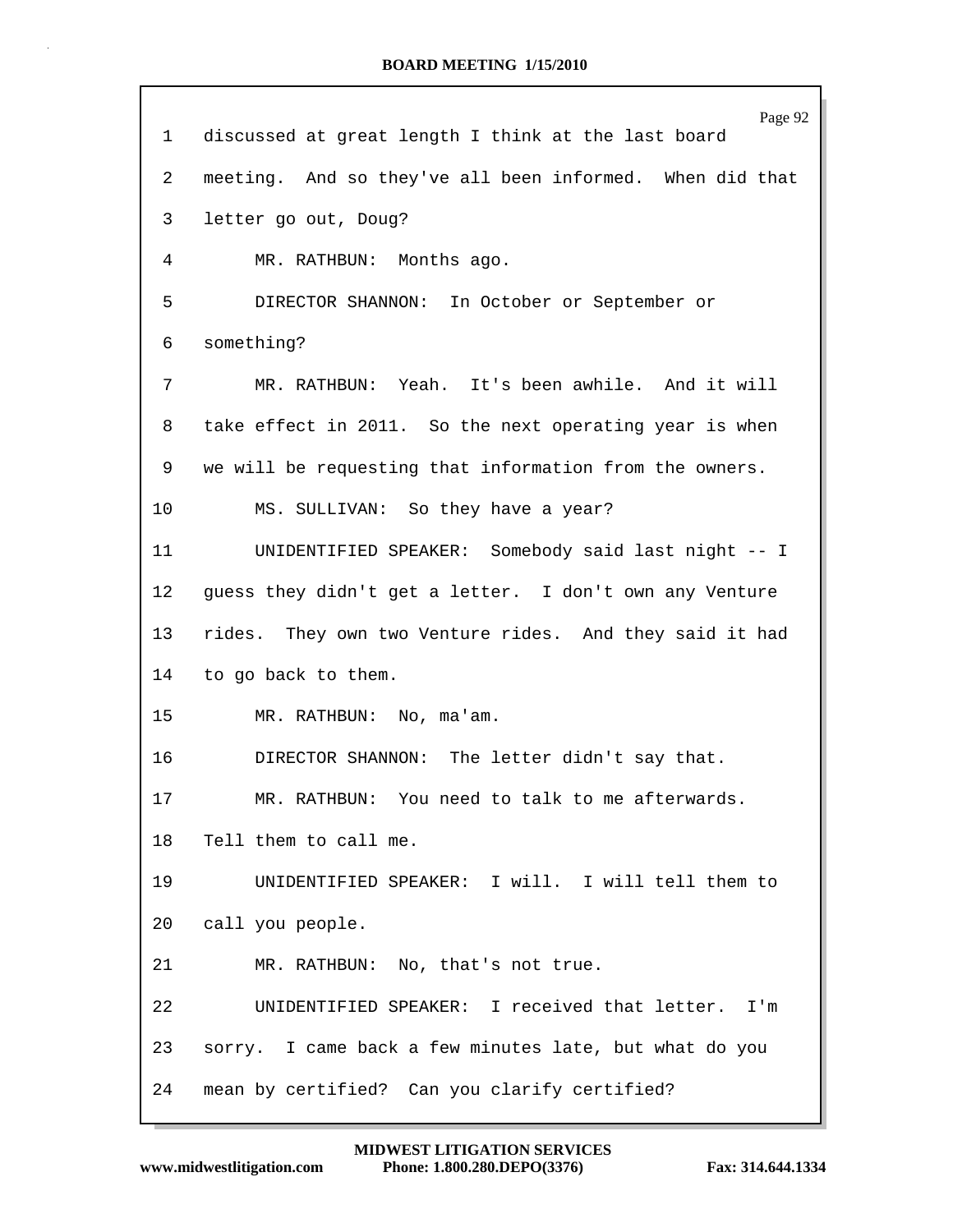| 1       | Page 93<br>MR. RATHBUN: An individual that can do the NDT work |
|---------|----------------------------------------------------------------|
| 2       | for you. And if there are any repairs to be made, a            |
| 3       | certified welder to do the appropriate repairs.                |
| 4       | UNIDENTIFIED SPEAKER: And you can hire a third                 |
| 5       | party?                                                         |
| 6       | MR. RATHBUN: That's correct.                                   |
| 7       | UNIDENTIFIED SPEAKER: So if our staff wished to do             |
| 8       | an overhaul, they can do it. And I don't own any Venture       |
| 9       | rides. Let's say somebody has a Venture ride. They             |
| 10      | overhaul it. And as long as they have a certified welder       |
| 11      | doing the welding and they have a person qualified to          |
| $12 \,$ | overhaul to do the NDT work, that's fine?                      |
| 13      | MR. RATHBUN: Uh-huh.                                           |
| 14      | UNIDENTIFIED SPEAKER: There is no other                        |
|         | certification?                                                 |
| 15      |                                                                |
| 16      | MR. RATHBUN: No. If -- if you look at the writing              |
| 17      | in the manual, it specifies which items you must address       |
| 18      | on your ride update. Any safety equipment, et cetera, et       |
| 19      | cetera.                                                        |
| 20      | UNIDENTIFIED SPEAKER: That is my next question. I              |
| 21      | know it says overhaul. Is that the wording that they use?      |
| 22      | MR. RATHBUN: That is the word that they use.                   |
| 23      | UNIDENTIFIED SPEAKER: Okay. The word overhaul, can             |
| 24      | you define that?                                               |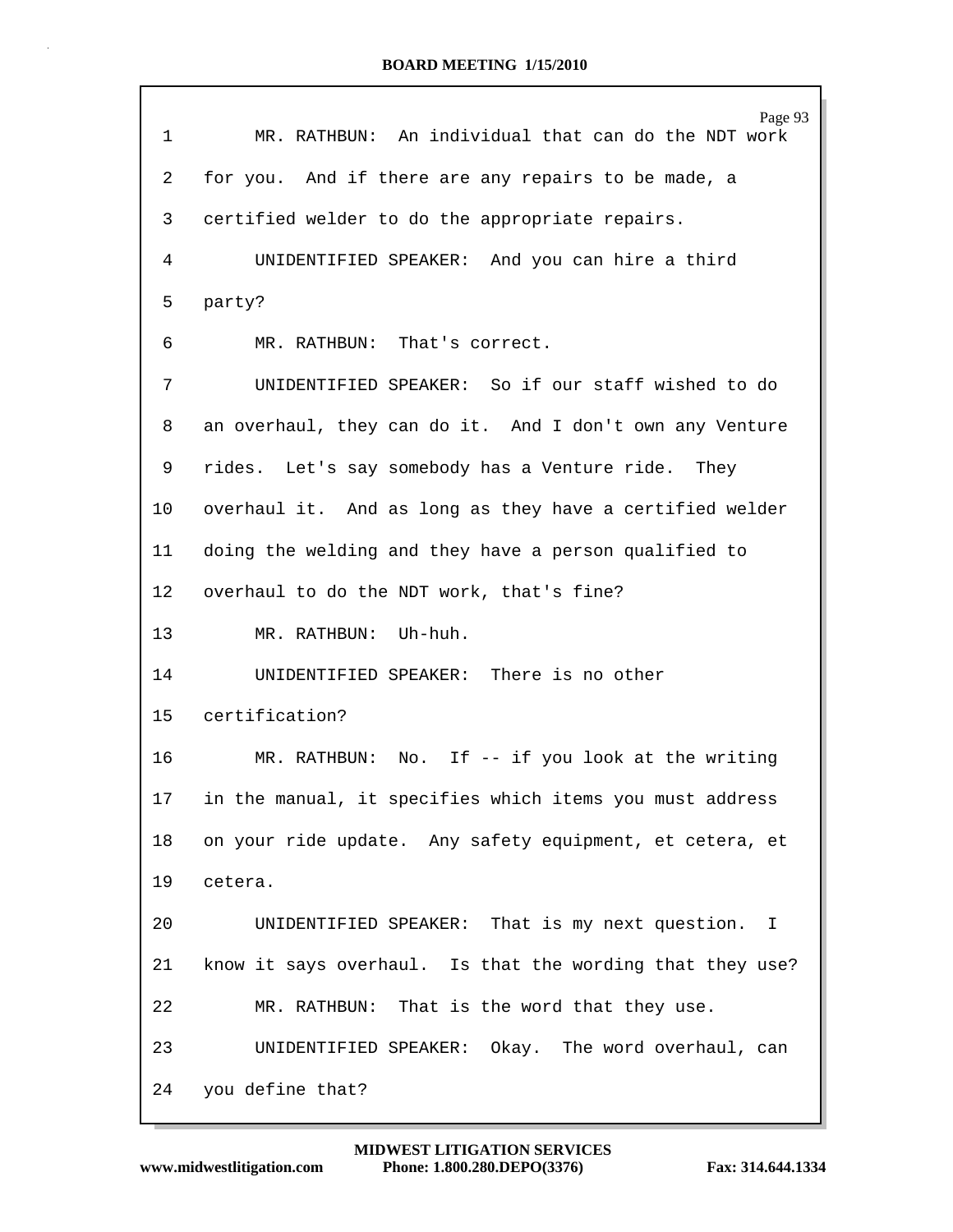| $\mathbf{1}$ | Page 94<br>MR. RATHBUN: It is defined in the manual. You must |
|--------------|---------------------------------------------------------------|
| 2            | go through these things.                                      |
| 3            | UNIDENTIFIED SPEAKER: I didn't see that in there. I           |
| 4            | looked and I didn't see it.                                   |
| 5            | MR. RATHBUN: I don't have a copy with me right now.           |
| 6            | UNIDENTIFIED SPEAKER: To some people overhaul is a            |
| 7            | paint job. Do you understand?                                 |
| 8            | MS. SULLIVAN: Yeah. Just cover up that rust and put           |
| 9            | a little body putty in there.                                 |
| 10           | MR. RATHBUN: The manual is very explicit on which             |
| 11           | areas you have to examine. And it will also specify NDT       |
| $12 \,$      | safety critical areas to examine.                             |
| 13           | UNIDENTIFIED SPEAKER: You are saying the manual says          |
| 14           | which areas to examine?                                       |
| 15           | MR. RATHBUN: No, ma'am, it does not. That's why you           |
| 16           | need get to get an NDT guy there to do that for you.          |
| 17           | UNIDENTIFIED SPEAKER: So every ten years you have to          |
| 18           | do this with NDT and look at what they stress?                |
| 19           | MR. RATHBUN: Right. And we just felt that was a               |
| 20           | better approach than just saying we are not going to do       |
| 21           | this. And no, it does not list A, B, C, D. You will need      |
| 22           | to go to the NDTs. So to that extent there is some -- a       |
| 23           | little bit of a latitude based on the opinion of a Level 2    |
| 24           | NDT inspector.                                                |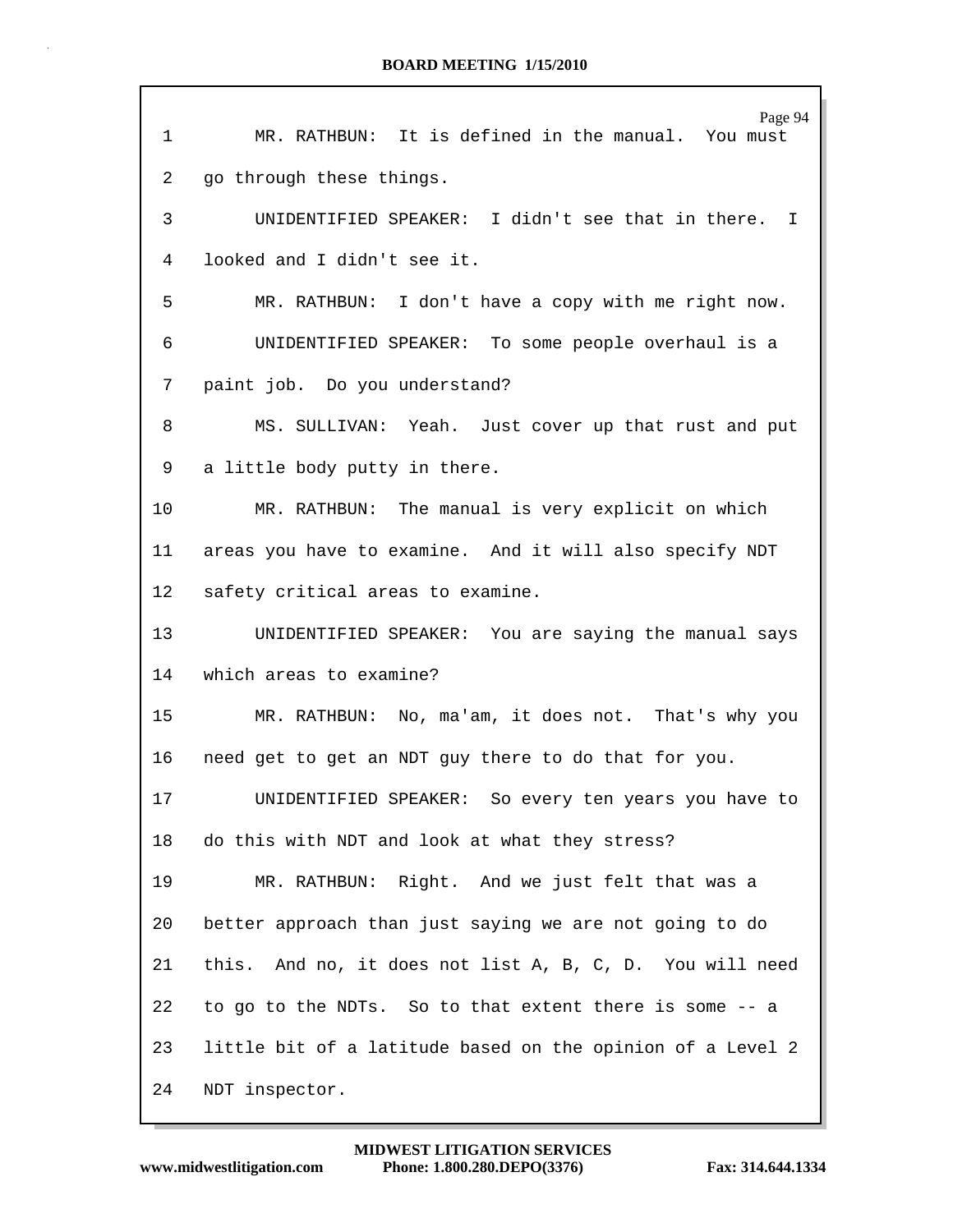| $\mathbf{1}$    | Page 95<br>MS. SULLIVAN: Well, and if you have obvious rust |
|-----------------|-------------------------------------------------------------|
| $\overline{2}$  | issues --                                                   |
| 3               | MR. RATHBUN: Sure.                                          |
| 4               | MS. SULLIVAN: -- and metal getting thin.                    |
| 5               | MR. RATHBUN: Exactly.                                       |
| 6               | Are there any other questions?                              |
| 7               | UNIDENTIFIED SPEAKER: (Indicates.)                          |
| 8               | MR. RATHBUN: Sir.                                           |
| 9               | UNIDENTIFIED SPEAKER: Where do you get a manual             |
| 10              | because it was just brought up to me that they are out of   |
| 11 <sub>1</sub> | business. There is nowhere to get a manual.                 |
| 12 <sup>°</sup> | MR. RATHBUN: Call me and I can get you one.                 |
| 13              | UNIDENTIFIED SPEAKER: You will?                             |
| 14              | MR. RATHBUN: Uh-huh. I'm also president of CARES            |
| 15              | (phonetic). So I deal with 25 different states, the         |
| 16              | managers of those different states. So between all of us    |
| 17              | we can probably get a manual for you.                       |
| 18              | That's all that I have.                                     |
| 19              | MS. SULLIVAN: We will know somebody who has them.           |
|                 |                                                             |
| 20              | DIRECTOR SHANNON: Okay. Thank you, Doug.                    |
| 21              | Well, Sara, I hope that you are not going to create a       |
| 22              | lot of controversy again, but the next item on the agenda   |
| 23              | is legislative proposal. And the -- the very none           |
| 24              | controversial issue of the cell phones.                     |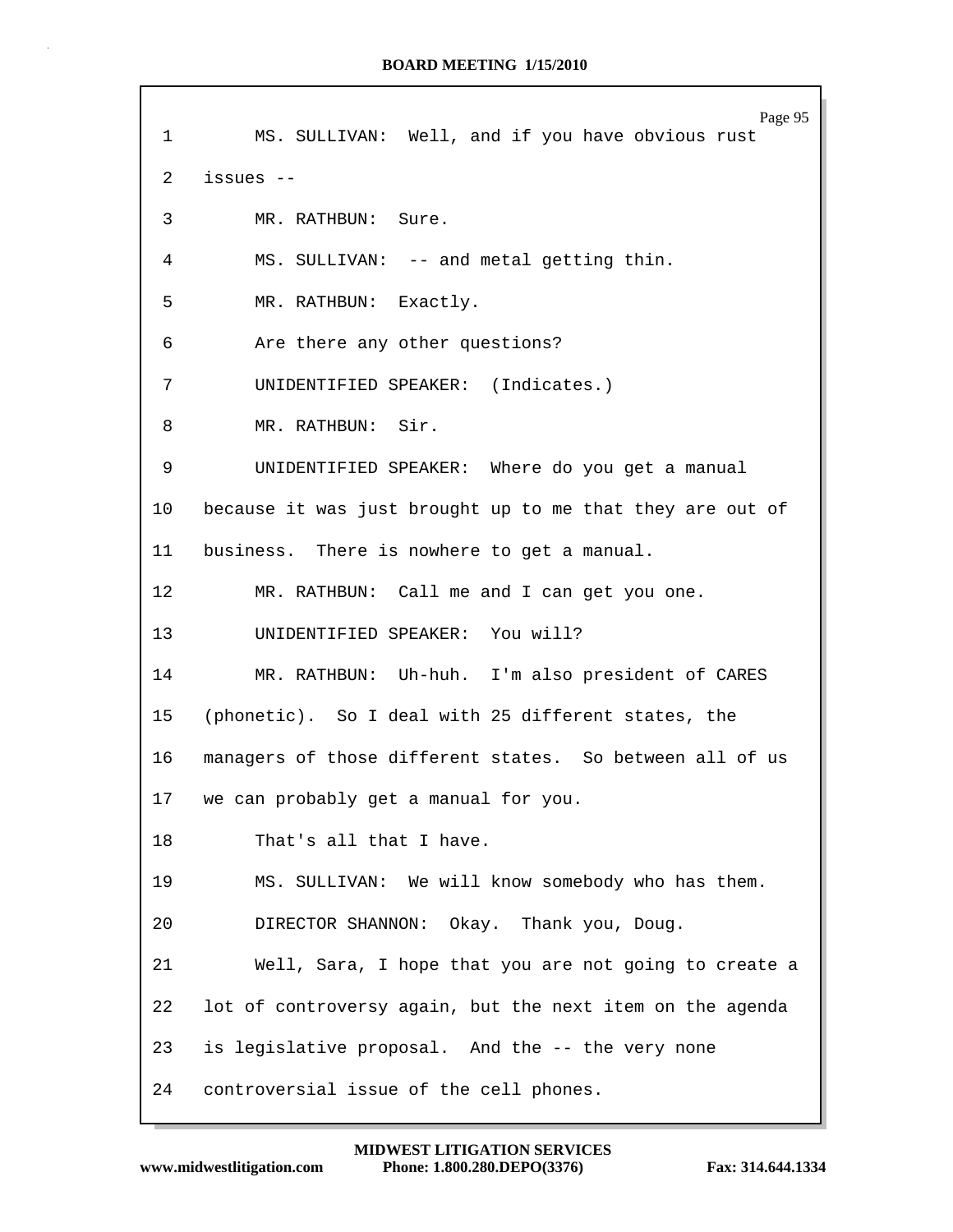| $\mathbf 1$    | Page 96<br>MS. SCHERER: Okay. We will try this again today. |
|----------------|-------------------------------------------------------------|
| $\overline{2}$ | DIRECTOR SHANNON: And I guess what we are looking           |
| 3              | for is -- we are looking for the board's input on how or    |
| 4              | where they think we should go with the legislative          |
| 5              | proposal.                                                   |
| 6              | MS. SCHERER: So last night we had a good discussion         |
| 7              | with a lot of input from our staff as well as the public    |
| 8              | and all of the owners that are here. And everybody kind     |
| 9              | of gave their input on how they felt about the cell phone   |
| 10             | issue. And then this morning we discussed the monster       |
| 11             | truck issue.                                                |
| 12             | With our legislative proposal, if you turn to Tab 4,        |
| 13             | it's the very first item on the first page. You should      |
| 14             | have a one-page overview on what we are trying to change    |
| 15             | in the act. If you flip to that page, you will find the     |
| 16             | actual draft of our legislation that we are proposing.      |
| 17             | The first item -- well, I will quickly go through the       |
| 18             | Monster Truck Section 2-2, which is Definitions, Part G.    |
| 19             | We've added this Part G. And it just clarifies that any     |
| 20             | monster truck which carries passengers along, around, or    |
| 21             | over a fixed or restricted course for the primary purpose   |
| 22             | of giving its passengers amusement, pleasure, thrills, or   |
| 23             | excitement excluding those used for racing or other         |
| 24             | competition are included as an amusement ride.              |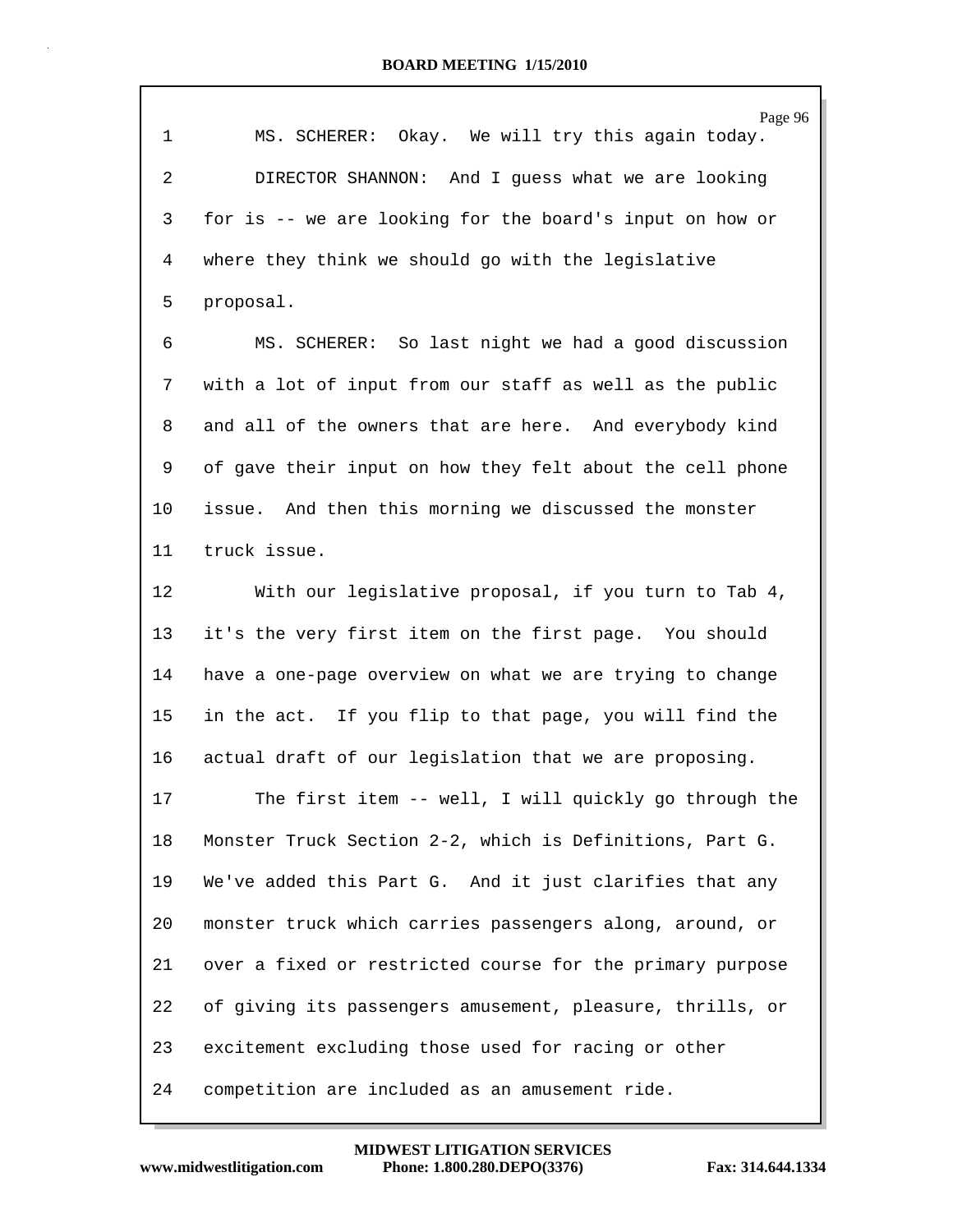|                 | Page 97                                                    |
|-----------------|------------------------------------------------------------|
| 1               | We already discussed that earlier. And I think that        |
| 2               | we all agreed that monster trucks should be covered as an  |
| 3               | amusement ride. We are just trying to decide what          |
| 4               | regulations to hold them to.                               |
| 5               | DIRECTOR SHANNON: And this is really more for              |
| 6               | clarification. I mean we think that under the definition   |
| 7               | it already is an amusement ride, but this would make it    |
| 8               | very clear as we discussed earlier.                        |
| 9               | MS. SCHERER: Uh-huh.                                       |
| 10              | And if you go right below that to Number 6.5, we           |
| 11              | added a definition of a monster truck, which is pretty     |
| 12              | general. You can read over that.                           |
| 13              | So those are the two monster truck --                      |
| 14              | MR. URBIK: If a monster truck can be modified to the       |
| 15              | point where it's used for that purpose, but not invalidate |
| 16              | itself for being -- for being used on the road, then does  |
| 17 <sub>2</sub> | it cease to become an amusement ride?                      |
| 18              | DIRECTOR SHANNON: If it's not roadworthy, it's a           |
| 19              | monster truck. If it's roadworthy --                       |
| 20              | MR. URBIK: And being used for the purpose along a          |
| 21              | fixed course carrying passengers with a roll cage.<br>Is   |
| 22              | that a monster truck then? In other words, it's not --     |
| 23              | it's a little monster truck.                               |
| 24              | MS. SCHERER: Like a regular pickup truck?                  |

Г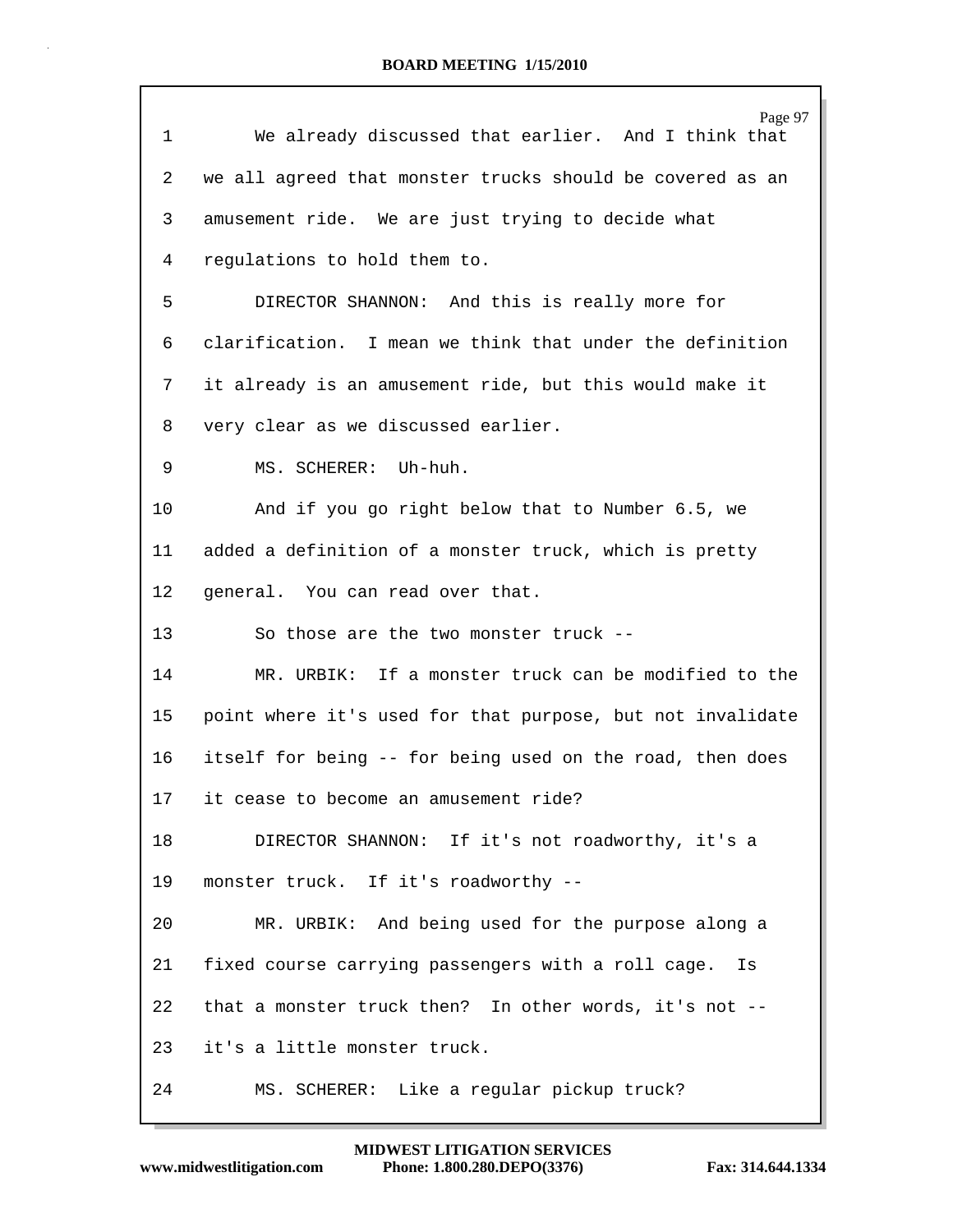| 1       | Page 98<br>MR. URBIK: Like a regular pickup truck, but     |
|---------|------------------------------------------------------------|
| 2       | modified.                                                  |
| 3       | MS. SCHERER: With seat belts?                              |
| 4       | MR. URBIK: Modified or --                                  |
| 5       | DIRECTOR SHANNON: Is it on the road?                       |
| 6       | MR. URBIK: It can be. It has plates and it can be          |
| 7       | used on the road.                                          |
| 8       | DIRECTOR SHANNON: If it's regulated by the Secretary       |
| 9       | of State, I don't think that it's regulated by us.         |
| 10      | MR. URBIK: But then it goes on to a fixed course and       |
| 11      | it carries passengers for hire over a fixed course.        |
| $12 \,$ | That's what I'm wondering if the definition is broad       |
| 13      | enough.                                                    |
| 14      | MS. SULLIVAN: Well, if we've already got -- well,          |
| 15      | the state has to do it then because if it has passengers,  |
| 16      | they all have to have seat belts and certain things.       |
| 17      | MR. URBIK: Not on private property.                        |
| 18      | MS. SULLIVAN: But if it's on the road, they do.            |
| 19      | MR. URBIK: They are not carrying passengers on the         |
| 20      | It's a truck that's been modified for the purpose<br>road. |
| 21      | of using it for an amusement ride still licensed for road  |
| 22      | use. A dual purpose.                                       |
| 23      | MS. SULLIVAN: If it's licensed for road use, we will       |
| 24      | stay out of it.                                            |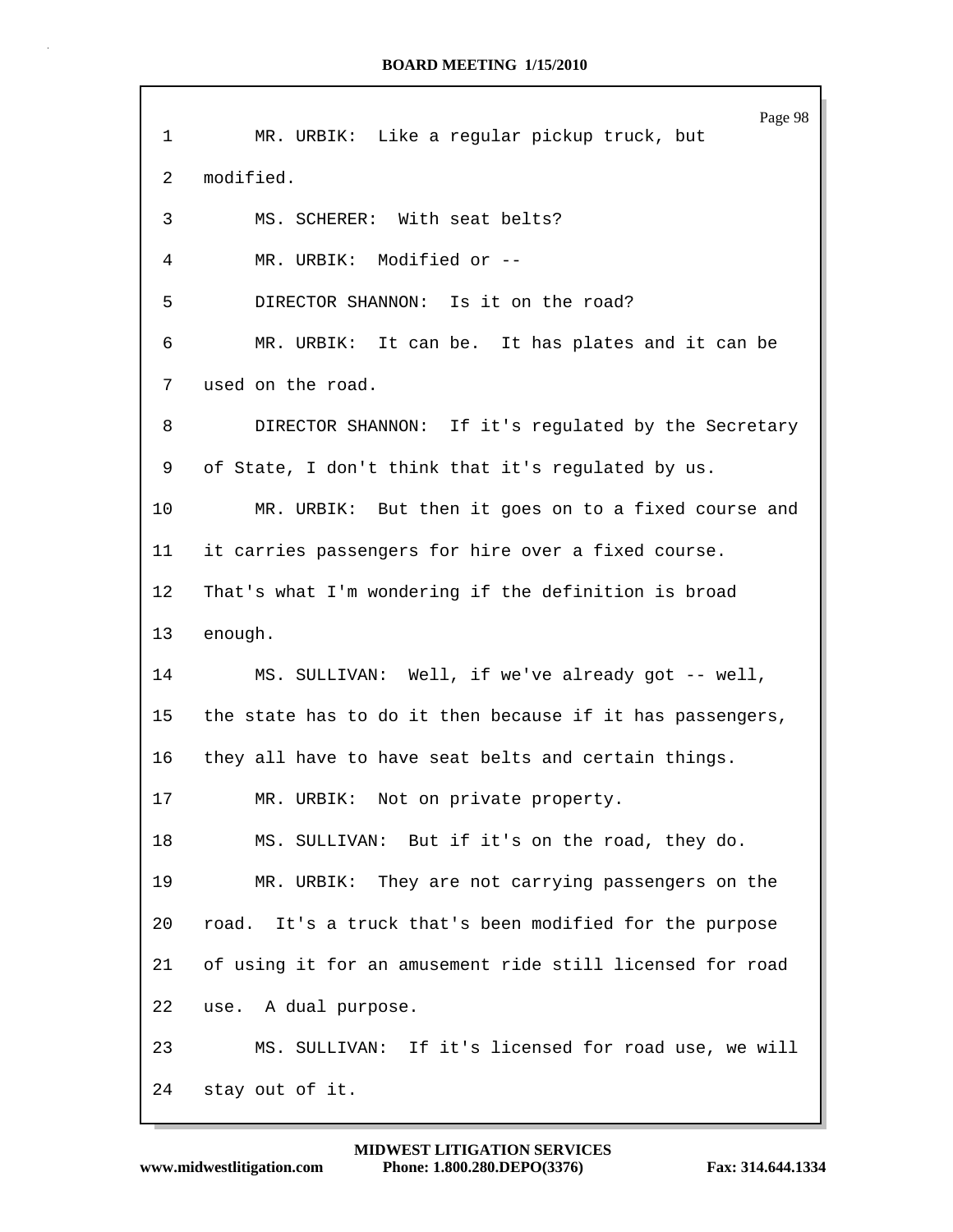| $\mathbf 1$ | Page 99<br>DIRECTOR SHANNON: We don't regulate the roads, but I |
|-------------|-----------------------------------------------------------------|
| 2           | think the way that the definition reads is -- Mike,             |
| 3           | correct me if I'm wrong, but the way our definition             |
| 4           | currently reads is a monster truck means a road vehicle,        |
| 5           | frequently but not exclusively styled after pickup trucks,      |
| 6           | that is modified or purposely built with extremely large        |
| 7           | wheels and suspension to the extent that it is not legal        |
| 8           | for on-the-road use.                                            |
| 9           | Does that mean that this -- that if it's legal for              |
| 10          | on-the-road use that it would not be a monster truck under      |
| 11          | our definition?                                                 |
| 12          | MR. HAGGERTY: To the extent that -- I would say yes.            |
| 13          | So maybe.                                                       |
| 14          | MR. URBIK: So even if it's used as an amusement                 |
| 15          | device at a fair or something like that, carrying               |
| 16          | passengers and doing everything that the monster truck          |
| 17          | would be doing as far as functionality is concerned, it's       |
| 18          | just not as big, then we don't regulate it?                     |
| 19          | MR. HAGGERTY: So what you are asking is could a                 |
| 20          | truck have a dual identity?                                     |
| 21          | MR. URBIK: Exactly.                                             |
| 22          | MR. HAGGERTY: So on a road it could be roadworthy               |
| 23          | and on a fixed course, we would not want to lose that           |
| 24          | jurisdiction over them clearly, but it's roadworthy on the      |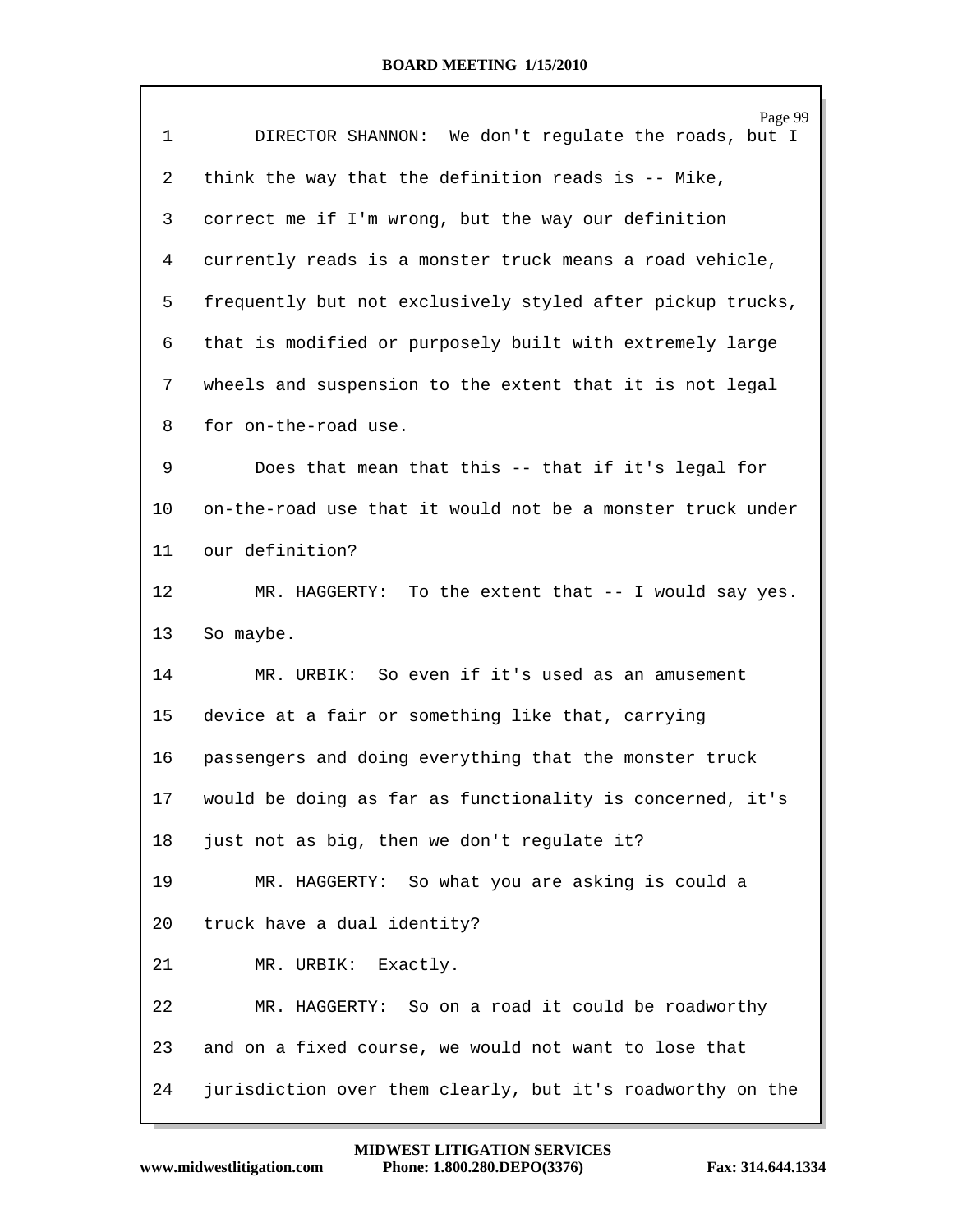Page 100 1 road. 2 MR. URBIK: It doesn't have to have a roll cage or a 3 fire extinguisher. You only need seat belts when you have 4 passengers on the road. 5 DIRECTOR SHANNON: We did talk about taking the word 6 legal out and making it for on-road use. 7 MS. SULLIVAN: What if you ever have a wild animal 8 park safari truck or something like that? 9 MS. SCHERER: Are you thinking that would be a 10 monster truck, a safari truck? 11 MS. SULLIVAN: It would be a truck that somebody 12 would be riding in. 13 DIRECTOR SHANNON: But if it's regulated by the 14 Secretary of State, the Department of Labor would stand 15 down. 16 MS. SULLIVAN: But also if it's -- 17 DIRECTOR SHANNON: By the definition. 18 MS. SULLIVAN: -- if it's carrying people, then don't 19 they have to have like the chauffeur license or ostensibly 20 the same as a taxi license or something where they are -- 21 UNIDENTIFIED SPEAKER: They are doing it on a course 22 off road. 23 MR. URBIK: Private property. 24 UNIDENTIFIED SPEAKER: Something like that.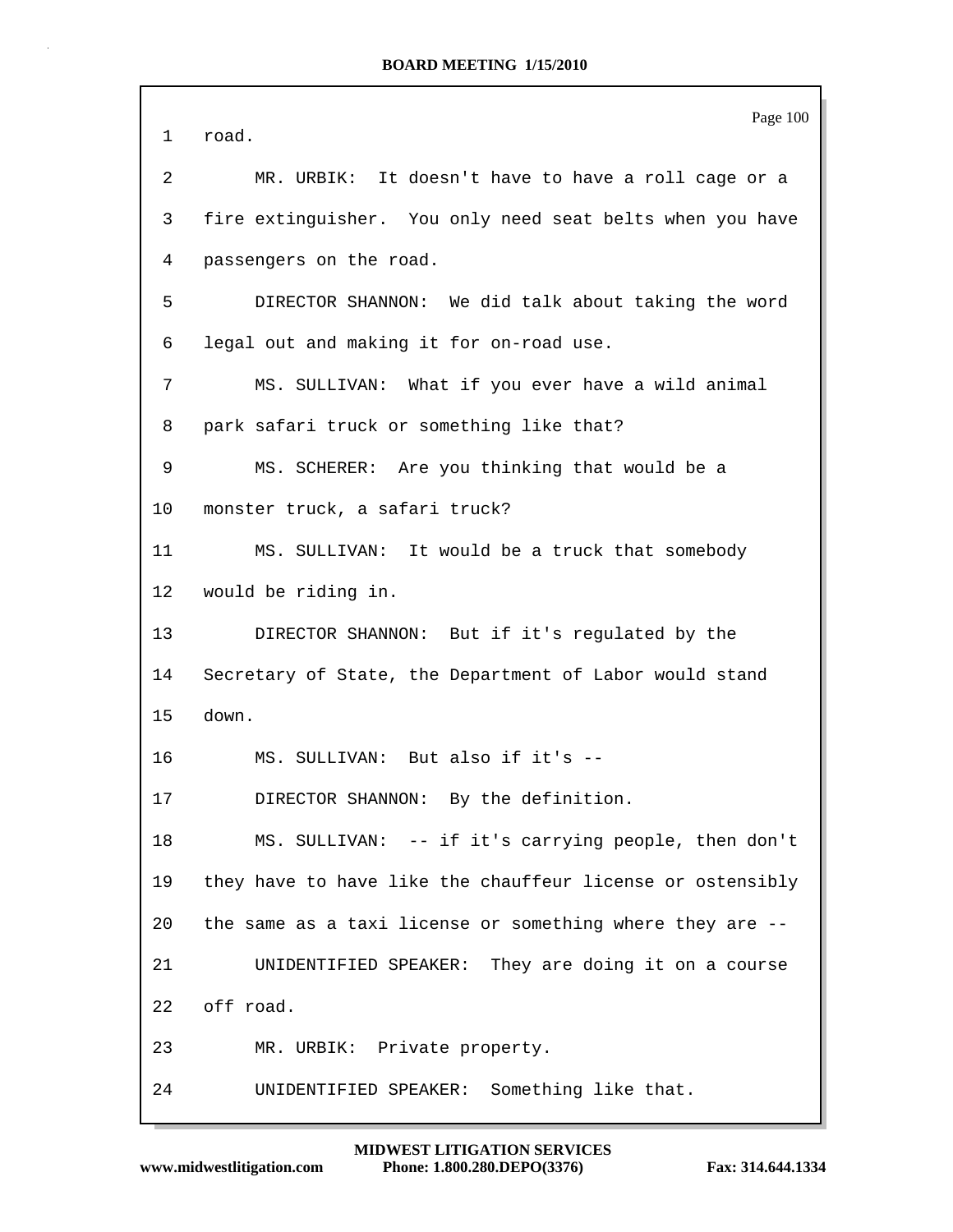| $\mathbf{1}$    | Page 101<br>DIRECTOR SHANNON: If it's -- if it's a motorized |
|-----------------|--------------------------------------------------------------|
| 2               | device which is licensed by the Secretary of State, it is,   |
|                 |                                                              |
| 3               | I think under our definition, exempt from our regulations    |
| 4               | Am I right, Mike?                                            |
| 5               | MR. HAGGERTY: As it's written.                               |
| 6               | MS. SULLIVAN: Yeah.                                          |
| 7               | DIRECTOR SHANNON: Well, I mean --                            |
| 8               | MR. URBIK: That's my question.                               |
| 9               | DIRECTOR SHANNON: In the current definition of what          |
| 10 <sub>1</sub> | an amusement ride is, it -- it says a motorized device       |
| 11              | which is not licensed by the Secretary of State.             |
| 12 <sub>1</sub> | MR. HAGGERTY: Right.                                         |
| 13 <sup>°</sup> | MS. SULLIVAN: I suggest until that particular animal         |
| 14              | appears let's just deal with the animal that we have at      |
| 15 <sub>1</sub> | hand.                                                        |
| 16              | DIRECTOR SHANNON: That's -- we will take another             |
| 17              | look at that, but we are not aware of any, but it could      |
| 18              | come up I guess. So we should probably reexamine that.       |
| 19              | That was the none controversial part.                        |
| 20              | MR. URBIK: Yes. I had to bring something up just to          |
| 21              | warm people up.                                              |
| 22              | MS. SCHERER: So that's it for monster trucks.                |
| 23              | If you move to the second page, we've also created a         |
| 24              | definition for the wireless telephone. And this will be      |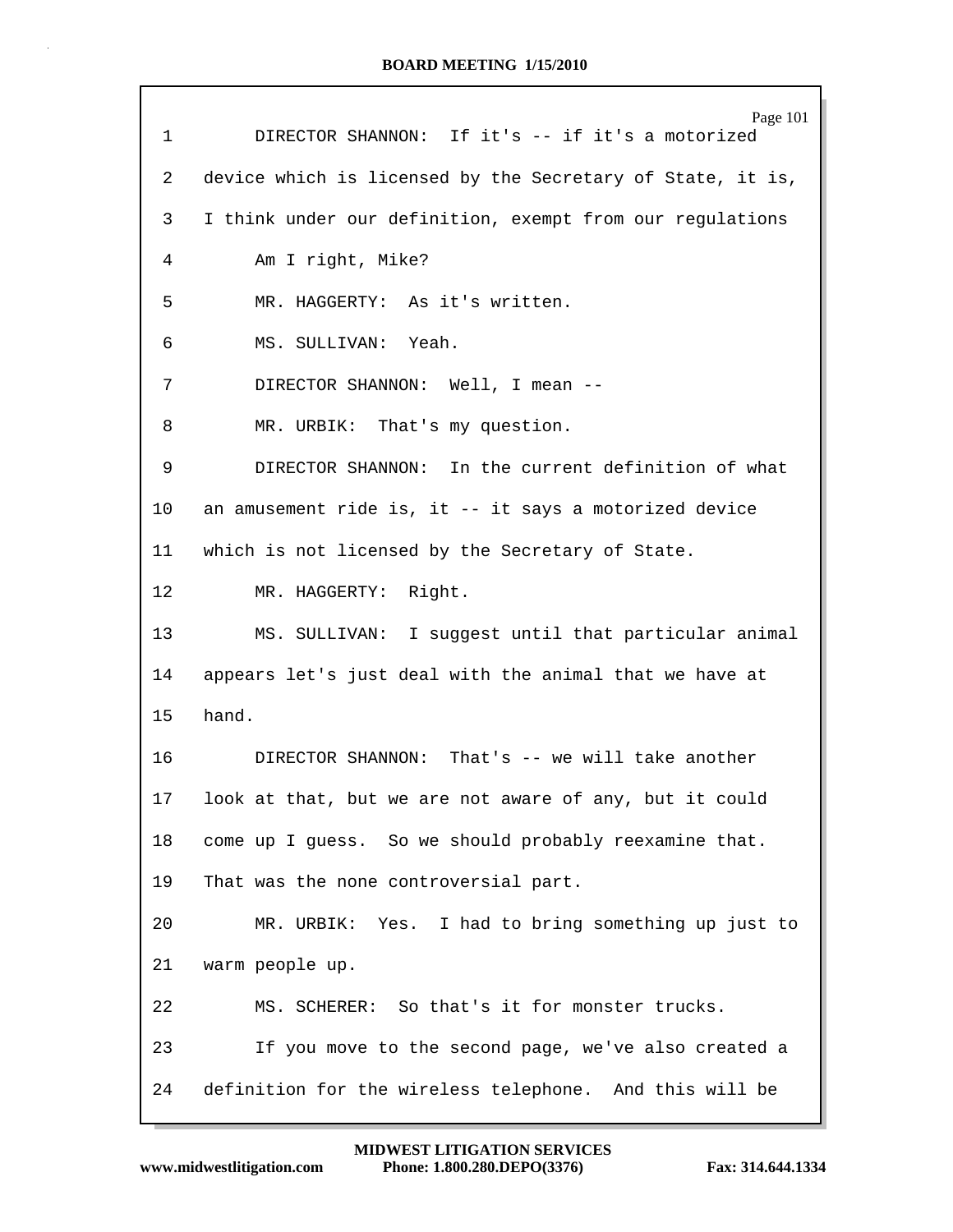| $\mathbf{1}$ | Page 102<br>used further on. This definition came from the cell phone |
|--------------|-----------------------------------------------------------------------|
| 2            | language or legislation that was passed for cars. Since               |
| 3            | they've already come up with their definition, we thought             |
| 4            | that we would use it. It says wireless telephone for                  |
| 5            | purposes of their act means a device that is capable of               |
| 6            | transmitting or receiving telephonic communications                   |
| 7            | without a wire connecting the device to the telephone                 |
| 8            | network. It's pretty basic.                                           |
| 9            | That could include walkie-talkies<br>DIRECTOR SHANNON:                |
| 10           | then?                                                                 |
| 11           | What's a telephonic communication?<br>MR. URBIK:                      |
| 12           | MS. SCHERER: I would say that would be any sort of                    |
| 13           | communication passed through a telephone. Whether it be a             |
| 14           | text message or --                                                    |
| 15           | It would be a walkie-talkie as well?<br>MR. URBIK:                    |
| 16           | Yeah.<br>MS. SULLIVAN:                                                |
| 17           | MS. SCHERER:<br>Yeah.                                                 |
| 18           | MR. URBIK: Even hand-held walkie-talkies? Not even                    |
| 19           | one connected as a part of the phone?                                 |
| 20           | MS. SULLIVAN: Yeah.                                                   |
| 21           | DIRECTOR SHANNON: And we got this definition -- just                  |
| 22           | so you know. We are not experts on wireless telephones.               |
| 23           | It was from the law that recently went into effect that               |
| 24           | bans the use of cell phones in certain areas like when you            |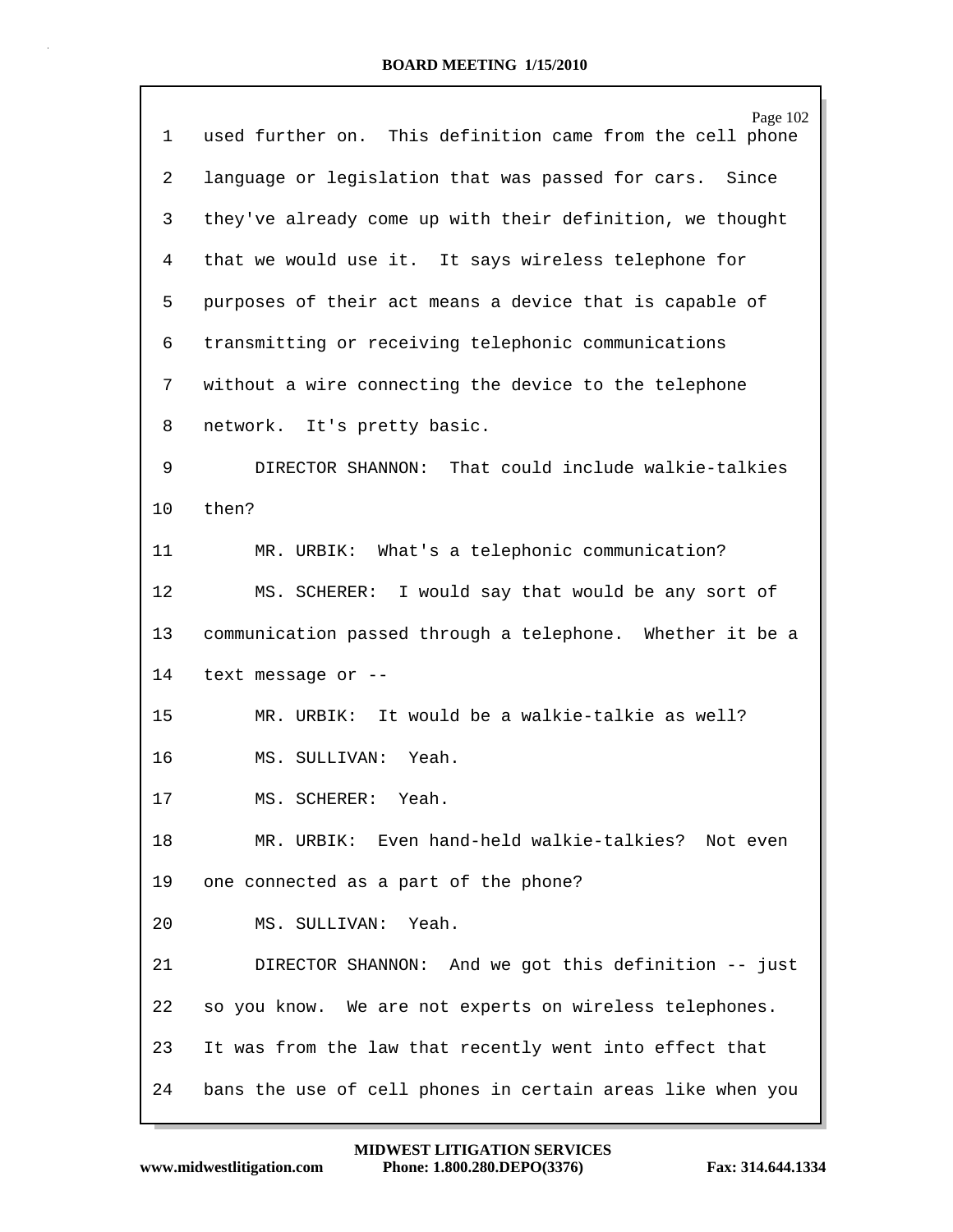| 1  | Page 103<br>are going through a school zone or a construction zone. |
|----|---------------------------------------------------------------------|
| 2  | Right?                                                              |
| 3  | MS. SCHERER: Right.                                                 |
| 4  | UNIDENTIFIED SPEAKER: Cell phones are not used for                  |
| 5  | safety purposes I guess when you are driving a vehicle              |
| 6  | unless you are reporting an accident. So you are serving            |
| 7  | the public.                                                         |
| 8  | DIRECTOR SHANNON: That's just the definition of a                   |
| 9  | wireless telephone. You would have to read it in tandem             |
| 10 | with the other provision. So let's go through that.                 |
| 11 | MS. SCHERER: Sure. I will skip to the Wireless                      |
| 12 | Telephone Prohibitions, Section 2-11.1. It says Wireless            |
| 13 | Telephone Prohibitions. And it says any operator,                   |
| 14 | including an attendant, assistant or volunteer, shall not           |
| 15 | use a wireless telephone while operating or assisting in            |
| 16 | the operation of an amusement ride or amusement                     |
| 17 | attraction.                                                         |
| 18 | And then we go on to say this section does not apply                |
| 19 | to an operator using a wireless telephone for emergency             |
| 20 | purposes. So if you do have a safety situation on your              |
| 21 | ride, you are able to use your telephone or your Nextel             |
| 22 | walkie-talkie or whatever it is to call somebody over for           |
| 23 | help or assistance or whatever you need.                            |
| 24 | MS. SULLIVAN: You know after all of the discussion                  |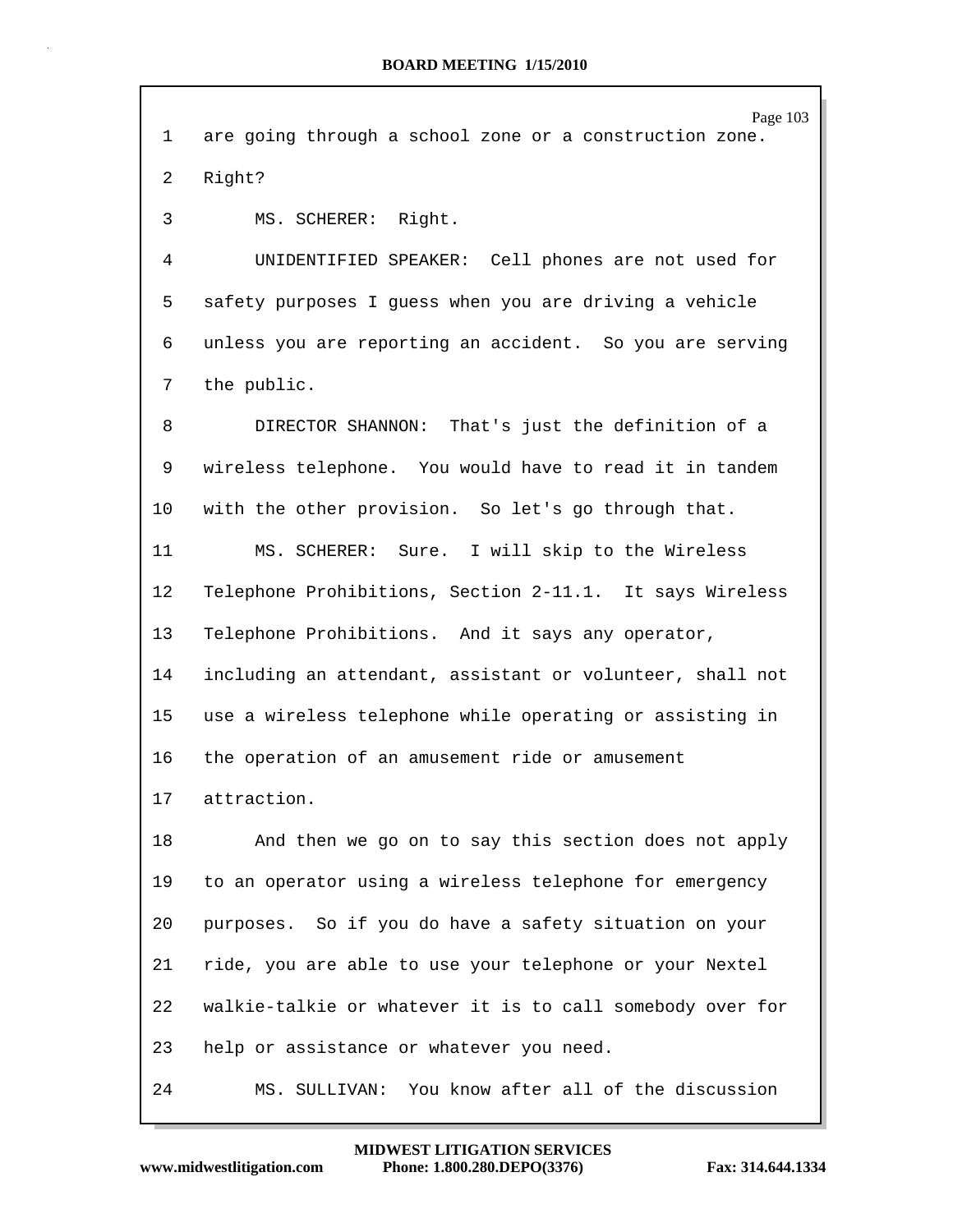| $\mathbf 1$    | Page 104<br>last night I'm more in favor of saying let's don't even |
|----------------|---------------------------------------------------------------------|
| $\overline{a}$ | regulate this. If the department wants to recommend that            |
| 3              | all carnivals have cell phone policies or walkie-talkie             |
| 4              | policies or whatever it is, I think that that's good.               |
| 5              | But you know we've heard from our operators how                     |
| 6              | opposed they are to having even cell phones, but when they          |
| 7              | have supervisors out there, you know, giving breaks and             |
| 8              | things like that and if they just have to call back to the          |
| 9              | office and -- and -- you know which may not be an                   |
| 10             | emergency, but it may be legitimate business, I -- I think          |
| 11             | it's better to leave this in the show's hands and just if           |
| $12 \,$        | the department wants to recommend.                                  |
| 13             | But I don't think that we need to do any more                       |
| 14             | legislation on cell phones. I think that it's -- I think            |
| 15             | that there is -- we can't -- we won't be able to clearly            |
| 16             | enough define what should and shouldn't be allowed.                 |
| 17             | Where, you know, maybe if -- if somebody with a cell phone          |
| 18             | is saying, hey, there is -- you know there is trash on the          |
| 19             | ground that you need to get picked up or you know if you            |
| 20             | are calling in to the office to say we need to get                  |
| 21             | somebody over here to pick it up or somebody just threw             |
| 22             | up. Those things are still legitimate business uses.                |
| 23             | Where -- but they are not necessarily emergencies.                  |
| 24             | And I think -- I think that you heard from all of the               |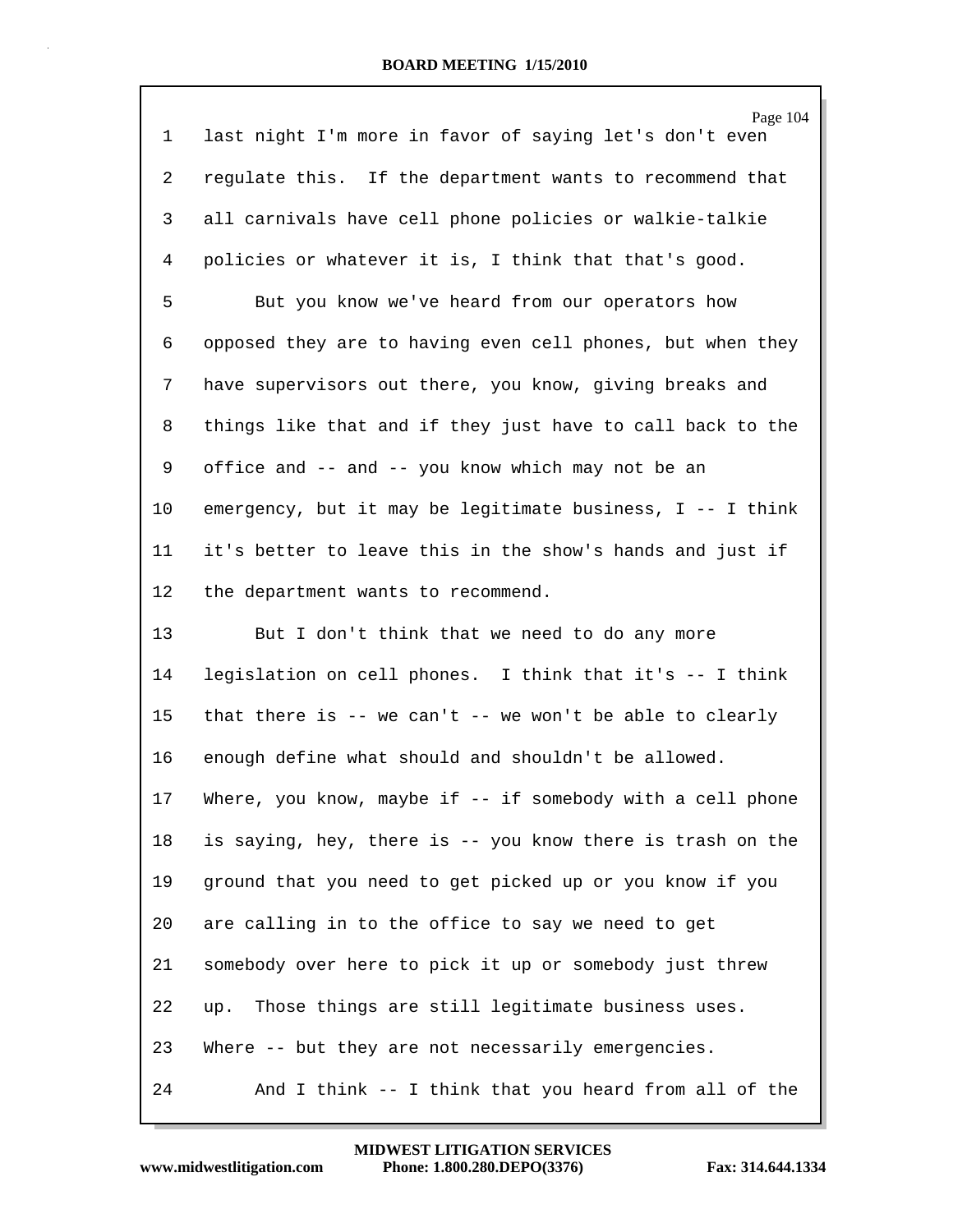|         | Page 105                                                         |
|---------|------------------------------------------------------------------|
| 1       | operators that -- that they don't even want their people         |
| 2       | to have cell phones, but if they are supervisors or              |
| 3       | managers out giving breaks and things like that on a ride,       |
| 4       | they are $-$ - you know it's $-$ - it may be brief, but they may |
| 5       | have other legitimate uses for using a cell phone or a           |
| 6       | Nextel or something like that. Something like that that's        |
| 7       | used as opposed to a walkie-talkie.                              |
| 8       | MR. URBIK: I think for the first time this morning I             |
| 9       | agree with Patty.                                                |
| $10 \,$ | MR. SPARKS: I will second that.                                  |
| 11      | MS. SULLIVAN: Oh, my God.                                        |
| 12      | DIRECTOR SHANNON: Okay. Are there any other                      |
| 13      | comments?                                                        |
| 14      | MR. BOYD: I would agree with it. I think one thing               |
| 15      | that I would add is that if they all have these policies         |
| 16      | then annually they submit that policy to you guys, what          |
| 17      | your policy is. I think that's fair.                             |
| 18      | DIRECTOR SHANNON: So would you rather see                        |
| 19      | legislation that says --                                         |
| 20      | MR. BOYD: I want to see your policy.                             |
| 21      | DIRECTOR SHANNON: Just like a substance abuse                    |
| 22      | policy. They would have to provide documentation that            |
| 23      | they have a cell phone policy, a wireless restriction            |
| 24      | policy in place. We won't say what it has to say, but            |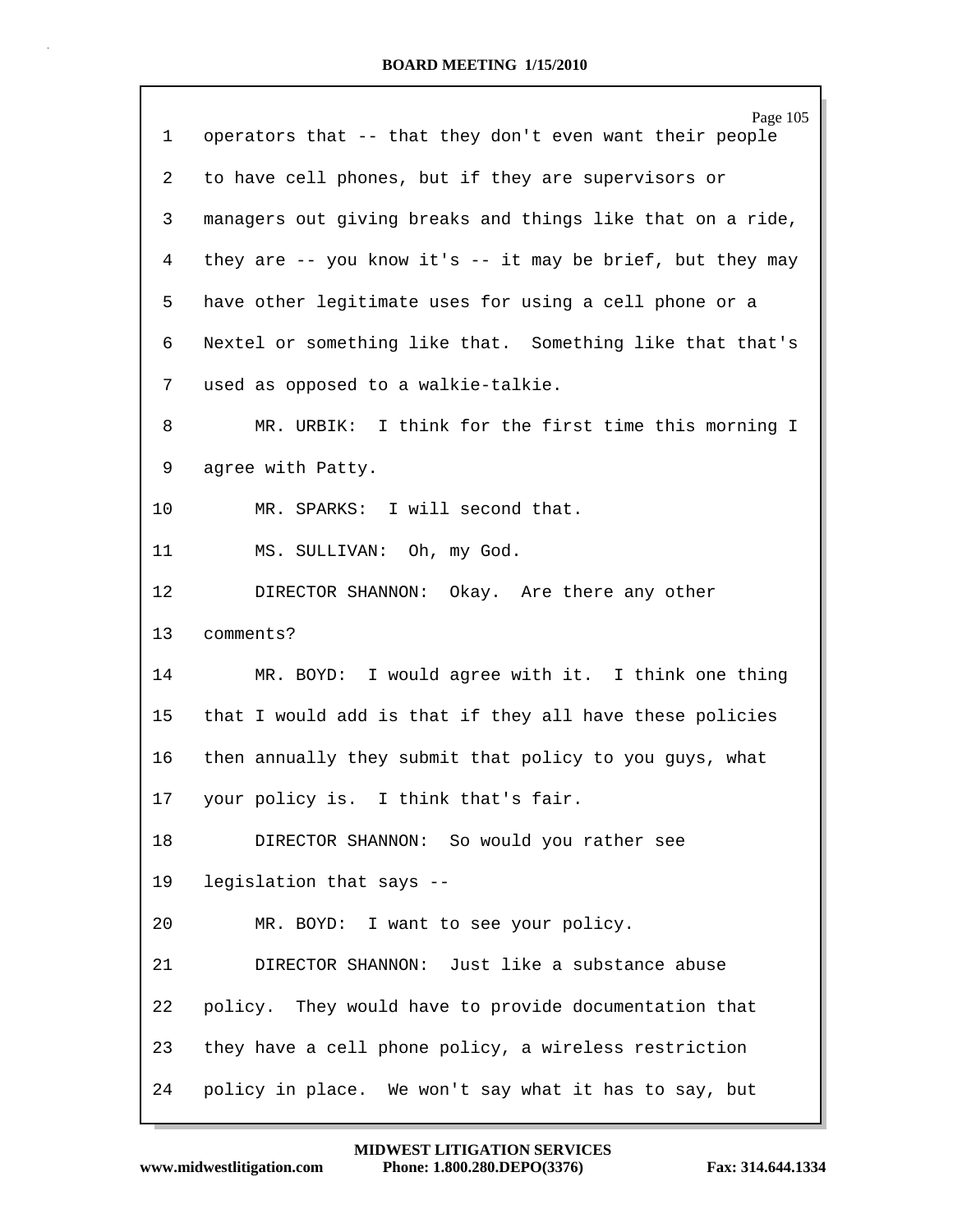|    | Page 106                                                   |
|----|------------------------------------------------------------|
| 1  | something along the lines that it, you know, requires      |
| 2  | something about you -- that you know so that the operator  |
| 3  | is not distracted or something along those lines, but that |
| 4  | the department is provided --                              |
| 5  | MS. SULLIVAN: Right.                                       |
| 6  | DIRECTOR SHANNON: James, do you have any questions?        |
| 7  | MR. WRIGHT: I agree with it.                               |
| 8  | DIRECTOR SHANNON: You know honestly we, I think,           |
| 9  | have bent over backwards in terms of hearing about this.   |
| 10 | And I can give you one more opportunity. We heard a lot    |
| 11 | from the operators last night. And this is actually a      |
| 12 | board meeting and not a public meeting. I think that what  |
| 13 | we will do as an agency is to go back and look at          |
| 14 | redrafting it along the lines of what the board has set    |
| 15 | out. And we do have a deadline in terms of bill            |
| 16 | introduction to meet. So I think that what we will do is   |
| 17 | probably just fax or e-mail it out to you all.             |
| 18 | MR. URBIK: That's fine.                                    |
| 19 | DIRECTOR SHANNON: Maybe next week.                         |
| 20 | MS. SCHERER: Sure.                                         |
| 21 | DIRECTOR SHANNON: And handle it that way.                  |
| 22 | Mike, do you think that is an acceptable manner to         |
| 23 | deal with it?                                              |
| 24 | MR. HAGGERTY: Yeah. So something -- so, if I               |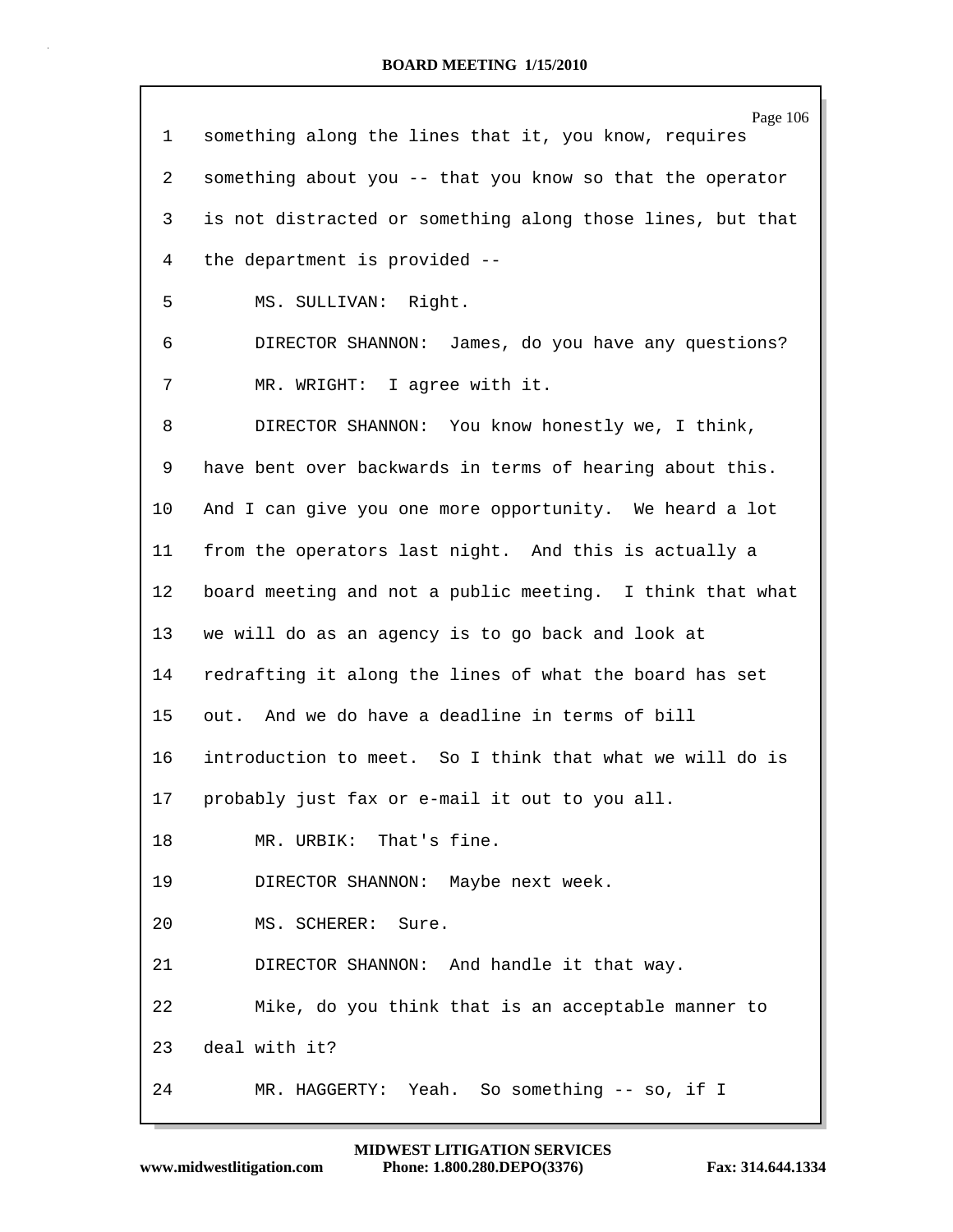| 1  | Page 107<br>understand correctly then, the consensus of the board |
|----|-------------------------------------------------------------------|
| 2  | would be more acceptable to something along the lines of          |
| 3  | annually -- like with the substance abuse policy -- that          |
| 4  | operators, you know, shall demonstrate that they have in          |
| 5  | place the substance abuse and the telephone policy or             |
| 6  | whatever it is, the wireless telephone policy.                    |
| 7  | DIRECTOR SHANNON: A prohibition policy.                           |
| 8  | MR. HAGGERTY: A policy for operator distraction.                  |
| 9  | DIRECTOR SHANNON: Limitation.                                     |
| 10 | MR. HAGGERTY: Yes.                                                |
| 11 | MS. SCHERER: The final issue --                                   |
| 12 | MS. SULLIVAN: Before we go on, I would like to hear               |
| 13 | him (indicates). Did you have something that you wanted           |
| 14 | to say?                                                           |
| 15 | UNIDENTIFIED SPEAKER: I was more or less just going               |
| 16 | to agree with you.                                                |
| 17 | DIRECTOR SHANNON: Well, thank you.                                |
| 18 | MS. SULLIVAN: Okay. That's fine.                                  |
| 19 | UNIDENTIFIED SPEAKER: And what we do is just --                   |
| 20 | well, for example, we have our policies in place and each         |
| 21 | and every operator has to sign off on that policy. That           |
| 22 | way you know they know.                                           |
| 23 | DIRECTOR SHANNON: So you shouldn't have any problem               |
| 24 | complying with this?                                              |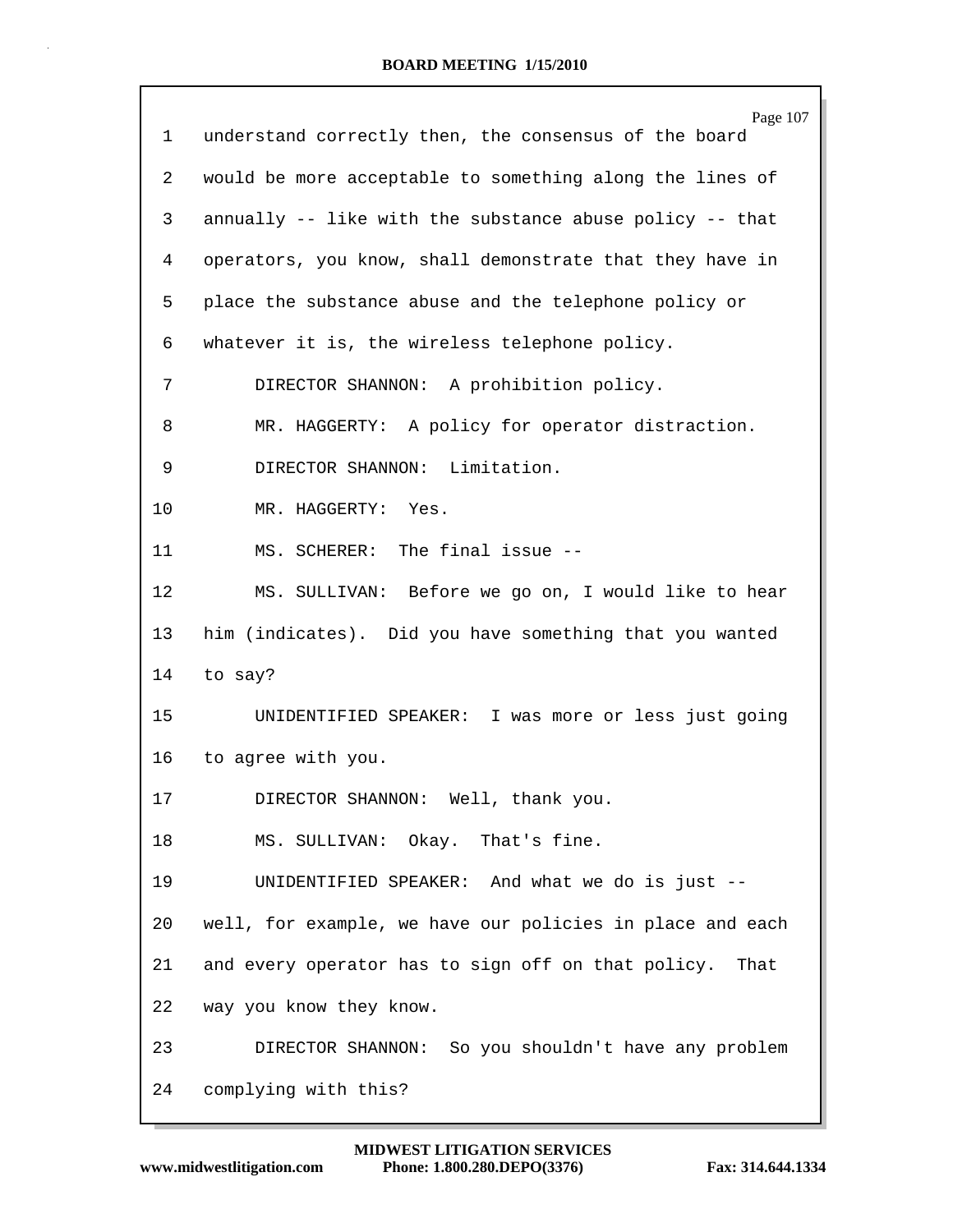| $\mathbf 1$ | Page 108<br>UNIDENTIFIED SPEAKER: Do you understand what I'm                        |
|-------------|-------------------------------------------------------------------------------------|
| 2           | saying? That the inspectors can look and see that we have                           |
| 3           | them in place.                                                                      |
| 4           | MS. SULLIVAN: And we could just make another check                                  |
| 5           | box on the form.                                                                    |
| 6           | UNIDENTIFIED SPEAKER: That's what I was going to                                    |
| 7           | say. All you need is a check box on the application.                                |
| 8           | Instead of everybody sending you a form, you just make it                           |
| 9           | a part of the form and it can be checked off.                                       |
| 10          | MS. SULLIVAN: Because Marcia needs more work.                                       |
| 11          | MS. JOINER: Yeah, I do.                                                             |
| 12          | UNIDENTIFIED SPEAKER: One check box on the form is                                  |
| 13          | all you would need.                                                                 |
| 14          | DIRECTOR SHANNON: Do you have something, Marcia?                                    |
| 15          | MS. JOINER: Well, if we are going to have them                                      |
| 16          | implement their own individual cell phone policies, it                              |
| 17          | would be real interesting to see some that they've already                          |
| $18\,$      | got in place. I would just like to see some of them.<br>$\mathtt{I}$ ' $\mathtt{m}$ |
| 19          | just curious.                                                                       |
| 20          | DIRECTOR SHANNON: Maybe somebody could send us a                                    |
| 21          | сору.                                                                               |
| 22          | MS. JOINER: Would you mind?                                                         |
| 23          | DIRECTOR SHANNON:<br>Because we do have people that say                             |
| 24          | do you have a model.                                                                |

Г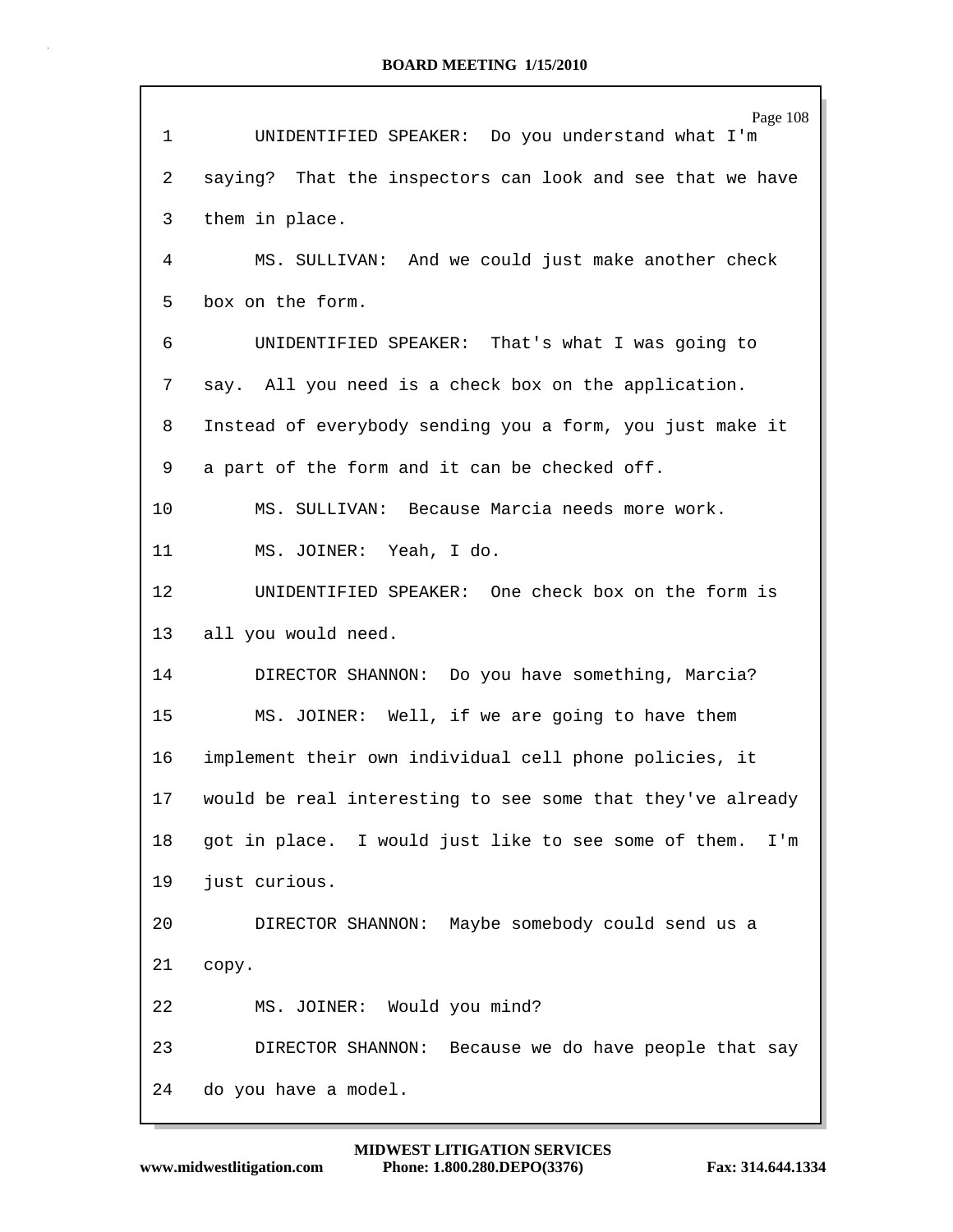|             | Page 109                                                   |
|-------------|------------------------------------------------------------|
| $\mathbf 1$ | MS. JOINER: Can we model you?                              |
| 2           | UNIDENTIFIED SPEAKER: Sure.                                |
| 3           | DIRECTOR SHANNON: People are asking Marcia where do        |
| 4           | I get the substance abuse policy. It would be nice if we   |
| 5           | can help them with a model that they can follow.           |
| 6           | UNIDENTIFIED SPEAKER: Our policy covers cell phones        |
| 7           | and electronic devices.                                    |
| 8           | DIRECTOR SHANNON: Great. That might be better. If          |
| 9           | you could send that to Marcia, we would appreciate that.   |
| 10          | UNIDENTIFIED SPEAKER: I will e-mail it to Marcia           |
| 11          | because there are a lot more distractions than just        |
| $12 \,$     | telephones. It has to all be covered.                      |
| 13          | DIRECTOR SHANNON: Right. Okay.                             |
| 14          | MS. SCHERER: Okay. So if you go back up to this            |
| 15          | next section, I did briefly touch on this last night. But  |
| 16          | Section 2-10 we've added some language to that says the    |
| 17          | permits shall remain the property of the State of Illinois |
| 18          | and shall be surrendered to the department upon the sale   |
| 19          | of the ride or attraction or immediately upon request by   |
| 20          | the director.                                              |
| 21          | And this is added in here basically because we've had      |
| 22          | some situations where we needed to get a permit for a ride |
| 23          | and we weren't able to get it.                             |
| 24          | DIRECTOR SHANNON:<br>Surrender doesn't mean you have to    |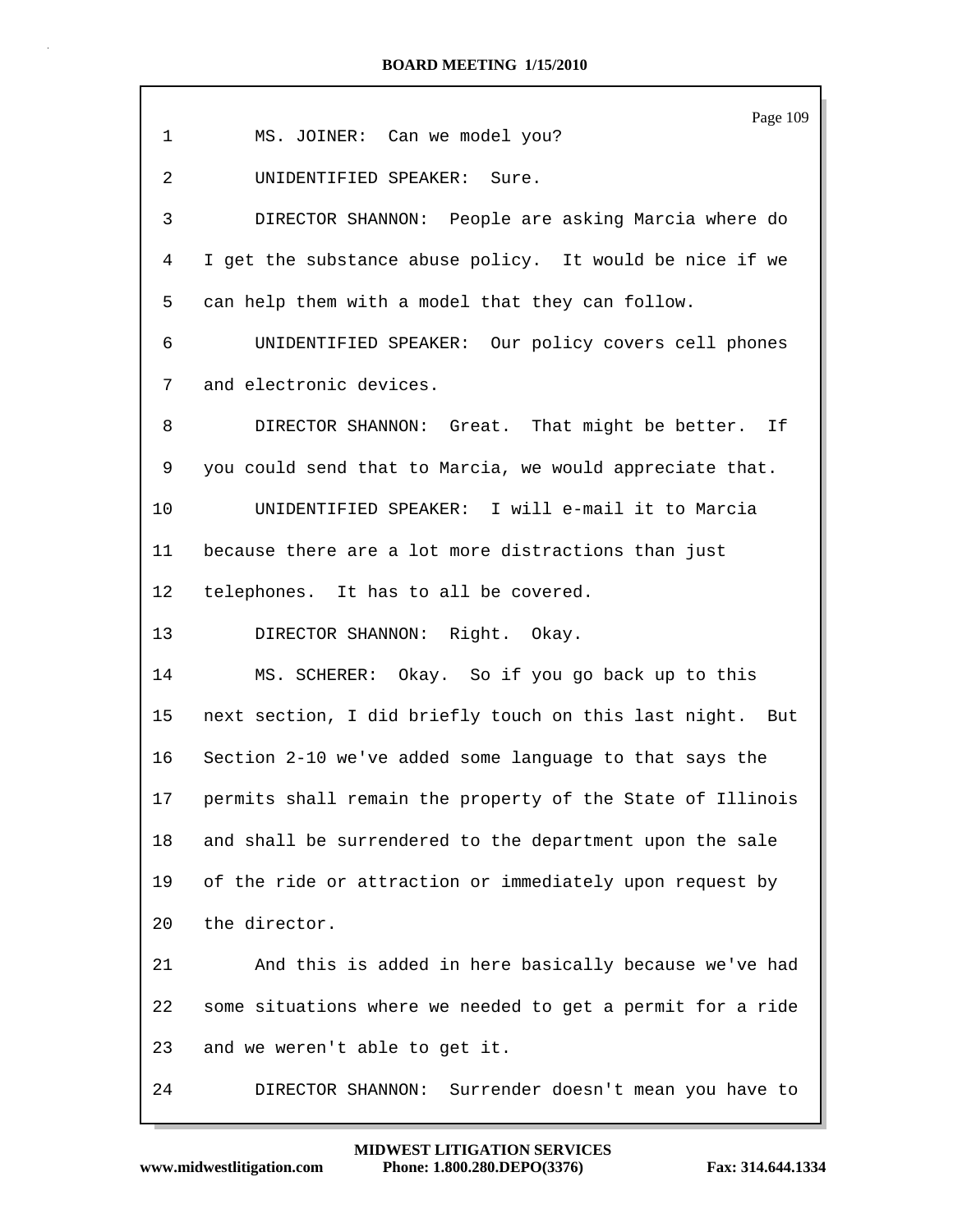Page 110 1 give it back to us. It doesn't mean that you have to 2 figure out a way to get it off of the ride in whole. 3 Surrender could be just that it's destroyed. 4 MS. SULLIVAN: With a magic marker or paint over it. 5 MS. SCHERER: Or giving us access so that we can get 6 it off. 7 UNIDENTIFIED SPEAKER: Basically so the Department of 8 Labor can check so the carnival owner doesn't have to peel 9 it off and mail it in. 10 DIRECTOR SHANNON: We would like to verify that it is 11 removed. So we will take on that burden. 12 UNIDENTIFIED SPEAKER: Okay. 13 DIRECTOR SHANNON: You know we need proof that it was 14 removed. We can't just rely on somebody telling us that. 15 MS. JOINER: Yeah. 16 DIRECTOR SHANNON: So that was the issue where we 17 were trying to get out to a ride -- 18 UNIDENTIFIED SPEAKER: So this basically enables you 19 to get to a ride? 20 MS. SULLIVAN: I am sure they don't want somebody 21 running around with their tag either. 22 MR. RATHBUN: Exactly. 23 DIRECTOR SHANNON: It's not a problem usually. 24 MR. URBIK: Two things. Can we surrender it by way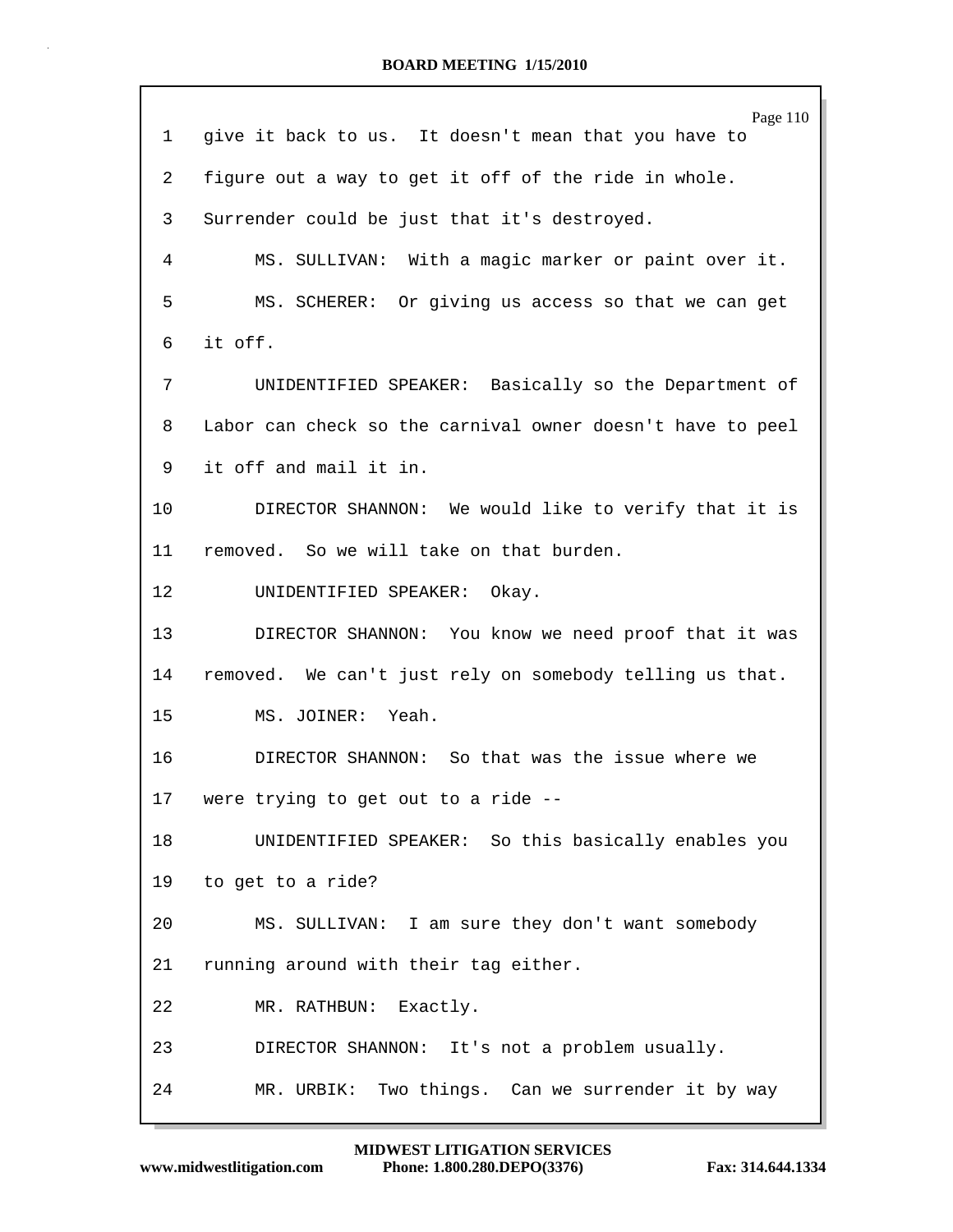|    | Page 111                                                 |
|----|----------------------------------------------------------|
| 1  | of an affidavit?                                         |
| 2  | MS. SULLIVAN: Well, she just said that they are          |
| 3  | going to be responsible.                                 |
| 4  | MR. URBIK: But there may not be access to the ride       |
| 5  | for whatever reason. Maybe it's been sold and moved out  |
| 6  | of state before the sticker has been removed.            |
| 7  | DIRECTOR SHANNON: Well, they shouldn't be selling it     |
| 8  | with the sticker on it.                                  |
| 9  | MR. RATHBUN: That's the point.                           |
| 10 | MR. URBIK: So they remove the sticker and it's           |
| 11 | destroyed. And the device is now sitting in California.  |
| 12 | How can we verify that?                                  |
| 13 | MS. SULLIVAN: Well, actually all they would have to      |
| 14 | do is use a cell phone and take a picture.               |
| 15 | UNIDENTIFIED SPEAKER: It does disintegrate when you      |
| 16 | remove it.                                               |
| 17 | MS. SULLIVAN: Oh, yeah.                                  |
| 18 | UNIDENTIFIED SPEAKER: It's a lot different than a        |
| 19 | sticker for a truck.                                     |
| 20 | MS. JOINER: A perfect example of that is we had a        |
| 21 | ride that we wanted to permit. The ride was in Missouri. |
| 22 | We have no jurisdiction in Missouri.                     |
| 23 | MR. URBIK: Right.                                        |
| 24 | MS. JOINER: We contacted Missouri. They would not        |

 $\mathsf{r}$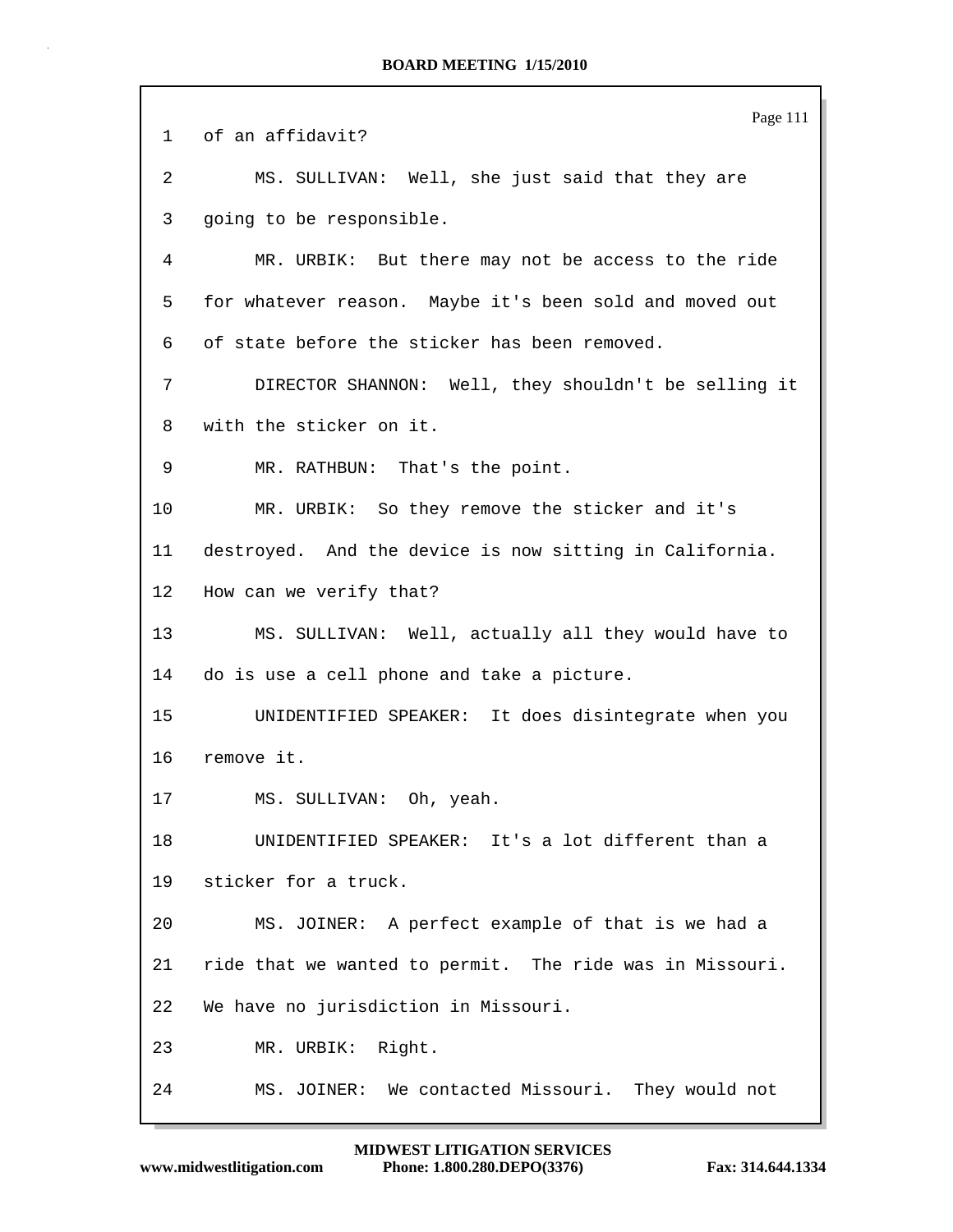Page 112 1 help us. That permit -- we never did get it back. 2 MR. URBIK: I understand that. 3 MS. JOINER: It was a valid permit. 4 DIRECTOR SHANNON: And that might be something that 5 we look at when we draft the rules in terms of how we 6 implement it. 7 MR. URBIK: Okay. And if I don't comply? 8 MS. SULLIVAN: Well, then --9 DIRECTOR SHANNON: Well, then we can fine you. 10 MR. URBIK: Okay. 11 MR. HAGGERTY: It's a violation of the act. 12 MR. URBIK: There is nothing specifically for that? 13 DIRECTOR SHANNON: No. It's a violation of the act 14 punishable by \$20,000 or \$2,500; wasn't it? 15 MS. SULLIVAN: They really want to get that paid 16 down. 17 MR. BOYD: They can't just remove it. 18 MS. SULLIVAN: Can I ask a quick question? How much 19 of a problem for you show owners is it if you are trying 20 to pull it off kind of using a knife to defile it to just 21 take a quick picture of it and e-mail it in or something? 22 I mean does that work for you? 23 UNIDENTIFIED SPEAKER: I don't think anybody here 24 wants a ride going out with an Illinois sticker on it. I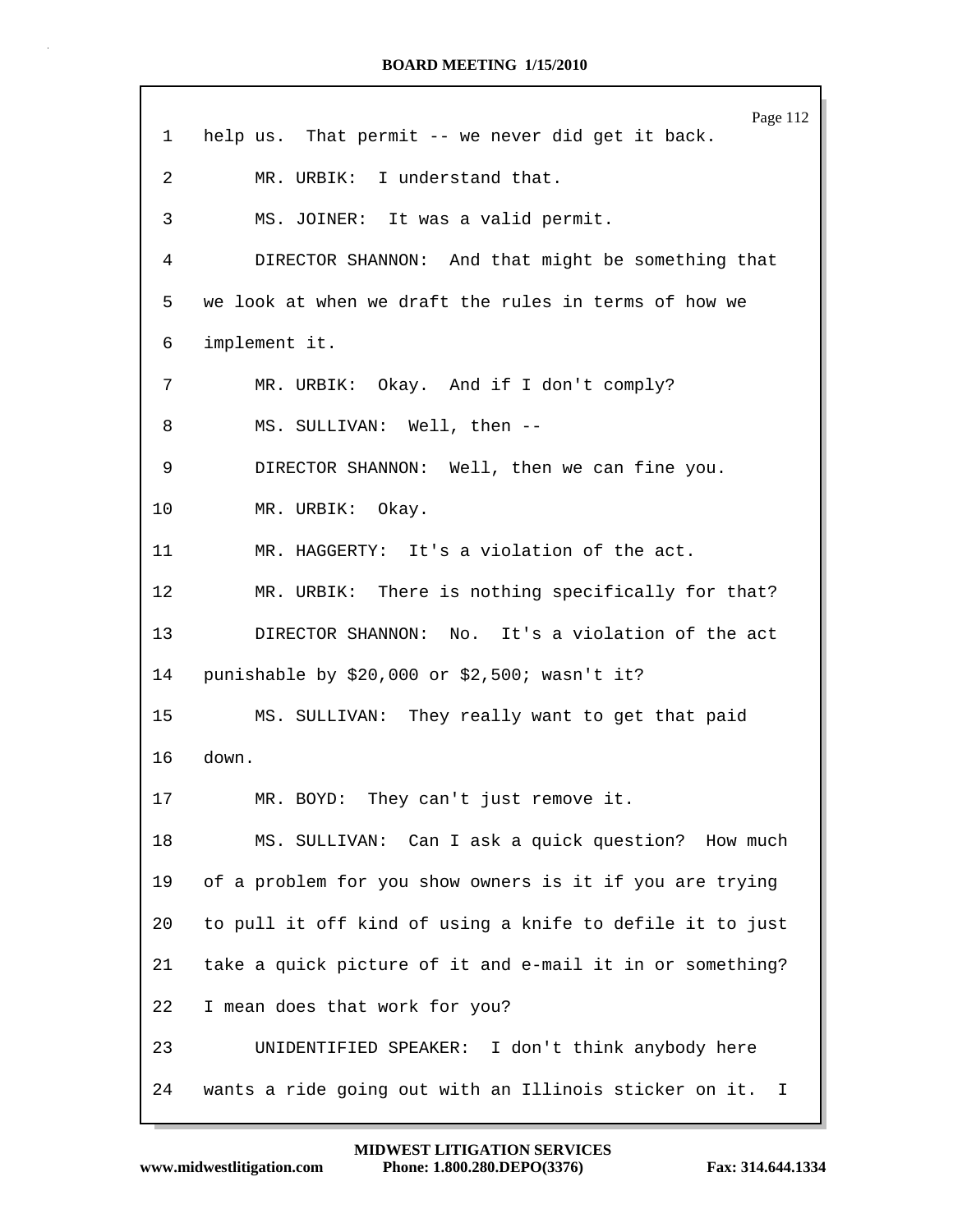|              | Page 113                                                   |
|--------------|------------------------------------------------------------|
| $\mathbf{1}$ | don't.                                                     |
| 2            | MS. SULLIVAN: Because it's under your name.                |
| 3            | UNIDENTIFIED SPEAKER: It's under my name.                  |
| 4            | UNIDENTIFIED SPEAKER: We will take 'em off. If we          |
| 5            | ever sell 'em, we take 'em off.                            |
| 6            | DIRECTOR SHANNON: But not everybody does.                  |
| 7            | UNIDENTIFIED SPEAKER: I understand.                        |
| 8            | DIRECTOR SHANNON: Do any of the inspectors -- are          |
| 9            | the stickers removable?                                    |
| 10           | UNIDENTIFIED SPEAKER: No, not without destroying           |
| 11           | them.                                                      |
| 12           | MS. ROYER: How would you know that if it's been            |
| 13           | destroyed? How would you know that?                        |
| 14           | UNIDENTIFIED SPEAKER: Right.                               |
| 15           | UNIDENTIFIED SPEAKER: Take a before and after              |
| 16           | picture.                                                   |
| 17           | DIRECTOR SHANNON: We will have to figure out the           |
| 18           | logistics. The problem is that we need the sticker taken   |
| 19           | off so that it doesn't say that it has been -- that it has |
| 20           | been approved for operation in Illinois where it really    |
| 21           | hasn't been. Where we can physically do that, we will.     |
| 22           | And we have in the past. But we wanted it spelled out      |
| 23           | that it must be surrendered to the department.             |
| 24           | UNIDENTIFIED SPEAKER: Should it clarify that we            |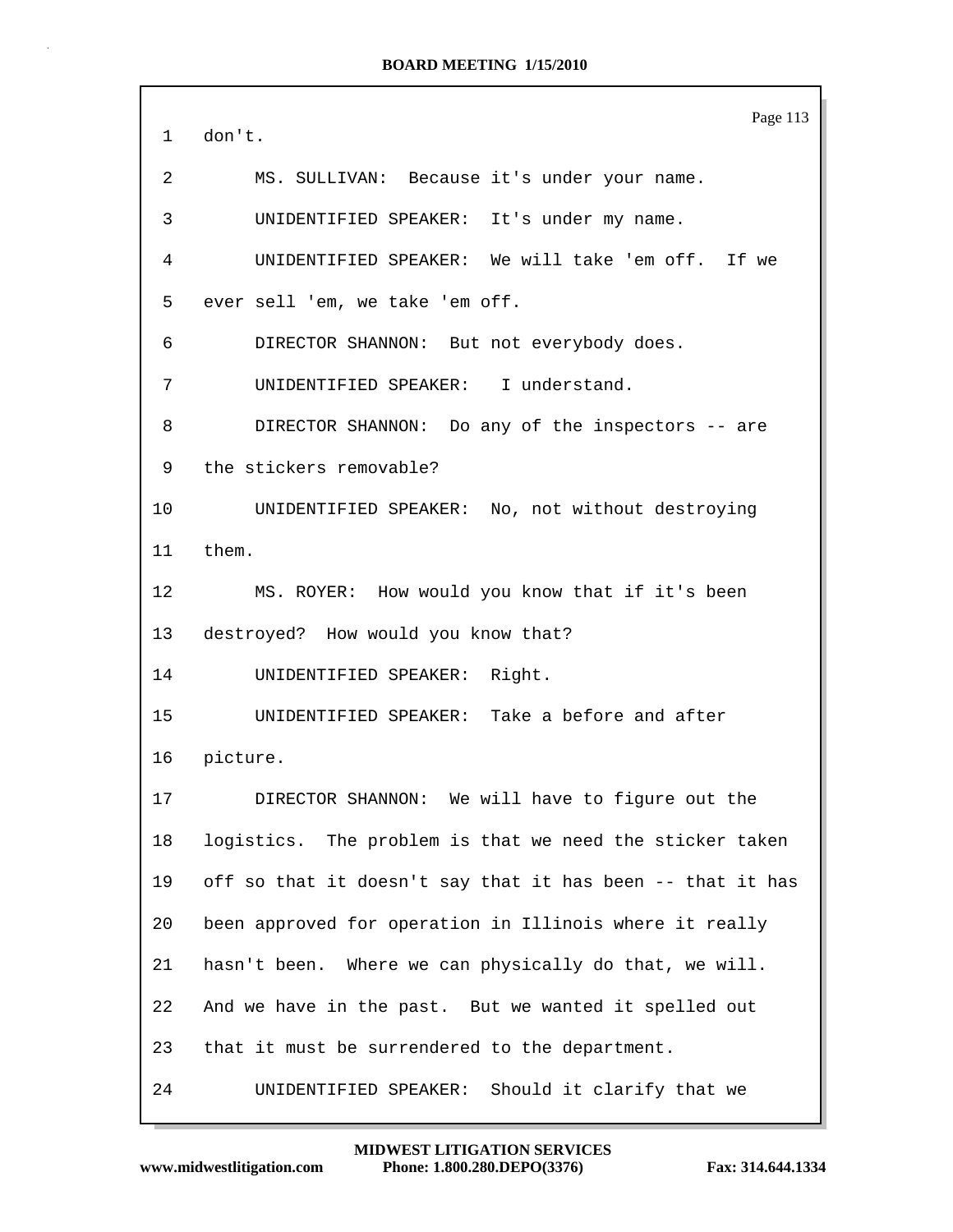| $\mathbf{1}$ | Page 114<br>request it automatically when they sell a ride? Should |
|--------------|--------------------------------------------------------------------|
| 2            | they peel it off and give it to you or --                          |
| 3            | DIRECTOR SHANNON: A permit is not transferable.                    |
|              |                                                                    |
| 4            | When you sell it, the sticker is no longer valid.                  |
| 5            | UNIDENTIFIED SPEAKER: So it's just a reminder to                   |
| 6            | take it off?                                                       |
| 7            | MS. SULLIVAN: It should just be defiled.                           |
| 8            | DIRECTOR SHANNON: Okay.                                            |
| 9            | UNIDENTIFIED SPEAKER: Not disagreeing, but I'm                     |
| 10           | saying there is semantics with language.                           |
| 11           | DIRECTOR SHANNON: Maybe we will look at it.                        |
| 12           | MS. SCHERER: Well, that's the legislative proposal.                |
| 13           | MS. SULLIVAN: Thank you, Sara.                                     |
| 14           | MS. SCHERER: You're welcome.                                       |
| 15           | DIRECTOR SHANNON: Thank you.                                       |
| 16           | So the next item on the agenda under New Business is               |
| 17           | the issue of our shortfall in terms of our carnival                |
| 18           | revenues and the costs for the program. And I guess you            |
| 19           | know the board -- the board saw the Power Point last               |
| 20           | night. It is -- the shortfall is \$444,115.                        |
| 21           | There were a couple of options that were presented,                |
| 22           | but those are not -- you know there is other options that,         |
| 23           | you know, certainly the board members could discuss or             |
| 24           | recommend. But you know there is a problem. We have --             |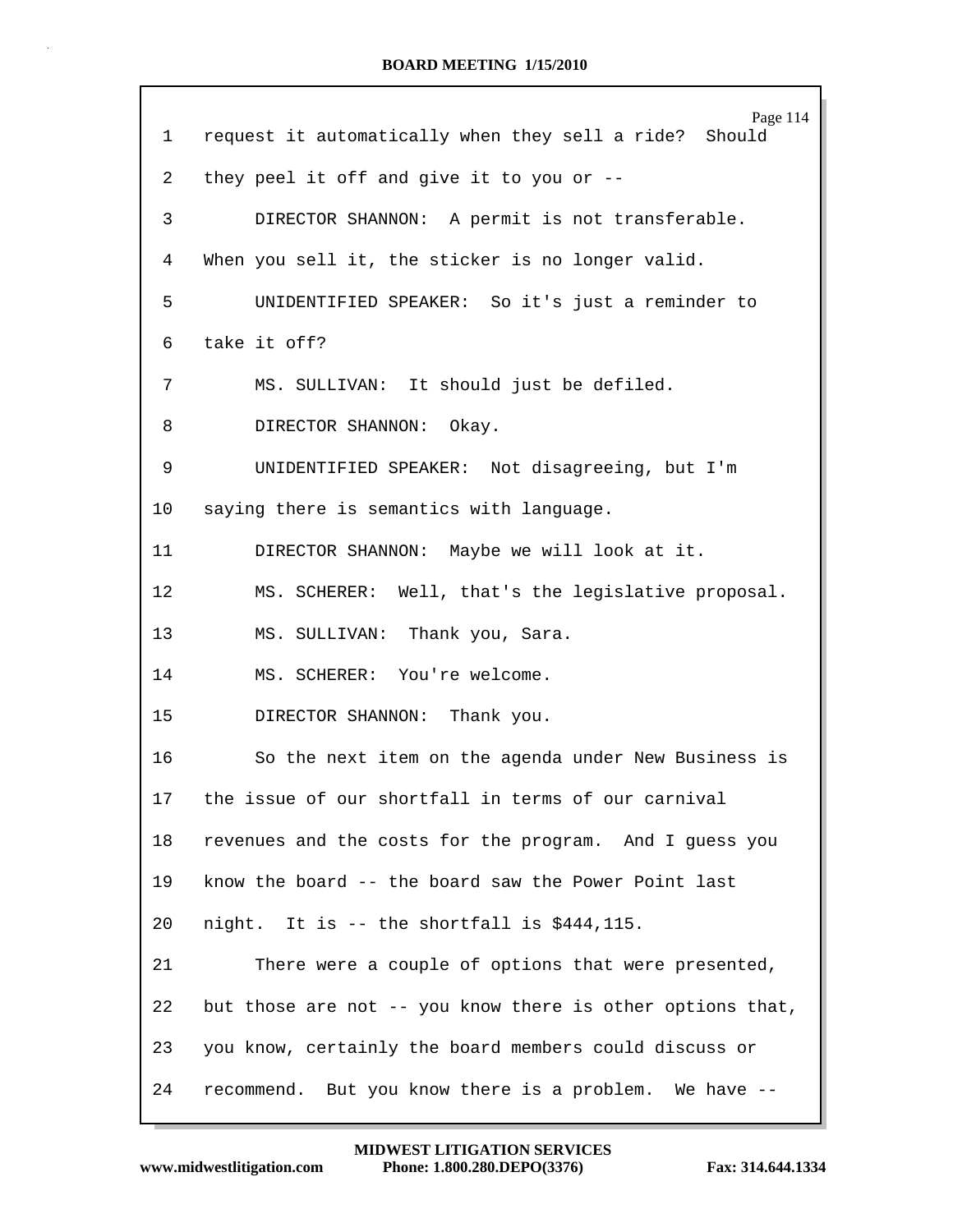Page 115 1 we have an inspector from Southern Illinois who has 2 retired. And, at this point, you know we do not have the 3 resources to fill that position. And we will not get 4 approval to fill that position from the Office of 5 Management and Budget.

6 And we don't -- you know we think that clearly we 7 need to somehow come up with revenue so that we can have a 8 program and that the cost of our program better match how 9 much we -- the revenues that we take in. So just as a 10 refresher, currently we charge \$85 for an adult ride and 11 \$35 for a kiddie ride or an inflatable ride. Which last 12 year in FY09 or calendar year '09 resulted in \$138,600 in 13 revenue. The cost of our program last year with five 14 inspectors and a manager and travel and other operational 15 costs was \$582,715. The options are in the Power Point on 16 Page 12. But also in your board packet under Fee Increase 17 Proposal under Section 4 is the -- is basically the same 18 information.

19 MR. URBIK: Is there any other source of revenue 20 other than the permitting fees that the -- that the 21 Department of Labor, Carnival and Amusement Board gets? 22 DIRECTOR SHANNON: Well, right now it's funded by the 23 General Revenue Fund. I mean we are -- 24 MS. SULLIVAN: And is it still being --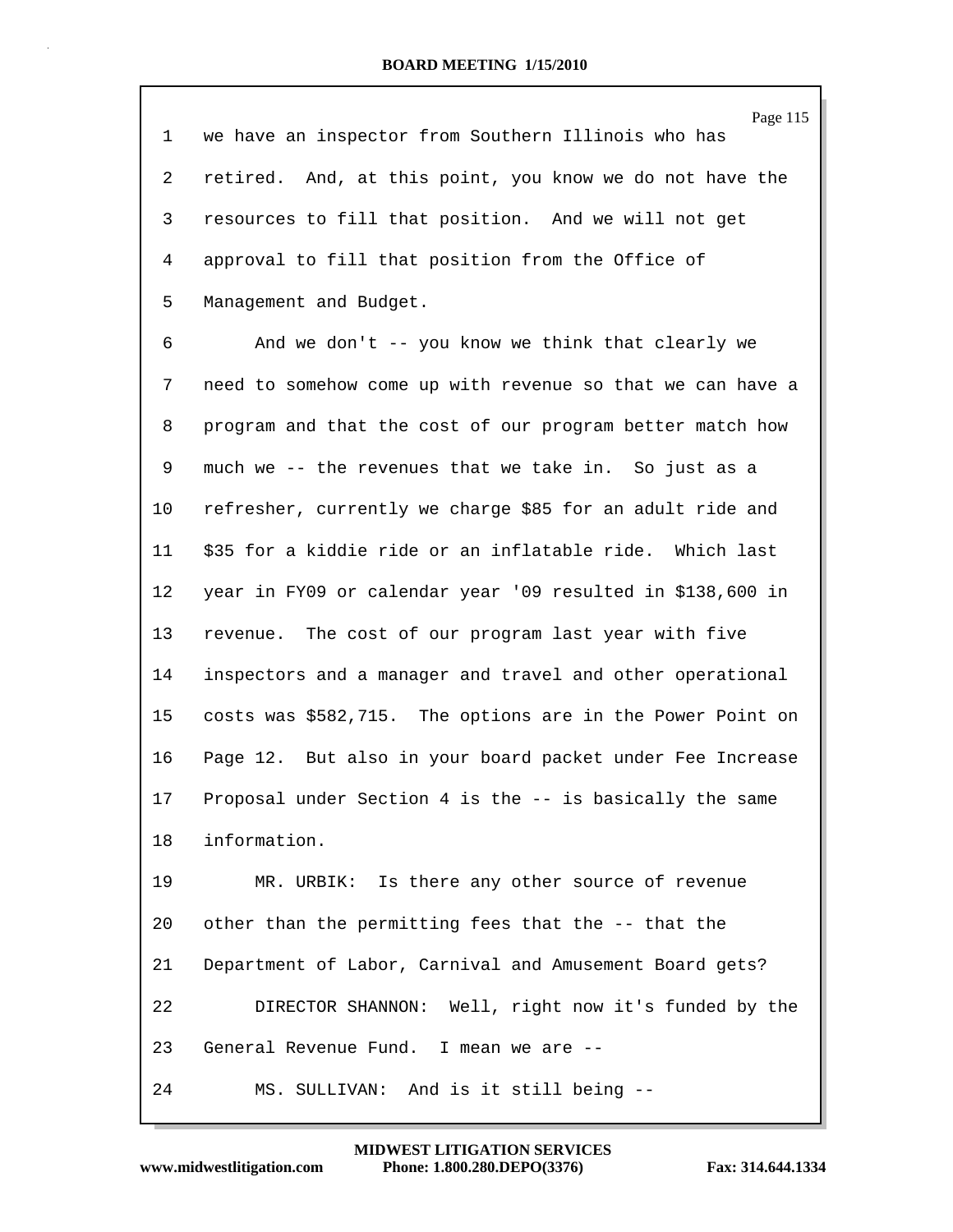| $\mathbf 1$     | Page 116<br>DIRECTOR SHANNON: We are spending \$582,000 on our |
|-----------------|----------------------------------------------------------------|
| 2               | Carnival Division Program. And it's through the General        |
| 3               | Revenue Fund, which is more than 12 billion dollars in the     |
| 4               | hole.                                                          |
| 5               | MR. URBIK: I understand. And -- okay. The -- the               |
| 6               | stickers are placed on every amusement game in the state.      |
| 7               | There is a state sticker that -- that is applied. Do we        |
| 8               | get any part of that?                                          |
| 9               | DIRECTOR SHANNON:<br>No.                                       |
| $10 \,$         | MR. URBIK: That goes to the General Revenue Fund?              |
| 11              | MS. JOINER: That goes to the Department of Revenue.            |
| 12 <sub>1</sub> | All payments.                                                  |
| 13 <sup>°</sup> | MR. URBIK: And is the funding shortcoming in our               |
| 14              | fund?                                                          |
| 15 <sub>1</sub> | DIRECTOR SHANNON: The General Revenue Fund is a big            |
| 16              | pot of money. Revenue has responsibility for the               |
| 17              | enforcement of the amusement coin operated games. So I         |
| 18              | mean you could argue it's funding their administration --      |
| 19              | administrative and enforcement staff. I don't know.<br>We      |
| 20              | are not getting it.                                            |
| 21              | MR. URBIK: Okay.                                               |
| 22              | MS. SULLIVAN: Well, I think we discussed a lot of              |
| 23              | different things that we could do. And I think that --         |
| 24              | that maybe you could use a combination of them and that        |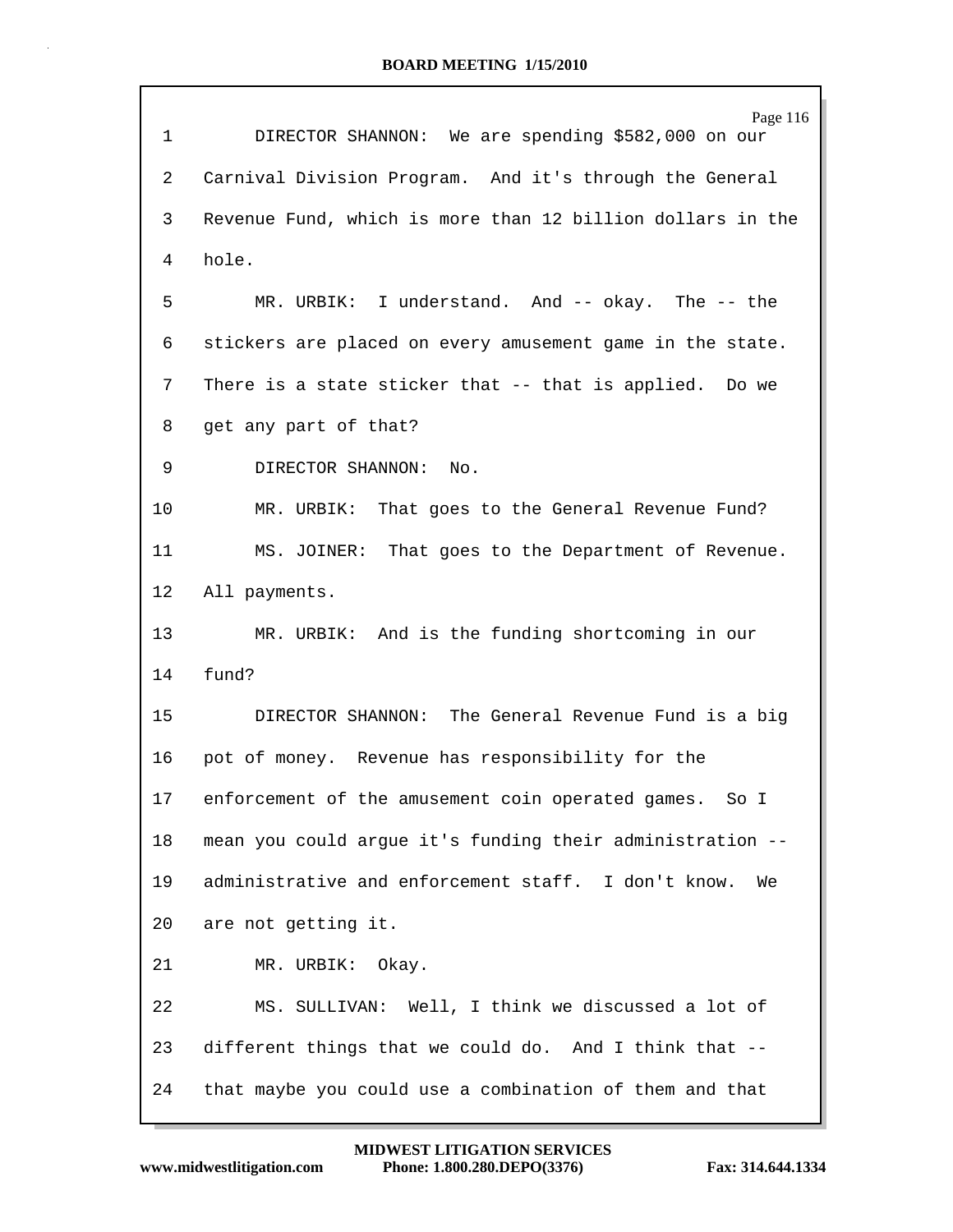|    | Page 117                                                   |
|----|------------------------------------------------------------|
| 1  | would be -- you know that would be our best, most          |
| 2  | palatable thing.                                           |
| 3  | And the first thing that I would say is when you have      |
| 4  | rides like coasters, the big coasters that they be charged |
| 5  | more because it's going to take the inspectors much longer |
| 6  | to inspect those. And if you have -- you know if a train   |
| 7  | has a relatively long track, I'm assuming that the         |
| 8  | inspectors have to walk every bit of the track. So that's  |
| 9  | going to take longer than most typical rides.              |
| 10 | So the fees -- the fees on those should be                 |
| 11 | commensurate with how much longer it takes. If it takes    |
| 12 | four times longer to inspect them, then -- especially if   |
| 13 | you have to climb up and around a big coaster. Then their  |
| 14 | fee should be four times more than a major ride. I know    |
| 15 | that there aren't that many, but -- but still that's --    |
| 16 | that's -- if that takes up a big portion, then that would  |
| 17 | be one thing to add some revenue.                          |
| 18 | And the idea that some places are year round -- this       |
| 19 | might come into play. And the fact that they are open a    |
| 20 | little longer you know? If they are getting revenue for    |
| 21 | more of the year, then perhaps a little bit of a kick on   |
| 22 | what their -- on what their rides are permitted for might  |
| 23 | be fair.                                                   |
| 24 | Also, I know that you are looking into haunted             |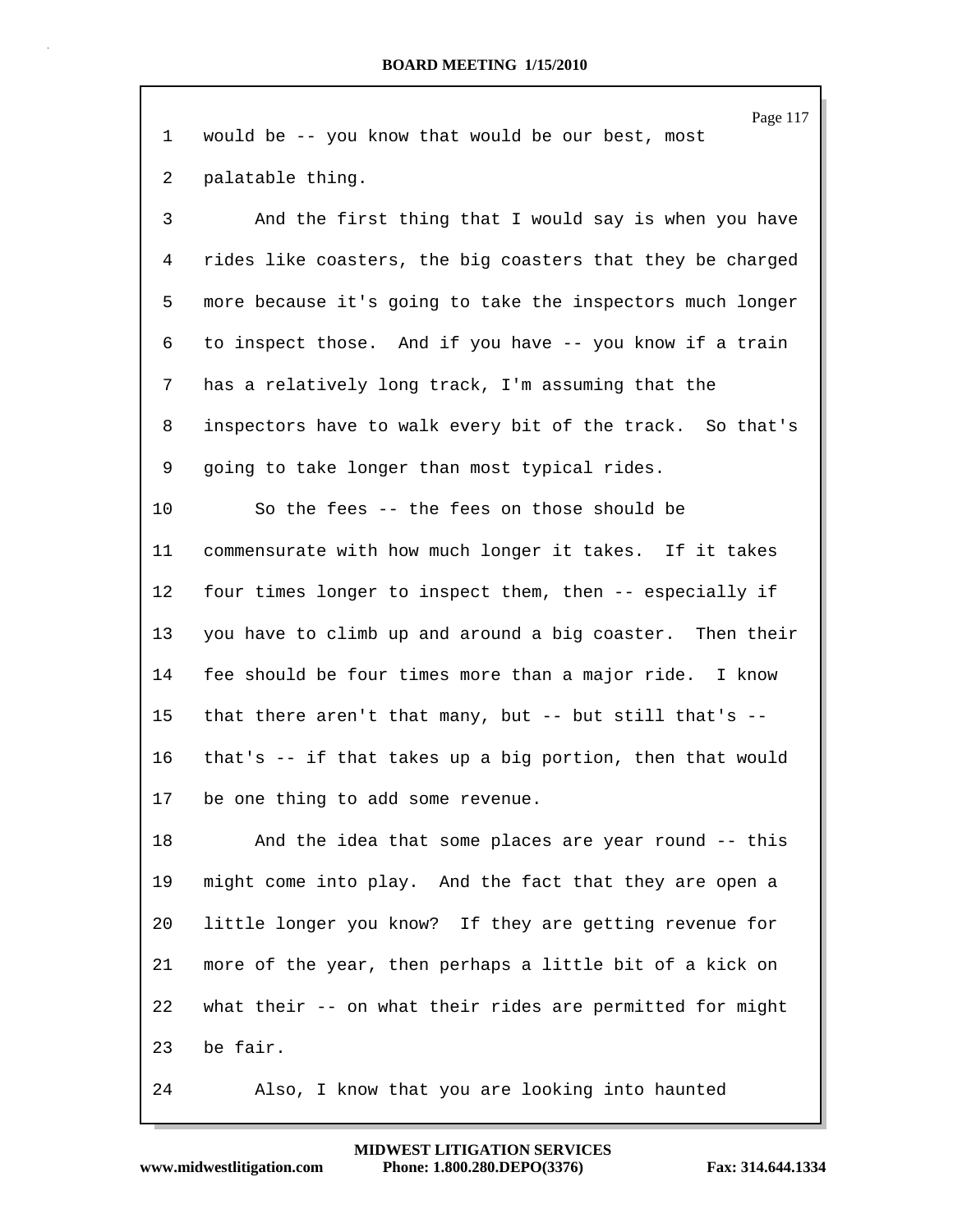| $\mathbf 1$ | Page 118<br>houses, which should be an additional revenue stream. |
|-------------|-------------------------------------------------------------------|
| 2           | And then one of the -- one of the -- one of the                   |
| 3           | things that sounded like would maybe balance the                  |
| 4           | inspectors' workload would be the 12-month inspection.            |
| 5           | And it doesn't have to be May to May, but whenever, you           |
| 6           | know, they -- they start out or at some certain point in          |
| 7           | time of the year and -- and have them during the season or        |
| 8           | even ahead of the season where an inspector could go into         |
| 9           | their winter quarters like with the Missouri -- with the          |
| 10          | Missouri tags that they were talking about that were good         |
| 11          | for a year. And even if they pay their fees in, say,              |
| 12          | April or May, then their inspection comes into play in            |
| 13          | July or August or whatever which would help -- which would        |
| 14          | help level the whole workload.                                    |
| 15          | But also then I thought that the suggestion of --                 |
| 16          | especially with some of the larger shows which would you          |
| 17          | know -- which would, you know, take longer and -- and they        |
| 18          | already often have someone on staff who's a Level 3               |
| 19          | Inspector. Let them fill out all of the forms and do the          |
| 20          | inspections. And maybe Illinois only goes in once every           |
| 21          | five years to -- to maybe back up those inspections.              |
| 22          | But if they are a Level 3 inspector or if they have a             |
| 23          | third party inspector come in and just send the results in        |
| 24          | to -- to the department, which would, you know, save --           |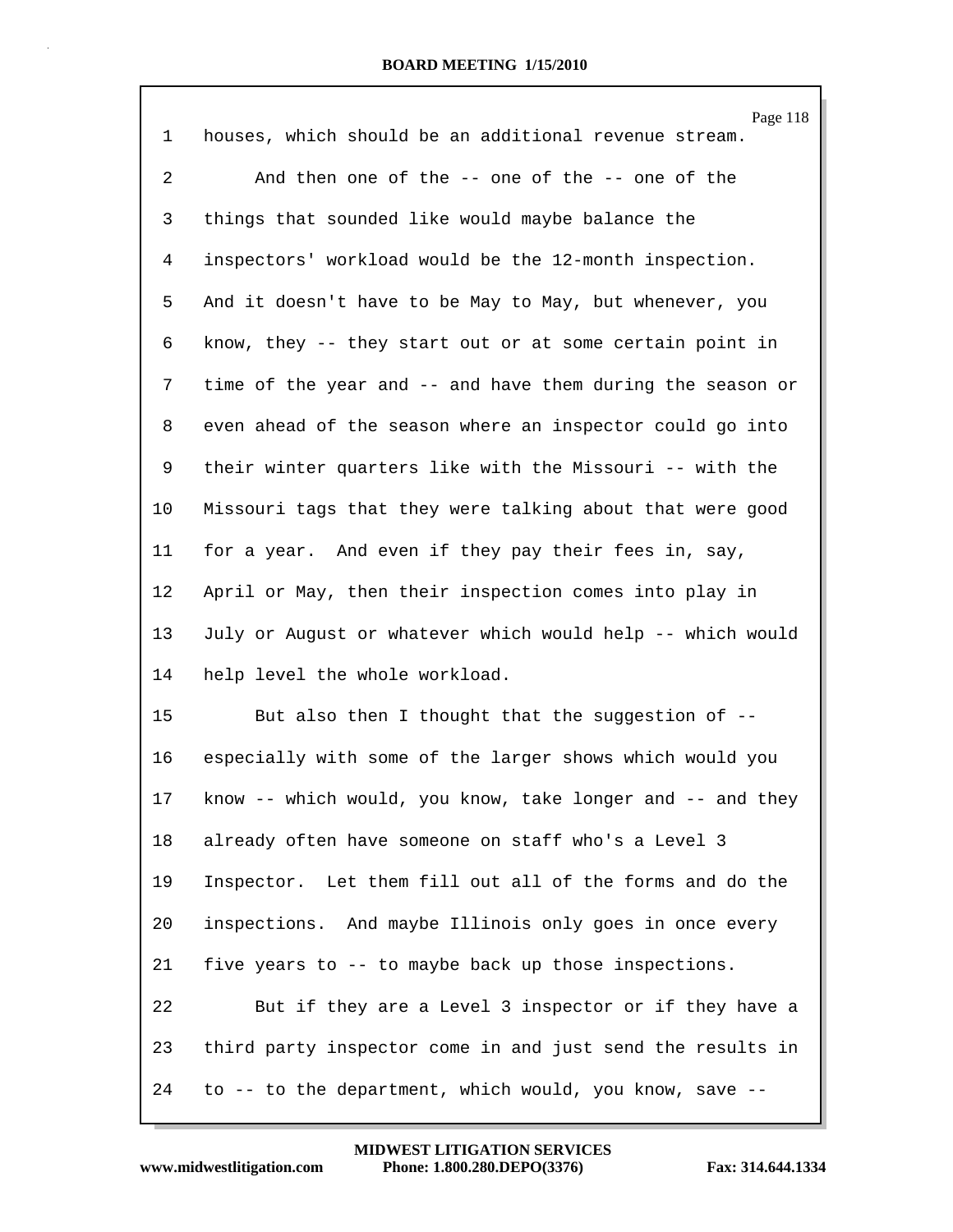| $\mathbf{1}$   | Page 119<br>save I would think some significant time and travel. |
|----------------|------------------------------------------------------------------|
| $\overline{2}$ | Which would help on both the budgeting issues and                |
| 3              | manpower. Because we don't have enough -- we don't have          |
| 4              | enough inspectors to cover everything easily. And -- and         |
| 5              | that might even, you know, loosen up the schedule a little       |
| 6              | bit.                                                             |
| 7              | But if they are a Level 3, you know, they have to                |
| 8              | keep their Level 3 current. But I would think that if            |
| 9              | they are a Level 3 inspector why not make use of them if         |
| 10             | the show -- if the show is already paying for them or a          |
| 11             | third party. For instance, when an insurance inspector           |
| 12             | comes in. I know several of the insurance inspectors who         |
| 13             | come in and they are very careful about their inspections.       |
| 14             | And -- and I'm sure that they would be happy to provide,         |
| 15             | you know, a faxed copy to the department which would --          |
| 16             | which could qualify for an inspection. And that's being          |
| 17             | done anyway. So it would be -- you know it would help to         |
| 18             | decrease the travel and the time taken for the inspectors        |
| 19             | to do this because it's going to be an issue with only           |
| 20             | four inspectors.                                                 |
| 21             | DIRECTOR SHANNON: Well, I'm hoping we won't have                 |
| 22             | only four inspectors. I'm hoping that we will have five          |
| 23             | inspectors.                                                      |
| 24             | Yeah.<br>MS. SULLIVAN:                                           |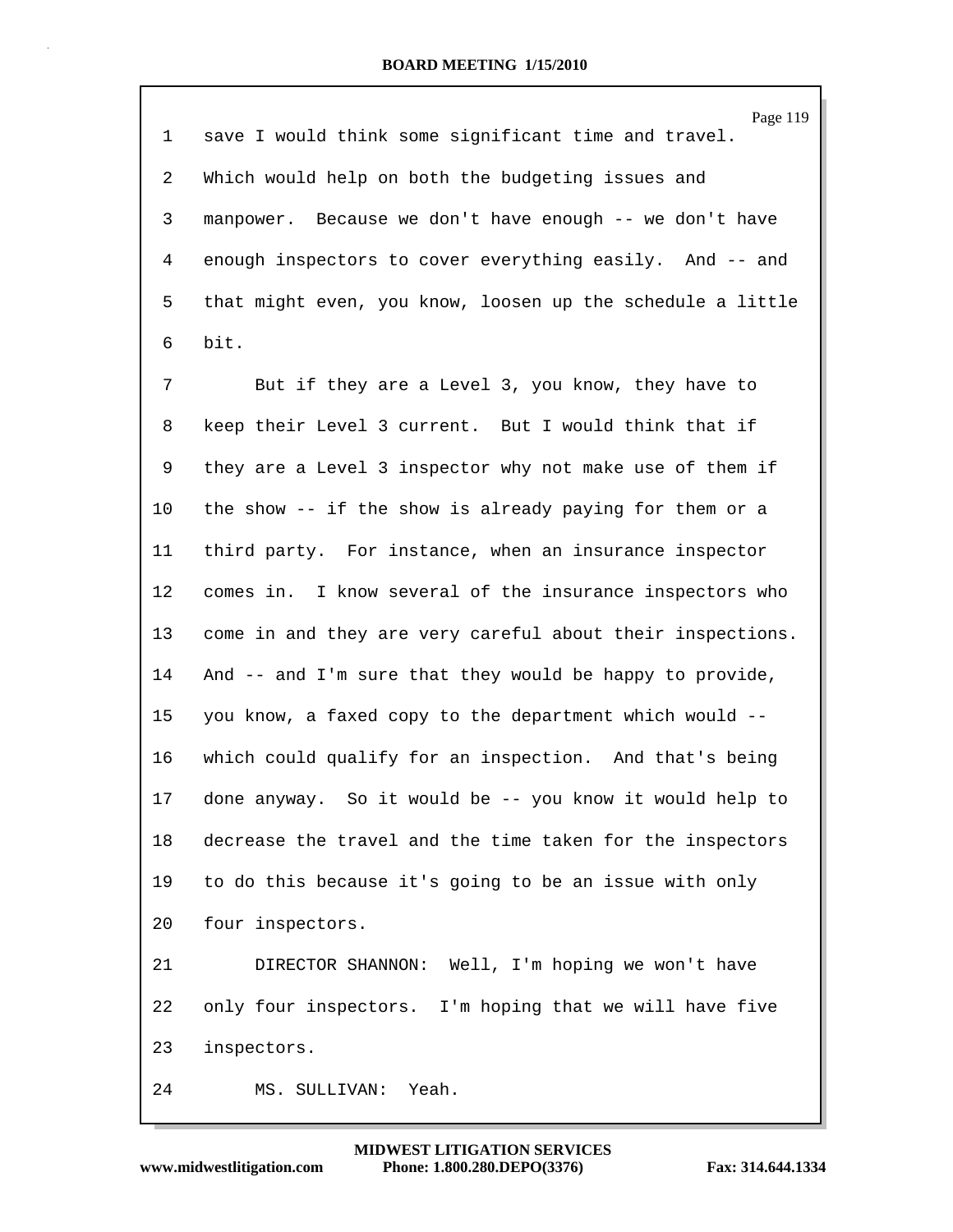|                | Page 120                                                   |
|----------------|------------------------------------------------------------|
| $\mathbf 1$    | DIRECTOR SHANNON: I'm not for -- I will just say           |
| $\overline{2}$ | that I'm not for -- if we want to eliminate the            |
| 3              | department's regulations of rides completely, then I guess |
| 4              | that's something that the legislature could take up. But   |
| 5              | I don't think it's advisable to go down that path. I       |
| 6              | think that there is a reason that the authority was vested |
| 7              | with the Department of Labor. And I think that they are a  |
| 8              | very objective, neutral party and they are holding         |
| 9              | everybody to the same standards. And I, for one, would     |
| 10             | not be for privatizing that function to the entities       |
| 11             | themselves or the insurance companies. But that's just my  |
| $12 \,$        | opinion. You are entitled to yours.                        |
| 13             | MS. SULLIVAN: They shouldn't have to pay more              |
| 14             | because as you said when it started out that's what was    |
| 15             | intended and it was supposed to be, you know, funded by    |
| 16             | the state.                                                 |
| 17             | I didn't say that because it's<br>DIRECTOR SHANNON:        |
| 18             | been subsidized by the state and I'm sure it will continue |
| 19             | to be subsidized by the state.                             |
| 20             | MS. SULLIVAN: And was intended to for the first            |
| 21             | place. And so if you are asking for people to come up      |
| 22             | with or if you are needing people to come up with a way to |
| 23             | decrease costs and still have viable inspections done, I'm |
| 24             | saying that's one way to do it.                            |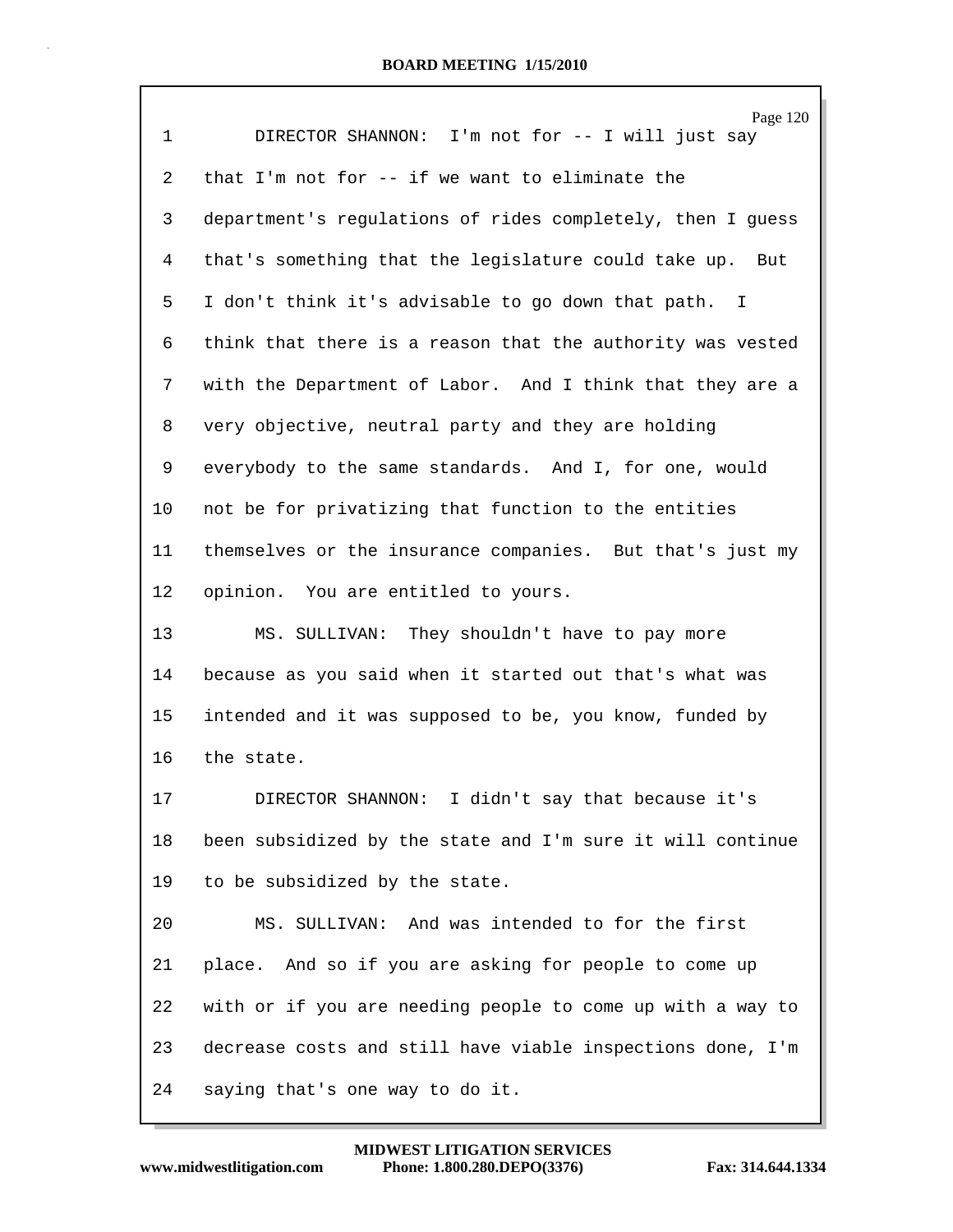| 1              | Page 121<br>I -- I think, you know, we are going to have to do a |
|----------------|------------------------------------------------------------------|
| $\overline{2}$ | number of different things besides just raise -- just            |
| 3              | raising revenue to get to where we need to go because if         |
| 4              | you raise it to \$200 for a kiddie ride and \$300 for an         |
| 5              | adult ride, you are going to put 'em out of business. I          |
| 6              | mean even what was recommended is almost twice as much.          |
| 7              | And they are certainly not making twice as much revenue.         |
| 8              | Their revenue stream isn't going up right now. And               |
| 9              | putting them out of business doesn't -- you know it              |
| 10             | doesn't $-$ it isn't a good thing for the state because          |
| 11             | then $--$                                                        |
| 12             | UNIDENTIFIED SPEAKER: Because then you get no                    |
| 13             | revenue.                                                         |
| 14             | MS. SULLIVAN: -- because the total revenue is gone               |
| 15             | for them.                                                        |
| 16             | DIRECTOR SHANNON: At some point, this does need to               |
| 17             | be a board meeting and not a public meeting. Okay?<br>Ι.         |
| 18             | mean we had a long discussion about this last night I            |
| 19             | think. And I think everyone had plenty of opportunity to         |
| 20             | speak. I think that we spent maybe an hour and a half on         |
| 21             | this. So I mean at some point we have to have some               |
| 22             | decorum for the board to consider different decisions.           |
| 23             | And they are the ones that are vested with, you know, the        |
| 24             | power to increase or to not increase the fees. So I mean         |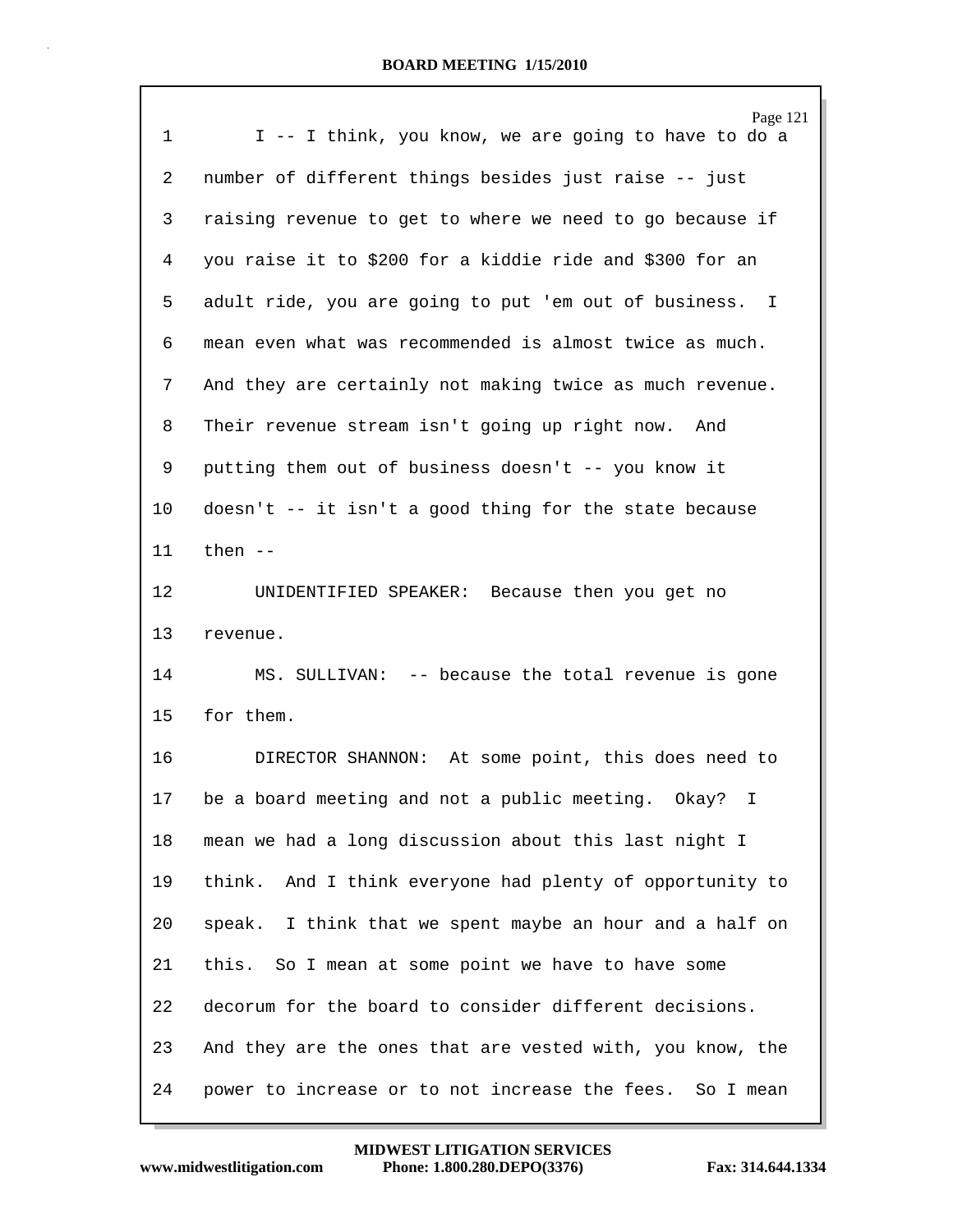| 1       | Page 122<br>we need to get into a total decision-making mode more |
|---------|-------------------------------------------------------------------|
| 2       | than, you know, a public comment period. There will be a          |
| 3       | public hearing if there is one and you know --                    |
| 4       | UNIDENTIFIED SPEAKER: If we would go to a special                 |
| 5       | legislation at one point could the general revenue money          |
| 6       | be used to go back to the carnivals?                              |
| 7       | DIRECTOR SHANNON: We would have to have a special                 |
| 8       | legislative change to go to a special fund. That's a fair         |
| 9       | question. It does not now. It goes to a General Revenue           |
| 10      | Fund. The fees that the department collects, like, for            |
| 11      | temporary services that go to that dedicated fund that can        |
| $12 \,$ | only be used for enforcement purposes of the department           |
| 13      | and that can only be used for that -- for the enforcement         |
| 14      | of that law. It could be pursued for that.                        |
| 15      | MR. BOYD: I have one question that I want to be                   |
| 16      | clear on. On these various options is that with the               |
| 17      | intention of five inspectors or four?                             |
| 18      | MR. URBIK: Yeah.                                                  |
| 19      | MR. BOYD: It is with five; correct?                               |
| 20      | DIRECTOR SHANNON: Well, the cost of our program with              |
| 21      | the 582 is assuming that we have five inspectors and one          |
| 22      | manager.                                                          |
| 23      | MR. BOYD: Right. I understand that.                               |
| 24      | DIRECTOR SHANNON: Whatever this board does I will                 |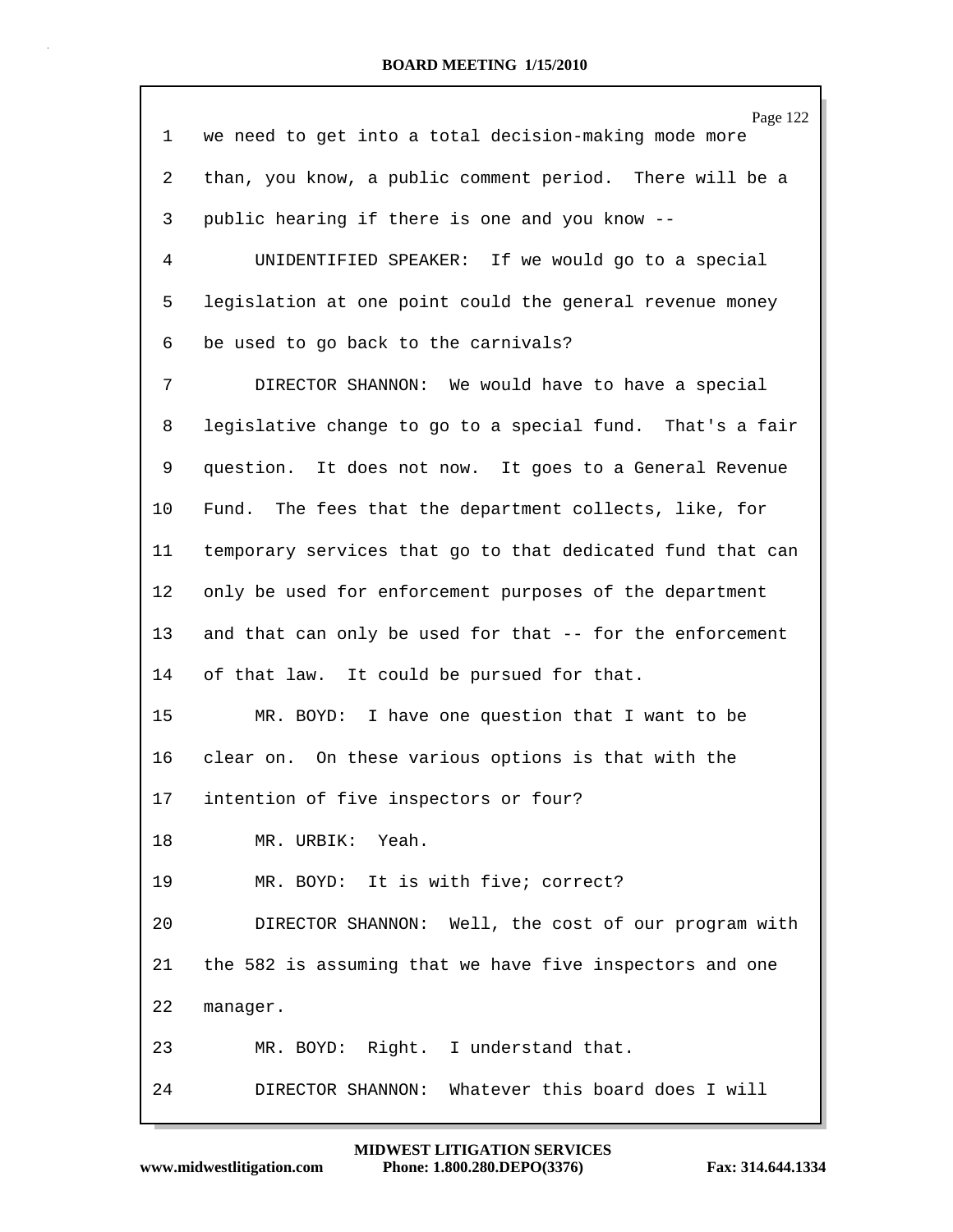Page 123 1 take to OMB and say, you know, the board increased our 2 fees, you know, and we now are generating whatever amount 3 of money it is. If we did increase fees you know -- 4 whether it's 100,000, 200,000 or 300,000 -- and you know 5 we want approval and the board actually stated that they 6 are increasing these fees with the intention that we hire 7 a fifth inspector, I would take that to OMB. And I 8 will -- you know I will fight and I will continue to fight 9 for having a fifth inspector regardless of what happens. 10 But I think that -- I think that we are in a better 11 position to make it happen if we can say that there is 12 some additional revenue that isn't going to add to the 13 deficit that already exists.

14 MS. SULLIVAN: I'm not arguing about the additional 15 revenue, but I would argue that the Proposal Number 2 and 16 3 -- I just -- I think that we are getting to the point 17 where, number one, it practically doubles both for the 18 kiddie rides -- well, for the kiddie rides, it more than 19 doubles. It goes from 35 to 75. For the adult rides, you 20 are going from 85 to 150. That just a little less than 21 doubles it. And that's a huge additional expense as it 22 is. And that was with the -- the least cost. It adds -- 23 it almost -- well, yeah, it almost doubles the revenue, 24 the current revenue.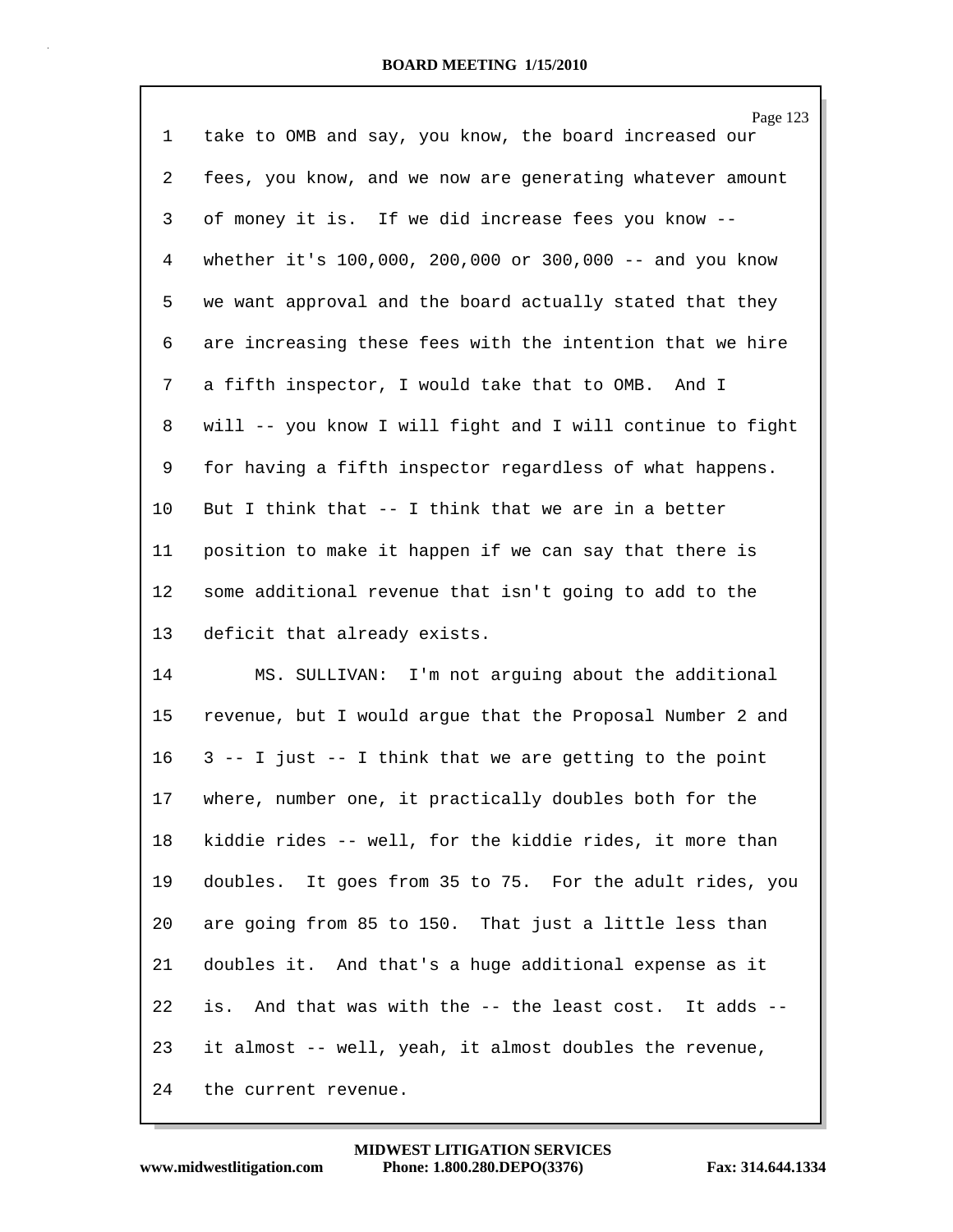Page 124 1 DIRECTOR SHANNON: Uh-huh. 2 MS. SULLIVAN: And I would -- my recommendation and 3 my vote would be for certainly not over the 75 and the 150 4 because I think that that's -- as it is that is a huge 5 burden on them when they are already being burdened 6 significantly just with the economy and -- and not being 7 able to -- they can't raise their prices. They are at the 8 top of this economic environment. They will lose revenue 9 if they raise prices. People just won't ride for more. 10 I've been out on the, you know, lots enough to see that 11 they are not as full lots of times as they used to be now. 12 So -- so I think that we need to look at a multipoint 13 option for helping to decrease the amount of work that 14 they have to do and to increase the amount of revenue 15 that's coming in. 16 MR. URBIK: Would Option 3 cover the cost of the 17 fifth inspector? 18 DIRECTOR SHANNON: Option 3 or Option 1? 19 MS. SULLIVAN: Option 1 would cover the cost. 20 MS. JOINER: Okay. They are looking at two different 21 things. 22 DIRECTOR SHANNON: Oh, hold on. The Power Point? 23 MR. URBIK: Yeah. 24 DIRECTOR SHANNON: I'm sorry.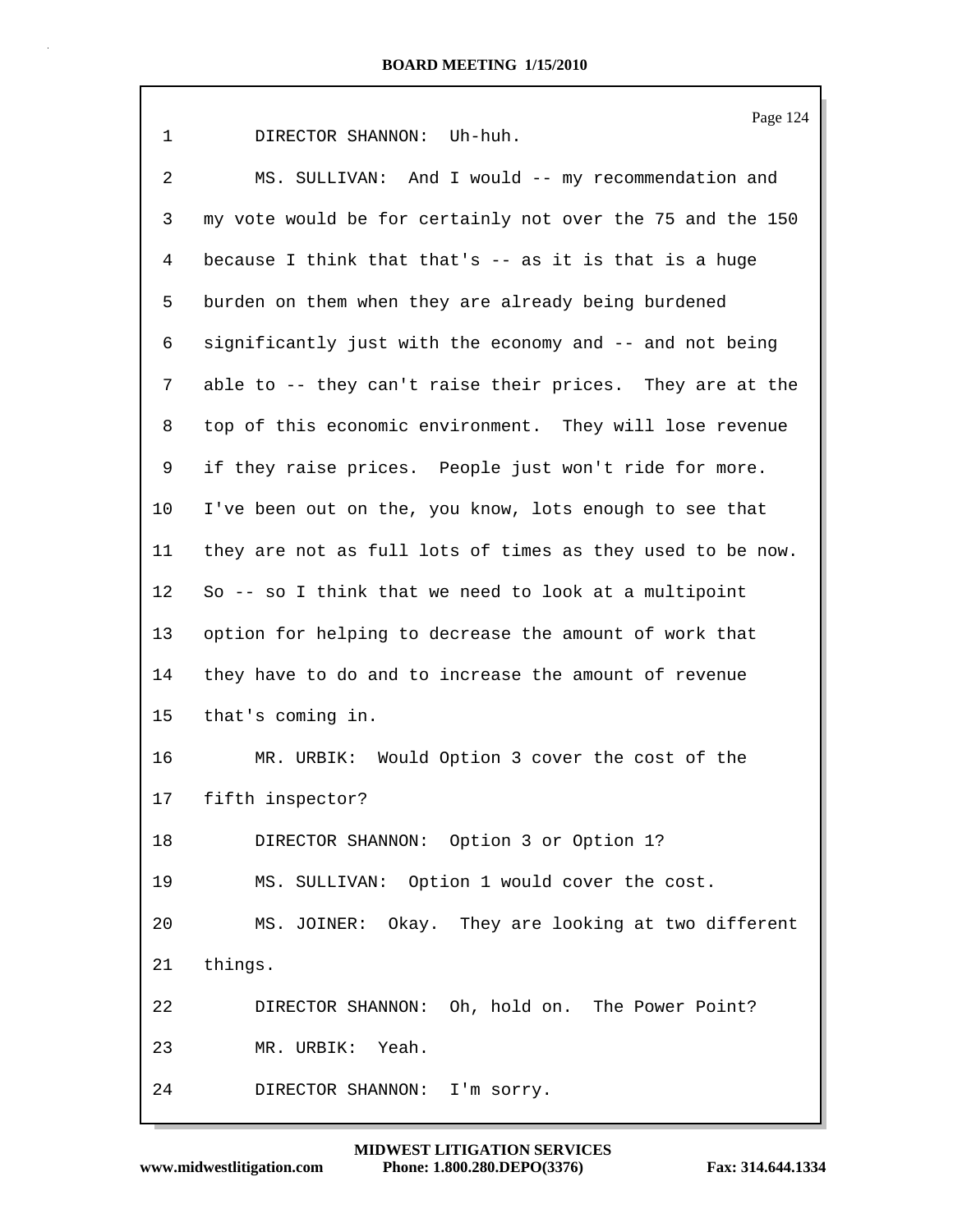|                | Page 125                                                  |
|----------------|-----------------------------------------------------------|
| $\mathbf 1$    | MR. BOYD: This (indicates)?                               |
| $\overline{a}$ | MS. SULLIVAN: Here it is.                                 |
| 3              | Would Option 3 that raises \$262,125? Well, surely        |
| 4              | yes. An inspector doesn't make that much money.           |
| 5              | MR. URBIK: But there is other costs involved.<br>There    |
| 6              | is travel, lodging and things like that.                  |
| 7              | DIRECTOR SHANNON: Right.                                  |
| 8              | MR. URBIK: Which the travel and lodging would             |
| 9              | probably go down because the inspector would be in that   |
| 10             | area.                                                     |
| 11             | DIRECTOR SHANNON: There would be less miles and           |
| 12             | there would be less overtime because if you have to drive |
| 13             | three hours to inspect an attraction and depending on how |
| 14             | many rides you have it could be a very long day with six  |
| 15             | hours on the road and -- or seven hours on the road and   |
| 16             | with inspection time, it could be a 13 or 15-hour day.    |
| 17             | It's a safety issue, too.                                 |
| 18             | UNIDENTIFIED SPEAKER: Can I ask a quick question?         |
| 19             | Are the inspectors allowed to travel out of the state     |
| 20             | of Illinois into another state and do an inspection and   |
| 21             | put stickers on?                                          |
| 22             | DIRECTOR SHANNON: We have an out-of-state travel          |
| 23             | restriction because of the budget deficit. So nobody is   |
| 24             | allowed to travel out of state without the specific       |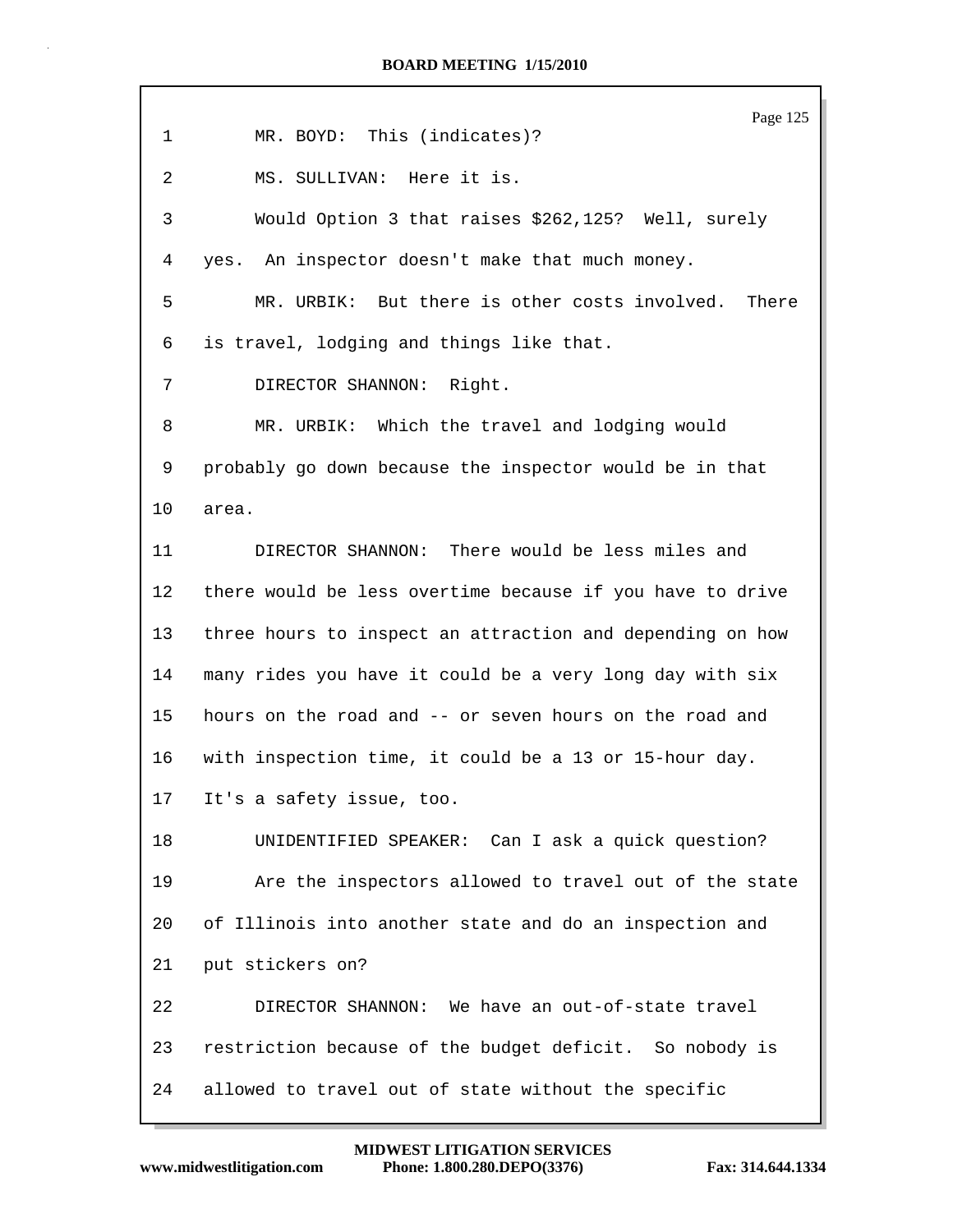|                 | Page 126                                                   |
|-----------------|------------------------------------------------------------|
| 1               | approval from the office of OMB. And you have to           |
| 2               | demonstrate that it's -- there are hurdles that you have   |
| 3               | to overcome. We can't send four inspectors this year to    |
| 4               | NAARSO or AIMS for training.                               |
| 5               | UNIDENTIFIED SPEAKER: Okay. I just thought it might        |
| 6               | be a way to lighten the load.                              |
| 7               | DIRECTOR SHANNON: You have to show it was required         |
| 8               | by federal grants, which would not be applicable in this   |
| 9               | case. So not currently.                                    |
| 10              | UNIDENTIFIED SPEAKER: Okay.                                |
| 11              | MS. SULLIVAN: Well, I think that there is -- that          |
| 12              | the fact that lots of people seem amenable to -- to try    |
| 13              | to -- to get their equipment set up even in the winter     |
| 14              | quarters to make it easier for inspectors to come and      |
| 15 <sub>1</sub> | inspect before the big season starts -- which would --     |
| 16              | which would help some, too.                                |
| 17              | UNIDENTIFIED SPEAKER: Or even earlier in the spring        |
| 18              | before you get into your full fair season where everybody  |
| 19              | is trying to get inspected at the same time. It just       |
| 20              | makes sense to me.                                         |
| 21              | MS. SULLIVAN: Exactly.                                     |
| 22              | DIRECTOR SHANNON: Yeah. Sometimes it might not be          |
| 23              | that many miles that -- you would travel more miles within |
| 24              | the State of Illinois than going across the board.         |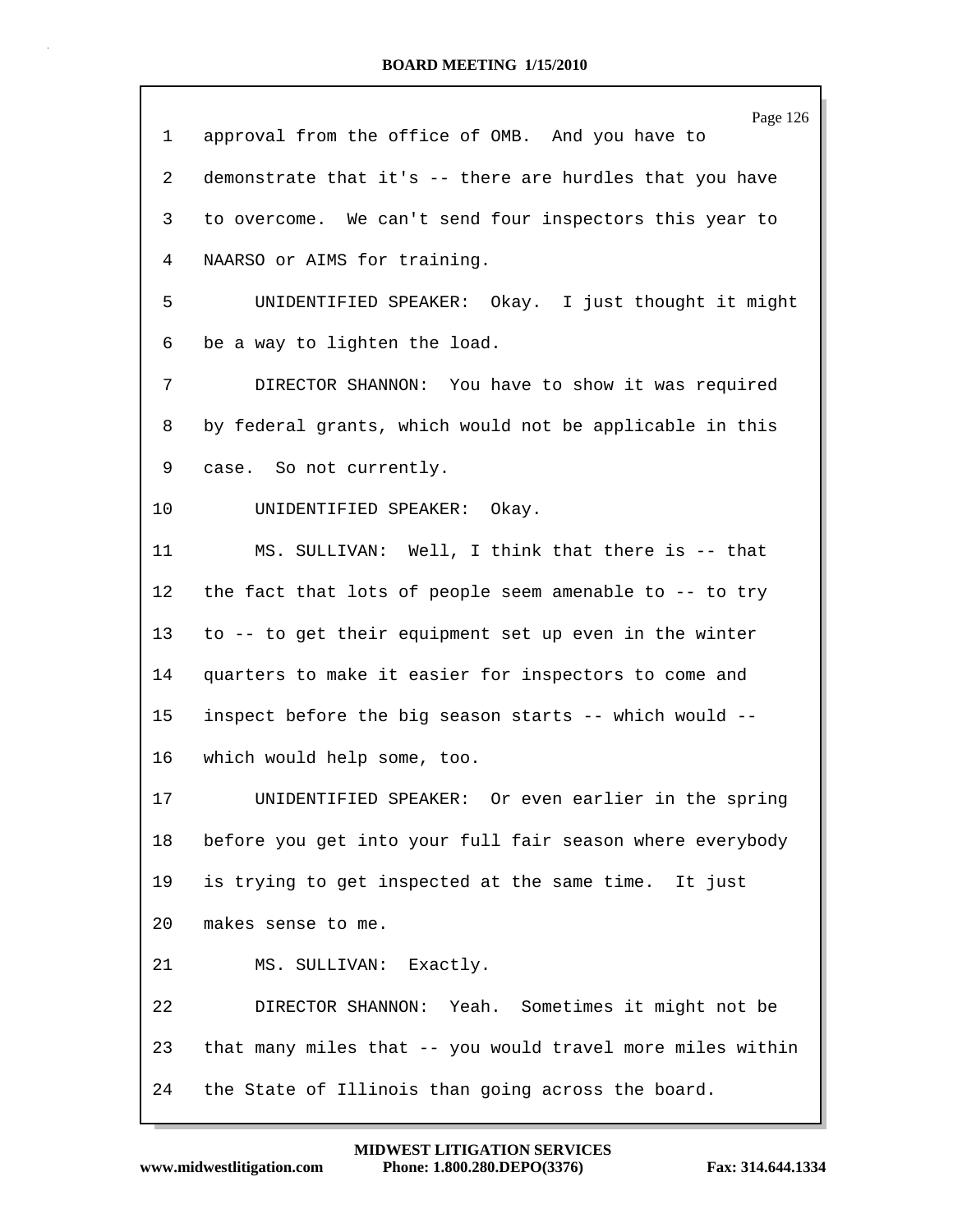| $\mathbf{1}$ | Page 127<br>UNIDENTIFIED SPEAKER: Even at the owner's expense? |
|--------------|----------------------------------------------------------------|
| 2            | If I need an inspector here, I will pay his way down here.     |
| 3            | It's a way to get my things done and not get down to the       |
| 4            | wire time wise.                                                |
| 5            | DIRECTOR SHANNON: I just think that you get into all           |
| 6            | sorts of ethical issues. I think, Mike, we would probably      |
| 7            | be prohibited unfortunately from doing that. I appreciate      |
| 8            | the thought, but at this point in time I don't think that      |
| 9            | we could do that.                                              |
| 10           | MS. SULLIVAN: I'm sure that they will commit to                |
| 11           | doing whatever they can to make it easier to make the fees     |
| 12           | from going up more than necessary.                             |
| 13           | MR. URBIK: There is two separate issues that we                |
| 14           | should talk about. The shortfall one is one. And the           |
| 15           | second one is the annual inspection. I think that we           |
| 16           | should keep those separate because that one has nothing to     |
| 17           | do with the shortfall.                                         |
| 18           | MS. JOINER: Yes, it does.                                      |
| 19           | MS. SULLIVAN: Well, other than the scheduling of the           |
| 20           | time available because you are going to have inspectors --     |
| 21           | you may have inspectors traveling more.                        |
| 22           | MR. URBIK: You will have inspectors traveling more.            |
| 23           | MS. SULLIVAN: And you may have inspectors that are             |
| 24           | short of time. And if they can't get some place to             |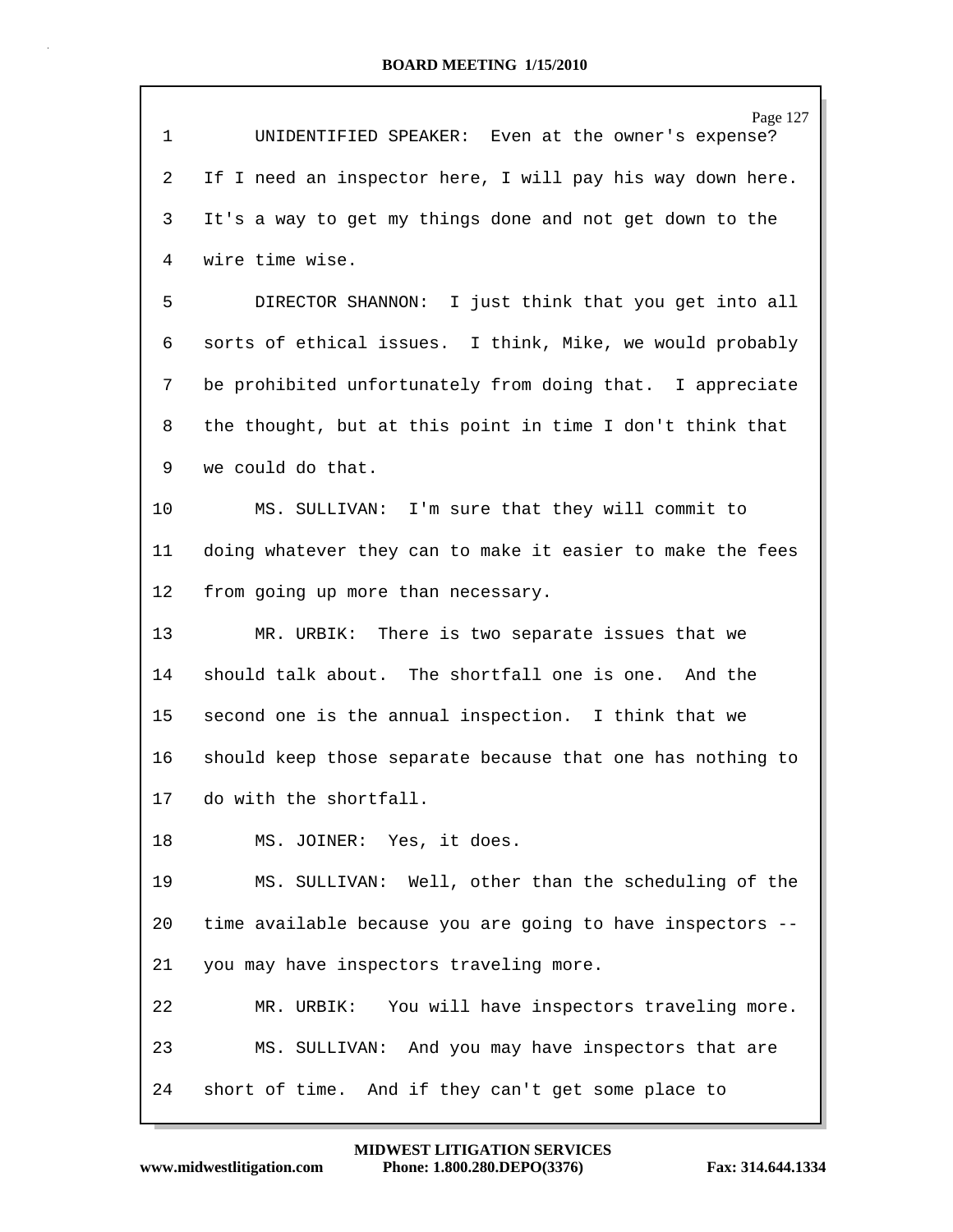|         | Page 128                                                   |
|---------|------------------------------------------------------------|
| 1       | inspect, then that show is not going to be able to run     |
| 2       | those rides. Which is going to be very bad you know?<br>It |
| 3       | will have a bad effect on them.                            |
| 4       | DIRECTOR SHANNON: Well, you know it's --                   |
| 5       | MS. SULLIVAN: So I think that everybody wants to           |
| 6       | help everybody be as efficient as possible.                |
| 7       | DIRECTOR SHANNON: Now I don't think that we've ever        |
| 8       | told a show -- maybe I'm wrong. Have we ever just said     |
| 9       | I'm sorry, but you are just not going to be able to        |
| 10      | operate because we don't have the resources to get an      |
| 11      | inspector in?                                              |
| $12 \,$ | MS. JOINER: No, not to my knowledge.                       |
| 13      | DIRECTOR SHANNON: Do any of the inspectors know of         |
| 14      | that happening?                                            |
| 15      | MR. ROHMAN: They've had maybe like one ride, but not       |
| 16      | a whole show.                                              |
| 17      | DIRECTOR SHANNON: You couldn't get it done the day         |
| 18      | of or you couldn't get it done for the entire show?        |
| 19      | MR. ROHMAN: I had one that couldn't operate for a          |
| 20      | weekend just because I couldn't get back there. But it     |
| 21      | was only one ride. It was not the whole show.              |
| 22      | MS. JOINER: But how far in advance were you                |
| 23      | notified?                                                  |
| 24      | About the inspection.<br>DIRECTOR SHANNON:                 |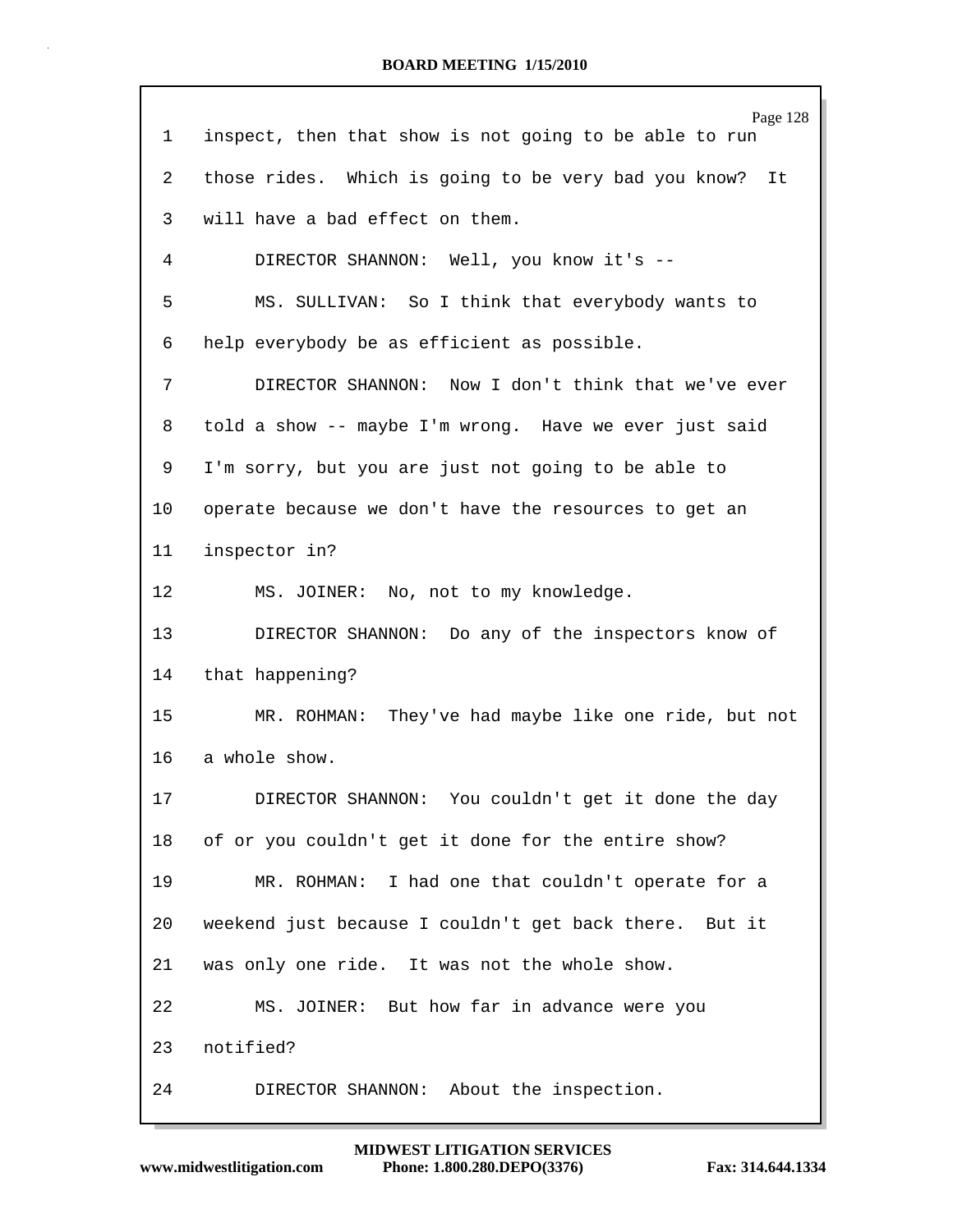|                 | Page 129                                                   |
|-----------------|------------------------------------------------------------|
| $\mathbf 1$     | MR. ROHMAN: It was like a week maybe.                      |
| 2               | DIRECTOR SHANNON: A last minute sort of thing.             |
| 3               | MR. ROHMAN: Yeah.                                          |
| 4               | MS. SULLIVAN: So there is still going to be some of        |
| 5               | those cases where somebody just receives a new ride or     |
| 6               | just buys a ride where that's going to be problematic, but |
| 7               | anytime they can have 'em done in winter quarters ahead of |
| 8               | time that certainly helps the workload scheduling.         |
| 9               | DIRECTOR SHANNON: Uh-huh.                                  |
| 10              | MR. WRIGHT: What's the likelihood of, like, Option 3       |
| 11 <sup>1</sup> | with another added part that if the deadline -- that if    |
| $12 \,$         | they needed something done at the last minute, you could   |
| 13              | increase the fees or double the fees for the last minute   |
| 14              | inspections? Is that something that's possible?            |
| 15              | So incorporate Option 3 and 2 together?<br>MR. URBIK:      |
| 16              | DIRECTOR SHANNON:<br>Like that would be a penalty fee?     |
| 17              | MR. HAGGERTY: Like a premium.                              |
| 18              | That becomes Option 2 if you are late.<br>MR. URBIK:       |
| 19              | MS. JOINER: We actually briefly discussed                  |
| 20              | considering an expedited service fee.                      |
| 21              | DIRECTOR SHANNON: Like an expedited inspection fee         |
| 22              | would be more than the average inspection fee.             |
| 23              | Right.<br>MR. WRIGHT:                                      |
| 24              | MS. JOINER: More like actual expenses.                     |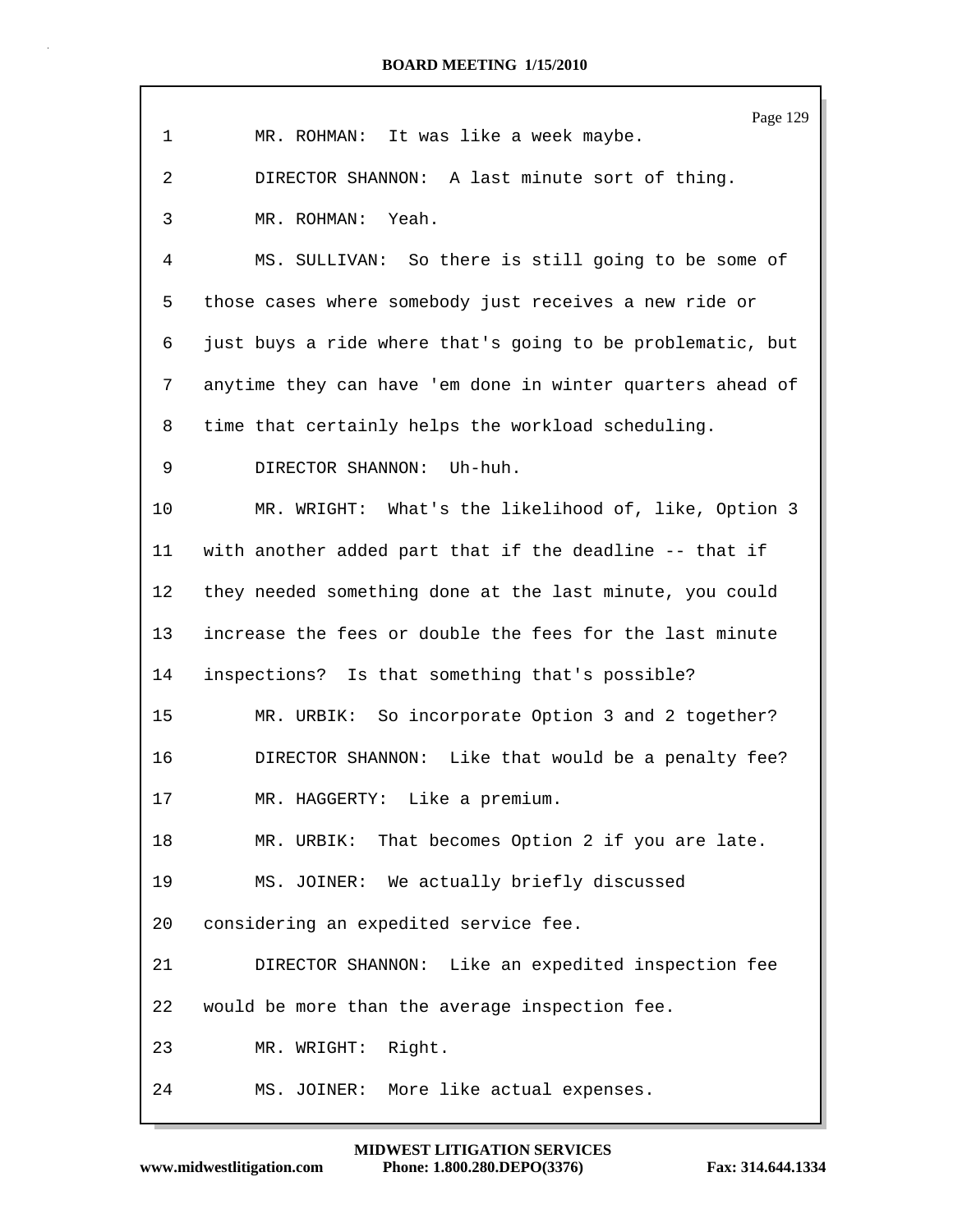|             | Page 130                                                   |
|-------------|------------------------------------------------------------|
| $\mathbf 1$ | MR. WRIGHT: Uh-huh.                                        |
| 2           | DIRECTOR SHANNON: Uh-huh. But do some states do            |
| 3           | that?                                                      |
| 4           | MR. SPARKS: Quite a few do 'em.                            |
| 5           | DIRECTOR SHANNON: Where you pay more if it's short         |
| 6           | notice?                                                    |
| 7           | MR. SPARKS: Right. There is a certain amount of            |
| 8           | time where you have to request an inspection where if you  |
| 9           | don't get it in in time they have to honor the inspection, |
| 10          | but there is an expedited fee.                             |
| 11          | UNIDENTIFIED SPEAKER: If you are going to have this        |
| 12          | expedited fee and you don't have the manpower to get it    |
| 13          | done, how is that going to get done?                       |
| 14          | MR. URBIK: The difference is you will have more time       |
| 15          | for scheduling. If we are putting out an incentive to let  |
| 16          | you guys know early that the rides are available for       |
| 17          | inspection as opposed to three days from now to get it     |
| 18          | done two weeks from now.                                   |
| 19          | DIRECTOR SHANNON: It doesn't guarantee I guess that        |
| 20          | they will get done, but it puts the burden on them if they |
| 21          | wait until the last minute. So it kind of rewards the      |
| 22          | people who get it in in a reasonable time.                 |
| 23          | MR. URBIK: And it allows you to schedule yourself          |
| 24          | out there.                                                 |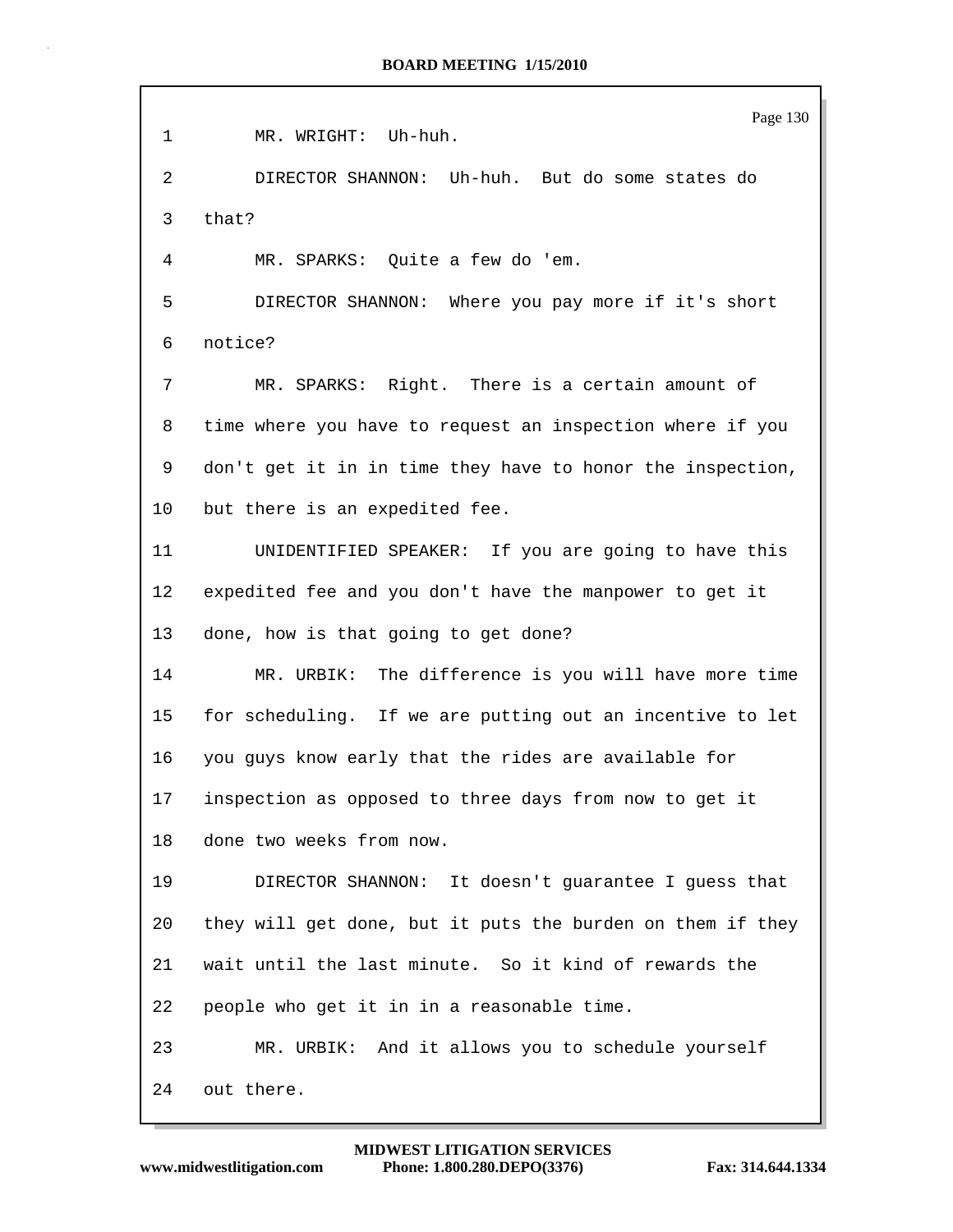|             | Page 131                                                   |
|-------------|------------------------------------------------------------|
| $\mathbf 1$ | DIRECTOR SHANNON: We wouldn't guarantee the fee.           |
| 2           | MS. JOINER: Well, we are hoping that the 30-day            |
| 3           | notice that's required this year will help us a lot        |
| 4           | because this is the first year that we are going to hold   |
| 5           | 'em to that 30 days.                                       |
| 6           | MS. SULLIVAN: I think that should make things more         |
| 7           | efficient certainly. Which -- which you know if you can    |
| 8           | plan -- plan everybody on that particular route and plan   |
| 9           | more people, then that's less traveling that you would     |
| 10          | have to do.                                                |
| 11          | MS. JOINER: And if they can give us a bigger               |
| 12          | window -- and I realize that a lot of operators -- that    |
| 13          | they can't get on that lot until, say, like Friday morning |
| 14          | and we understand that.                                    |
| 15          | MS. SULLIVAN: Right. But where you can --                  |
| 16          | MS. JOINER: Yeah.                                          |
| 17          | MS. SULLIVAN: Yeah.                                        |
| 18          | DIRECTOR SHANNON: Is there any further discussion?         |
| 19          | (No response.)                                             |
| 20          | MR. URBIK: What happens if I don't give a 30-days          |
| 21          | notice? There is a venue and the operator who was          |
| 22          | scheduled for that venue pulls out for whatever reason and |
| 23          | that venue now goes to another carnival operator.          |
| 24          | MS. JOINER: Well, it's first come first serve this         |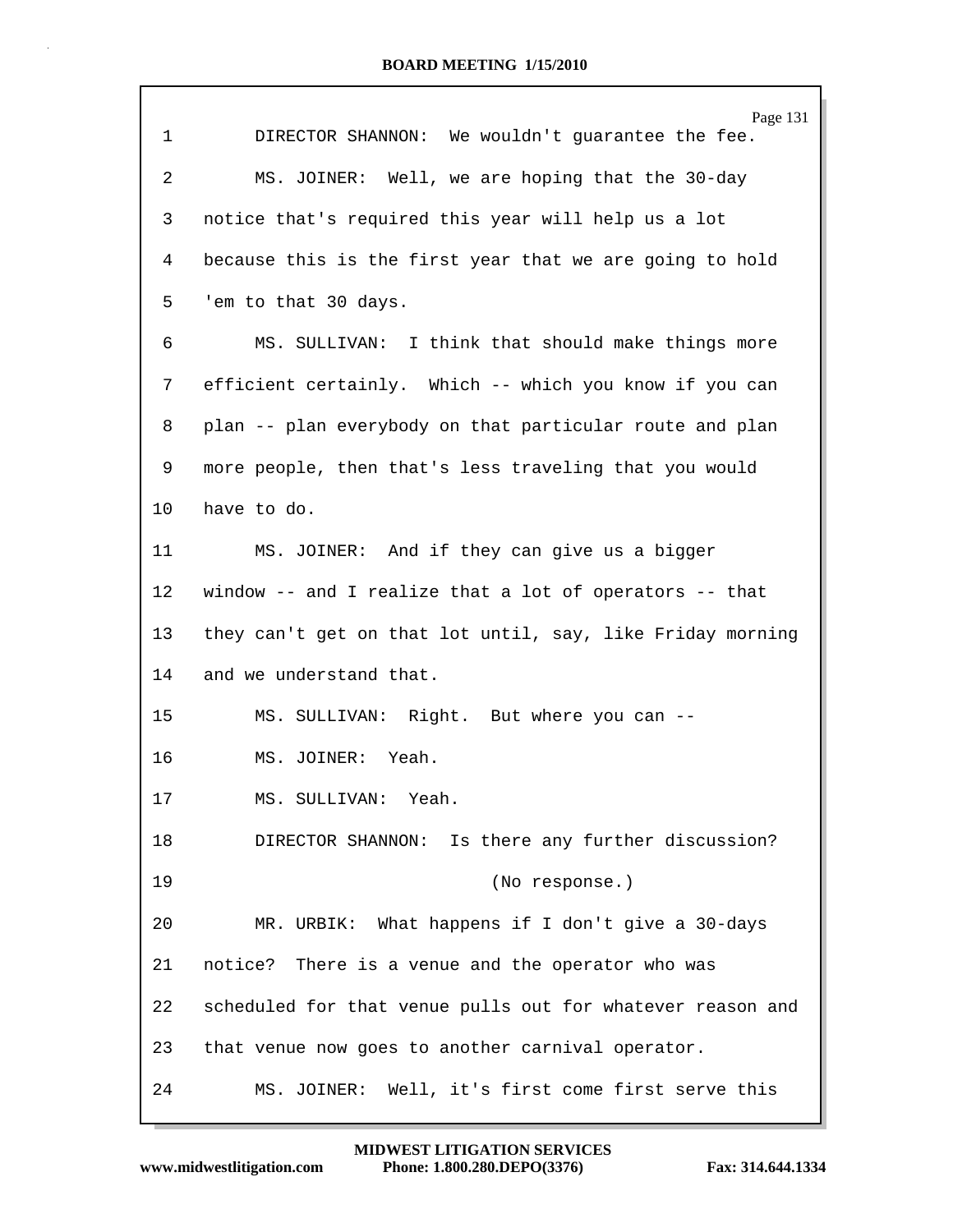| 1       | Page 132<br>year.                                            |
|---------|--------------------------------------------------------------|
| 2       | DIRECTOR SHANNON: There is no guarantee that you             |
| 3       | will get the inspection.                                     |
| 4       | MS. JOINER: I hope that the vendor finds a company           |
| 5       | that's already got their permits.                            |
| 6       | DIRECTOR SHANNON: I mean you know as we have always          |
| 7       | done we will work with the operators to try to do our best   |
| 8       | to get those inspections done in time for their show,        |
| 9       | but $--$                                                     |
| 10      | MS. JOINER: Uh-huh.                                          |
| 11      | DIRECTOR SHANNON: -- there is no guarantee that we           |
| $12 \,$ | will be able to do that.                                     |
| 13      | MS. JOINER: We are going to have a big calendar with         |
| 14      | a big eraser and a pencil.                                   |
| 15      | MS. SULLIVAN: A dry board, huh?                              |
| 16      | DIRECTOR SHANNON: But you know I will just say I             |
| 17      | mean I don't want to operate -- and I don't think that       |
| 18      | Doug wants to operate with one less inspector this year.     |
| 19      | None of us do.                                               |
| 20      | MS. SULLIVAN: Uh-huh.                                        |
| 21      | DIRECTOR SHANNON: And you know we, as all agencies           |
| 22      | were, were directed to try to find ways to help with the     |
| 23      | overall budget shortfall and specifically with the           |
| 24      | programs that we are mandated to enforce.<br>I mean you know |

 $\mathsf{r}$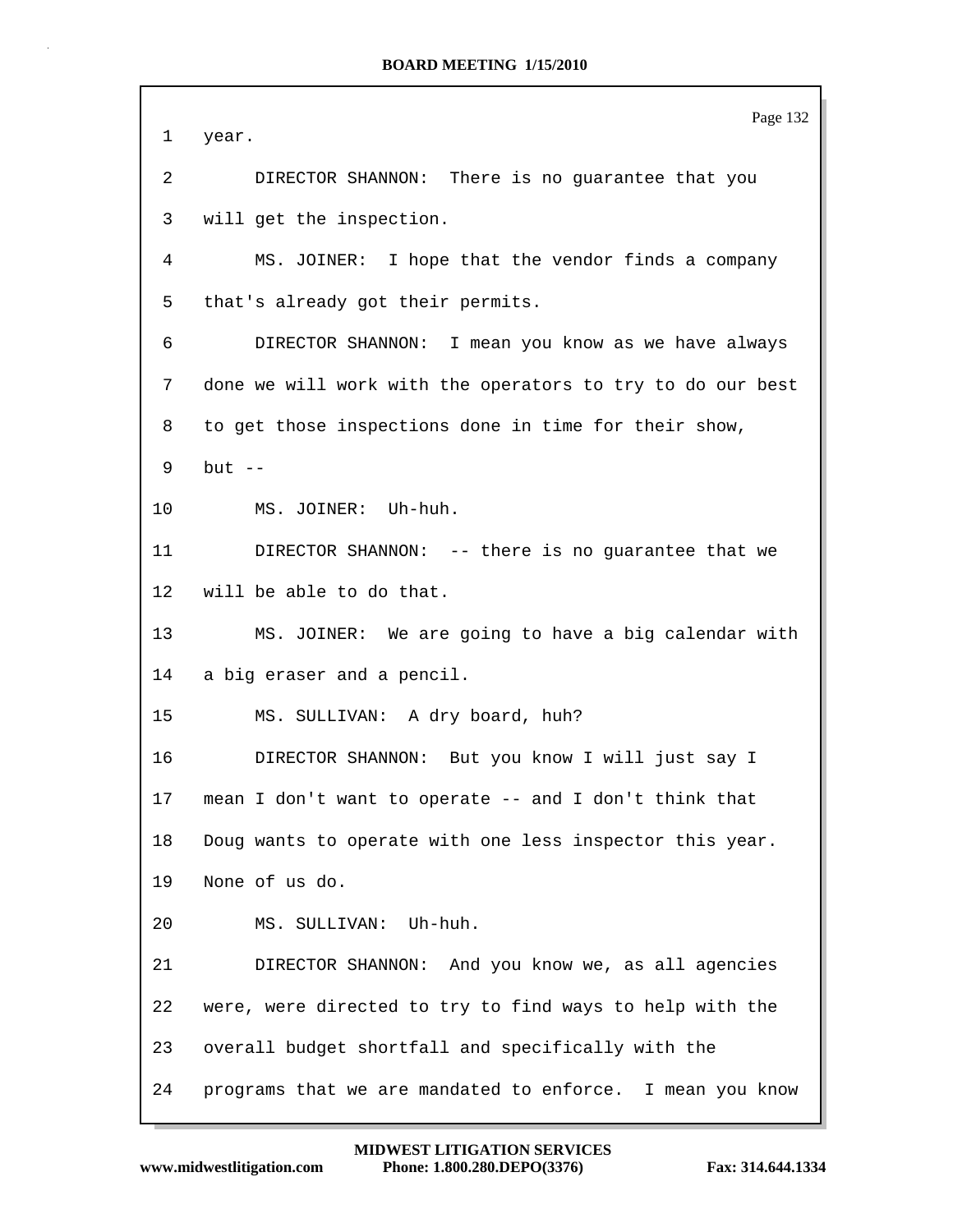|        | Page 133                                                     |
|--------|--------------------------------------------------------------|
| 1      | one of the options that the legislature has I guess can      |
| 2      | be -- I don't think it's likely -- but to repeal the         |
| 3      | Carnival & Amusement Safety Ride Act. I think that the       |
| 4      | legislature is looking at repealing some of these laws.      |
| 5      | They pass new laws every year with no new money. We get      |
| 6      | new programs every year that we are required to enforce      |
| 7      | and there is no money for us to do that with. And we are     |
| 8      | supposed to do it with fewer people each year.               |
| 9      | So I think that the legislature is going to have to          |
| $10\,$ | start rethinking that. And there could be a proposal to      |
|        | 11 start repealing certain laws. And I think that Carnival & |
|        |                                                              |

15 They may say it would being nice if we could do this, but 16 we don't have the resources to do it. 17 But I think that we have a better chance of getting 18 the fifth inspector hired if we can show that we have more 19 resources being brought in to do so. And it wouldn't -- 20 it would be effective in Calendar Year '11. Which would 21 be -- you know it wouldn't help us this year, but the

12 Safety will be up there as one of those very important

13 laws that the legislature is not likely to repeal. But

14 there may be some other conditions that they may impose.

22 fiscal year is such that it would actually help in Fiscal 23 Year '11 because the money starts coming in in December. 24 I mean the '11 permits -- you know the applications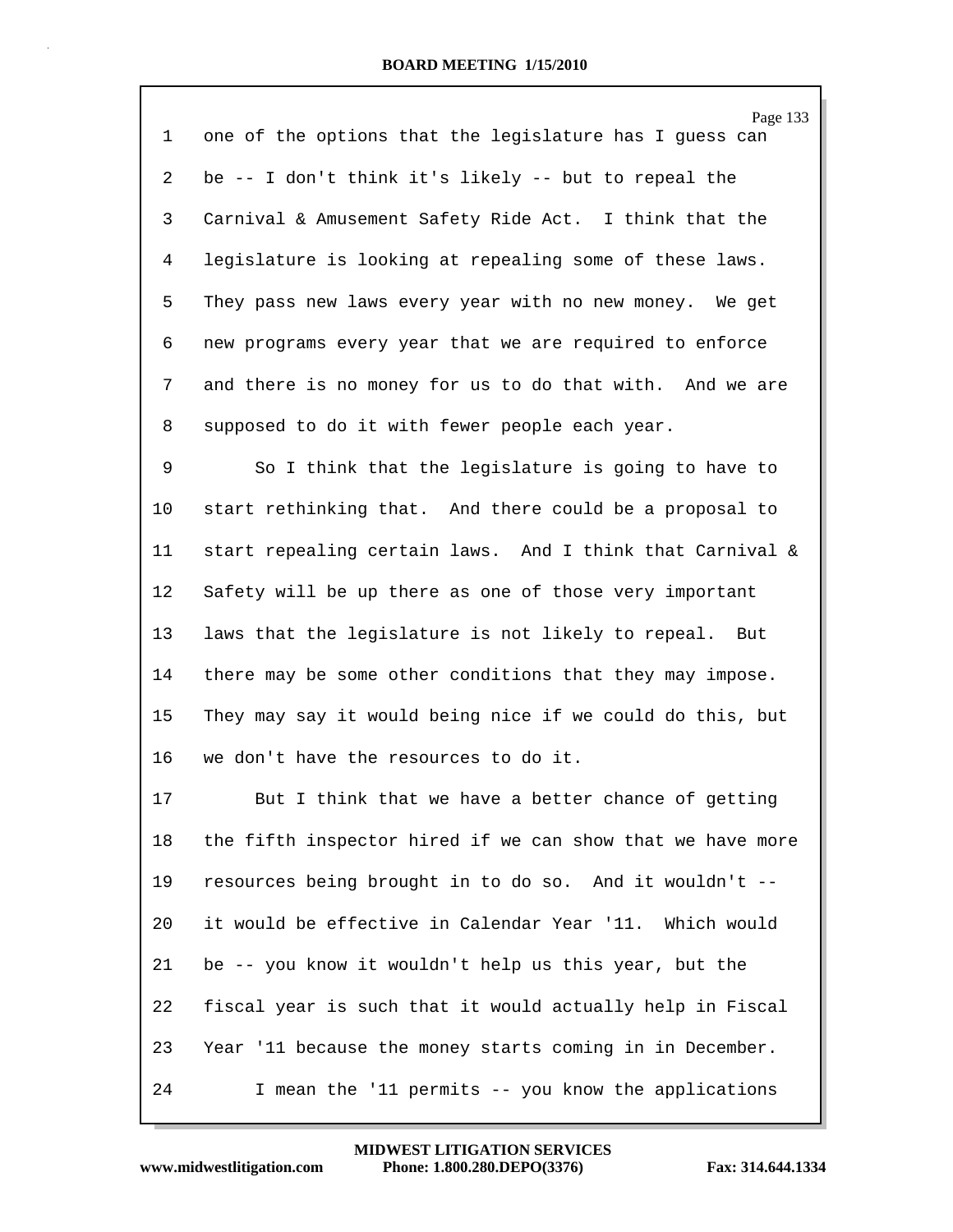|    | Page 134                                                     |
|----|--------------------------------------------------------------|
| 1  | will go out in October. So you know I mean the time -- if    |
| 2  | we are going to do this, we do need to make a decision on    |
| 3  | it fairly soon. We will need to have a public hearing.       |
| 4  | We will need to get our rules drafted and hopefully get      |
| 5  | our rules adopted before our applications go out next --     |
| 6  | is it October or November? They actually go out -- they      |
| 7  | are mailed November the 1st, but we start doing them         |
| 8  | October the 1st. So everything needs to be in place so       |
| 9  | the new information is with the application.                 |
| 10 | UNIDENTIFIED SPEAKER: So the worst case scenario             |
| 11 | would be -- if you are not able to hire this fifth           |
| 12 | inspector, would Doug be able to pick up some of the slack   |
| 13 | then and do some inspections?                                |
| 14 | DIRECTOR SHANNON: Doug will be having to do                  |
| 15 | inspections this year without a fifth inspector, yes.<br>And |
| 16 | we've already discussed that. So he is aware of that.        |
| 17 | MS. JOINER: Just so the board is aware of this.              |
| 18 | Patty brought up two points. And I just wanted to mention    |
| 19 | this. You know the year round operator charge is more and    |
| 20 | the staggering of the permits -- they are very good ideas,   |
| 21 | but I want to point out that our current data base will      |
| 22 | not handle that. So there will be an added expense there     |
| 23 | if that were to be considered.                               |
| 24 | Have the permits always been for<br>DIRECTOR SHANNON:        |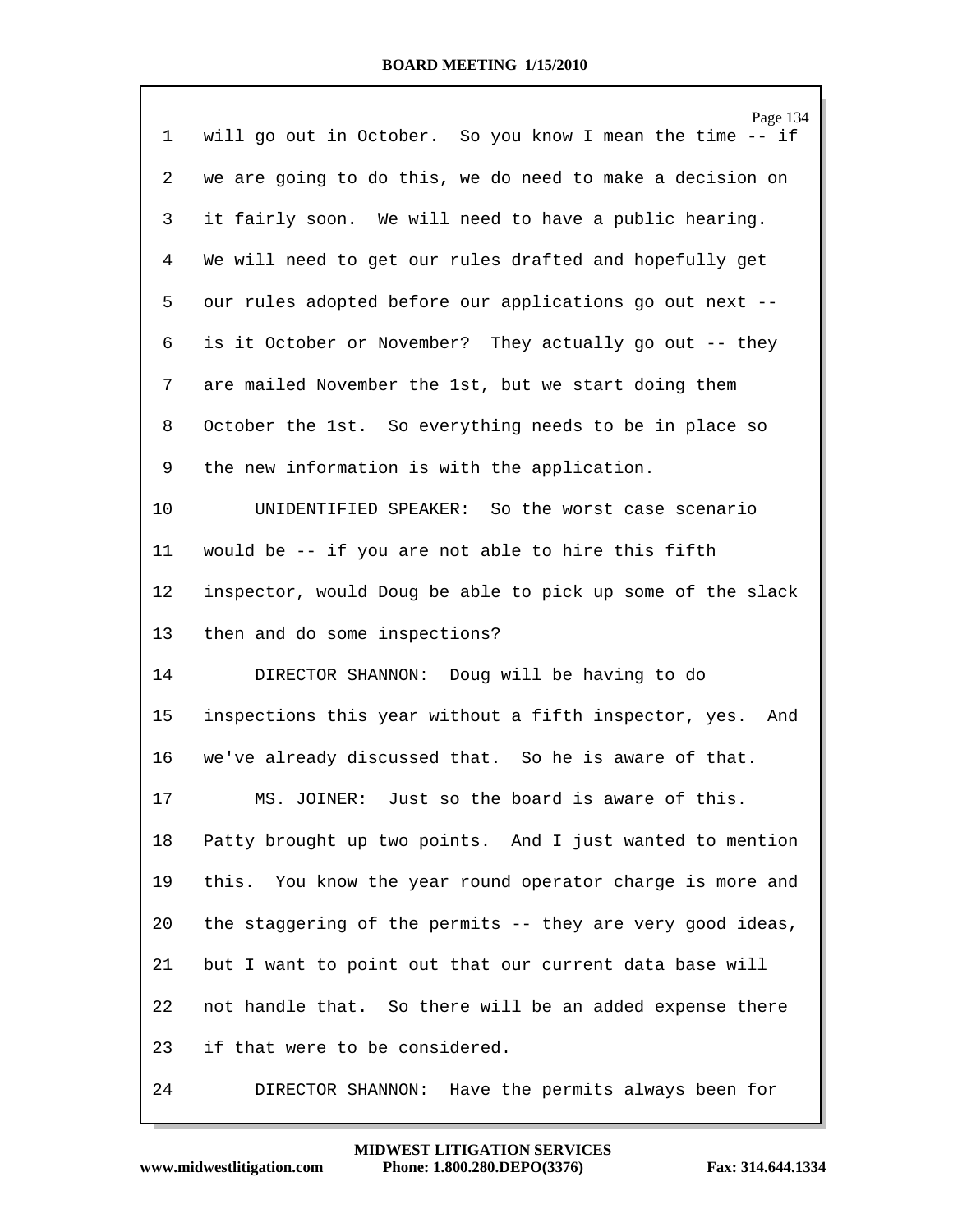Page 135 1 calendar years? 2 MS. JOINER: Yes. Correct me if I'm wrong, but -- 3 DIRECTOR SHANNON: It's always been -- 4 MS. JOINER: Yeah. And I don't know what that would 5 cost. 6 DIRECTOR SHANNON: And the other thing is the 7 issue -- I don't know how we would do the issue of 8 charging more based on how many days of operation -- 9 MS. JOINER: Yeah. 10 DIRECTOR SHANNON: I don't know how we would 11 implement that. 12 MS. JOINER: Well, with all of these other things you 13 are considering, you would consider hiring more clerical, 14 too; wouldn't you? 15 DIRECTOR SHANNON: Well, Marcia doesn't even work for 16 the Carnival Division. 17 MS. JOINER: I mean do you want clerical help or do 18 you want inspectors? Because you are going to have to 19 have one or the other. 20 DIRECTOR SHANNON: I do understand why some people 21 think that it would be a fairer system to have those who 22 operate more calendar days pay more, but are you basing it 23 on their representation of how many days that they are 24 operating? Because I would suspect that people would be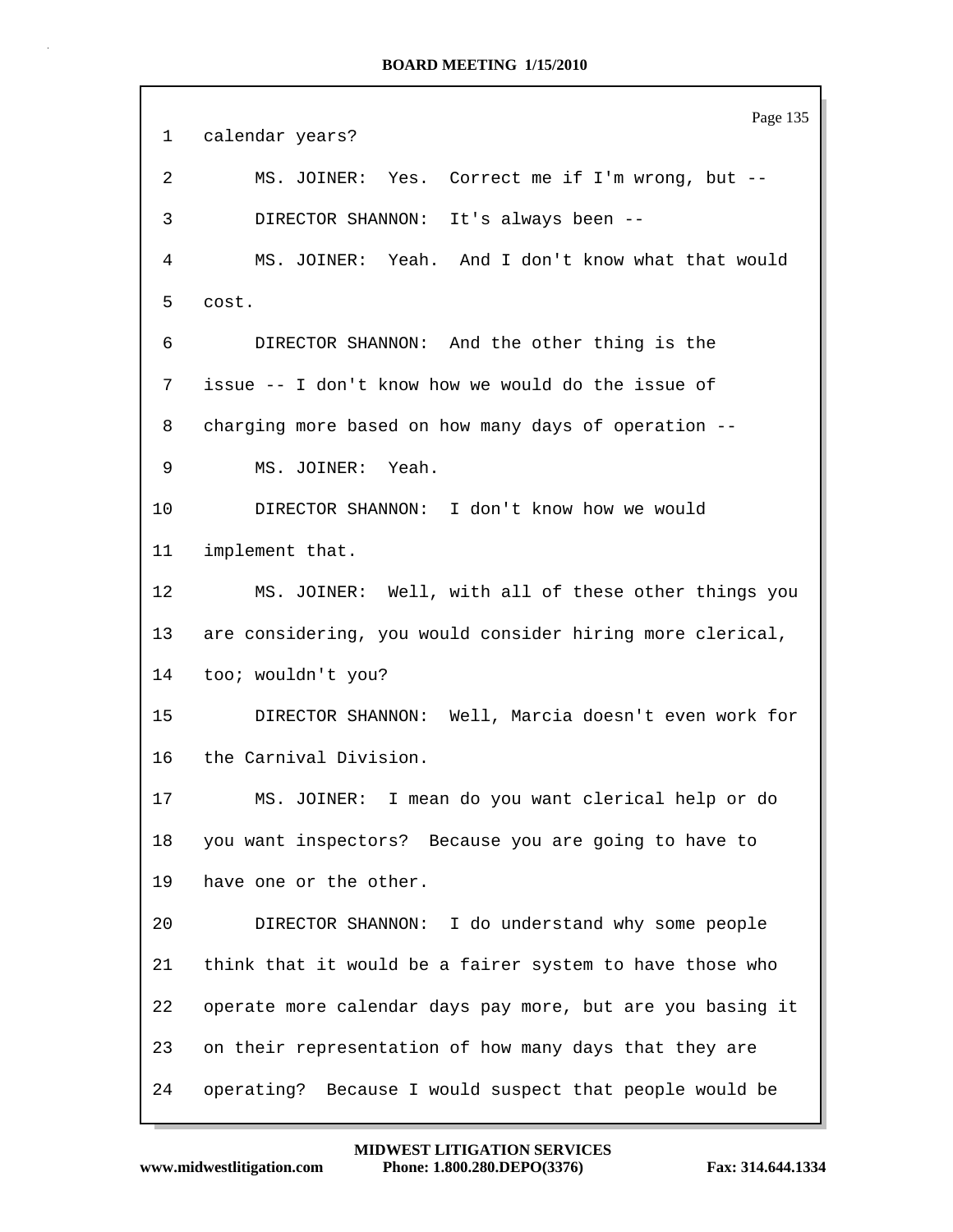|              | Page 136                                                   |
|--------------|------------------------------------------------------------|
| $\mathbf{1}$ | saying they are going to operate four days if we start     |
| 2            | charging them based on the number of days that they        |
| 3            | operate. And I don't know how you verify that. It's a      |
| 4            | good idea.                                                 |
| 5            | MS. SULLIVAN: Well, let's forego that one right now        |
| 6            | since it's problematic. And let's say for coasters for     |
| 7            | instance -- you know let's say raising coasters and trains |
| 8            | certainly.                                                 |
| 9            | DIRECTOR SHANNON: I don't know. I mean the                 |
| $10 \,$      | coasters -- we have seen what the other states charge.     |
| 11           | And with the ski lifts being more extensive. They are      |
| $12 \,$      | very time consuming. And we only have five or six.         |
| 13           | MS. JOINER: Five.                                          |
| 14           | MS. SULLIVAN: How much is a ski lift at this point?        |
| 15           | DIRECTOR SHANNON: It's currently \$85.                     |
| 16           | MS. SULLIVAN: Then let's go back to how much longer        |
| 17           | does it take to inspect them and let's raise that.         |
| 18           | MS. JOINER: There is five ski lifts.                       |
| 19           | DIRECTOR SHANNON: Bill did the research. Bill, did         |
| 20           | you see anything with trams that were more? Sometimes      |
| 21           | bungies were more.                                         |
| 22           | MR. SZERLETICH: Yeah. Bungies were more. Trains I          |
| 23           | don't think so.                                            |
| 24           | MS. SULLIVAN: I'm looking at what takes longer to          |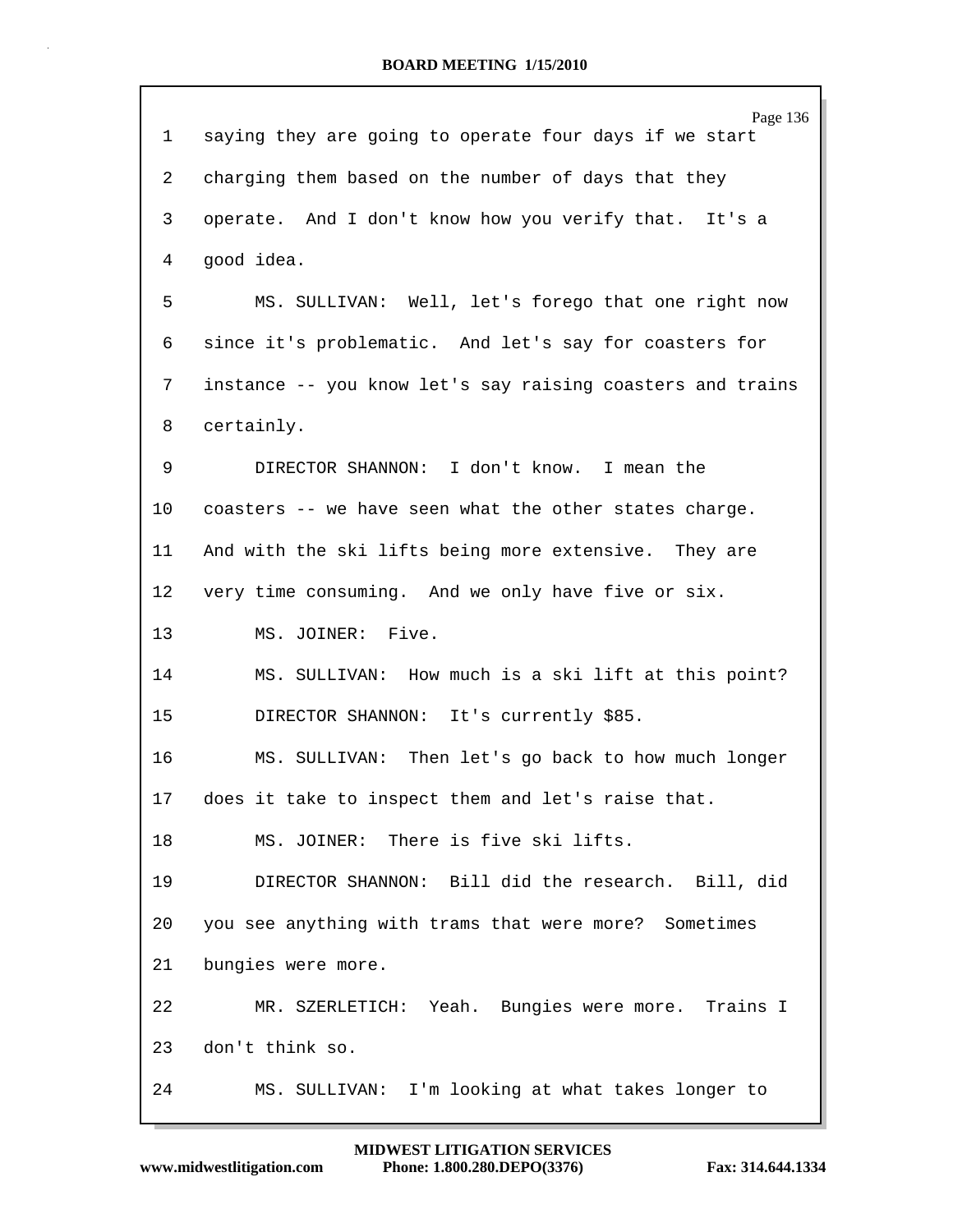|    | Page 137                                                 |
|----|----------------------------------------------------------|
| 1  | inspect -- significantly longer to inspect.              |
| 2  | MR. SZERLETICH: The two big ones that you just           |
| 3  | mentioned.                                               |
| 4  | MR. RATHBUN: The coasters and the lifts?                 |
| 5  | MR. SZERLETICH: The ski lifts and the roller             |
| 6  | coasters.                                                |
| 7  | DIRECTOR SHANNON: Those were the ones that typically     |
| 8  | had higher fees. The inspectors -- and Doug can speak to |
| 9  | this. A roller coaster takes a lot more time.            |
| 10 | MS. ROYER: It depends on how bad the ride is figured     |
| 11 | out. And look I won't say that a carousel or if I go out |
| 12 | and look at a train or whatever and it is a bad ride, it |
| 13 | can take me a long time.                                 |
| 14 | DIRECTOR SHANNON: But in a typical situation would a     |
| 15 | roller coaster take longer?                              |
| 16 | MS. ROYER: Absolutely.                                   |
| 17 | DIRECTOR SHANNON: Three times as long? Twice as          |
| 18 | long?                                                    |
| 19 | MS. ROYER: It can take me a whole day to do a whole      |
| 20 | roller coaster weather permitting.                       |
| 21 | DIRECTOR SHANNON: That's true I guess for everybody.     |
| 22 | UNIDENTIFIED SPEAKER: There are different sizes of       |
| 23 | roller coasters, too.                                    |
| 24 | DIRECTOR SHANNON: Yeah.                                  |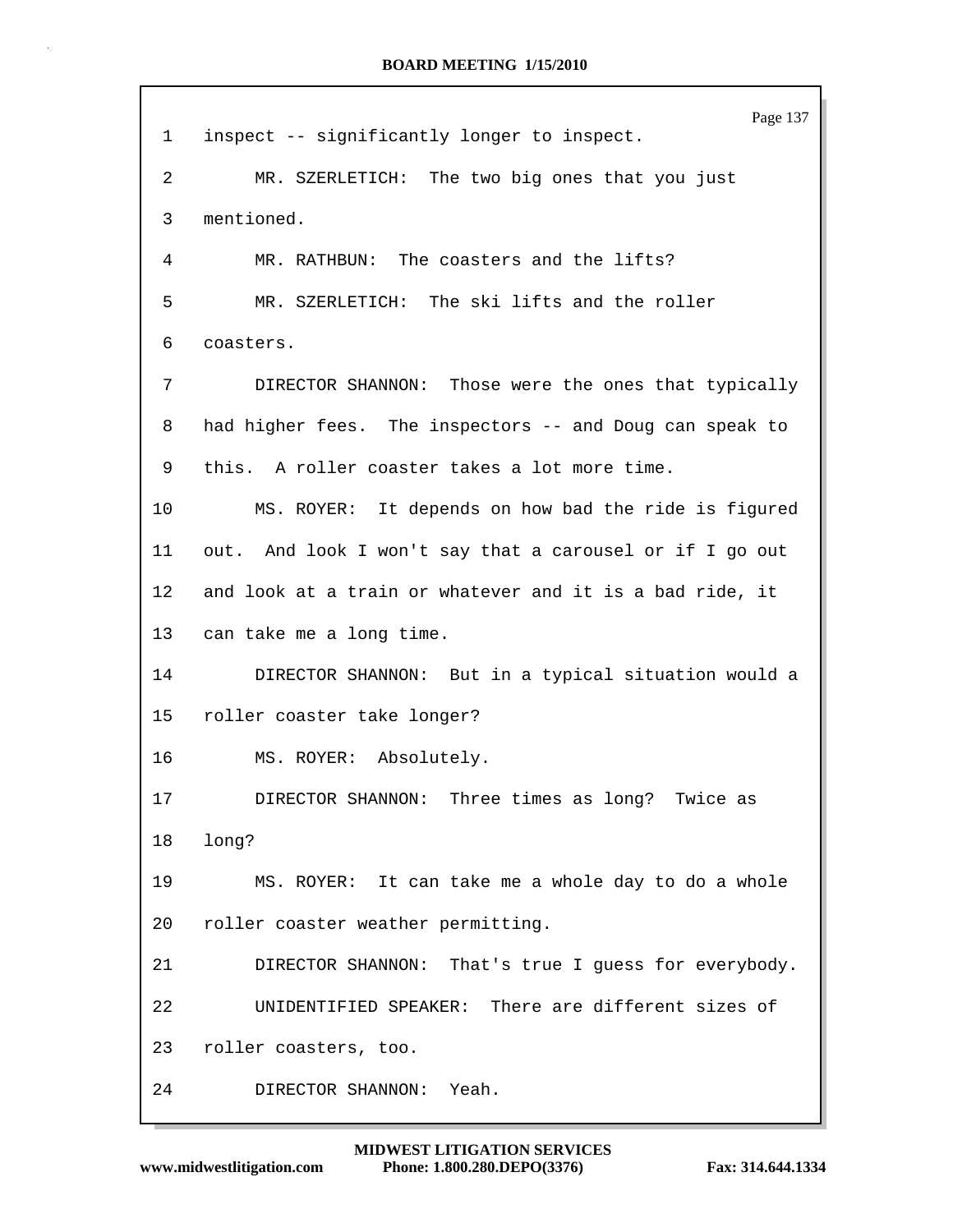| $\mathbf 1$ | Page 138<br>MS. SULLIVAN: So typically how many major rides  |
|-------------|--------------------------------------------------------------|
| 2           | could you do in a day?                                       |
|             |                                                              |
| 3           | MS. ROYER: To use Six Flags as a good example. With          |
| 4           | two inspectors, at least four weeks. And that's weather      |
| 5           | permitting and everything going smoothly. Sometimes --       |
| 6           | UNIDENTIFIED SPEAKER: Five days a weeks for four             |
| 7           | weeks? How many rides are there?                             |
| 8           | MS. ROYER: There is 53 or 54.                                |
| 9           | UNIDENTIFIED SPEAKER: How long does it generally             |
| 10          | take to inspect a 15 ride show?                              |
| 11          | MS. ROYER: A day.                                            |
| 12          | UNIDENTIFIED SPEAKER: A day.                                 |
| 13          | MS. ROYER: A day.                                            |
| 14          | DIRECTOR SHANNON: And there is --                            |
| 15          | MS. ROYER: And I should add like a county fair where         |
| 16          | you typically have much more bigger rides, probably two      |
| 17          | days. Yeah. But a regular ride, a show that has had, you     |
| 18          | know, four or five, six majors and a couple of kiddie        |
| 19          | rides, maybe a day.                                          |
| 20          | MS. SULLIVAN: Well, then, you know, it sounds like           |
| 21          | that the coasters and the ski lifts take five times as       |
| 22          | much time.                                                   |
| 23          | DIRECTOR SHANNON: Now in South Carolina, just for            |
| 24          | example, they charge \$100 for a major and \$250 for a fixed |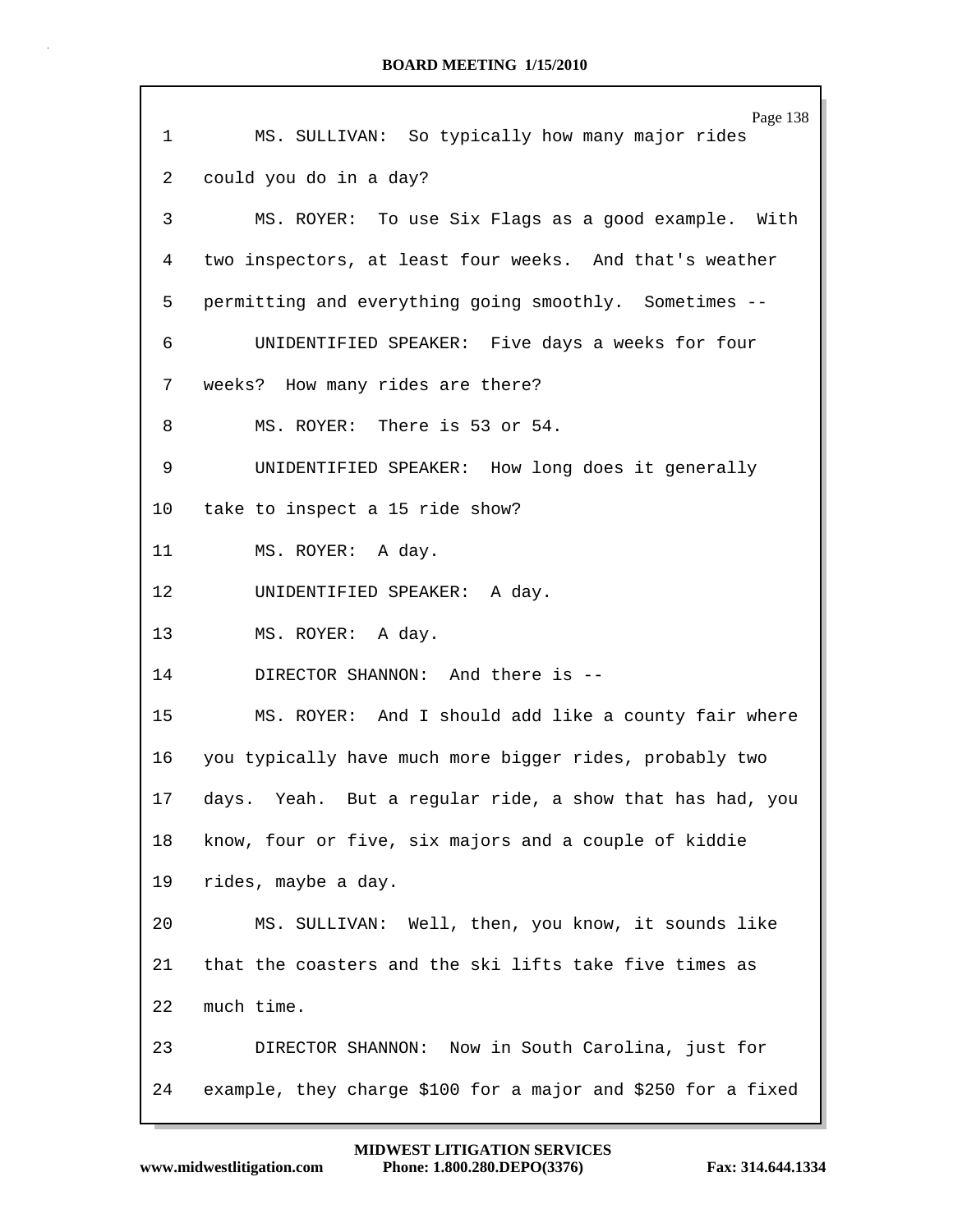| 1               | Page 139<br>mobile or a fixed coaster. So two and a half times. |
|-----------------|-----------------------------------------------------------------|
| 2               | MS. SULLIVAN: Okay.                                             |
| 3               | DIRECTOR SHANNON: I don't see any that are five                 |
| 4               | times. Now Kentucky charges 150 for a major ride and 300        |
| 5               | for -- well, 200 for a steel roller coaster and 400 for a       |
| 6               | wooden one. They have all of these different ones.              |
| 7               | MS. SULLIVAN: Yeah. Well, I would say if we are                 |
| 8               | going to go up to 150 for a major ride, then I would think      |
| 9               | 300 for a coaster or a ski lift certainly is -- is within       |
| 10              | the bounds of fair for the amount of time that it takes to      |
| 11              | inspect them.                                                   |
| 12 <sub>2</sub> | DIRECTOR SHANNON: So is that a proposal that you are            |
| 13              | putting on the table?                                           |
| 14              | MR. URBIK: You are talking about \$750 of revenue on            |
| 15              | a ski lift. There is only three ski lifts in Illinois.          |
| 16              | MR. RATHBUN: Five resort lifts to clarify that.                 |
| 17              | MR. URBIK: It's per lift not resort?                            |
| 18              | MR. RATHBUN: Correct.                                           |
| 19              | Chestnut has I think six.                                       |
| 20              | MS. JOINER: I think that's right.                               |
| 21              | MR. RATHBUN: Villa we don't do.                                 |
| 22              | UNIDENTIFIED SPEAKER: Those aren't ski ropes. Most              |
| 23              | of 'em are tow ropes.                                           |
| 24              | UNIDENTIFIED SPEAKER: Four Lakes has one chair lift.            |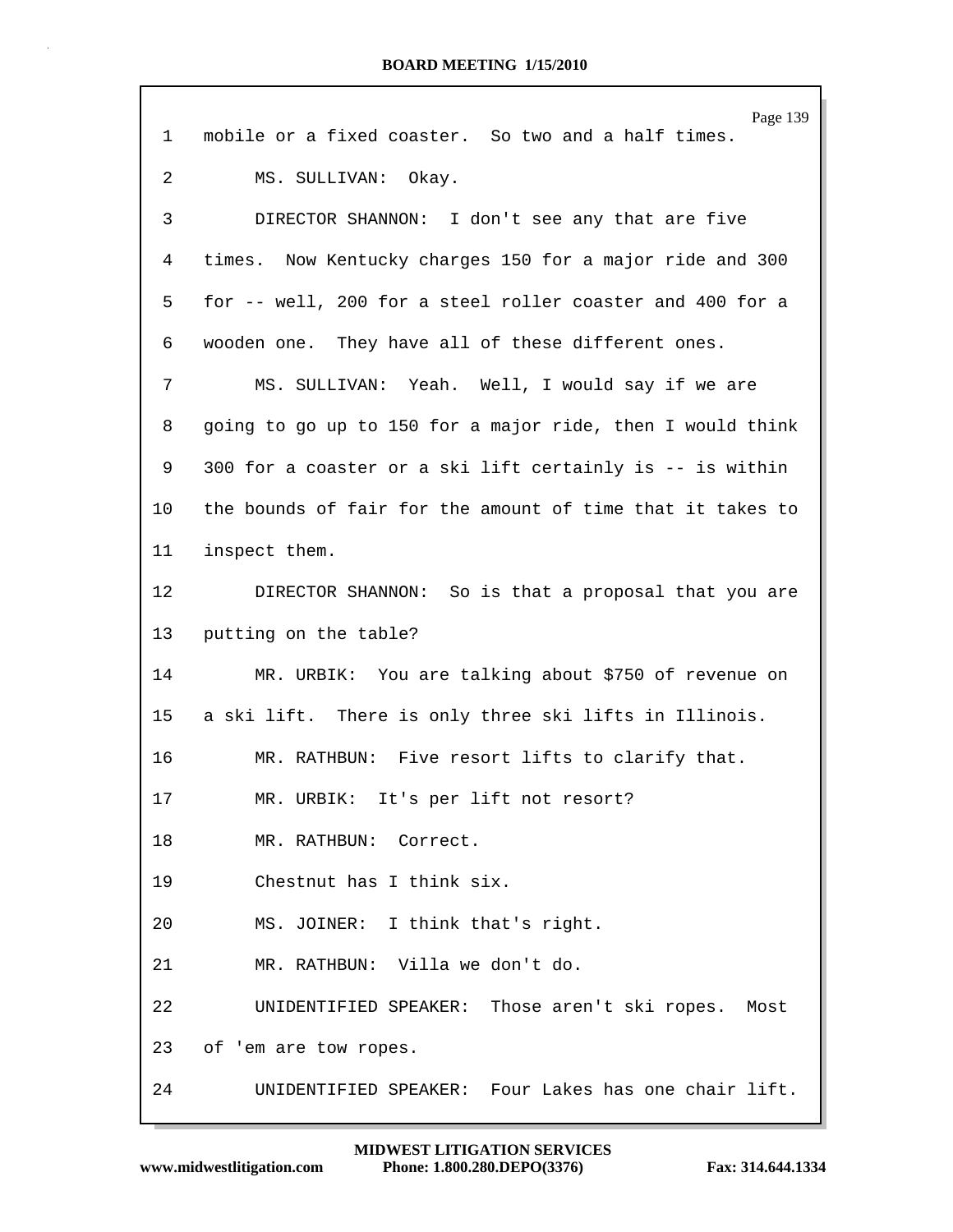| $\mathbf 1$     | Page 140<br>MR. RODRIGUEZ: So even if they had chair lifts, it's |
|-----------------|------------------------------------------------------------------|
| 2               | not going to be a huge increase?                                 |
| 3               | UNIDENTIFIED SPEAKER: Not at all.                                |
| 4               | MS. ROYER: Something else to point out is that ski               |
| 5               | lifts potentially get -- well, two inspections a year.           |
| 6               | The year-round operators typically get one inspection a          |
| 7               | year. And your mobile carnivals can be looked at any             |
| 8               | where from one to ten times a year. So now you are paying        |
| 9               | \$100 for your ferris wheel and it gets looked at ten times      |
| 10              | in a year. But the guy that paid \$300 for his roller            |
| 11              | coaster only gets looked at once. That's something else          |
| $12 \,$         | to consider.                                                     |
| 13 <sup>°</sup> | DIRECTOR SHANNON: Well, that would be why charging               |
| 14              | more for the year round wouldn't necessarily be the              |
| 15 <sub>1</sub> | most -- the fairest way to do it because they don't get --       |
| 16              | UNIDENTIFIED SPEAKER: They don't get the revenue.                |
| 17              | MS. SULLIVAN: Well, but --                                       |
| 18              | DIRECTOR SHANNON: But they are not using up the time             |
| 19              | and resources of the agency as often as some of the others       |
| 20              | are.                                                             |
| 21              | California charges by the hour. It's \$125 per hour.             |
| 22              | So every time you get inspected you are getting assessed.        |
| 23              | Illinois does not charge inspection fees.                        |
| 24              | UNIDENTIFIED SPEAKER: It will take a little longer,              |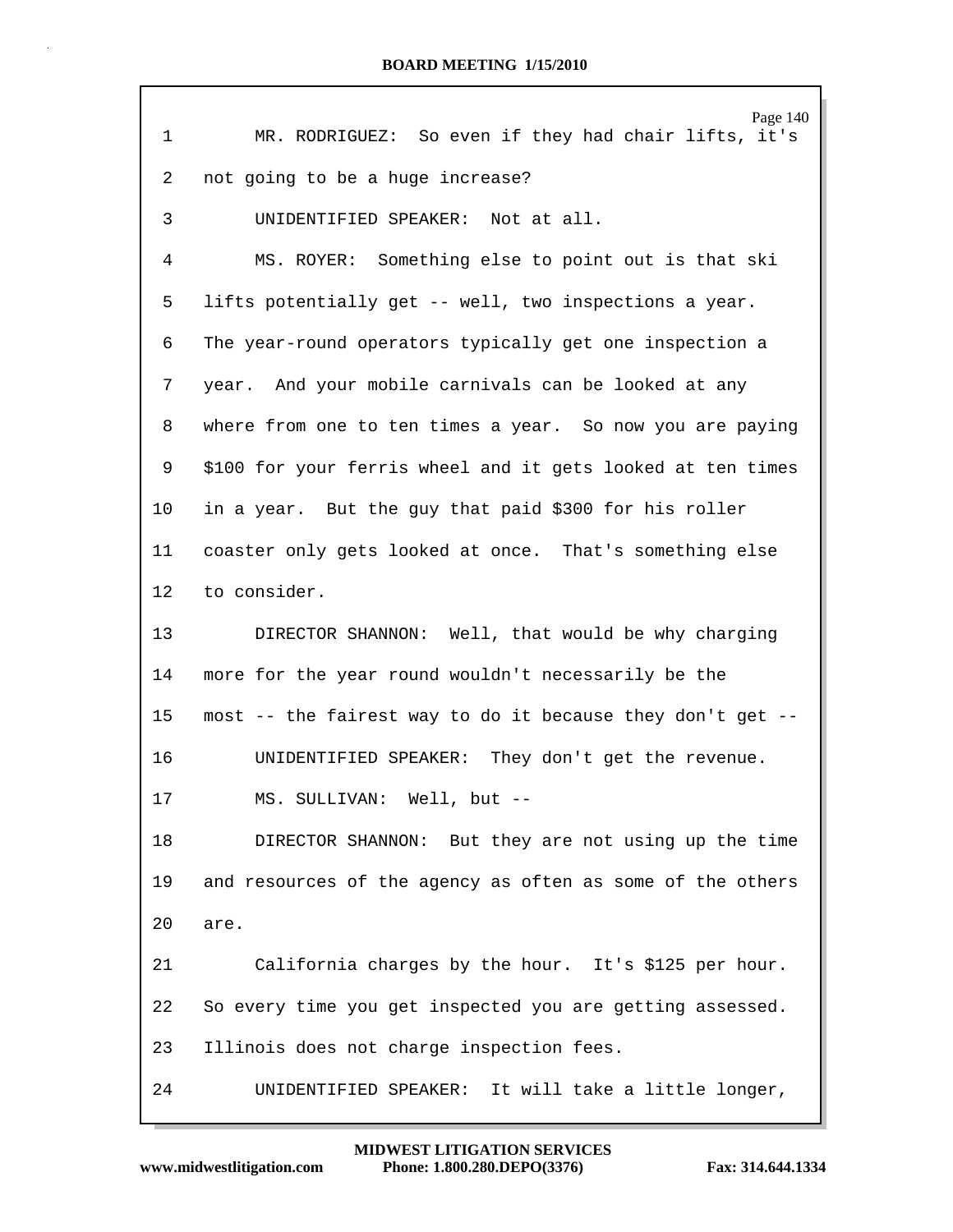Page 141 1 too. 2 DIRECTOR SHANNON: So do any other board members have 3 anything else to say? 4 MR. BOYD: I will go along with that, Option 3. 5 DIRECTOR SHANNON: Do any other board members want to 6 say anything? 7 (No response.) 8 DIRECTOR SHANNON: So you are saying \$150 for the 9 adult rides and \$75 for kiddie rides and inflatables and 10 \$300 for a coaster and chair lifts the same as an adult 11 ride? 12 MR. HAGGERTY: Did you mean a tow rope? 13 DIRECTOR SHANNON: They are different. I did not see 14 tow ropes. Is Bill in the room? 15 MS. JOINER: Where did Bill go? 16 MR. RATHBUN: A chair lift. 17 DIRECTOR SHANNON: A chair lift would be -- a tow 18 rope would be the same as an adult major ride, the \$150 19 fee. They haven't treated tow ropes separately just 20 because of the nature of them. 21 MR. RATHBUN: Correct. 22 MS. SULLIVAN: They are not that long. 23 MR. RATHBUN: But they are ground level. Usually you 24 don't have to do any tower climbing or anything like you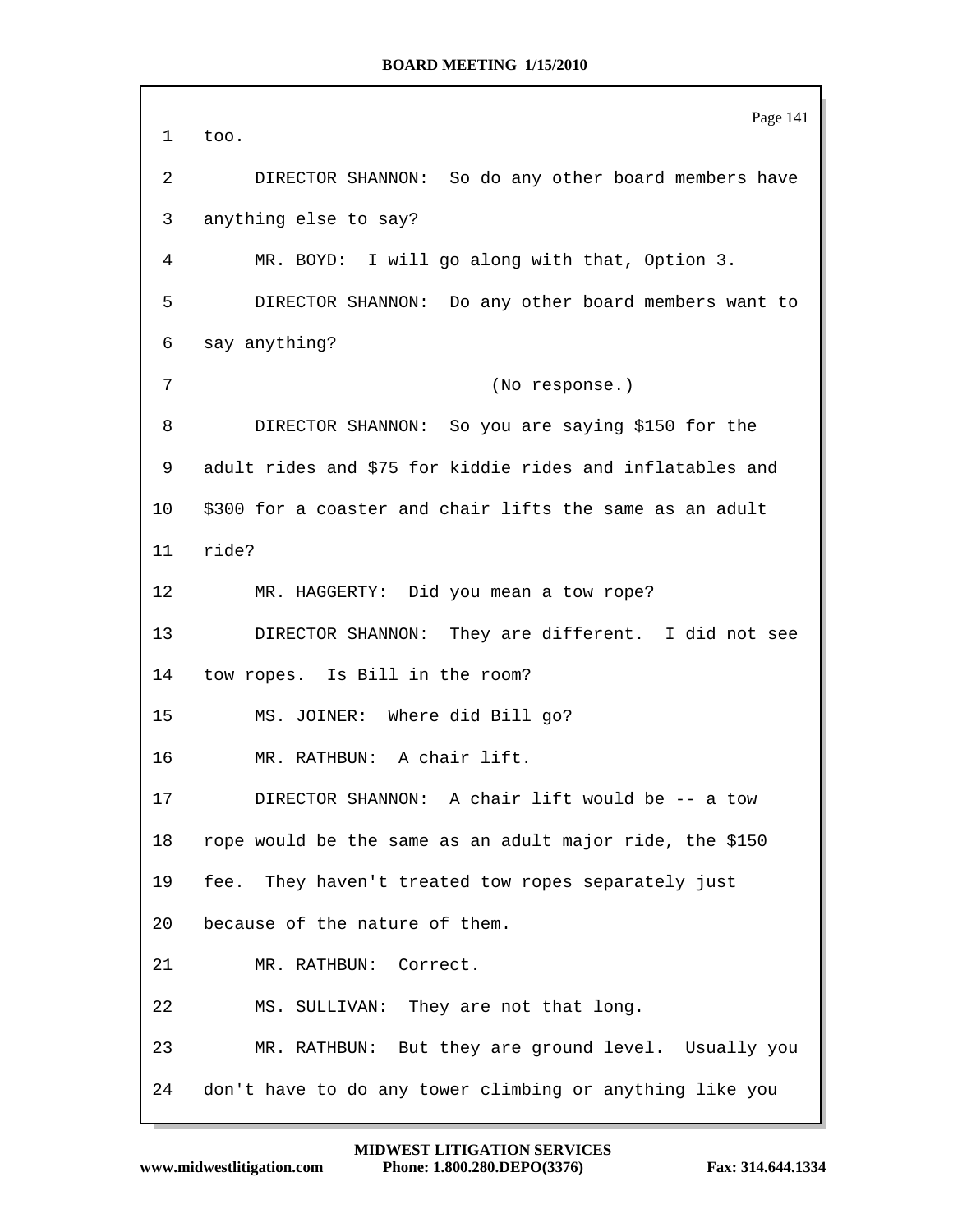|              | Page 142                                                 |
|--------------|----------------------------------------------------------|
| $\mathbf{1}$ | do with ski lifts. You have to send somebody twice       |
| 2            | because they like to look at the pedestals prior to the  |
| 3            | snow hitting and hit it again and possibly a third time  |
| 4            | because we are going to start being there when they do   |
| 5            | their grip slip tests.                                   |
| 6            | MS. SULLIVAN: So we are talking about going back two     |
| 7            | and three times for ski lifts?                           |
| 8            | MR. RATHBUN: You can, yeah.                              |
| 9            | MS. ROYER: In the case of the big park roller            |
| 10           | coaster versus a small carnival roller coaster that you  |
| 11           | pay each time for a ride, if you raise it for the small  |
| 12           | carnival owners they won't be able to afford it.         |
| 13           | MS. SULLIVAN: They won't come to Illinois.               |
| 14           | MS. ROYER: Right.                                        |
| 15           | DIRECTOR SHANNON: Well, I do think in looking            |
| 16           | through the list of the other states -- I mean we are    |
| 17           | not -- we are one of the lowest states that actually has |
| 18           | inspectors. Sure there is lower states or states where   |
| 19           | they don't even regulate their carnival rides, but when  |
| 20           | you do look at the states that do regulate it and have   |
| 21           | state inspectors that do the inspections -- even our     |
| 22           | neighboring states because Missouri doesn't have         |
| 23           | inspectors you know? Kentucky -- we would be equivalent  |
| 24           | with Kentucky actually under this scenario.              |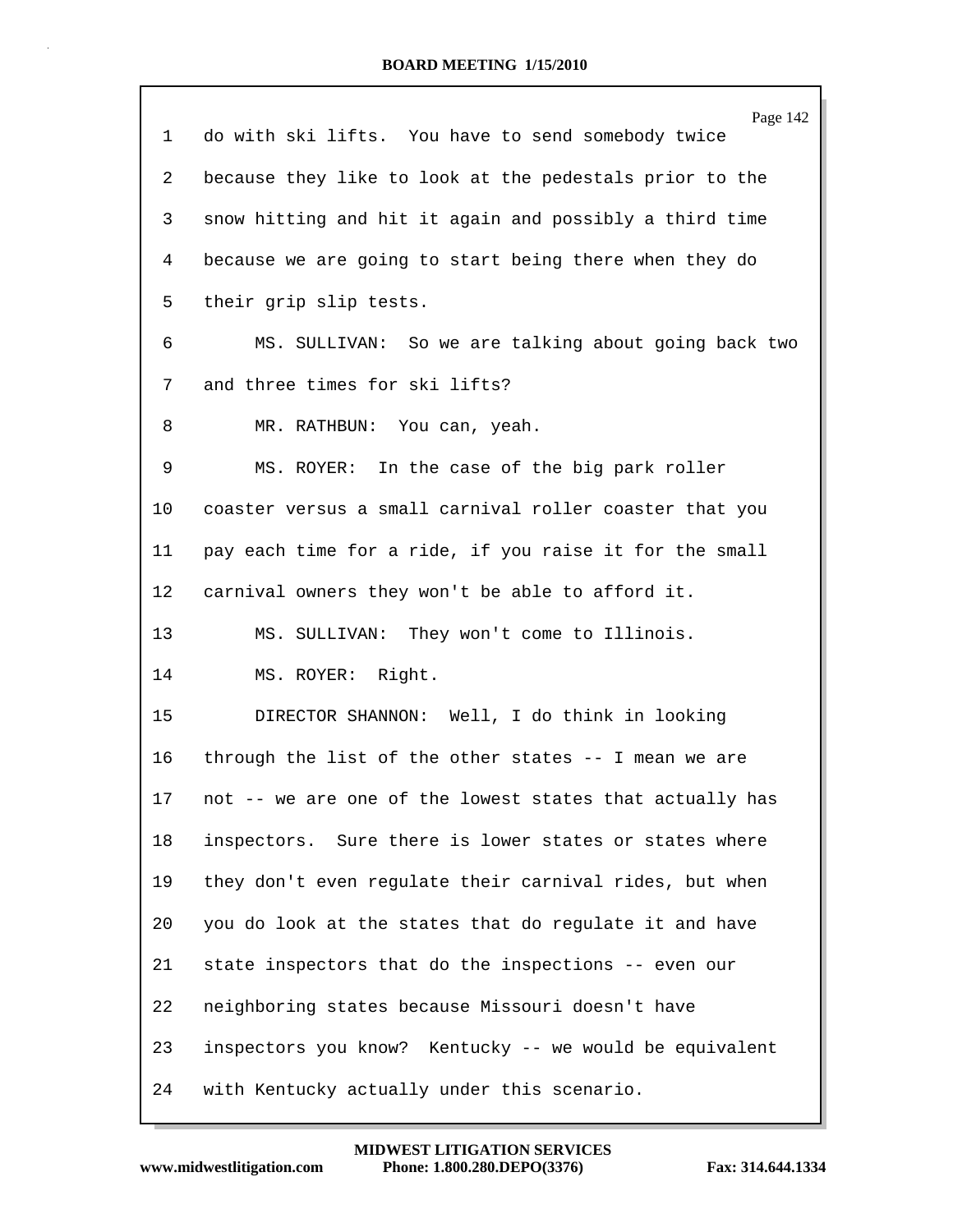| $\mathbf 1$ | Page 143<br>MS. SULLIVAN: Not with the number of inspectors that |
|-------------|------------------------------------------------------------------|
| 2           | they have.                                                       |
| 3           | DIRECTOR SHANNON: In terms of the fees being                     |
| 4           | assessed. Their inspectors aren't full time. What do             |
| 5           | they inspect?                                                    |
| 6           | MR. RATHBUN: Weights and measures. Gas pumps.                    |
| 7           | Scale standardization.                                           |
| 8           | MS. SULLIVAN: Weights and measures.                              |
| 9           | DIRECTOR SHANNON: And they have twice as many                    |
| 10          | inspectors.                                                      |
| 11          | MR. RATHBUN: I think that they have seven full-time              |
| 12          | inspectors. But they've got the luxury of being able to          |
| 13          | pull in other people as needed.                                  |
| 14          | MS. SULLIVAN: Yeah. They have more resources. And                |
| 15          | I know for a fact that, like, New Jersey has at least 20         |
| 16          | because I have been there to train. And there were --            |
| 17          | there were more than 20 people at that training. So --           |
| 18          | MS. JOINER: Yeah. But look at what they charge.                  |
| 19          | DIRECTOR SHANNON: They charge 500 you know. Six                  |
| 20          | hundred dollars. Adults are \$500 just for the permit fee        |
| 21          | and \$250 for the inspection fee. So that's like \$750.          |
|             |                                                                  |
| 22          | MS. SULLIVAN: Oh, I know, but they are outrageous                |
| 23          | all of the way around. New Jersey is the worst state for         |
| 24          | anybody to go to. And California is quickly coming up            |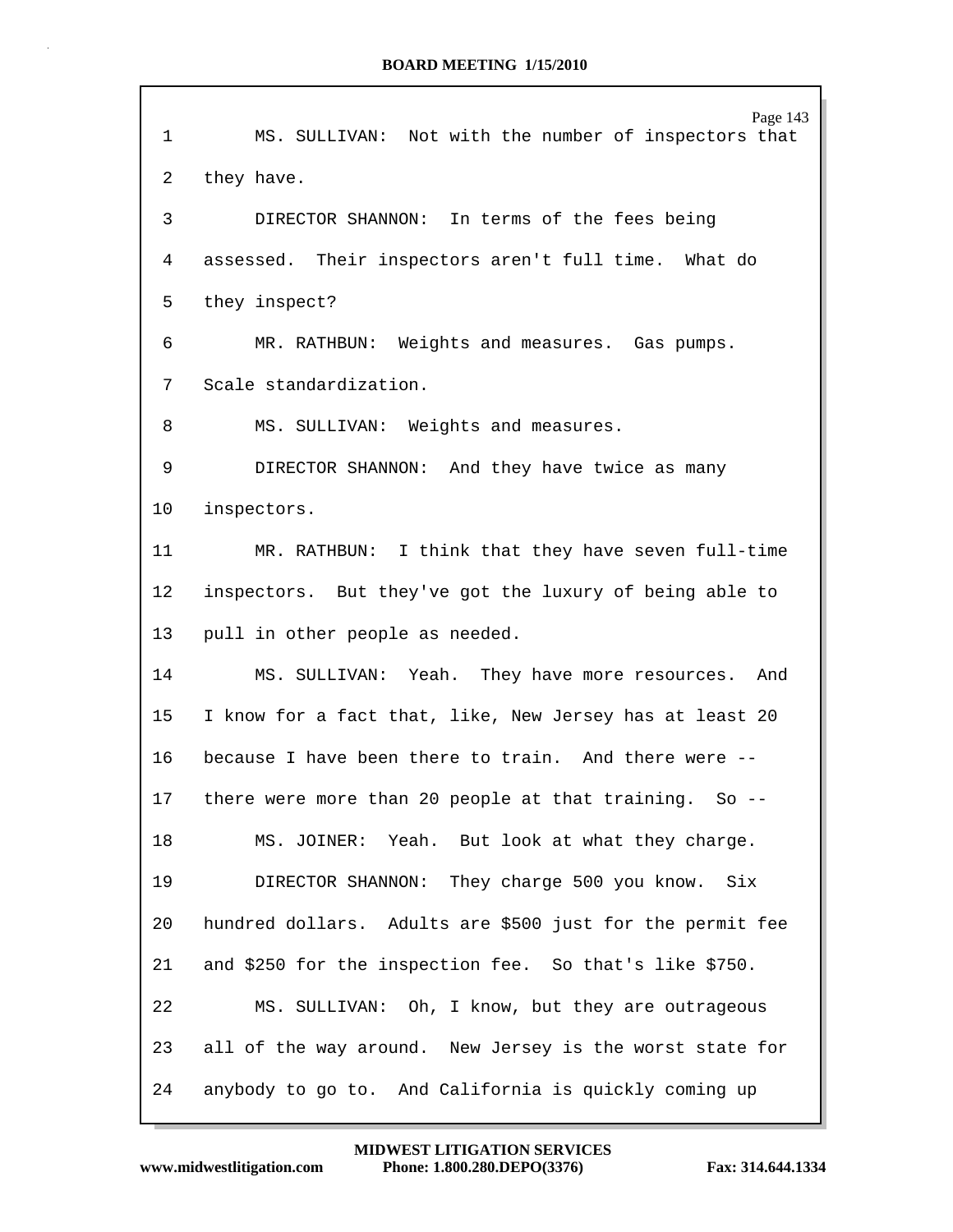|                 | Page 144                                                 |
|-----------------|----------------------------------------------------------|
| 1               | close behind them. I don't even want to sell a ride to   |
| 2               | New Jersey quite frankly.                                |
| 3               | UNIDENTIFIED SPEAKER: Two things. You got to             |
| 4               | specify the size of the coaster because a little coaster |
| 5               | shouldn't pay what a coaster at Six Flags pays. You got  |
| 6               | to specify things by -- I don't know -- maybe by square  |
| 7               | foot.                                                    |
| 8               | MR. RATHBUN: By the size of the lift?                    |
| 9               | MS. SULLIVAN: I mean the Dragon Wagon is not a           |
| 10 <sup>°</sup> | roller coaster.                                          |
| 11              | MR. SPARKS: Some states regulate it for how long it      |
| 12              | takes to set up for that reason.                         |
| 13              | DIRECTOR SHANNON: I do think that we need to keep in     |
| 14              | mind the amount of revenue that we are talking about     |
| 15 <sub>1</sub> | generating and then we get to the point of, well, is it  |
| 16              | even worth charging more.                                |
| 17              | MR. RATHBUN: Your point is well taken. We can            |
| 18              | specify that the lift hill has to be so tall. You know   |
| 19              | what I mean? A Dragon Wagon or an Orient Express -- I    |
| 20              | mean that's not what we are looking at.                  |
| 21              | UNIDENTIFIED SPEAKER: What about the Wacky Wagon?        |
| 22              | MS. SULLIVAN: Typically you are looking at coasters      |
| 23              | that are in one place. They are static.                  |
| 24              | MS. JOINER: So it wouldn't apply to anybody, but Six     |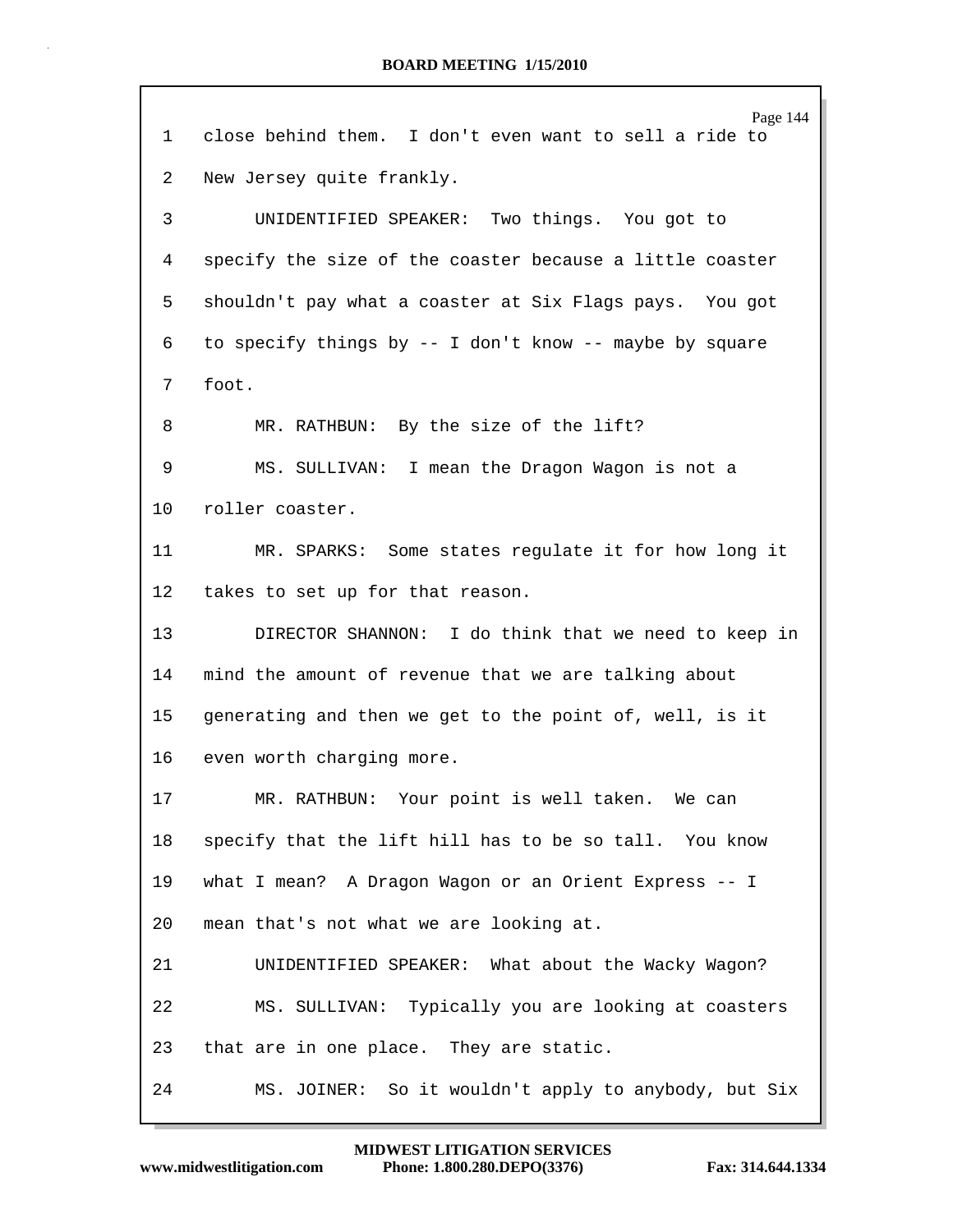```
Page 145
1 Flags?
2 UNIDENTIFIED SPEAKER: How do we get a copy of that
3 list on what the different states charge?
4 (Pause.)
5 UNIDENTIFIED SPEAKER: Do you have a list?
6 DIRECTOR SHANNON: Yeah. We did some research and we
7 have a list. I think that we could share it.
8 MR. HAGGERTY: Sure.
9 MR. SPARKS: Do we have an agreement on the fees?
10 MS. SULLIVAN: No.
11 MR. SPARKS: And I just want to go on the record that
12 I am against them.
13 DIRECTOR SHANNON: You are against any increase?
14 MR. SPARKS: Yes.
15 DIRECTOR SHANNON: Maybe we should go ahead and call
16 it for a vote.
17 MS. SULLIVAN: Okay. A vote on what?
18 DIRECTOR SHANNON: Well, I think I will make the
19 motion if nobody else wants to. The motion to --
20 MS. SULLIVAN: As the chair, I don't think that you
21 can --
22 DIRECTOR SHANNON: Well, will somebody else make a
23 motion?
24 MS. SULLIVAN: -- if we are doing Robert's Rules.
```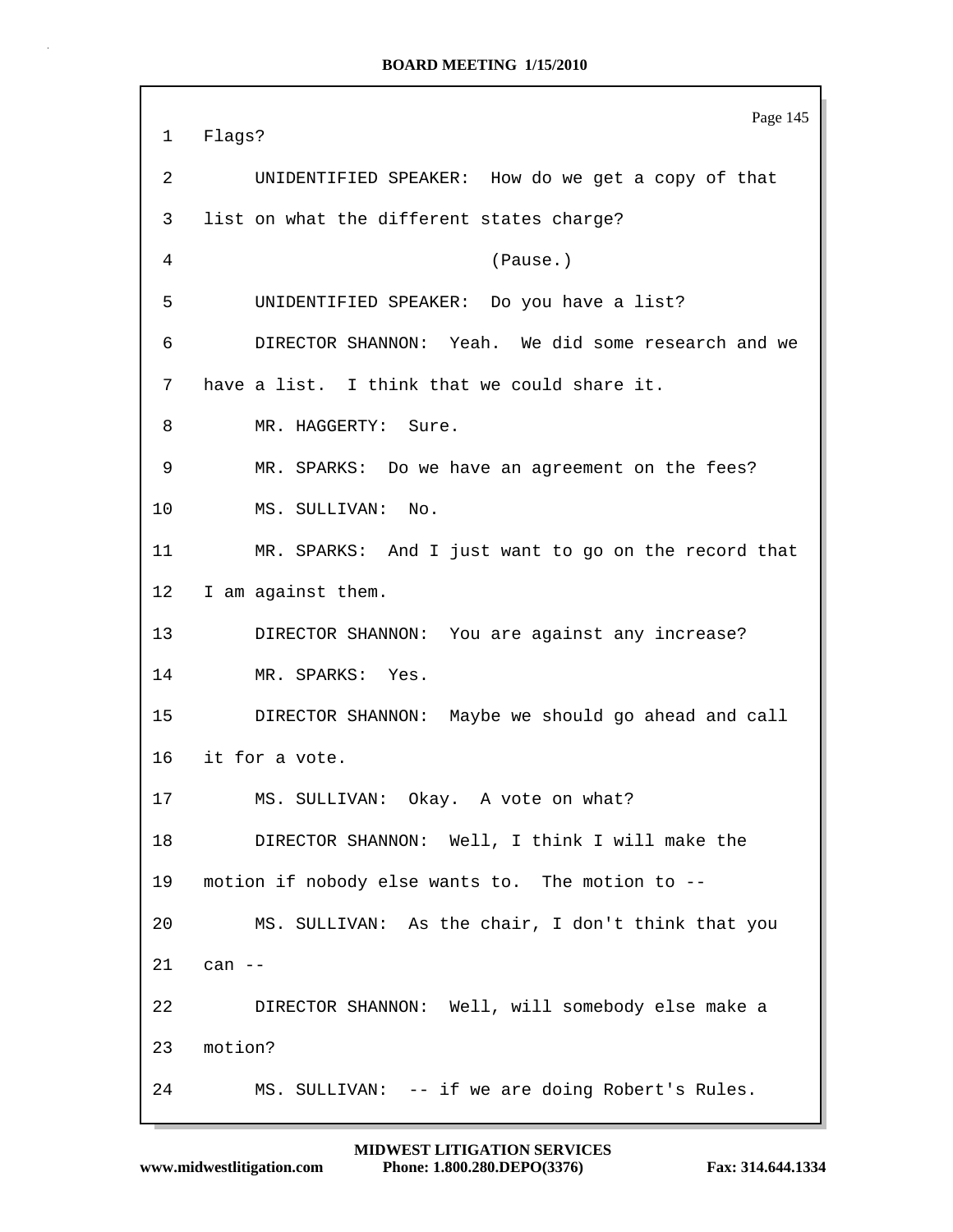|             | Page 146                                                   |
|-------------|------------------------------------------------------------|
| $\mathbf 1$ | DIRECTOR SHANNON: Does somebody want to make a             |
| 2           | motion?                                                    |
| 3           | MS. SULLIVAN: I would make a motion. And I think in        |
| 4           | looking at the increase in the revenue that the 75 and     |
| 5           | 150 -- I think that -- obviously that generates more than  |
| 6           | another inspector would cost. And -- and to try to         |
| 7           | get -- -- to get them all at one time -- I would rather    |
| 8           | see us going to go to -- if we are going to do increases,  |
| 9           | to go to \$50 for a kiddie ride and \$110 for a major ride |
| 10          | and that's kind of boosting it incrementally and then      |
| 11          | going to \$250 for a coaster or a ski lift.                |
| 12          | MR. URBIK: So then the operators could expect an           |
| 13          | increase in fees every year?                               |
| 14          | MS. SULLIVAN: No. I think that we go to this.              |
| 15          | MR. URBIK: If you do it incrementally, that's what         |
| 16          | it means.                                                  |
| 17          | MS. SULLIVAN: Well, I -- I am saying that I don't          |
| 18          | think that -- in going straight to the increases to the    |
| 19          | Option 3 that we are showing here with the 75 and 150, I   |
| 20          | just think that that's way too much money to increase the  |
| 21          | fees for our operators. Especially in this economic        |
| 22          | climate. I just don't think that's a fair thing. They      |
| 23          | are pressed to stay in business right now.                 |
| 24          | That's right.<br>MR. SPARKS:                               |

Г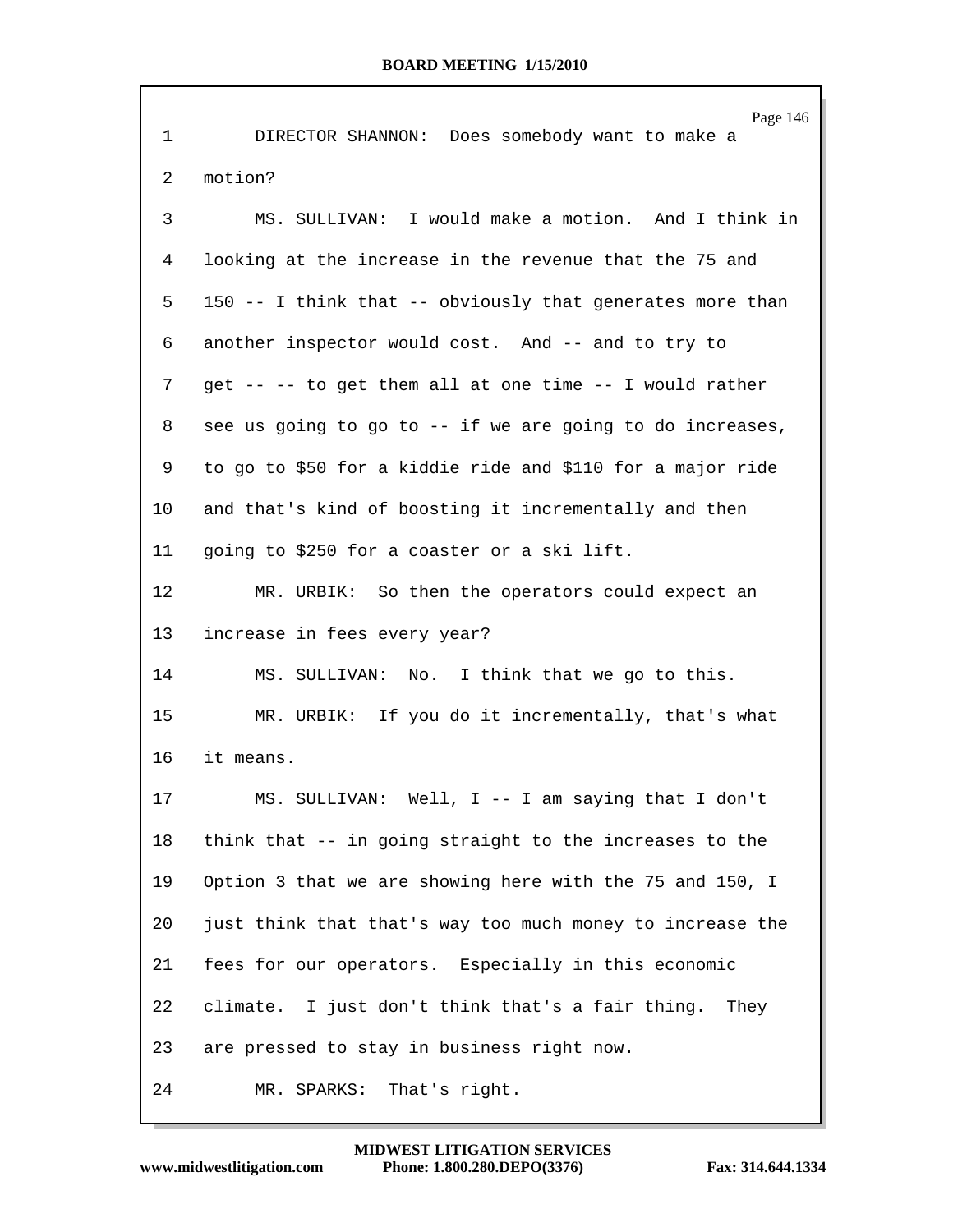| $\mathbf{1}$ | Page 147<br>MS. ROYER: Would the fees have to go to a special |  |  |  |  |
|--------------|---------------------------------------------------------------|--|--|--|--|
| 2            | fund then?                                                    |  |  |  |  |
| 3            | DIRECTOR SHANNON: It would require a legislative              |  |  |  |  |
| 4            | change not to.                                                |  |  |  |  |
| 5            | MS. SULLIVAN: Okay. Well, the one thing Catherine             |  |  |  |  |
| 6            | said is she's going to try to -- to justify getting           |  |  |  |  |
| 7            | another inspector. Then let's look at something that may      |  |  |  |  |
| 8            | bring in enough money to fund one more inspector because      |  |  |  |  |
| 9            | this -- this -- what they are showing now funds an            |  |  |  |  |
| 10           | inspector now. But -- okay.                                   |  |  |  |  |
| 11           | If she needs -- if -- but if they are frozen on being         |  |  |  |  |
| $12 \,$      | able to hire, if we give her something to go with to say,     |  |  |  |  |
| 13           | look, we are generating more funds into the General Fund.     |  |  |  |  |
| 14           | So we need to be free to hire the fifth inspector back.       |  |  |  |  |
| 15           | And that's an increase, but not -- you know it's not a big    |  |  |  |  |
| 16           | increase. It's not doubling it.                               |  |  |  |  |
| 17           | MR. WRIGHT: What were you recommending in increases           |  |  |  |  |
| 18           | again?                                                        |  |  |  |  |
| 19           | MS. SULLIVAN: Well, \$50 for a kiddie ride and \$110          |  |  |  |  |
| 20           | for an adult ride and \$250 for a ski lift or a major         |  |  |  |  |
| 21           | coaster.                                                      |  |  |  |  |
| 22           | MS. ROYER: And that goes into a General Fund?                 |  |  |  |  |
| 23           | UNIDENTIFIED SPEAKER: The funds can be swept.                 |  |  |  |  |
| 24           | Any fund can be swept.<br>DIRECTOR SHANNON:                   |  |  |  |  |

г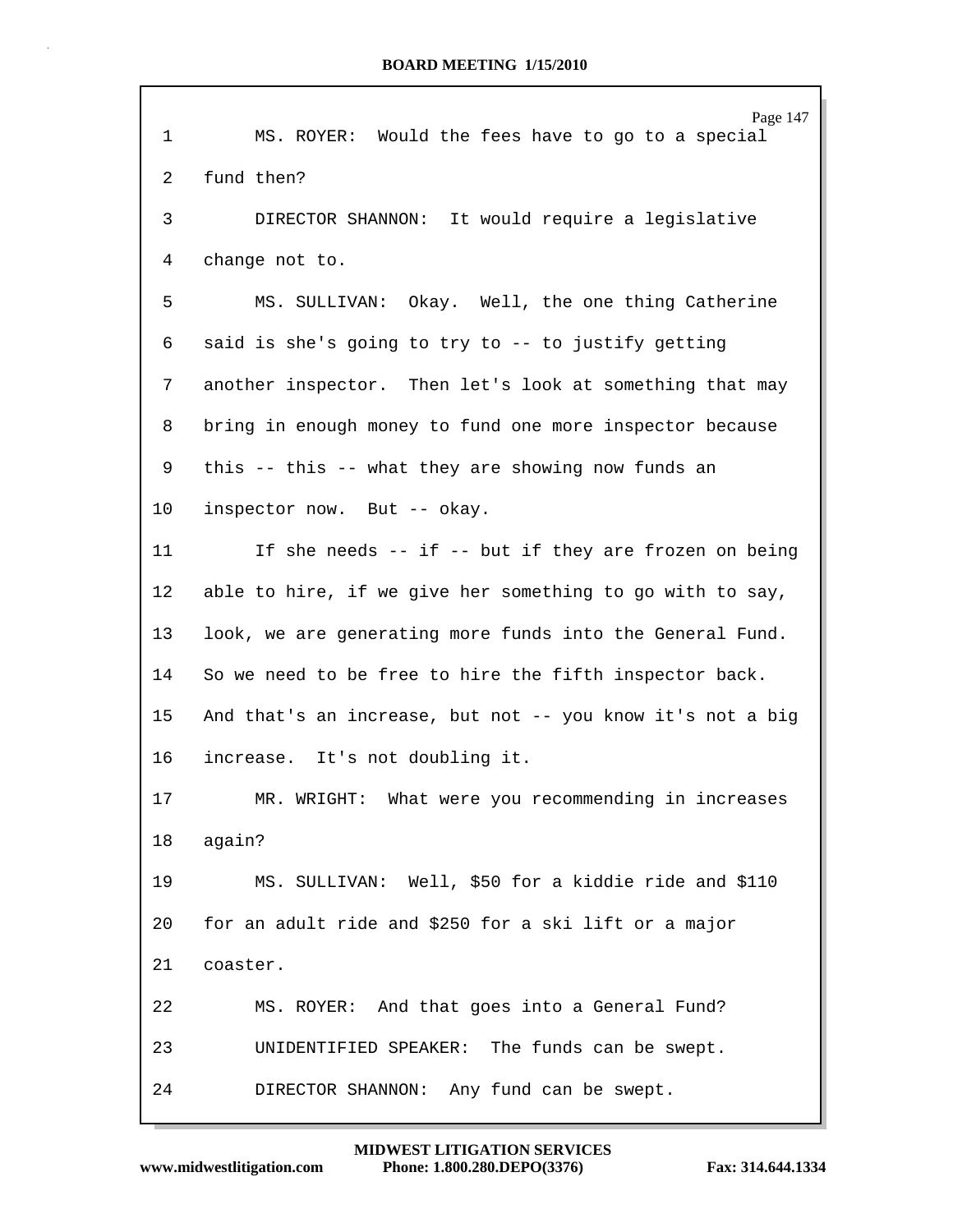|             | Page 148                                                   |
|-------------|------------------------------------------------------------|
| $\mathbf 1$ | MS. ROYER: But it isn't a special fund. It will            |
| 2           | just go to the General Fund?                               |
| 3           | DIRECTOR SHANNON: You are right. That would take a         |
| 4           | legislative proposal. That's nothing that we could do by   |
| 5           | rule making. Which is what we are hoping to determine      |
| 6           | now. And that would have to be something that gets         |
| 7           | followed up on.                                            |
| 8           | MS. ROYER: Right. I'm saying that maybe we should          |
| 9           | be handing them -- if you are going to raise the fees,     |
| 10          | make sure that it's at least going to the Special Fund so  |
| 11          | that you have a better chance of getting it.               |
| 12          | MS. SULLIVAN: Well, if Catherine has got to go and         |
| 13          | argue for that fifth person and we allow a raise of fees   |
| 14          | that's approximately the additional cost of an extra       |
| 15          | inspector, she has got some power to do that. It gives     |
| 16          | all of the -- of the ride owners a better chance of having |
| 17          | an operator or an inspector being able to come when they   |
| 18          | need them as they have in the past.                        |
| 19          | And you know it's -- it's gonna' be painful for            |
| 20          | everybody. I don't care what we do. We can't -- you know   |
| 21          | I -- I don't see that -- we can't put operators out of     |
| 22          | business. If they lose money too many times banks aren't,  |
| 23          | you know, wanting to loan 'em more money. So I think that  |
| 24          | we have to be very careful about the additional onus that  |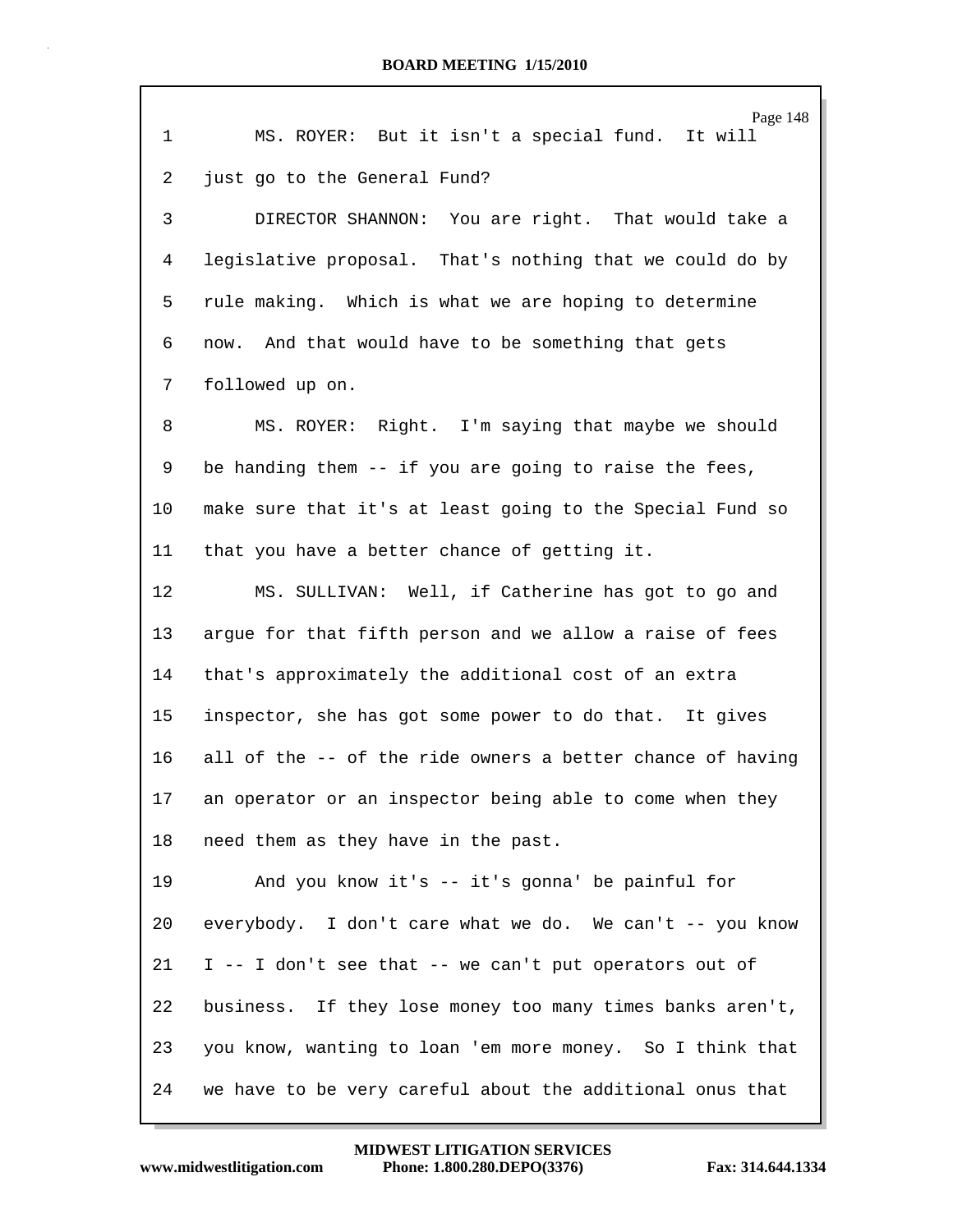|                 | Page 149                                                  |  |  |  |
|-----------------|-----------------------------------------------------------|--|--|--|
| 1               | we put on operators because then we won't even need the   |  |  |  |
| 2               | Carnival and Safety Department if we put everybody out of |  |  |  |
| 3               | business. And this is a smaller increase, but it is an    |  |  |  |
| 4               | increase.                                                 |  |  |  |
| 5               | And I appreciate your comment, Bill. I know you guys      |  |  |  |
| 6               | can't afford any more.                                    |  |  |  |
| 7               | MR. SPARKS: We cannot. We will go out of business.        |  |  |  |
| 8               | MS. SULLIVAN: But you know Illinois has gotten            |  |  |  |
| 9               | itself into a position where they -- they -- they are     |  |  |  |
| 10              | going to start cutting things. And -- and better a little |  |  |  |
| 11              | bit of an increase and still get that fifth inspector.    |  |  |  |
| 12              | MR. SPARKS: They are still being subsidized.              |  |  |  |
| 13              | MS. SULLIVAN: Yes.                                        |  |  |  |
| 14              | MR. SPARKS: And they still need to work smarter.          |  |  |  |
| 15              | I'm sorry.                                                |  |  |  |
| 16              | MS. SULLIVAN: Well, I think with everybody's              |  |  |  |
| 17 <sub>2</sub> | cooperation they will be able to work smarter and more    |  |  |  |
| 18              | efficiently.                                              |  |  |  |
| 19              | MR. RODRIGUEZ: And I think we do have to look             |  |  |  |
| 20              | internally to see how we can work smarter and use our     |  |  |  |
| 21              | resources better. But at the end of the day that is a     |  |  |  |
| 22              | shortfall. So we can't lose sight of that as well.        |  |  |  |
| 23              | MR. SPARKS: But the carnival owners didn't create         |  |  |  |
| 24              | that.                                                     |  |  |  |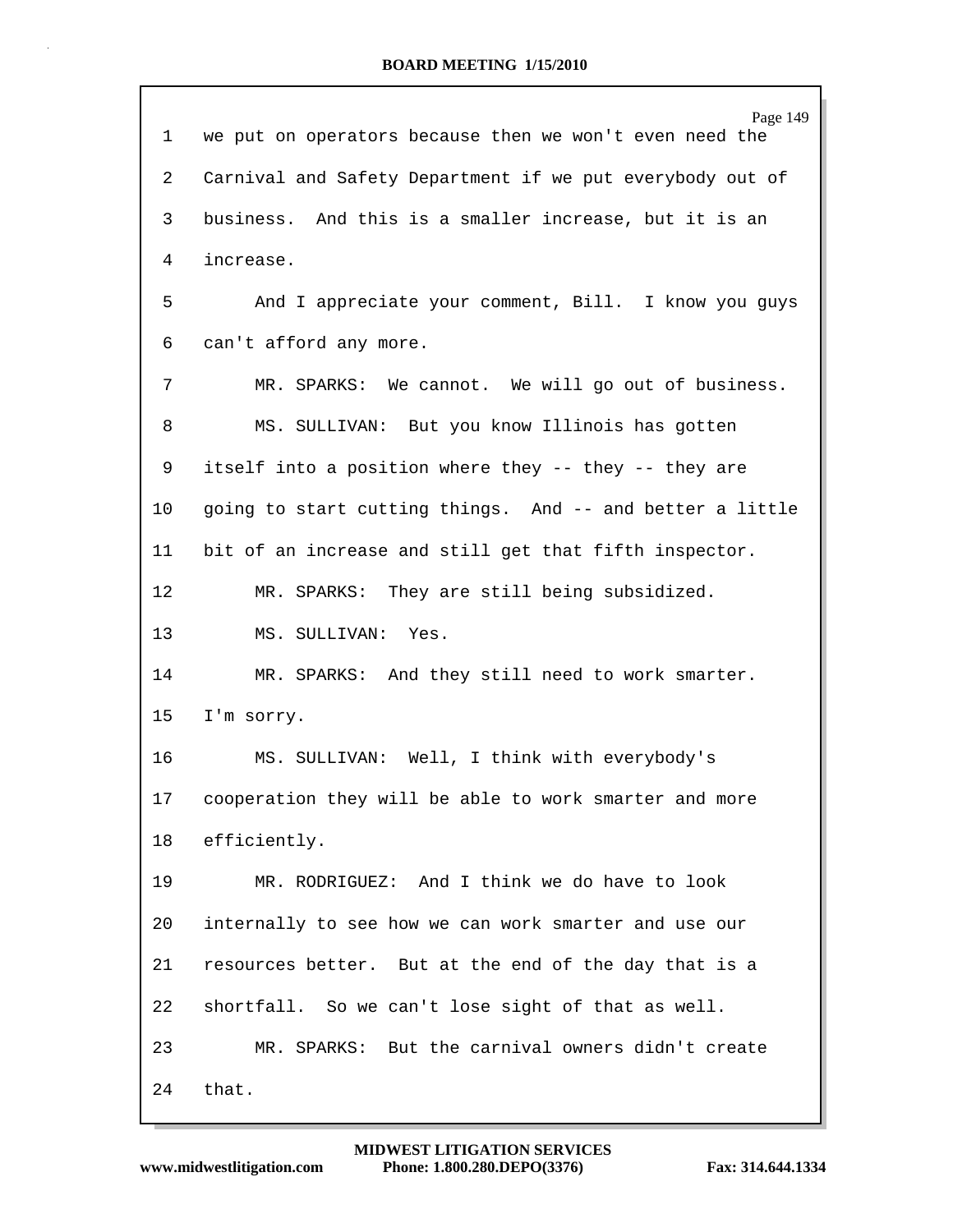|             | Page 150                                                   |  |  |  |  |
|-------------|------------------------------------------------------------|--|--|--|--|
| $\mathbf 1$ | MS. SULLIVAN: You are absolutely right.                    |  |  |  |  |
| 2           | MR. SPARKS: Exactly.                                       |  |  |  |  |
| 3           | MS. SULLIVAN: The state created it's own problems.         |  |  |  |  |
| 4           | MR. BOYD: Is that your motion?                             |  |  |  |  |
| 5           | MS. SULLIVAN: That was my motion.                          |  |  |  |  |
| 6           | DIRECTOR SHANNON: Just to repeat it, it will -- it         |  |  |  |  |
| 7           | will be the \$50 -- Option 4, \$50 for kiddie rides, \$110 |  |  |  |  |
| 8           | for adult rides and \$250 for big roller coasters or ski   |  |  |  |  |
| 9           | lifts.                                                     |  |  |  |  |
| 10          | Is there a second?                                         |  |  |  |  |
| 11          | MR. WRIGHT: Second.                                        |  |  |  |  |
| 12          | DIRECTOR SHANNON: Discussion?                              |  |  |  |  |
| 13          | (No response.)                                             |  |  |  |  |
| 14          | DIRECTOR SHANNON: Are there any members that wish to       |  |  |  |  |
| 15          | discuss this?                                              |  |  |  |  |
| 16          | MR. URBIK: If, in fact, this motion passes, do you         |  |  |  |  |
| 17          | feel that you will be able to sell a fifth inspector?      |  |  |  |  |
| 18          | DIRECTOR SHANNON: I can't guarantee anything, but I        |  |  |  |  |
| 19          | think that I can make a very strong case that we are       |  |  |  |  |
| 20          | funding the fifth inspector. It's not going to cost the    |  |  |  |  |
| 21          | state any more money.                                      |  |  |  |  |
| 22          | MR. BOYD: With this increase?                              |  |  |  |  |
| 23          | DIRECTOR SHANNON: Yes.                                     |  |  |  |  |
| 24          | MR. URBIK: And would that change or make that              |  |  |  |  |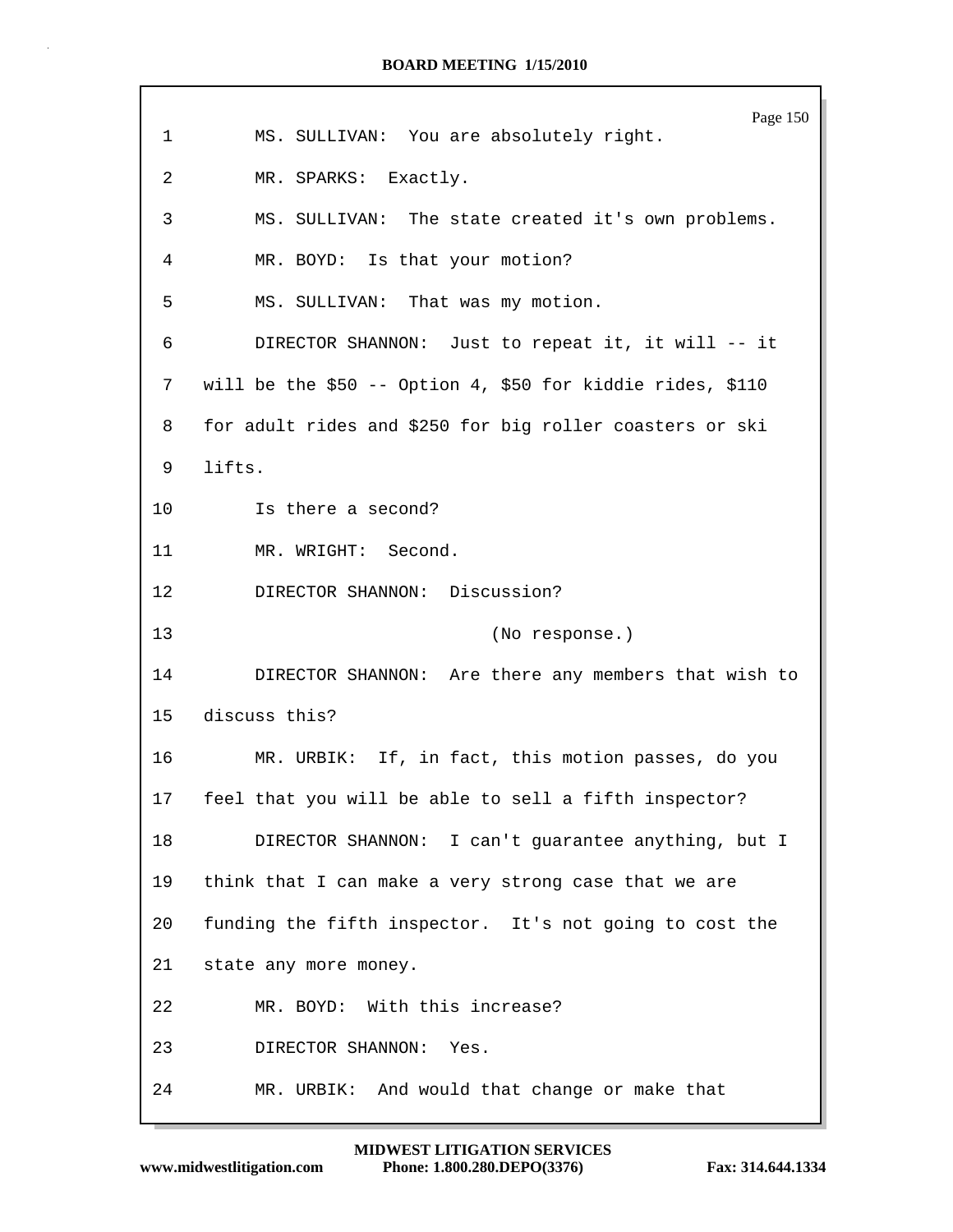|    | Page 151                                                |
|----|---------------------------------------------------------|
| 1  | stronger if you went to Option 3 versus Option 4?       |
| 2  | DIRECTOR SHANNON: Option 3 is the option that funds     |
| 3  | the position. I don't think that Patty's option to fund |
| 4  | the position -- because on Option 4 -- we've just done  |
| 5  | some -- Bert has done some rough calculations. And the  |
| 6  | difference between what we are taking in now and what   |
| 7  | Option 4 would provide is what, Bert?                   |
| 8  | MR. RODRIGUEZ: And that is without looking at the       |
| 9  | coaster part of it, but it would be a \$47,000 increase |
| 10 | from what the current revenues are.                     |
| 11 | MS. SULLIVAN: But when you add coasters in and the      |
| 12 | haunted houses we just talked about, the additional     |
| 13 | revenue stream from haunted houses last night -- and -- |
| 14 | and they are following up. That's something that        |
| 15 | everybody is going to be following up on this year I'm  |
| 16 | assuming in the department.                             |
| 17 | DIRECTOR SHANNON: Yes                                   |
| 18 | MS. SULLIVAN: And so that would be in addition.<br>And  |
| 19 | the coaster and the ski lift is in addition.            |
| 20 | MR. RODRIGUEZ: Yeah. We would have to separate out      |
| 21 | what the coaster and chair lift would be. I mean that   |
| 22 | would be incremental slightly since we are collecting   |
| 23 | that.                                                   |
| 24 | To answer your question, I don't<br>DIRECTOR SHANNON:   |

 $\Gamma$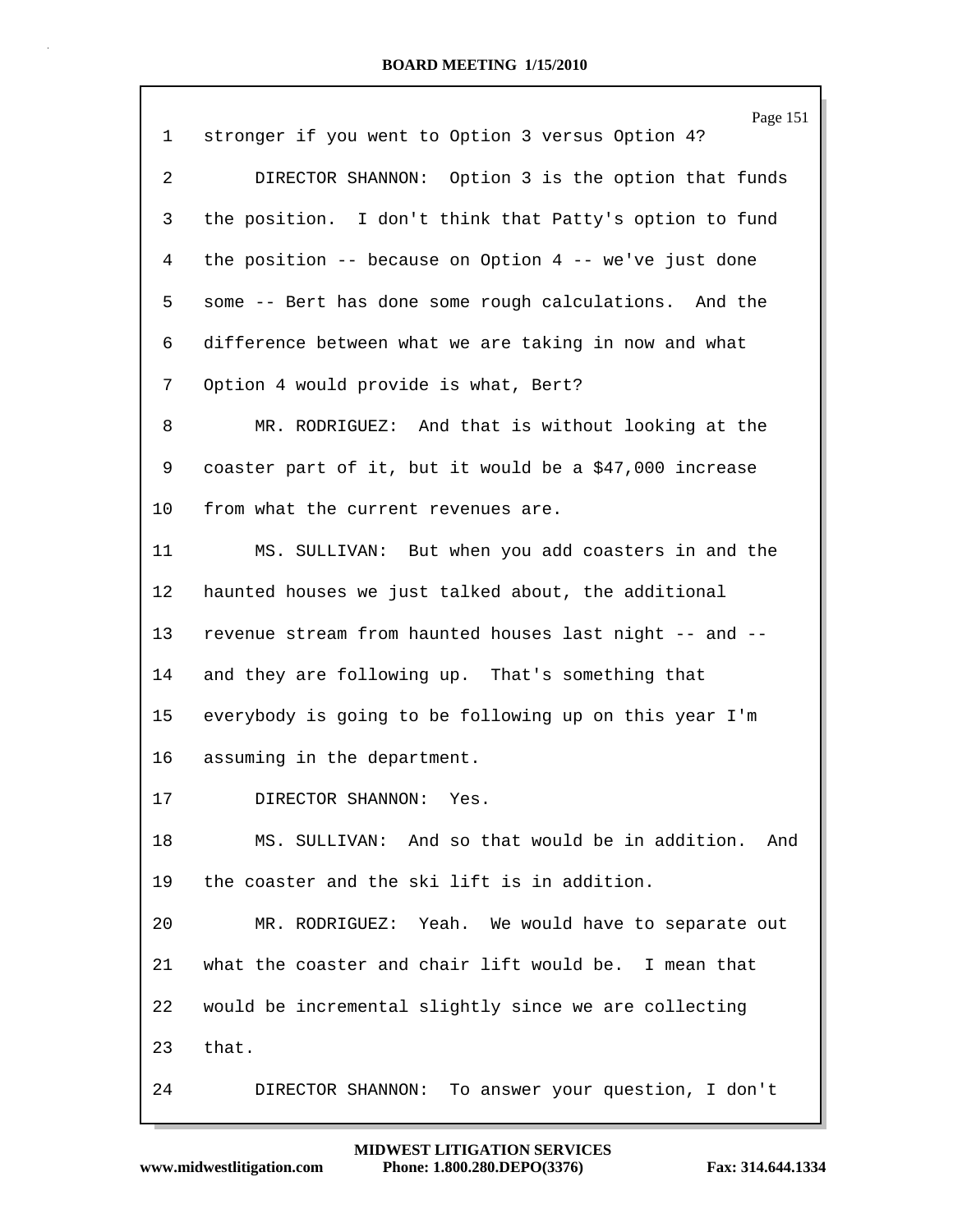## **BOARD MEETING 1/15/2010**

| Page 152<br>think that I can go in there to be honest and say that we |  |  |  |  |
|-----------------------------------------------------------------------|--|--|--|--|
| are covering your cost. So if they ask if we are covering             |  |  |  |  |
| our costs with this, I would have to say not completely.              |  |  |  |  |
| You know we are three quarters of the way there perhaps,              |  |  |  |  |
| but not fully. So --                                                  |  |  |  |  |
| MS. SULLIVAN: But the owners didn't cause the                         |  |  |  |  |
| problem in the first place. The state did.                            |  |  |  |  |
| DIRECTOR SHANNON: The owners are paying a lot less                    |  |  |  |  |
| in Illinois than they are in any of the other states that             |  |  |  |  |
| have an inspection program.                                           |  |  |  |  |
| MR. SPARKS: Not any state.                                            |  |  |  |  |
| DIRECTOR SHANNON: That has a state funded inspection                  |  |  |  |  |
| program.                                                              |  |  |  |  |
| MR. SPARKS: I thought you were talking about the                      |  |  |  |  |
| permit fee.                                                           |  |  |  |  |
| DIRECTOR SHANNON: The permit and state inspection                     |  |  |  |  |
| fee combined.                                                         |  |  |  |  |
| MR. SPARKS: And what about Missouri?                                  |  |  |  |  |
| DIRECTOR SHANNON: Missouri does not have state                        |  |  |  |  |
| inspectors.                                                           |  |  |  |  |
| MR. SPARKS: Yes, ma'am, they do.                                      |  |  |  |  |
| DIRECTOR SHANNON: The county of St. Louis --                          |  |  |  |  |
| MR. SPARKS: Not the county. The state of Missouri                     |  |  |  |  |
|                                                                       |  |  |  |  |
|                                                                       |  |  |  |  |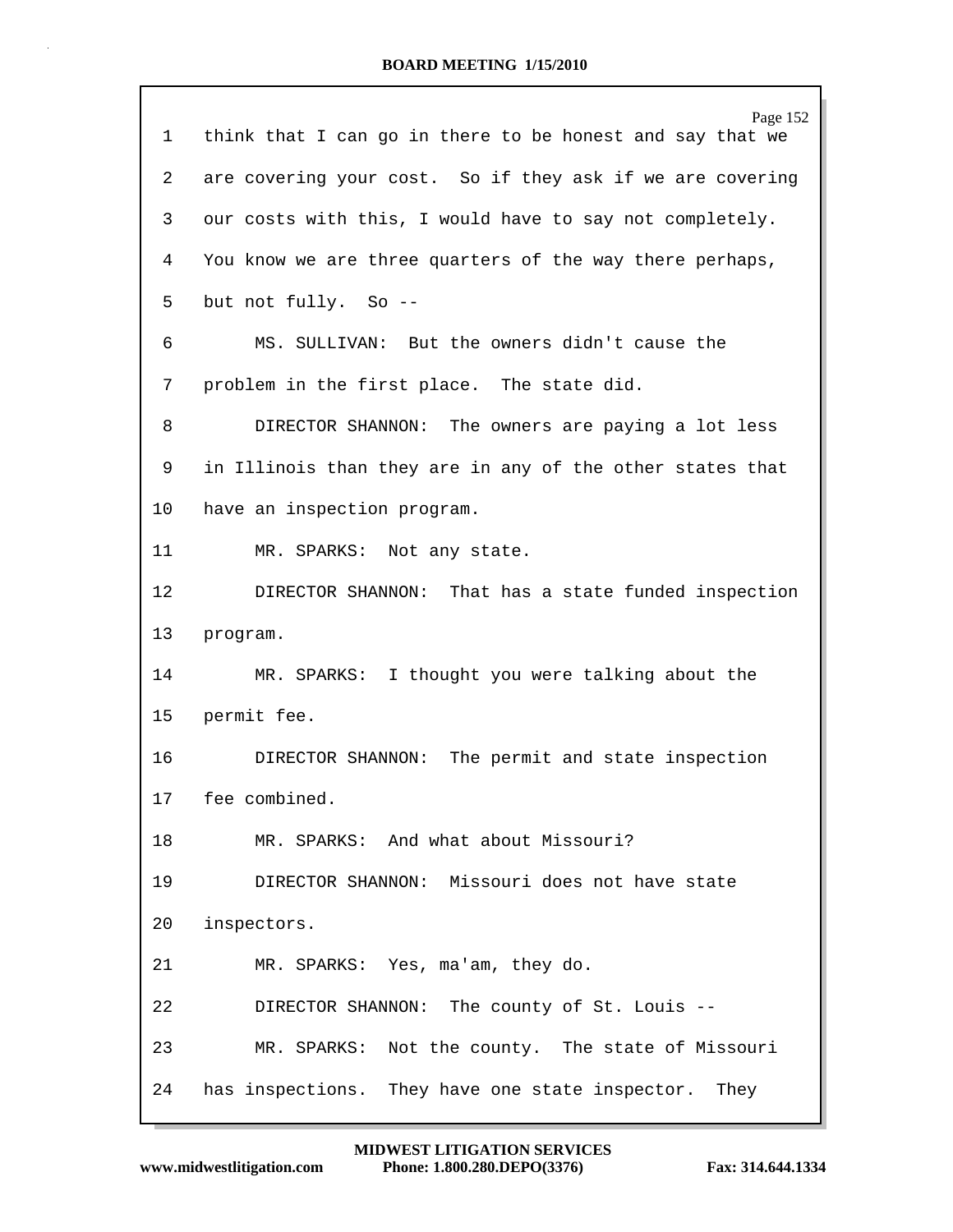|                 | Page 153                                                   |  |  |  |  |
|-----------------|------------------------------------------------------------|--|--|--|--|
| 1               | rely on third party independent inspectors.                |  |  |  |  |
| 2               | DIRECTOR SHANNON: But that's not the state                 |  |  |  |  |
| 3               | inspector. They have one state inspector. They don't do    |  |  |  |  |
| 4               | the inspections that the state of Illinois does.           |  |  |  |  |
| 5               | MR. SPARKS: No.                                            |  |  |  |  |
| 6               | DIRECTOR SHANNON: The inspections can be performed         |  |  |  |  |
| 7               | by third parties; right?                                   |  |  |  |  |
| 8               | MR. SPARKS: Correct.                                       |  |  |  |  |
| 9               | UNIDENTIFIED SPEAKER: For the sticker permit, you          |  |  |  |  |
| 10              | are correct. But they do have inspectors.                  |  |  |  |  |
| 11              | MR. SPARKS: The State of Missouri even actually            |  |  |  |  |
| 12 <sup>°</sup> | exempts rides. Any ride that is not motorized is exempt    |  |  |  |  |
| 13              | from its permit.                                           |  |  |  |  |
| 14              | UNIDENTIFIED SPEAKER: So does Indiana.                     |  |  |  |  |
| 15              | MR. SPARKS: What?                                          |  |  |  |  |
| 16              | UNIDENTIFIED SPEAKER: So does Indiana.                     |  |  |  |  |
| 17              | UNIDENTIFIED SPEAKER: Anything that doesn't have           |  |  |  |  |
| 18              | mechanical moving parts.                                   |  |  |  |  |
| 19              | MR. SPARKS: Correct.                                       |  |  |  |  |
| 20              | MS. SULLIVAN: Is he making a motion to amend?              |  |  |  |  |
| 21              | MR. WRIGHT: Well, I was just asking her about the --       |  |  |  |  |
| 22              | we talked about, like, 110 or whatever. We could do that   |  |  |  |  |
| 23              | for the small carnivals or whatever. But the amount of     |  |  |  |  |
| 24              | time -- and they have to sometimes have an inspection more |  |  |  |  |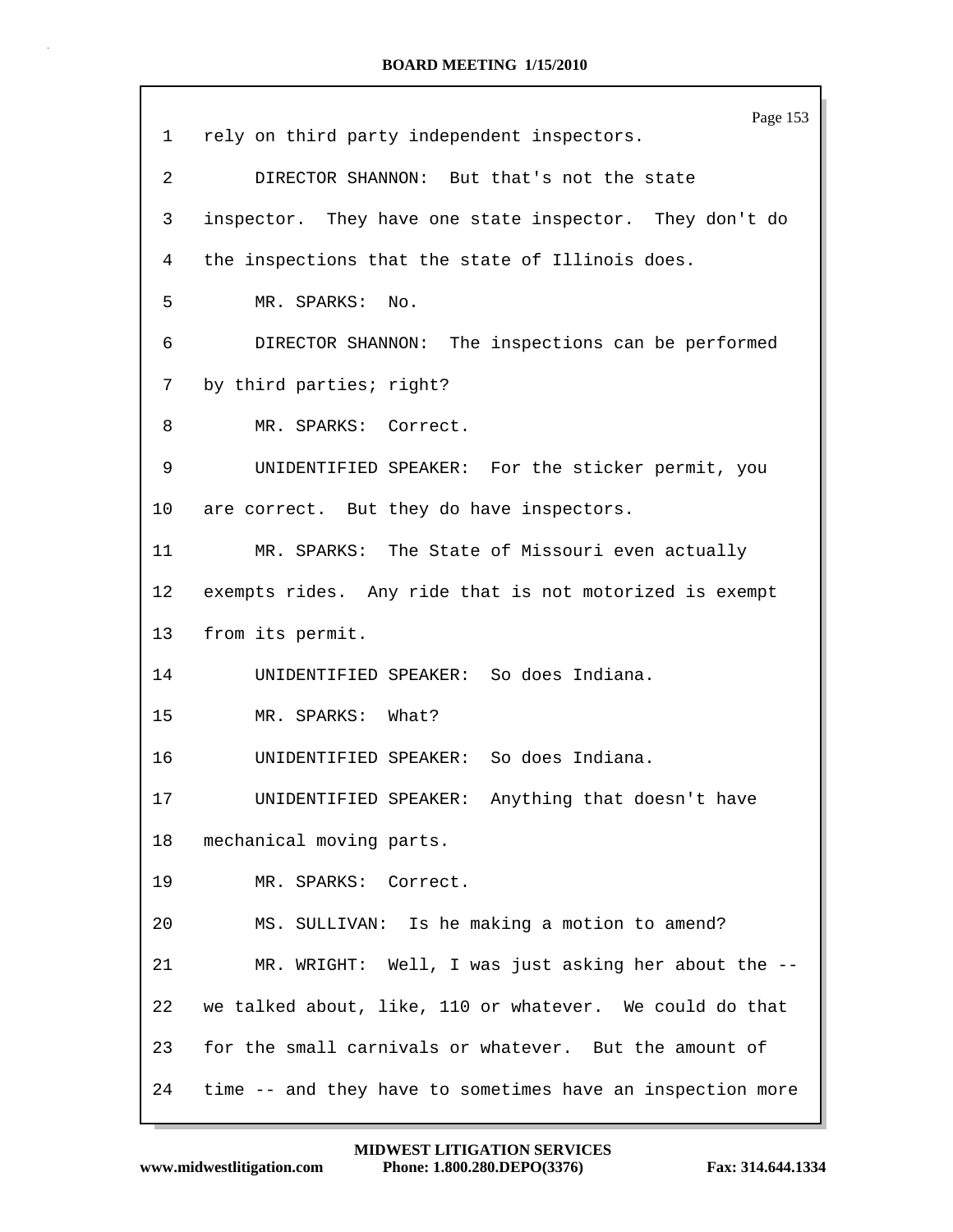Page 154 1 than one time a year; right? 2 DIRECTOR SHANNON: The mobiles do. 3 MR. WRIGHT: If you have, like, a Six Flags, I would 4 like to see that at around 300 if possible for a major 5 coaster. 6 MS. SULLIVAN: And the ski lift. 7 MR. WRIGHT: Right. And the ski lift. 8 DIRECTOR SHANNON: Instead of 250? 9 MR. WRIGHT: Yes. 10 DIRECTOR SHANNON: So you are substituting \$300 for 11 the \$250 -- 12 MR. WRIGHT: Yes. 13 DIRECTOR SHANNON: -- but keeping the kiddie and the 14 adults the same? What did you say? Was it 110 and 50 and 15 300 for the major coaster or ski lift? 16 MR. WRIGHT: Yes. 17 DIRECTOR SHANNON: Is there is a second for the 18 amended motion? 19 MS. SULLIVAN: I will second it. 20 MR. BOYD: Is that all the change was? 21 DIRECTOR SHANNON: It's a \$50 change for the major 22 coasters and ski lifts from 250 to 300. 23 You seconded it? 24 MS. SULLIVAN: Yeah.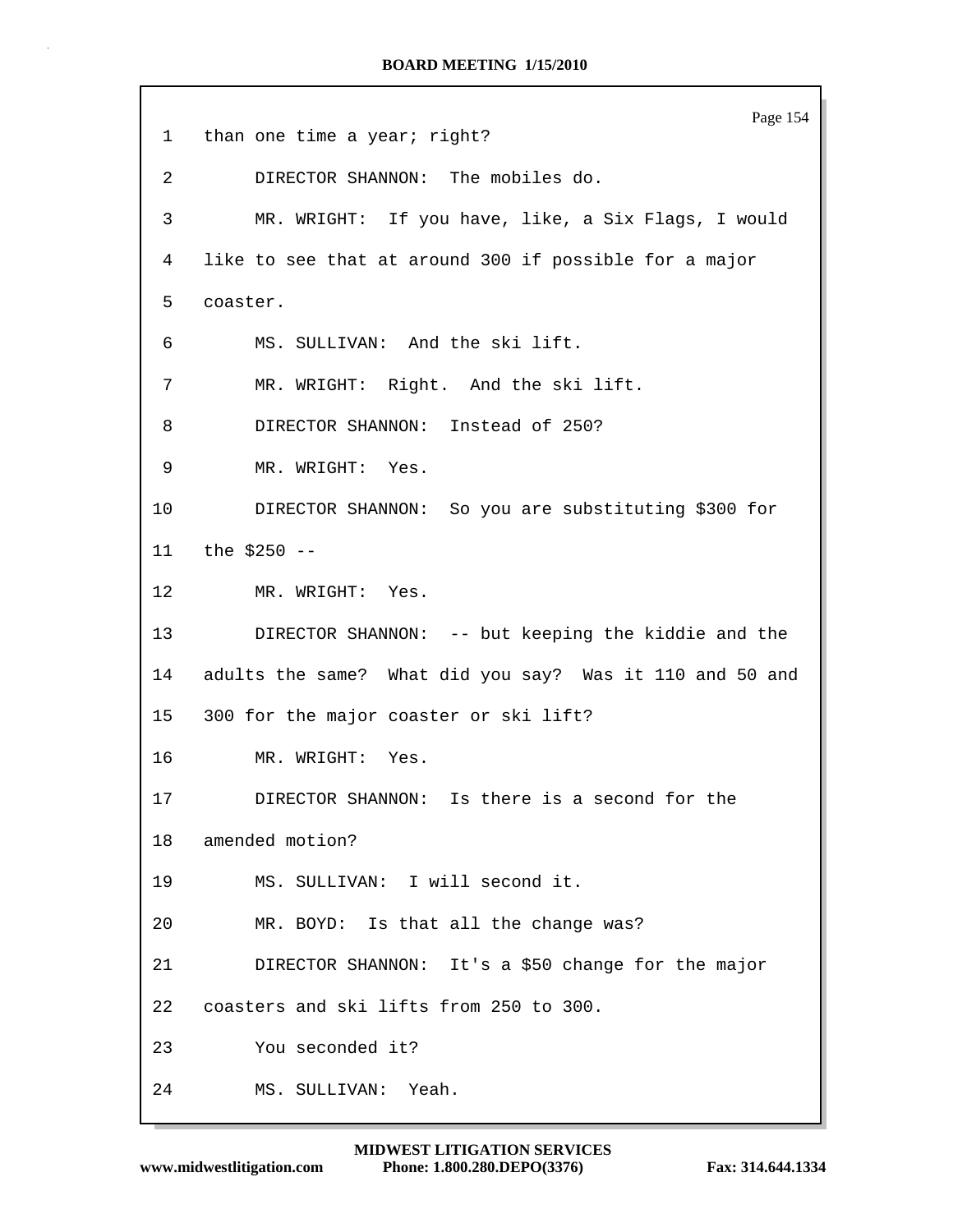| $\mathbf 1$ | Page 155<br>Is there any further discussion?<br>DIRECTOR SHANNON: |
|-------------|-------------------------------------------------------------------|
|             |                                                                   |
| 2           | (No response.)                                                    |
| 3           | DIRECTOR SHANNON: Well, again, I would just say                   |
| 4           | that -- that the 300 isn't going to make much of a                |
| 5           | difference in terms of our revenues. It's probably going          |
| 6           | to be in the very low under 5,000 category. But -- but I          |
| 7           | still think that, you know, in my opinion, Option 3 is the        |
| 8           | one that gives me the best -- the most effective argument         |
| 9           | to make with the Office of Management and Budget in terms         |
| 10          | of us getting our fifth inspector.                                |
| 11          | MS. SULLIVAN: But we've added a manager on top of                 |
| 12          | the inspectors, which we didn't have for a number of              |
| 13          | years. So that wasn't taking state money for a number of          |
| 14          | years. We've added a manager into the mix. And if we can          |
| 15          | add a manager at more money than the inspector, I am              |
| 16          | assuming -- I could go to the state and look that up, but         |
| 17          | I am assuming that it's more. Then I think that we should         |
| 18          | still fund that inspector with -- with -- I don't think --        |
| 19          | I don't think that the carnivals should have to fund the          |
| 20          | whole inspector, but I think that it comes real darned            |
| 21          | close when we add the fees on that schedule. Or go                |
| 22          | without a manager again.                                          |
| 23          | DIRECTOR SHANNON: So there has been a motion and a                |
| 24          | second. Is there any further discussion?                          |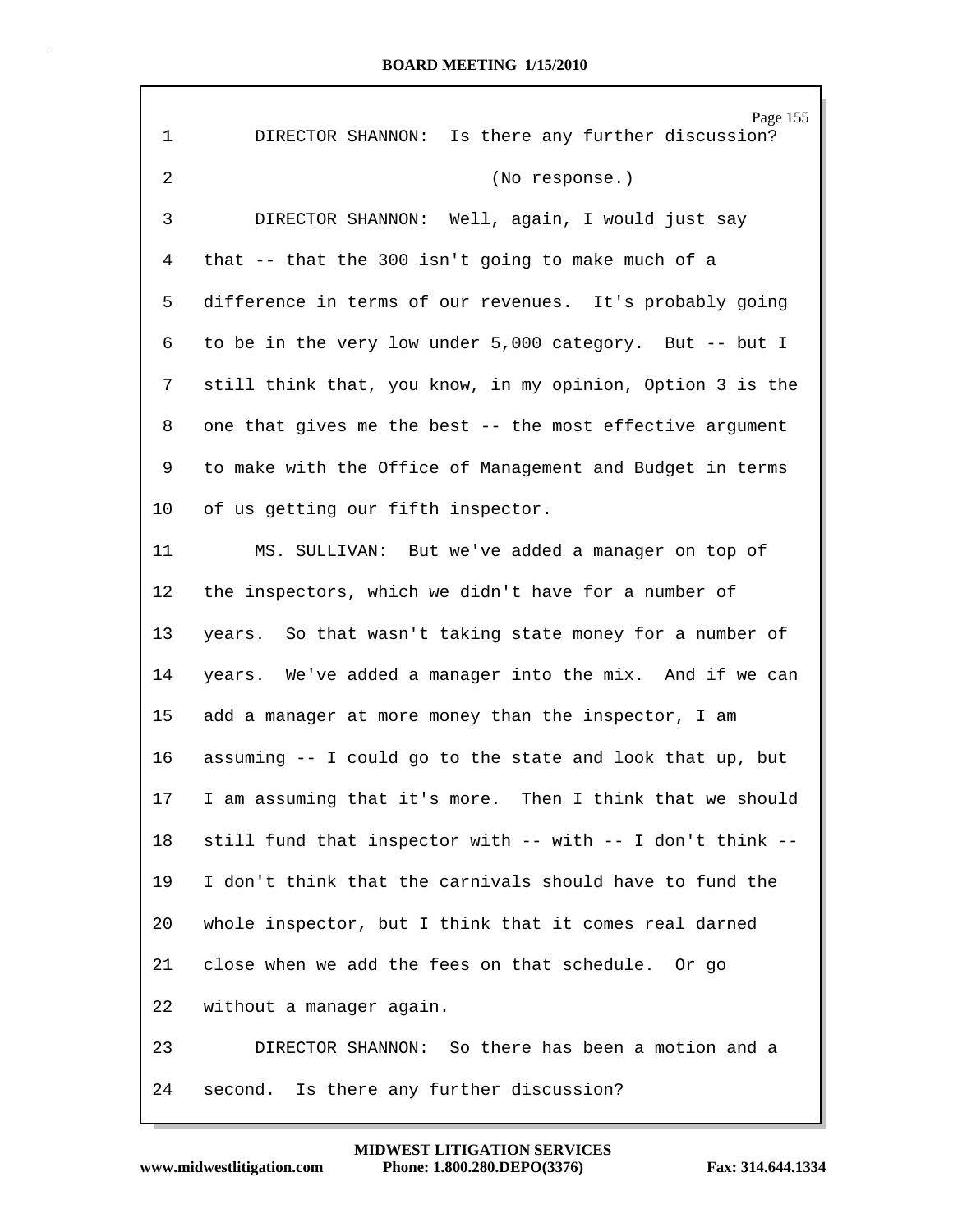## **BOARD MEETING 1/15/2010**

Page 156 1 (No response.) 2 DIRECTOR SHANNON: Bill? 3 MR. SPARKS: Opposed. 4 DIRECTOR SHANNON: James? 5 MR. WRIGHT: I'm for it. 6 DIRECTOR SHANNON: Patty? 7 MS. SULLIVAN: I'm for it, too. 8 DIRECTOR SHANNON: And Tony? 9 MR. URBIK: Opposed. 10 DIRECTOR SHANNON: Rick? 11 MR. BOYD: Yes. 12 DIRECTOR SHANNON: And we need four votes to pass 13 this? 14 MR. HAGGERTY: Yes. 15 DIRECTOR SHANNON: Well, I will vote yes. I hope 16 that this is enough to get us -- 17 MS. SULLIVAN: Are we doing Robert's rules? Because 18 you can't vote unless there is a tie according to Robert's 19 rules. 20 MR. HAGGERTY: We can take the vote again. 21 DIRECTOR SHANNON: I want everyone to vote again. 22 Bill? 23 MR. SPARKS: No. 24 DIRECTOR SHANNON: James?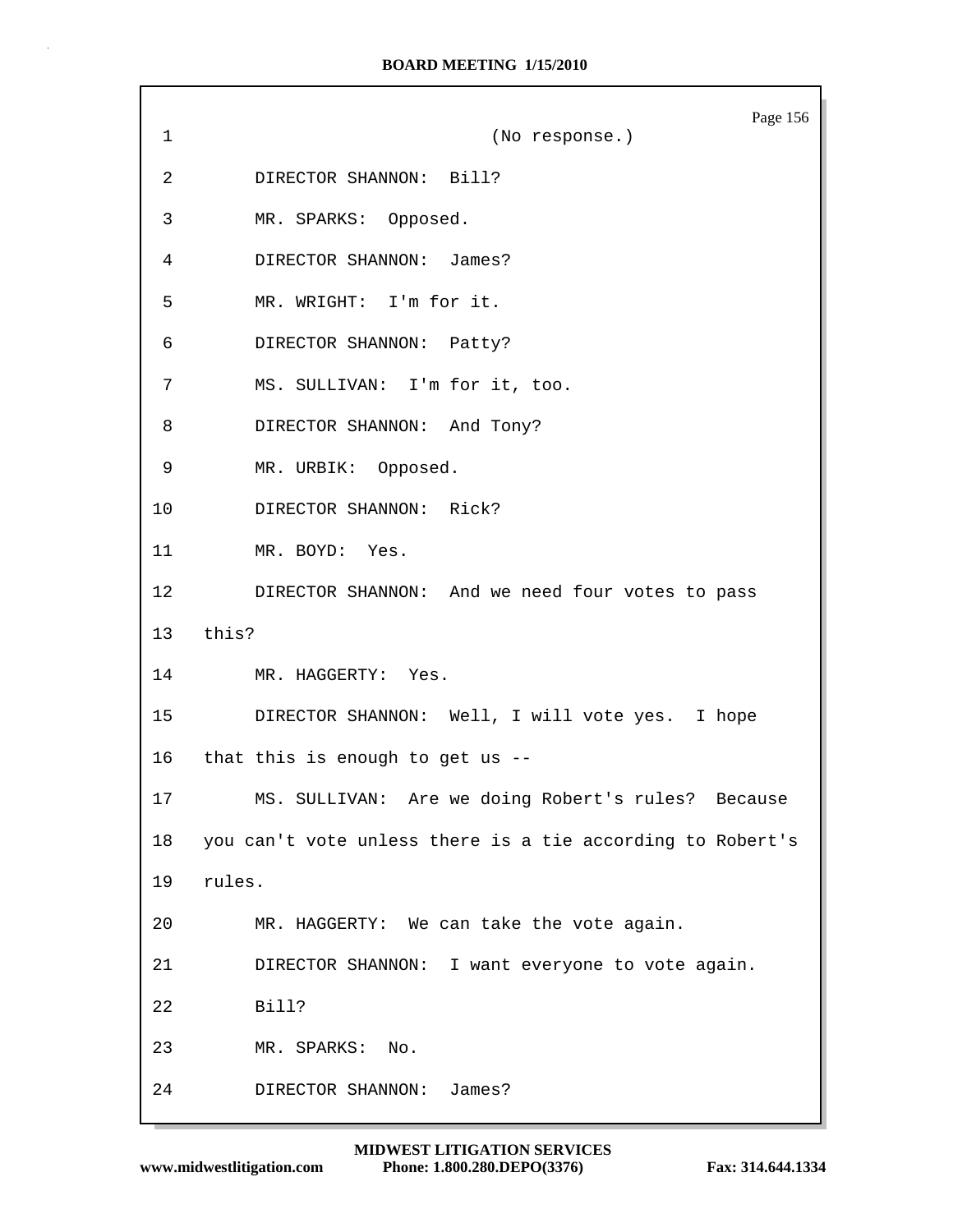Page 157 1 MR. WRIGHT: Yes. 2 DIRECTOR SHANNON: Patty? 3 MS. SULLIVAN: I'm a yes. 4 DIRECTOR SHANNON: Tony? 5 MR. URBIK: No. 6 DIRECTOR SHANNON: Rick? 7 MR. BOYD: Yes. 8 DIRECTOR SHANNON: Okay. Well, then the motion 9 fails. 10 Okay. Is there any other business -- 11 MR. BOYD: I will make the motion to try Option 3 12 then as proposed -- the 150 and 75. 13 DIRECTOR SHANNON: Is there a second? 14 MR. WRIGHT: Second. 15 MS. SULLIVAN: Are you going to do anything with 16 coasters and ski lifts? 17 MR. BOYD: No. 18 UNIDENTIFIED SPEAKER: I don't understand -- 19 DIRECTOR SHANNON: No, stop. We are in the middle of 20 a motion. I don't think that we can entertain anything. 21 MR. HAGGERTY: It's the board meeting. 22 MR. WRIGHT: Did someone second the motion? 23 DIRECTOR SHANNON: I thought you did. Wait. You 24 made the motion?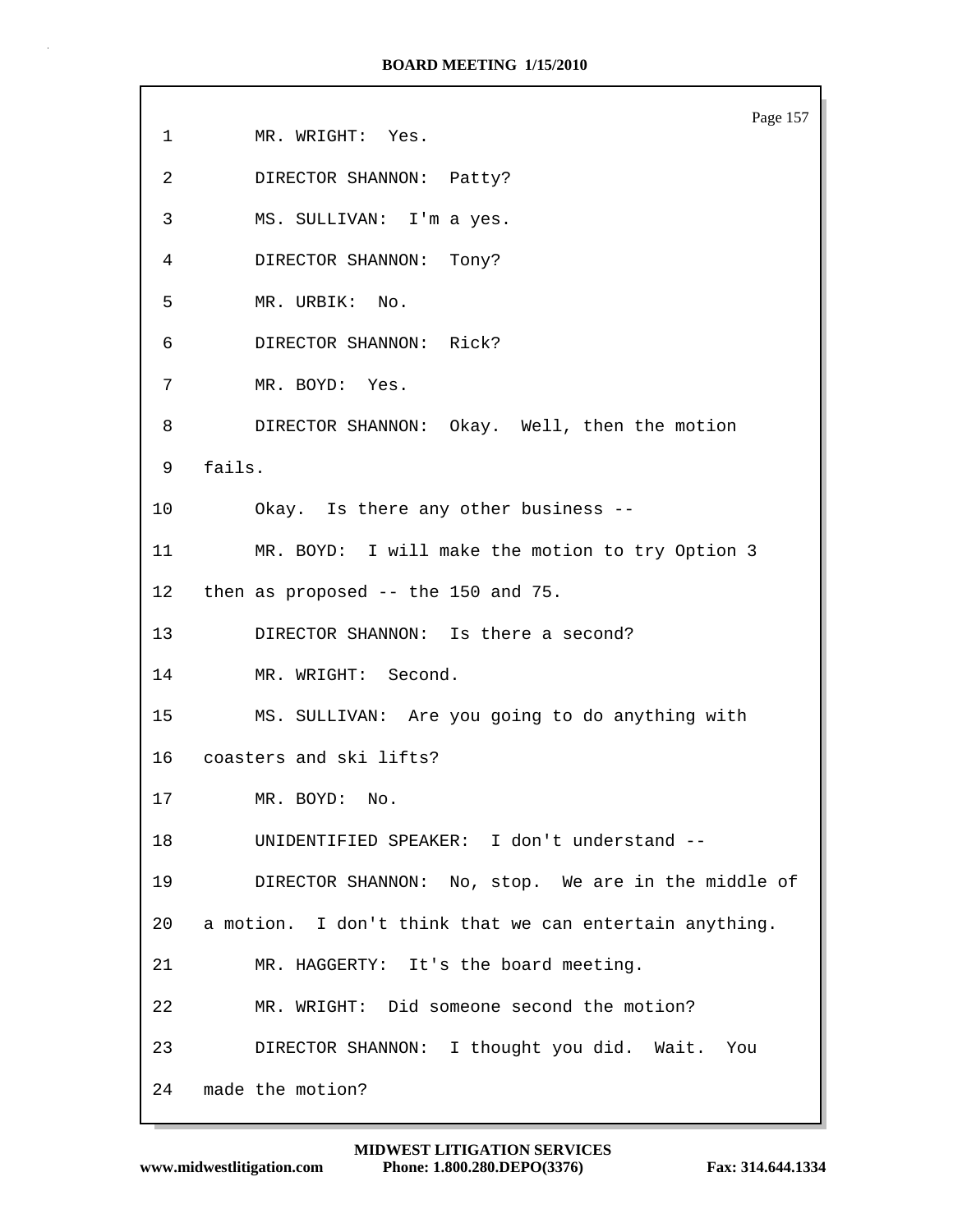## **BOARD MEETING 1/15/2010**

|             | Page 158                                                           |  |  |  |
|-------------|--------------------------------------------------------------------|--|--|--|
| $\mathbf 1$ | MR. BOYD: I made a motion for Option 3.                            |  |  |  |
| 2           | DIRECTOR SHANNON: I didn't hear the second by James.               |  |  |  |
| 3           | MS. SULLIVAN: He actually seconded it.                             |  |  |  |
| 4           | DIRECTOR SHANNON: The motion has been made and                     |  |  |  |
| 5           | seconded.                                                          |  |  |  |
| 6           | Is there any discussion?                                           |  |  |  |
| 7           | MS. SULLIVAN: I just think that the fees are too                   |  |  |  |
| 8           | high. I don't think that they are -- I think that -- you           |  |  |  |
| 9           | know that's almost completely doubling the fees. It's              |  |  |  |
| $10 \,$     | just too much.                                                     |  |  |  |
| 11          | MR. URBIK: The fees haven't been raised since what?                |  |  |  |
| 12          | '85?                                                               |  |  |  |
| 13          | DIRECTOR SHANNON: No. They were raised -- Marcia --                |  |  |  |
| 14          | they were raised \$5 and something last time.                      |  |  |  |
| 15          | MS. JOINER: It was five and \$10.                                  |  |  |  |
| 16          | MS. SCHERER: Two years ago.                                        |  |  |  |
| 17          | MR. URBIK: What I heard at the meeting last night is               |  |  |  |
| 18          | that -- is that we have to have a fifth inspector.<br>$\mathbf{I}$ |  |  |  |
| 19          | heard some of the operators say loud and clear that we are         |  |  |  |
| 20          | going to have to have another person in order to get this          |  |  |  |
| 21          | done. If your feeling is that there is a high probability          |  |  |  |
| 22          | of getting that fifth inspector with Option 3, I think             |  |  |  |
| 23          | that means that's what the next motion needs to be.                |  |  |  |
| 24          | I agree.<br>MR. WRIGHT:                                            |  |  |  |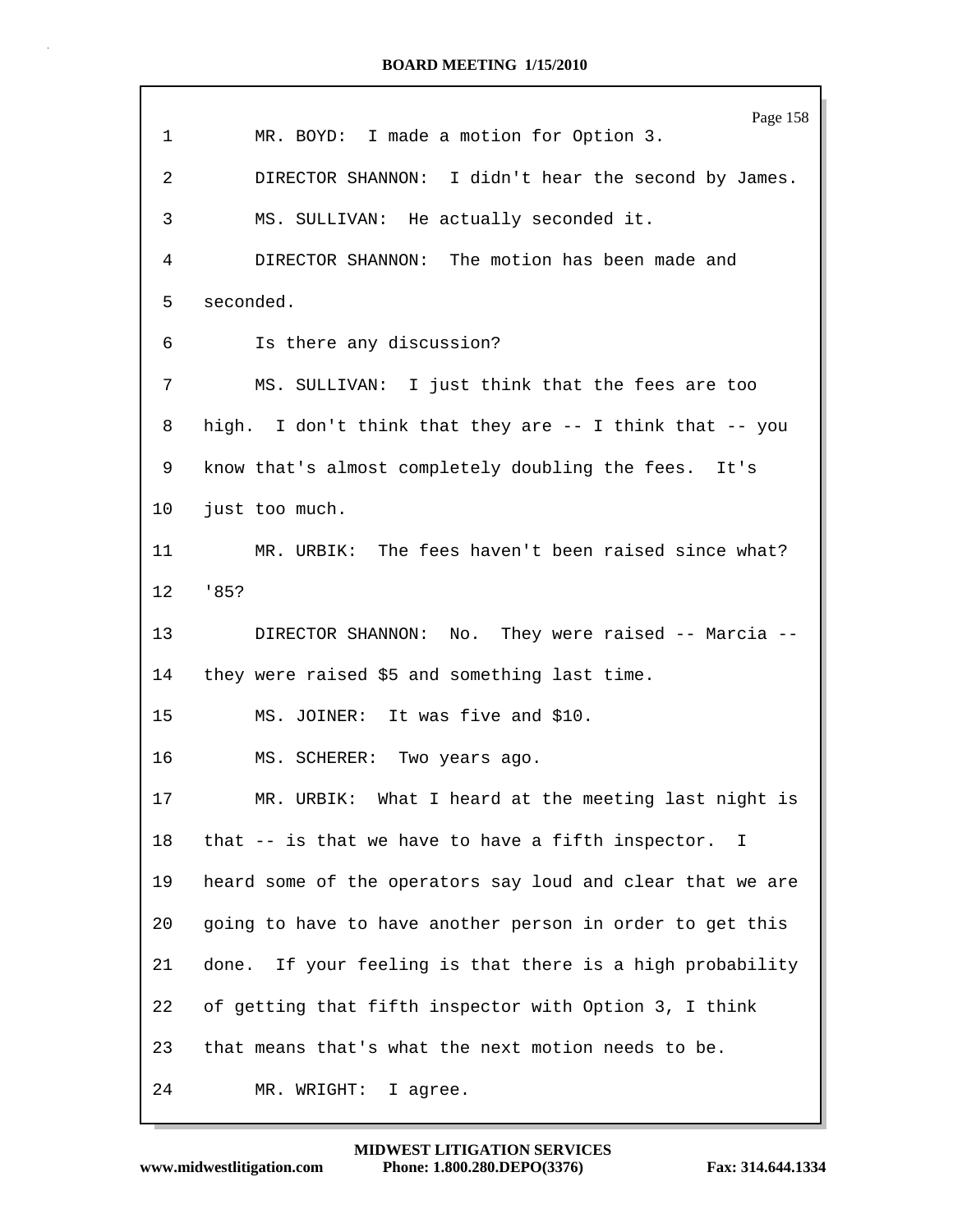| 1              | Page 159<br>DIRECTOR SHANNON: Is there any further discussion?             |  |  |  |
|----------------|----------------------------------------------------------------------------|--|--|--|
| $\overline{2}$ | (No response.)                                                             |  |  |  |
| 3              | DIRECTOR SHANNON: Seeing none I will call roll.                            |  |  |  |
| 4              | Bill?                                                                      |  |  |  |
| 5              | MR. SPARKS: No.                                                            |  |  |  |
| 6              | DIRECTOR SHANNON: James?                                                   |  |  |  |
| 7              | MR. WRIGHT: Yes.                                                           |  |  |  |
| 8              | DIRECTOR SHANNON: Patty?                                                   |  |  |  |
| 9              | MS. SULLIVAN: No.                                                          |  |  |  |
| 10             | DIRECTOR SHANNON: Tony?                                                    |  |  |  |
| 11             | MR. URBIK: Yes.                                                            |  |  |  |
| 12             | DIRECTOR SHANNON: Rick?                                                    |  |  |  |
| 13             | MR. BOYD: Yes.                                                             |  |  |  |
|                | DIRECTOR SHANNON: Okay. There are three yes votes<br>14 and $\overline{a}$ |  |  |  |
|                | 15 and two no votes. So we need four to approve. So the                    |  |  |  |
|                | 16 motion fails.                                                           |  |  |  |
| 17             | Is there anything further on this?                                         |  |  |  |
| 18             | (No response.)                                                             |  |  |  |
| 19             | DIRECTOR SHANNON: Okay. Well, the only other item                          |  |  |  |
| 20             | is to schedule the next board meeting. And, Marcia, did                    |  |  |  |
| 21             | we have $a$ -- did we have a thought on when we were                       |  |  |  |
| 22             | thinking about doing that or --                                            |  |  |  |
| 23             | MS. JOINER: Well, are we going to have a public                            |  |  |  |
| 24             | hearing?                                                                   |  |  |  |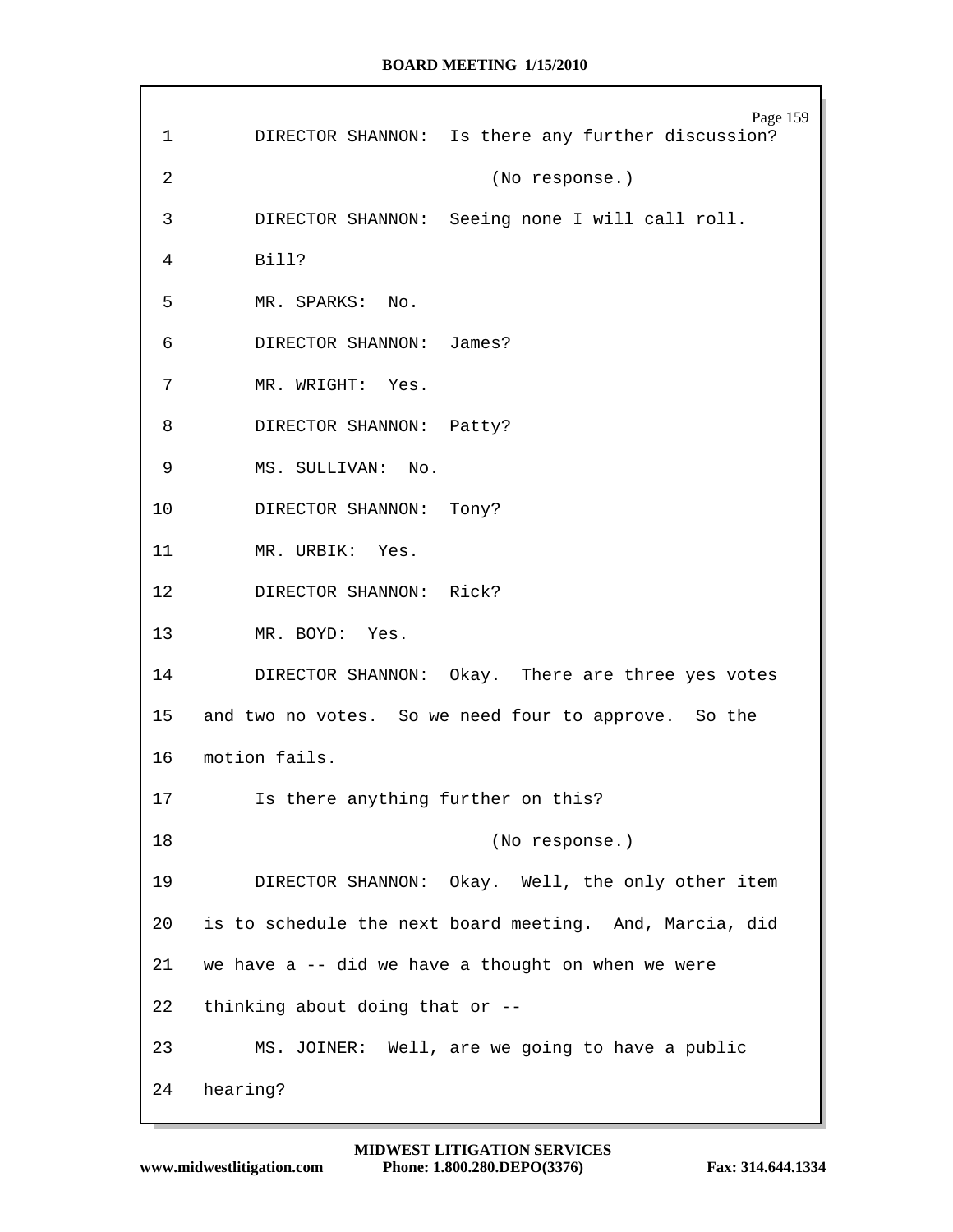Page 160 1 DIRECTOR SHANNON: Well, there is nothing to have a 2 public hearing about. 3 MS. JOINER: So we might as well go to June like 4 we -- like we normally do? 5 DIRECTOR SHANNON: I think -- 6 MS. JOINER: And that will be in Springfield; is that 7 correct? 8 DIRECTOR SHANNON: I think so. 9 MR. BOYD: Springfield is better for me. 10 DIRECTOR SHANNON: Why don't we do this. Why don't 11 we just -- I don't know that everybody has their calendars 12 with them. We will look at trying to schedule a meeting 13 in June. And how about if we just e-mail all of you? 14 MS. SULLIVAN: That would be good. 15 MS. JOINER: Are there any times that you don't work 16 in June? 17 MR. BOYD: The last week of June and the first week 18 of July doesn't work for me. I'm on the county board and 19 that's our fair. 20 DIRECTOR SHANNON: Does anybody have an objection to 21 the first week of June? 22 MR. WRIGHT: The only bad week is the last week of 23 June. 24 DIRECTOR SHANNON: Okay.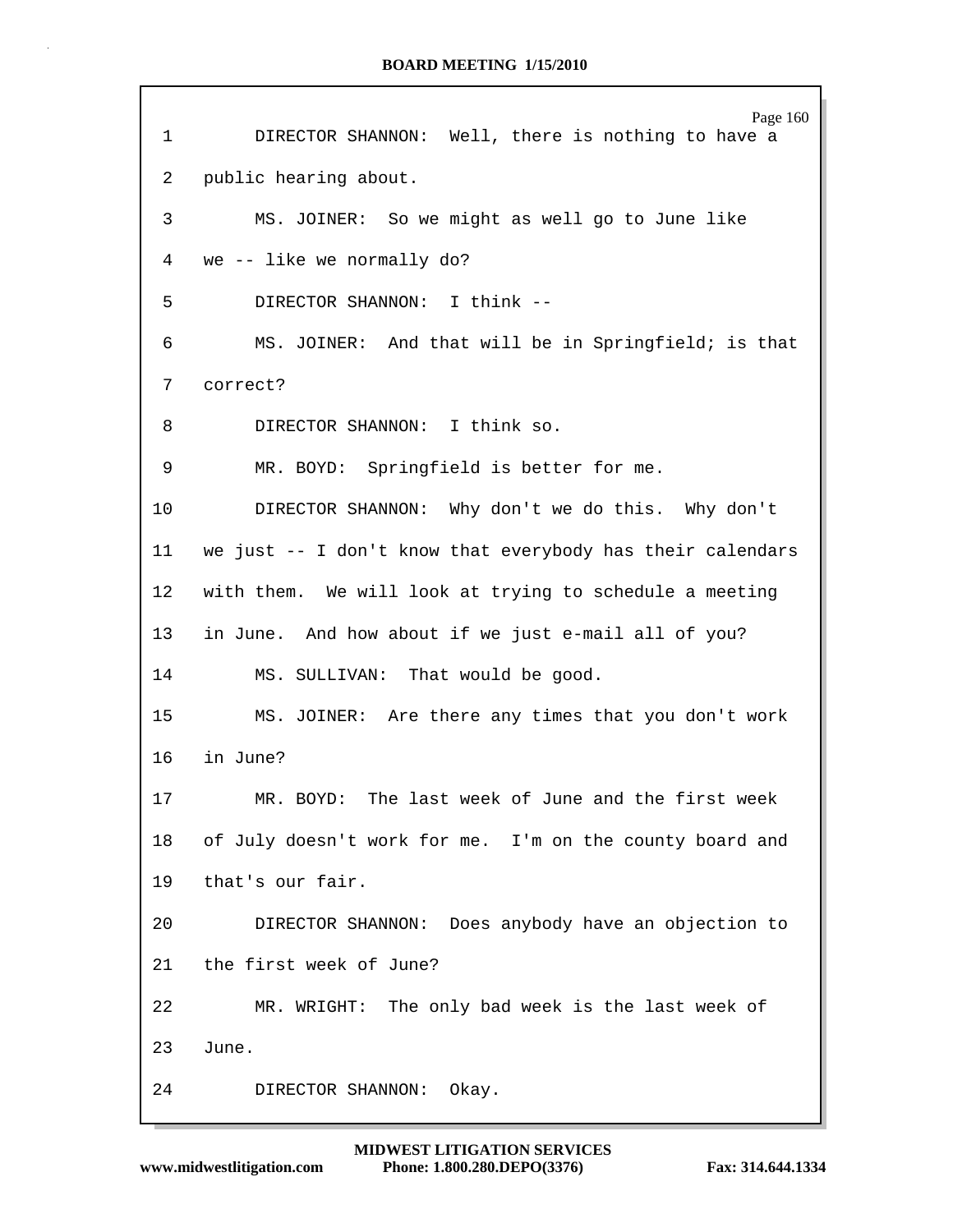Page 161 1 MS. JOINER: Same with him. 2 DIRECTOR SHANNON: Bill, is June good for you? 3 MR. SPARKS: June is not good for me. 4 MS. JOINER: Patty? 5 MS. SULLIVAN: As far as I know, anytime in June is 6 okay. 7 DIRECTOR SHANNON: And maybe we will look at a 8 different month if we need to. 9 So is there any other discussion or is there any 10 other business to come before the board? 11 (No response.) 12 DIRECTOR SHANNON: Is there a motion to adjourn the 13 meeting? 14 MR. URBIK: I make a motion to adjourn the meeting. 15 MS. SULLIVAN: Second. 16 DIRECTOR SHANNON: All those in favor? 17 (Group response.) 18 DIRECTOR SHANNON: All those opposed? 19 (No response.) 20 DIRECTOR SHANNON: This board meeting is adjourned. 21 Thank you. 22 (Proceedings concluded 23 at 12:15 P.M.) 24